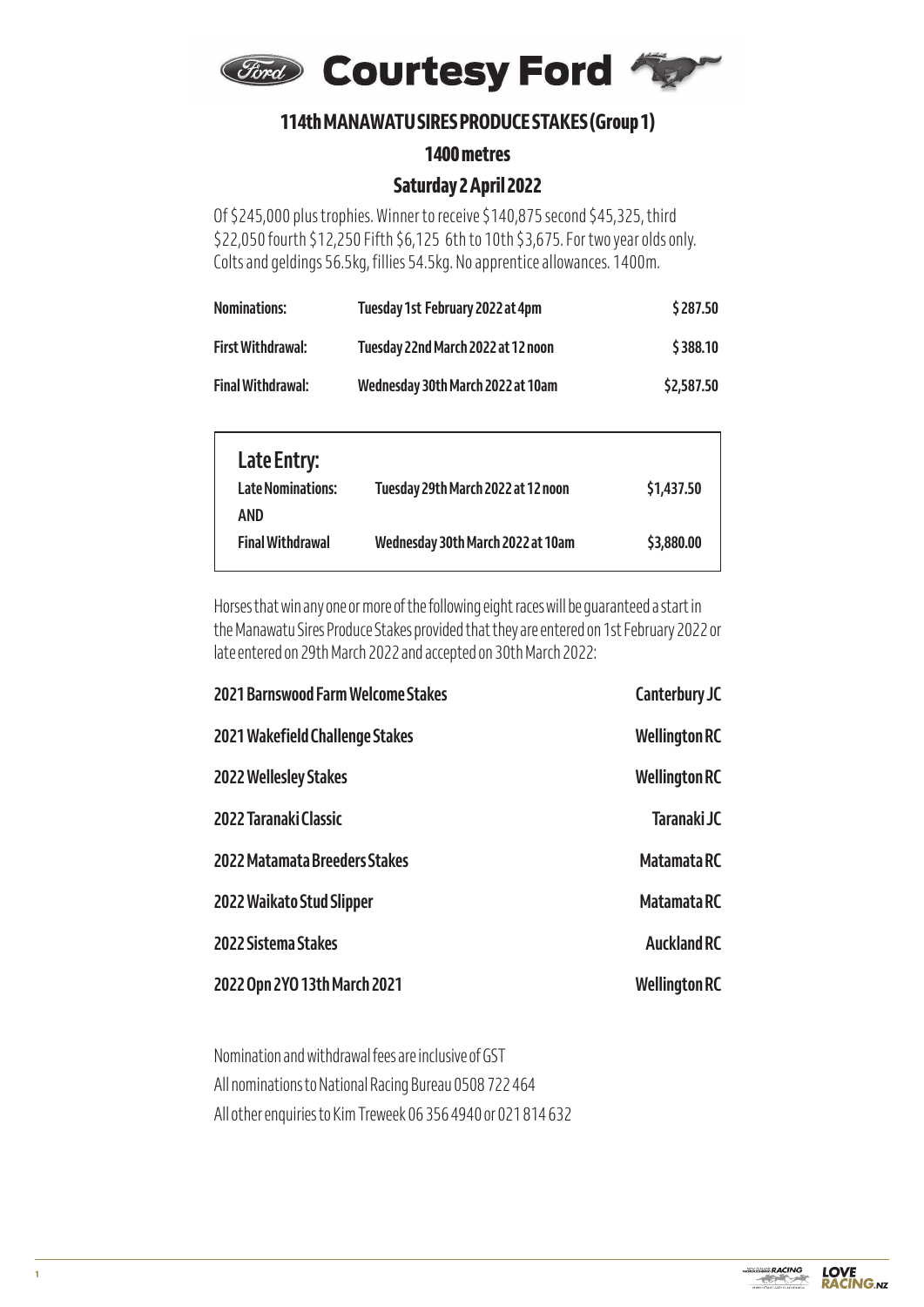



# **Saturday 10th September - \$220,000 TARZINO TROPHY Group I 1400m**

# **1st \$126,500 2nd \$40,700 3rd \$19,800 4th \$11,000 5th \$5,500 6th – 10th \$3,300.**

| <b>First Nomination</b> | \$287.50 | 4pm     | Tuesday 2 August 2022      |
|-------------------------|----------|---------|----------------------------|
| First Withdrawal        | \$414    | 10am    | Wednesday 17 August 2022   |
| First Late Nomination   | \$2,500  | 12 noon | Tuesday 6 September 2022   |
| Final Withdrawal        | \$2,530  | 10am    | Wednesday 7 September 2022 |

# **Saturday 1st October - \$220,000 ARROWFIELD STUD PLATE Group I 1600M**

# **1st \$126,500 2nd \$40,700 3rd \$19,800 4th \$11,000 5th \$5,500 6th – 10th \$3,300.**

| <b>First Nomination</b> | \$287.50 | 4pm     | Tuesday 2 August 2022       |
|-------------------------|----------|---------|-----------------------------|
| First Withdrawal        | \$414    | 10am    | Wednesday 14 September 2022 |
| First Late Nomination   | \$2,500  | 12 noon | Tuesday 27 September 2022   |
| Final Withdrawal        | \$2,530  | 10am    | Wednesday 28 September 2022 |

# **Saturday 15th October - \$250,000 LIVAMOL CLASSIC - Group I 2040M**

# **1st \$143,750 2nd \$46,250 3rd \$22,500 4th \$12,500 5th \$6,250 6th– 10th \$3,750**

| <b>First Nomination</b> | \$287.50 | 4pm     | Tuesday 2 August 2022       |
|-------------------------|----------|---------|-----------------------------|
| First Withdrawal        | \$431.25 | 10am    | Wednesday 14 September 2022 |
| First Late Nomination   | \$2,750  | 12 noon | Tuesday 11 October 2022     |
| Final Withdrawal        | \$2,875  | 10am    | Wednesday 12 October 2022   |

# **Saturday 10th September - \$80,000**

# **Group III Hawke's Bay Breeders Gold Trail Stakes**

1200m 3YO fillies, the first leg of the NZ Bloodstock Filly of the Year Series

# **Saturday 1st October - \$110,000**

**Group II Dundeel at Arrowfield Hawke's Bay Guineas** – The classic 1400m for three-year olds.

# **Saturday 15th October - \$80,000**

**Group III Red Badge Spring Sprint** – A 1400m all aged spring sprinting feature.

All other races on Saturday October 15th carry a minimum stake of \$50,000

# **(\*All Stakes & Fee's Subject to NZTR 2022/23 Funding Policy)**

Ph: 0508 722 464 | Fax: (04) 568 8213 Ph: (06) 873 4545 | Mob: (021) 407 593 nrb@nzracing.co.nz darin@hawkesbayracing.co.nz

All nominations and withdrawals to: all general enquiries to: all general enquiries to: **NATIONAL RACING BUREAU HAWKE'S BAY RACING**

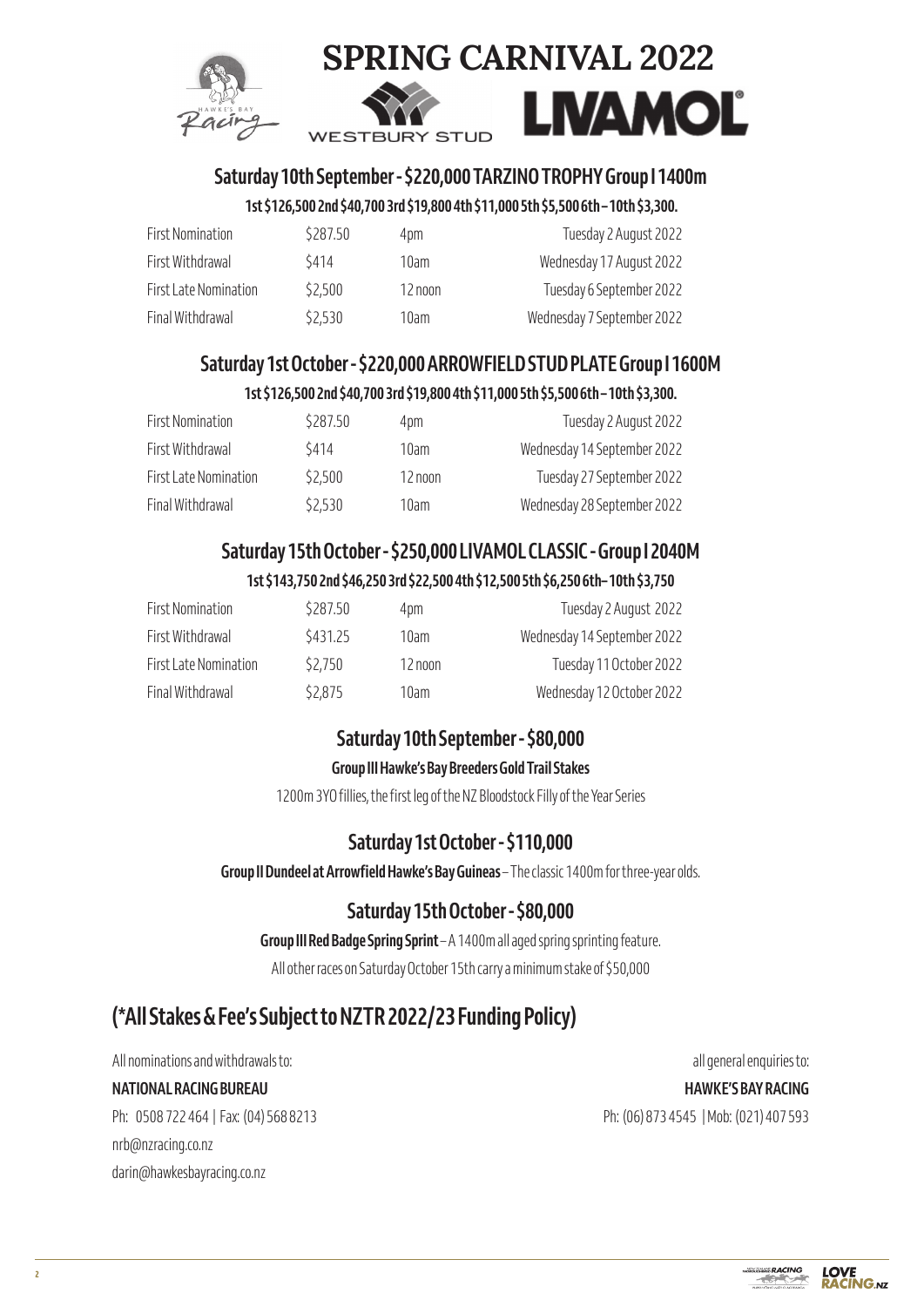

# ride with the action

# **GRAND NATIONAL FESTIVAL OF RACING**

# **Saturday 6 August 2022**

# **WINNING EDGE PRESENTATIONS 125th WINTER CUP**

**(Group 3)**

Of \$100,000. \$57,500 (plus trophy), \$18,500, \$9,000, \$5,000, \$2,500, Horses placed 6<sup>th</sup> to 10<sup>th</sup> \$1,500. No apprentice allowances.

# **Entries close on Tuesday 14 June 2022 at 4 pm**

With the National Racing Bureau Toll Free 0508 722 464

# **Special Conditions**

# 1. Deadlines:

| 1.1 Entries close on Tuesday 14 June 2022 at 4 pm               | \$172.50   |
|-----------------------------------------------------------------|------------|
| 1.2 First withdrawals close on Wednesday 6 July 2022 at 11 am   | \$115.00   |
| 1.3 Second withdrawals close on Wednesday 20 July 2022 at 11 am | \$230.00   |
| 1.4 Late Entries close on Wednesday 27 July 2022 at 12 noon     | \$2,300.00 |
| 1.5 Final withdrawals close on Wednesday 3 August 2022 at 10 am | \$517.50   |

- 2. Weights declared on Thursday 28 July 2022.
- 3. If at the closing time for withdrawals the number of horses remaining is in excess of the starting limit the Club reserves the right to select the field and to determine the order of re-entry for emergencies, provided that the winner or winners of the Ashburton Racing Club Winter Cup Trial to be held on Thursday 7 July 2022, the 2022 Taranaki Racing Powerworx Opunake Cup, and the 2022 Oamaru Jockey Club Oamaru Cup, so long as they are otherwise eligible, will be exempt from the ballot.
- 4. In the event of a horse being eliminated or not making the final field because of the operation of these balloting conditions the final acceptance fee (\$517.50) only will be refundable.

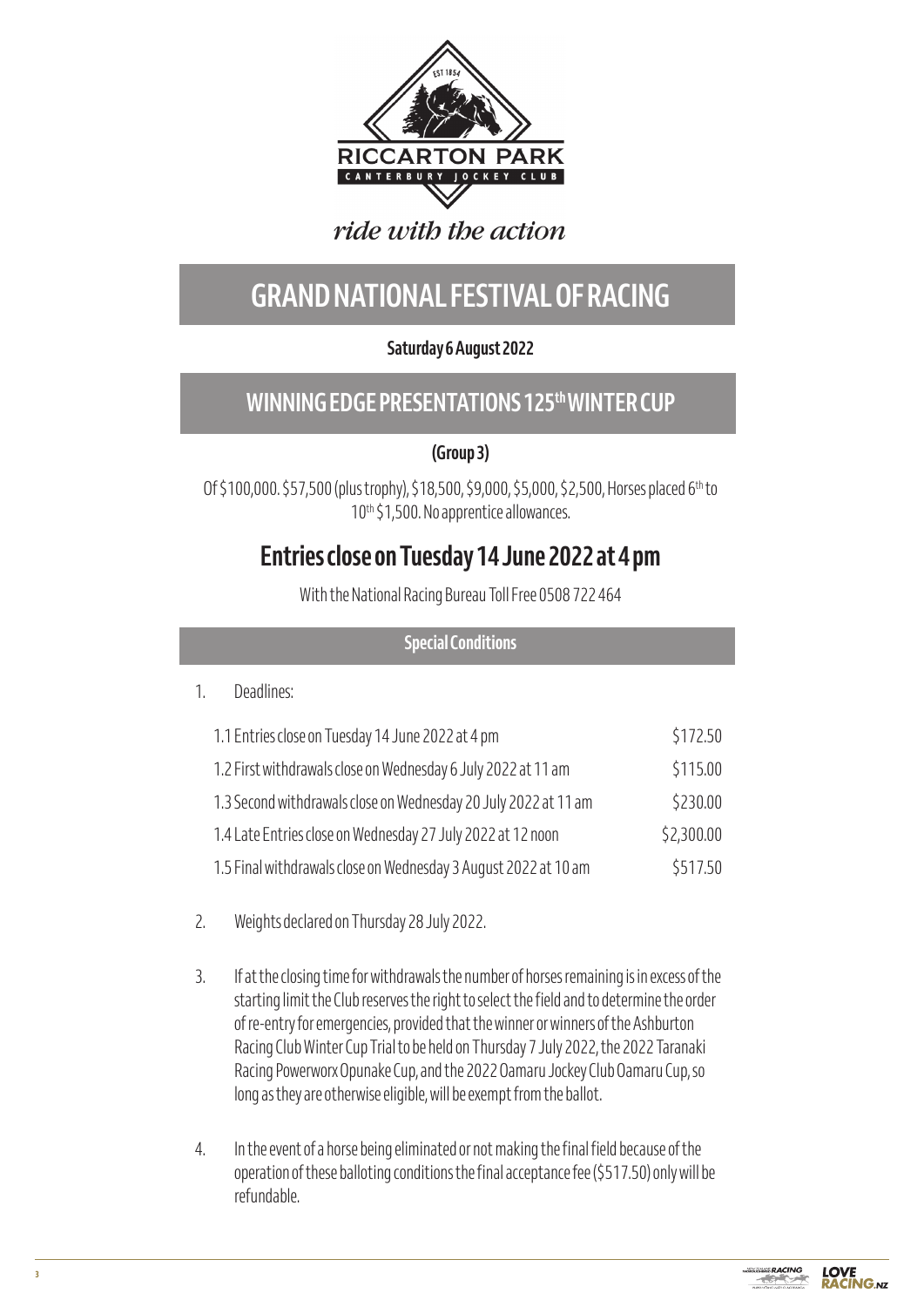# **2022 NORTHERN REGION WINTER CHAMPIONSHIPS Finals Day– Ruakaka – Saturday 16 July 2022 Nominate By 4pm Tuesday 3 May 2022**

Five Winter Championship Finals at Ruakaka with qualifying races at northern region tracks. Finals below:

- **• \$60,000 Stayers' Winter Championship** Open 2100.
- **• \$60,0000 Sprinters' Winter Championship** Open 1400
- **• \$60,000 Progressive Winter Championship** 1600 Max weight 60kg. Min weight 54kg. Special Con (for horses that have won not more than **one** flat race at time of nomination) **2022 NORTHERN REGION WINTER CHAMPIONSHIPS**
- **•** \$60,000 3yo Winter Championship -Set weights and penalties 1600
- **• \$60,000 2yo Winter Championship** –Set weights and penalties 1200
- To be able to start in a final, a horse must be nominated for that series. o **\$60,000 Stayers' Winter Championship** – Open 2100.
	- $\cdot$  Horses which start in any of the qualifying races will receive points on the following basis: 1st - 9pts, 2nd - 7pts, 3rd - 5pts, 4th - 3pts, 5th - 2pts, every other runner 1pt. Only horses nominated are eligible to earn points. Horses are not required to run in all or any of the qualifying races, but if at the time of the final withdrawal the number of horses remaining is more than the starting limit, preference will be given to those horses which have accumulated the greatest number of points in the qualifying races, irrespective of the handicap weight of the horse.  $\overline{a}$  that  $\overline{b}$  are eligible are eligible are eligible are eligible are eligible. to earn points. Horses are not required to run in all or any of the qualifying races, but if at the time of
	- Free nomination by 4pm Tuesday 3 May 2022. Late nominations by 4pm Friday, 13 May 2022. A late nomination fee of \$50 applies. Free nomination by 4pm Tuesday 3 May 2022. Late nominations by 4pm
	- A full list of qualifying races will be emailed to all trainers by the end of February. **Full list of the emailed to all trainers will be emailed to all trainers by the end of February.**

A **NZTR Innovation Fund** initiative developed by Auckland Thoroughbred Racing, Waikato Racing Club and Whangarei Racing Club. The Finals will be rotated annually between the Clubs.

For more info please contact Craig Baker on 027 441 2920







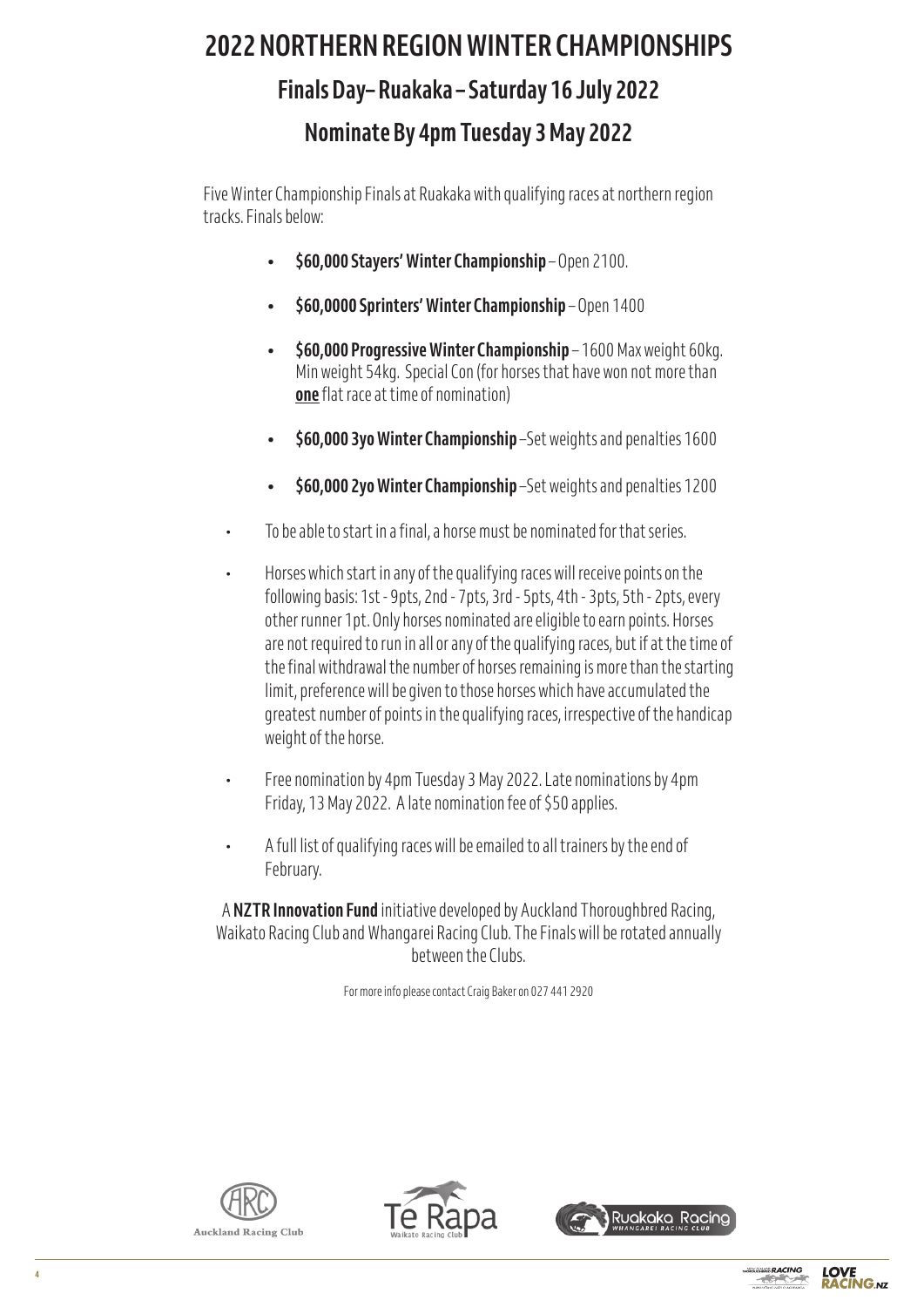# **AUTUMN SPRINT CHAMPIONSHIP SERIES**

# **Wellington Racing Club, Saturday 28th May 2022**

# **AUTUMN SPRINT CHAMPIONSHIP FINAL**

# **RATING 74 (Special Conditions) – 1200m**

Of \$50,000. \$28,125, \$9,000, \$4,500, \$2,250, \$1,125.  $6<sup>th</sup> - 10<sup>th</sup>$  \$1,000 (incl gst). Apprentice allowances.

Special Conditions. Twenty qualifying heats will be run for the Autumn Championship Final. Horses which start in a qualifying race will receive points on the following basis –  $1^{st}$  – 15 pts,  $2^{nd}$  – 6 pts,  $3^{rd}$  $-$  3 pts, 4<sup>th</sup> - 2pts, every other runner 1pt. Horses are not required to run in all or any of the qualifying races but if at the time of final withdrawal time the number of horses remaining is in excess of the starting limit, preference will be given to those horses which have accumulated the greatest number of points in the qualifying races regardless of the handicap weight of the horse or rating. Should it be necessary to determine final order of entry between horses that have earned equal number of points the Handicapper ratings shall be used.

The qualifying races are:

| Saturday 2 April   | Manawatu RC        | Rating 74 1200m |
|--------------------|--------------------|-----------------|
| Thursday 7 April   | Wanganui JC        | Rating 65 1200m |
| Friday 8 April     | Manawatu RC        | Rating 65 1100m |
| Saturday 9 April   | Racing Rotorua     | Rating 65 1215m |
| Thursday 14 April  | Otaki-Maori RC     | Rating 65 1200m |
| Saturday 16 April  | Waikato RC         | Rating 74 1200m |
| Monday 18 April    | Woodville-Pahiatua | Rating 74 1200m |
| Monday 18 April    | Woodville-Pahiatua | Rating 65 1200m |
| Saturday 23 April  | <b>Auckland TR</b> | Rating 65 1200m |
| Saturday 23 April  | Canterbury JC      | Open 1200m      |
| Wednesday 27 April | Egmont RC          | Rating 65 1200m |
| Saturday 30 April  | Wanganui RC        | Rating 74 1100m |
| Saturday 30 April  | Cambridge JC       | Rating 74 1200m |
| Friday 6 May       | Otaki-Maori RC     | Rating 65 1200m |
| Saturday 7 May     | Canterbury JC      | Rating 74 1200m |
| Saturday 7 May     | Canterbury JC      | Rating 65 1200m |
| Thursday 12 May    | Wanganui JC        | Rating 65 1200m |
| Friday 13 May      | Matamata RC        | Rating 74 1200m |
| Saturday 14 May    | Rotorua RC         | Rating 65 1215m |
| Saturday 14 May    | Taranaki RC        | Rating 74 1200m |

In the event of one or more of the heats not being held due to abandonment or cancellation of the meeting, all horses still remaining in any heat at the time the decision was made shall receive one (1) point. Any horse scratched prior to the abandonment or cancellation of a race in the series, will NOT receive any points

Please note there are NO Early nominations for this event. Nom \$57.50 Acc \$431.25.

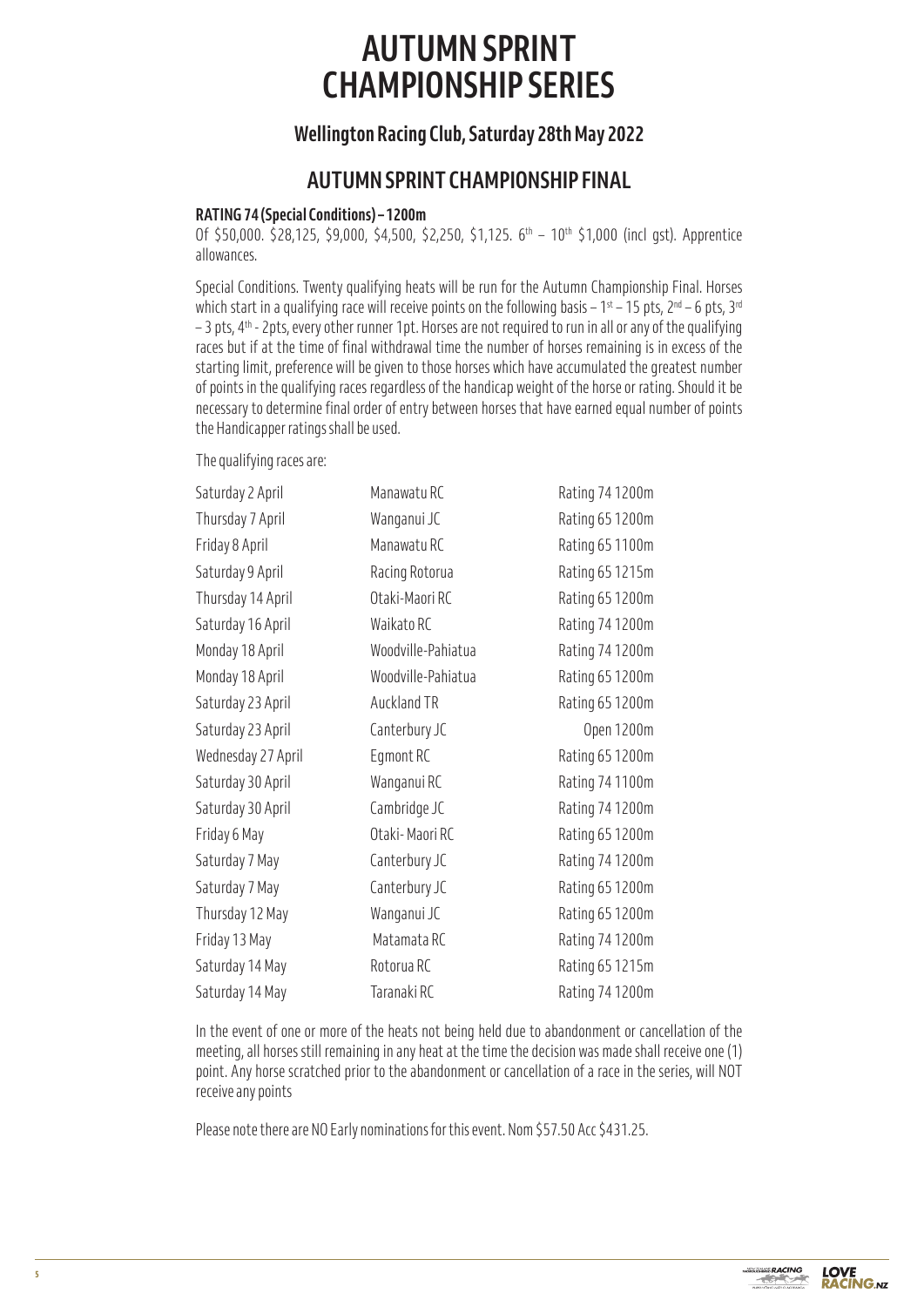# **INNOVATION FUND**

The NZTR funding policy for the current season includes the establishment of a \$500,000 innovation fund and the first five club innovations to be approved are detailed below.

# ASHBURTON – MAIDEN STAYERS CHALLENGE

- **\$10,000** bonus available
- 4 x \$2,500 incentive bonuses to maiden stayers
- Run across four race meetings at Ashburton October 31st, December 16th, March 17th and April 6th.
- Proposed distance of maiden races. October 31st 2200m, December 16th 2200m, March 17th 2200m, April 6th 2200m.
- \$2,500 bonus will be paid to the connections of each race winner.
- In the event a dead heat, the bonus would be shared equally.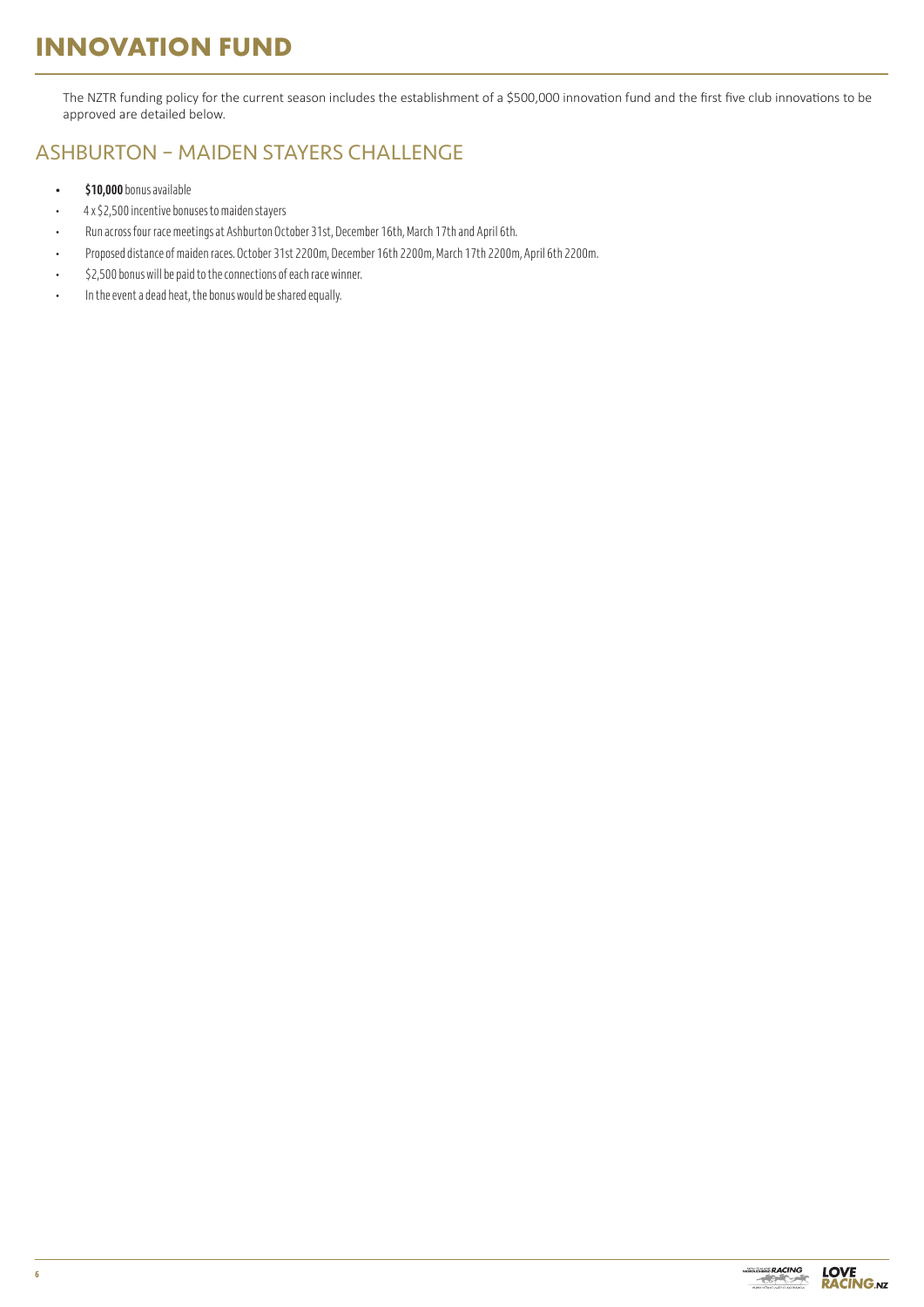# **DEADLINES FOR NOMINATIONS, WEIGHTS, WITHDRAWALS, DECLARATION OF RIDERS**

Below is the list of Standard Times that apply to racemeetings held on various days of the week. Any variation in these provisions are stated in the relevant programme.

| <b>MONDAY</b>                                   | <b>FRIDAY</b>                                     |
|-------------------------------------------------|---------------------------------------------------|
| Nominations: Previous Wednesday at 12 noon      | Nominations: Previous Tuesday at 12 noon          |
| Weights: Previous Thursday                      | Weights: Previous Wednesday                       |
| Withdrawals: Previous Thursday at 10 am         | Withdrawals: Previous Wednesday at 10 am          |
| Declaration of Riders: Previous Friday at 10 am | Declaration of Riders: Previous Wednesday at 1 pm |
| <b>TUESDAY</b>                                  | <b>SATURDAY</b>                                   |
| Nominations: Previous Friday at 12 noon         | Nominations: Previous Tuesday at 12 noon          |
| Weights: Previous Saturday                      | Weights: Previous Wednesday                       |
| Withdrawals: Previous Saturday at 10 am         | Withdrawals: Previous Wednesday at 10 am          |
| Declaration of Riders: Previous Sunday at 10 am | Declaration of Riders: Previous Wednesday at 1 pm |
| <b>WEDNESDAY</b>                                | <b>SUNDAY</b>                                     |
| Nominations: Previous Friday at 12 noon         | Nominations: Previous Tuesday at 12 noon          |
| Weights: Previous Saturday                      | Weights: Previous Wednesday                       |
| Withdrawals: Previous Saturday at 10 am         | Withdrawals: Previous Wednesday at 10 am          |
| Declaration of Riders: Previous Monday at 1 pm  | Declaration of Riders: Previous Wednesday at 1 pm |

# **THURSDAY**

Nominations: Previous Monday at 12 noon Weights: Previous Tuesday Withdrawals: Previous Tuesday at 10 am Declaration of Riders: Previous Tuesday at 1 pm

# Programme Directory

| <b>APRIL</b> |                                | 8           | Woodville-Pahiatua RC          |
|--------------|--------------------------------|-------------|--------------------------------|
| 13           | Whangarei RC                   | 11          | Riverton RC                    |
| 14           | Otaki-Maori RC                 | 12          | Wanganui JC                    |
| 16           | Riverton RC                    | 13          | Matamata RC                    |
| 16           | Hawke's Bay RI                 | 14          | Racing Rotorua                 |
| 16           | Waikato RC                     | 14          | Taranaki RI                    |
| 18           | Riverton RC                    | 15          | Wairio JC                      |
| 18           | Woodville-Pahiatua RC          | 18          | Cambridge JC                   |
| 20           | Matamata RC                    | 19          | Riccarton Park - Canterbury JC |
| 23           | Auckland TR                    | 21          | Waikato RC                     |
| 23           | Riccarton Park - Canterbury JC | 21          | Rangitikei RC                  |
| 24           | Feilding JC                    | 22          | Egmont RC                      |
| 25           | Avondale JC                    | 25          | Avondale JC                    |
| 27           | Egmont RC                      | 26          | Hawke's Bay RI                 |
| 28           | South Canterbury RC            | 27          | Otago RC                       |
| 29           | Racing Rotorua                 | 28          | Auckland TR                    |
| 30           | Cambridge JC                   | 28          | Wellington RC                  |
| 30           | Wanganui JC                    | <b>JUNE</b> |                                |
| <b>MAY</b>   |                                | 1           | Riccarton Park - Canterbury JC |
| 1            | Otago RC                       | 2           | Woodville-Pahiatua RC          |
| 4            | Whangarei RC                   | 3           | Riccarton Park - Canterbury JC |
| 5            | Riccarton Park - Canterbury JC | 4           | Avondale JC                    |
| 6            | Otaki-Maori RC                 | 4           | Wanganui JC                    |
| 7            | Riccarton Park - Canterbury JC | 5           | Otago RC                       |
| 7            | Waikato RC                     | 6           | Hawke's Bay RI                 |

| iC        | 8              | Matamata RC                    |
|-----------|----------------|--------------------------------|
|           | 9              | Taranaki RI                    |
|           | 11             | Whangarei RC                   |
|           | 11             | Manawatu RC                    |
|           | 12             | Waimate RC                     |
|           | 15             | Riccarton Park - Canterbury JC |
|           | 16             | Riccarton Park - Canterbury JC |
|           | 17             | Wanganui JC                    |
| erbury JC | 18             | Waikato RC                     |
|           | 18             | Wellington RC                  |
|           | 22             | Auckland TR                    |
|           | 23             | Oamaru JC                      |
|           | 24             | Otaki-Maori RC                 |
|           | 25             | Racing Tauranga                |
|           | 25             | Riccarton Park - Amberley      |
|           | 26             | Racing Rotorua                 |
|           | 29             | Cambridge JC                   |
|           | 30             | Riccarton Park - Canterbury JC |
| erbury JC | <b>JULY</b>    |                                |
| C)        | $\overline{c}$ | Whangarei RC                   |
| erbury JC | 2              | Hawke's Bay RI                 |
|           | 3              | Otago RC                       |
|           | 6              | Cambridge JC                   |
|           | 7              | Ashburton RC                   |
|           | 8              | Waverley RC                    |

|                     | 9               | Waikato RC                     |  |
|---------------------|-----------------|--------------------------------|--|
|                     | 9               | Marton JC                      |  |
|                     | 10              | Egmont RC                      |  |
|                     | 13              | Cambridge JC                   |  |
|                     | 14              | Wanganui JC                    |  |
| <b>Interbury JC</b> | 15              | Riccarton Park - Canterbury JC |  |
| <b>Interbury JC</b> | 16              | Whangarei RC                   |  |
|                     | 16              | Wellington RC                  |  |
|                     | 20 <sup>°</sup> | Avondale JC                    |  |
|                     | 21              | Hawke's Bay RI                 |  |
|                     | 23              | Taranaki RI                    |  |
|                     | 23              | Racing Rotorua                 |  |
|                     | 24              | Oamaru JC                      |  |
|                     | 27              | Cambridge JC                   |  |
| nberley             | 28              | Manawatu RC                    |  |
|                     | 29              | Riccarton Park - Canterbury JC |  |
|                     | 30              | Taumarunui RC                  |  |
| <b>Interbury JC</b> | 30              | I evin RC                      |  |
|                     |                 | <b>AUGUST</b>                  |  |
|                     | 6               | Riccarton Park - Canterbury JC |  |
|                     | 10              | Riccarton Park - Canterbury JC |  |
|                     | 13              | Riccarton Park - Canterbury JC |  |
|                     |                 |                                |  |
|                     |                 |                                |  |

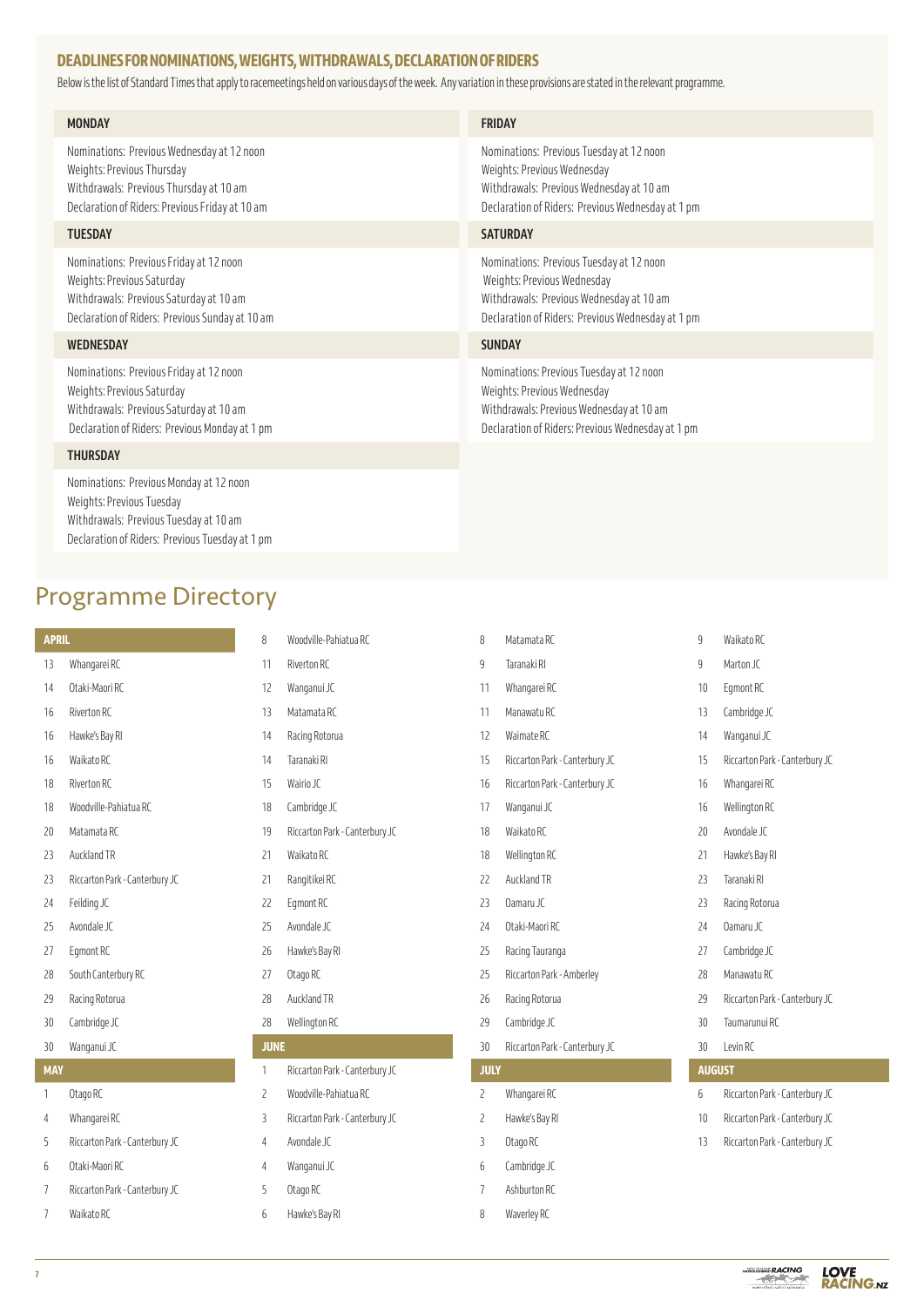# **REMINDERS**

# NOMINATIONS

| 1-Mar-22  | Marton JC @ Awapuni 04 Mar 2022                           | 20-Apr-22   | Avondale JC @ Avondale 25 Apr 2022                          |
|-----------|-----------------------------------------------------------|-------------|-------------------------------------------------------------|
|           | Auckland Thoroughbred Racing @ Ellerslie 05 Mar 2022      | 22-Apr-22   | Egmont RC @ Hawera 27 Apr 2022                              |
|           | Otago RC @ Wingatui 05 Mar 2022                           | 25-Apr-22   | South Canterbury RC @ Phar Lap Raceway 28 Apr 2022          |
| 4-Mar-22  | Otaki-Maori RC @ Otaki 09 Mar 2022                        | 26-Apr-22   | Racing Rotorua @ Arawa Park 29 Apr 2022                     |
| 7-Mar-22  | Riccarton Park Canterbury JC @ Riccarton Park 10 Mar 2022 |             | Cambridge JC @ Te Rapa 30 Apr 2022                          |
| 8-Mar-22  | Wyndham RC @ Gore 11 Mar 2022                             |             | Wanganui JC @ Wanganui 30 Apr 2022                          |
|           | Auckland Thoroughbred Racing @ Pukekohe Park 12 Mar 2022  |             | Otago RC @ Wingatui 01 May 2022                             |
|           | Wellington RC @ Trentham 12 Mar 2022                      | 29-Apr-22   | Whangarei RC@Ruakaka04 May 2022                             |
|           | Auckland Thoroughbred Racing @ Ellerslie 13 Mar 2022      | 2-May-22    | Riccarton Park Canterbury JC @ Riccarton 05 May 2022        |
| 11-Mar-22 | South Waikato RC @ Matamata 16 Mar 2022                   | 3-May-22    | Otaki-Maori RC @ Otaki 06 May 2022                          |
| 14-Mar-22 | Ashburton RC@ Ashburton 17 Mar 2022                       |             | Riccarton Park - Canterbury JC @ Riccarton Park 07 May 2022 |
| 15-Mar-22 | Racing Tauranga @ Tauranga 19 Mar 2022                    |             | Waikato RC @ Te Rapa 07 May 2022                            |
|           | Wellington RC @ Trentham 19 Mar 2022                      |             | Woodville-Pahiatua RC @ Woodville 08 May 2022               |
| 16-Mar-22 | Beaumont RC @ Wingatui 21 Mar 2022                        | 6-May-22    | Riverton RC @ Riverton 11 May 2022                          |
| 18-Mar-22 | Auckland Thoroughbred Racing @ Pukekohe Park 23 Mar 2022  | 9-May-22    | Wanganui JC @ Wanganui 12 May 2022                          |
| 22-Mar-22 | Taranaki RI @ New Plymouth Raceway 25 Mar 2022            | 10-May-22   | Matamata RC @ Matamata 13 May 2022                          |
|           | Riccarton Park Hororata @ Riccarton Park 26 Mar 2022      |             | Racing Rotorua @ Arawa Park 14 May 2022                     |
|           | Racing Tauranga @ Tauranga 26 Mar 2022                    |             | Taranaki RI @ New Plymouth Raceway 14 May 2022              |
|           | Masterton RC @ Tauherenikau 27 Mar 2022                   |             | Wairio JC @ Ascot Park 15 May 2022                          |
| 25-Mar-22 | Matamata RC @ Matamata 30 Mar 2022                        | 13-May-22   | Cambridge JC @ Cambridge 18 May 2022                        |
| 29-Mar-22 | Avondale JC @ Ellerslie 02 Apr 2022                       | 16-May-22   | Riccarton Park-Canterbury JC @ Riccarton 19 May 2022        |
|           | Manawatu RC @ Awapuni 02 Apr 2022                         | 17-May-22   | Manawatu RC @ Awapuni 21 May 2022                           |
|           | Southland RC @ Ascot Park 03 Apr 2022                     |             | Waikato RC @ Te Rapa 21 May 2022                            |
| 1-Apr-22  | Ashburton RC @ Ashburton 06 Apr 2022                      |             | Egmont RC @ Hawera 22 May 2022                              |
| 4-Apr-22  | Wanganui JC @ Wanganui 07 Apr 2022                        | 20-May-22   | Avondale JC @ Avondale 25 May 2022                          |
| 5-Apr-22  | Manawatu RC @ Awapuni 08 Apr 2022                         | 23-May-22   | Hawke's Bay RI @ Hastings 26 May 2022                       |
|           | Riccarton Park Canterbury JC @ Riccarton Park 09 Apr 2022 | 24-May-22   | Otago RC @ Wingatui 27 May 2022                             |
|           | Racing Rotorua @ Arawa Park 09 Apr 2022                   |             | Auckland Thoroughbred Racing @ Pukekohe Park 28 May 2022    |
|           | Auckland Thoroughbred Racing @ Pukekohe Park 10 Apr 2022  |             | Wellington RC @ Trentham 28 May 2022                        |
| 8-Apr-22  | Whangarei RC @ Ruakaka 13 Apr 2022                        | 27-May-22   | Cambridge JC @ Cambridge 01 Jun 2022                        |
| 11-Apr-22 | Otaki-Maori RC @ Otaki 14 Apr 2022                        | 30-May-22   | Feilding JC @ Awapuni 02 Jun 2022                           |
| 12-Apr-22 | Hawke's Bay RI @ Hastings 16 Apr 2022                     | 31-May-22   | Riccarton Park-Canterbury JC @ Riccarton 03 Jun 2022        |
|           | Riverton RC @ Riverton 16 Apr 2022                        |             | Avondale JC @ Avondale 04 Jun 2022                          |
|           | Waikato RC @ Te Rapa 16 Apr 2022                          |             | Wanganui JC @ Wanganui 04 Jun 2022                          |
| 13-Apr-22 | Riverton RC @ Riverton 18 Apr 2022                        |             | Otago RC @ Wingatui 05 Jun 2022                             |
|           | Otaki-Maori RC @ Otaki 14 Apr 2022                        | $1-Jun-22$  | Hawke's Bay RI @ Hastings 06 Jun 2022                       |
| 15-Apr-22 | Matamata RC @ Matamata 20 Apr 2022                        | 3-Jun-22    | Matamata RC @ Matamata 08 Jun 2022                          |
| 19-Apr-22 | Auckland Thoroughbred Racing @ Pukekohe Park 23 Apr 2022  | $6$ -Jun-22 | Taranaki RI @ New Plymouth Raceway 09 Jun 2022              |
|           | Riccarton Park Canterbury JC @ Riccarton Park 23 Apr 2022 | 7-Jun-22    | Manawatu RC @ Awapuni 11 Jun 2022                           |
|           | Feilding JC @ Awapuni 24 Apr 2022                         |             | Whangarei RC @ Ruakaka 11 Jun 2022                          |

**LOVE<br>RACING.**NZ

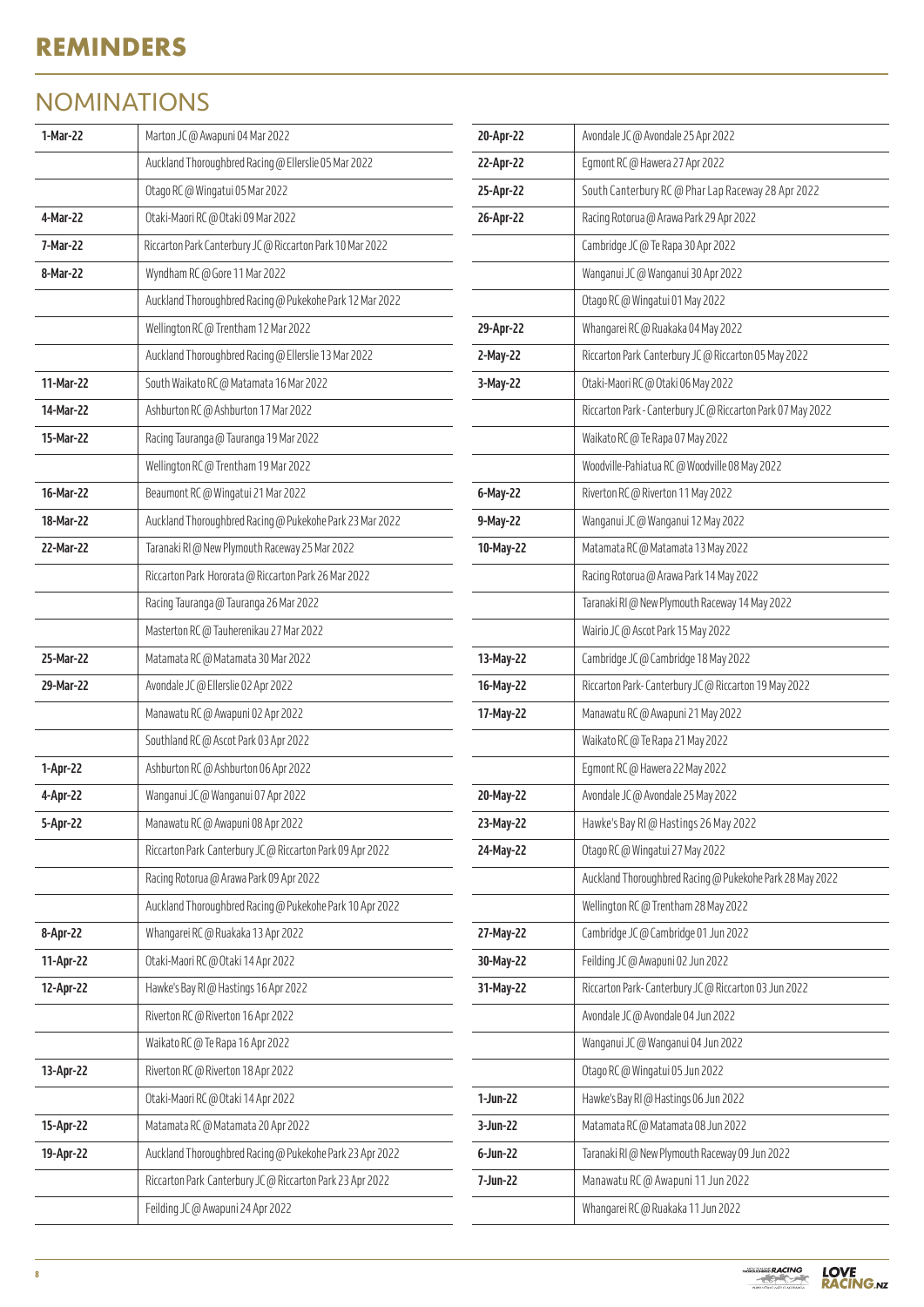|            | Waimate RC @ Phar Lap Raceway 12 Jun 2022                 |           | Waikato RC @ Te Rapa 09 Jul 2022                          |
|------------|-----------------------------------------------------------|-----------|-----------------------------------------------------------|
| 10-Jun-22  | Cambridge JC @ Cambridge 15 Jun 2022                      |           | Egmont RC @ Hawera 10 Jul 2022                            |
| 13-Jun-22  | Riccarton Park-Canterbury JC @ Riccarton 16 Jun 2022      | 8-Jul-22  | Cambridge JC @ Cambridge 13 Jul 2022                      |
| 14-Jun-22  | Wanganui JC @ Wanganui 17 Jun 2022                        | 11-Jul-22 | Wanganui JC @ Wanganui 14 Jul 2022                        |
|            | Waikato RC @ Te Rapa 18 Jun 2022                          | 12-Jul-22 | Riccarton Park-Canterbury JC @ Riccarton 15 Jul 2022      |
|            | Wellington RC @ Trentham 18 Jun 2022                      |           | Wellington RC @ Trentham 16 Jul 2022                      |
| 17-Jun-22  | Auckland Thoroughbred Racing @ Pukekohe Park 22 Jun 2022  |           | Whangarei RC @ Ruakaka 16 Jul 2022                        |
| 20-Jun-22  | Oamaru JC @ Oamaru 23 Jun 2022                            | 15-Jul-22 | Avondale JC @ Avondale 20 Jul 2022                        |
| 21-Jun-22  | Otaki-Maori RC @ Otaki 24 Jun 2022                        | 18-Jul-22 | Hawke's Bay RI @ Hastings 21 Jul 2022                     |
|            | Riccarton Park-Canterbury JC @ Riccarton Park 25 Jun 2022 | 19-Jul-22 | Racing Rotorua @ Arawa Park 23 Jul 2022                   |
|            | Racing Tauranga @ Tauranga 25 Jun 2022                    |           | Taranaki RI @ New Plymouth Raceway 23 Jul 2022            |
|            | Racing Rotorua @ Arawa Park 26 Jun 2022                   |           | Oamaru JC @ Oamaru 24 Jul 2022                            |
| 27-Jun-22  | Riccarton Park-Canterbury JC @ Riccarton 30 Jun 2022      | 22-Jul-22 | Cambridge JC @ Cambridge 27 Jul 2022                      |
| 28-Jun-22  | Hawke's Bay RI @ Hastings 02 Jul 2022                     | 25-Jul-22 | Manawatu RC @ Awapuni 28 Jul 2022                         |
|            | Whangarei RC @ Ruakaka 02 Jul 2022                        | 26-Jul-22 | Riccarton Park-Canterbury JC @ Riccarton Park 29 Jul 2022 |
|            | Otago RC @ Wingatui 03 Jul 2022                           |           | Levin RC @ Otaki 30 Jul 2022                              |
| $1-Jul-22$ | Cambridge JC @ Cambridge 06 Jul 2022                      |           | Taumarunui RC @ Te Rapa 30 Jul 2022                       |
| 4-Jul-22   | Ashburton RC @ Ashburton 07 Jul 2022                      | 2-Aug-22  | Riccarton Park-Canterbury JC @ Riccarton Park 06 Aug 2022 |
| 5-Jul-22   | Waverley RC @ Waverley 08 Jul 2022                        | 5-Aug-22  | Riccarton Park-Canterbury JC 10 Aug 2022                  |
|            | Marton JC @ Awapuni 09 Jul 2022                           | 9-Aug-22  | Riccarton Park-Canterbury JC 13 Aug 2022                  |

# WITHDRAWALS

| 2-Mar-22  | Marton JC @ Awapuni 04 Mar 2022                           |
|-----------|-----------------------------------------------------------|
|           | Auckland Thoroughbred Racing @ Ellerslie 05 Mar 2022      |
|           | Otago RC @ Wingatui 05 Mar 2022                           |
| 5-Mar-22  | Otaki-Maori RC @ Otaki 09 Mar 2022                        |
| 8-Mar-22  | Riccarton Park Canterbury JC @ Riccarton Park 10 Mar 2022 |
| 9-Mar-22  | Wyndham RC @ Gore 11 Mar 2022                             |
|           | Auckland Thoroughbred Racing @ Pukekohe Park 12 Mar 2022  |
|           | Wellington RC @ Trentham 12 Mar 2022                      |
|           | Auckland Thoroughbred Racing @ Ellerslie 13 Mar 2022      |
| 12-Mar-22 | South Waikato RC @ Matamata 16 Mar 2022                   |
| 15-Mar-22 | Ashburton RC @ Ashburton 17 Mar 2022                      |
| 16-Mar-22 | Racing Tauranga @ Tauranga 19 Mar 2022                    |
|           | Wellington RC @ Trentham 19 Mar 2022                      |
| 17-Mar-22 | Beaumont RC @ Wingatui 21 Mar 2022                        |
| 19-Mar-22 | Auckland Thoroughbred Racing @ Pukekohe Park 23 Mar 2022  |
| 23-Mar-22 | Taranaki RI @ New Plymouth Raceway 25 Mar 2022            |
|           | Riccarton Park Hororata @ Riccarton Park 26 Mar 2022      |
|           | Racing Tauranga @ Tauranga 26 Mar 2022                    |
|           | Masterton RC @ Tauherenikau 27 Mar 2022                   |
| 26-Mar-22 | Matamata RC @ Matamata 30 Mar 2022                        |
|           |                                                           |

| 30-Mar-22 | Avondale JC @ Ellerslie 02 Apr 2022                       |
|-----------|-----------------------------------------------------------|
|           | Manawatu RC @ Awapuni 02 Apr 2022                         |
|           | Southland RC @ Ascot Park 03 Apr 2022                     |
| 2-Apr-22  | Ashburton RC @ Ashburton 06 Apr 2022                      |
| 5-Apr-22  | Wanganui JC @ Wanganui 07 Apr 2022                        |
| 6-Apr-22  | Manawatu RC @ Awapuni 08 Apr 2022                         |
|           | Riccarton Park Canterbury JC @ Riccarton Park 09 Apr 2022 |
|           | Racing Rotorua @ Arawa Park 09 Apr 2022                   |
|           | Auckland Thoroughbred Racing @ Pukekohe Park 10 Apr 2022  |
| 9-Apr-22  | Whangarei RC @ Ruakaka 13 Apr 2022                        |
| 12-Apr-22 | Otaki-Maori RC @ Otaki 14 Apr 2022                        |
| 13-Apr-22 | Hawke's Bay RI @ Hastings 16 Apr 2022                     |
|           | Riverton RC @ Riverton 16 Apr 2022                        |
|           | Waikato RC @ Te Rapa 16 Apr 2022                          |
| 14-Apr-22 | Riverton RC @ Riverton 18 Apr 2022                        |
|           | Otaki-Maori RC @ Otaki 14 Apr 2022                        |
| 16-Apr-22 | Matamata RC @ Matamata 20 Apr 2022                        |
| 20-Apr-22 | Auckland Thoroughbred Racing @ Pukekohe Park 23 Apr 2022  |
|           | Riccarton Park Canterbury JC @ Riccarton Park 23 Apr 2022 |
|           | Feilding JC @ Awapuni 24 Apr 2022                         |
|           |                                                           |

**LOVE**<br>RACING.NZ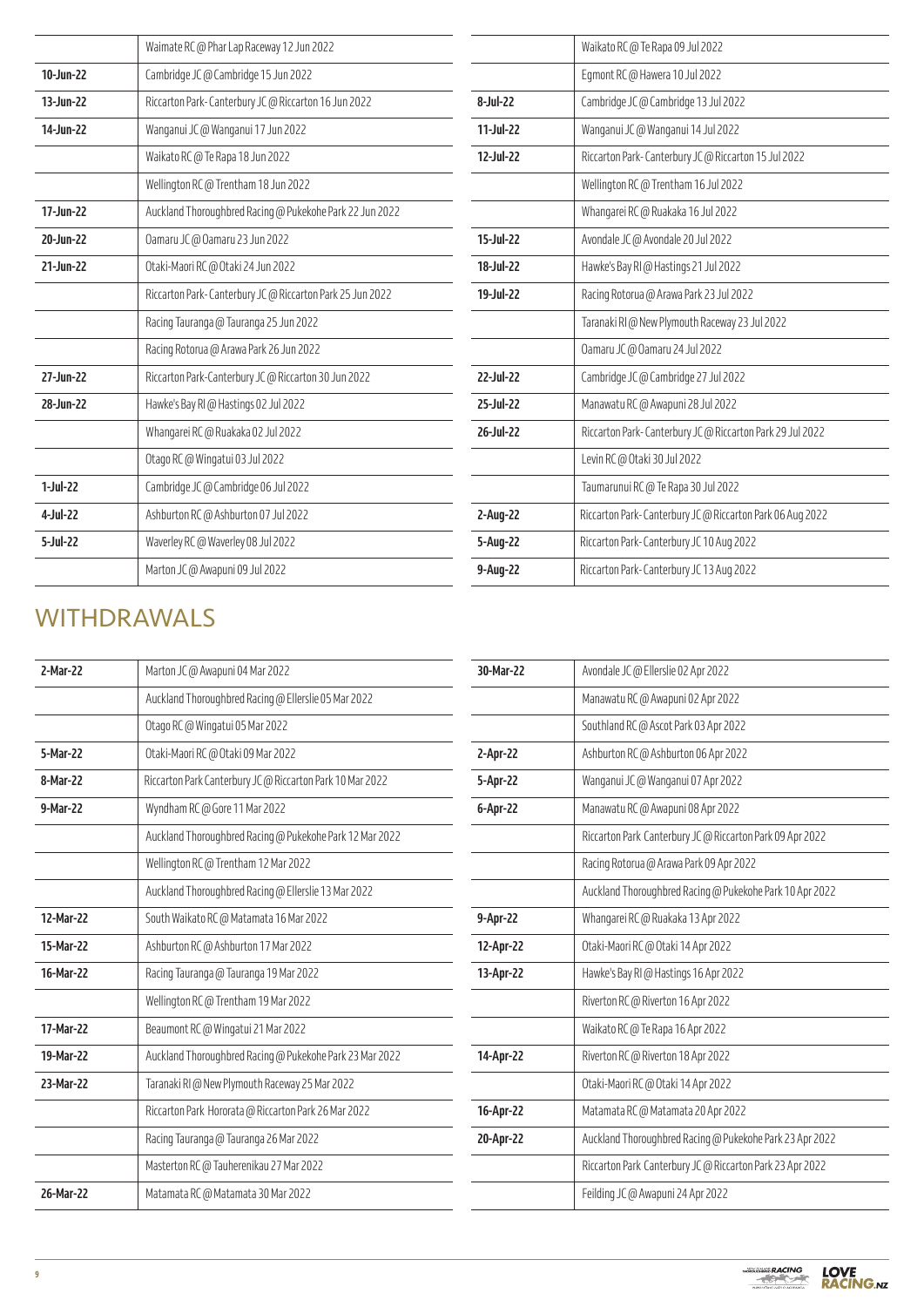| 21-Apr-22  | Avondale JC @ Avondale 25 Apr 2022                          |             | Waimate RC @ Phar Lap Raceway 12 Jun 2022                 |
|------------|-------------------------------------------------------------|-------------|-----------------------------------------------------------|
| 23-Apr-22  | Egmont RC@ Hawera 27 Apr 2022                               | 11-Jun-22   | Cambridge JC @ Cambridge 15 Jun 2022                      |
| 26-Apr-22  | South Canterbury RC @ Phar Lap Raceway 28 Apr 2022          | 14-Jun-22   | Riccarton Park-Canterbury JC @ Riccarton 16 Jun 2022      |
| 27-Apr-22  | Racing Rotorua @ Arawa Park 29 Apr 2022                     | 15-Jun-22   | Wanganui JC @ Wanganui 17 Jun 2022                        |
|            | Cambridge JC @ Te Rapa 30 Apr 2022                          |             | Waikato RC @ Te Rapa 18 Jun 2022                          |
|            | Wanganui JC @ Wanganui 30 Apr 2022                          |             | Wellington RC @ Trentham 18 Jun 2022                      |
|            | Otago RC @ Wingatui 01 May 2022                             | 18-Jun-22   | Auckland Thoroughbred Racing @ Pukekohe Park 22 Jun 2022  |
| 30-Apr-22  | Whangarei RC @ Ruakaka 04 May 2022                          | 21-Jun-22   | Oamaru JC @ Oamaru 23 Jun 2022                            |
| 3-May-22   | Riccarton Park Canterbury JC @ Riccarton 05 May 2022        | 22-Jun-22   | Otaki-Maori RC @ Otaki 24 Jun 2022                        |
| 4-May-22   | Otaki-Maori RC @ Otaki 06 May 2022                          |             | Riccarton Park-Canterbury JC @ Riccarton Park 25 Jun 2022 |
|            | Riccarton Park - Canterbury JC @ Riccarton Park 07 May 2022 |             | Racing Tauranga @ Tauranga 25 Jun 2022                    |
|            | Waikato RC @ Te Rapa 07 May 2022                            |             | Racing Rotorua @ Arawa Park 26 Jun 2022                   |
|            | Woodville-Pahiatua RC @ Woodville 08 May 2022               | 28-Jun-22   | Riccarton Park-Canterbury JC @ Riccarton 30 Jun 2022      |
| 7-May-22   | Riverton RC @ Riverton 11 May 2022                          | 29-Jun-22   | Hawke's Bay RI @ Hastings 02 Jul 2022                     |
| 10-May-22  | Wanganui JC @ Wanganui 12 May 2022                          |             | Whangarei RC @ Ruakaka 02 Jul 2022                        |
| 11-May-22  | Matamata RC @ Matamata 13 May 2022                          |             | Otago RC @ Wingatui 03 Jul 2022                           |
|            | Racing Rotorua @ Arawa Park 14 May 2022                     | 2-Jul-22    | Cambridge JC @ Cambridge 06 Jul 2022                      |
|            | Taranaki RI @ New Plymouth Raceway 14 May 2022              | 5-Jul-22    | Ashburton RC @ Ashburton 07 Jul 2022                      |
|            | Wairio JC @ Ascot Park 15 May 2022                          | $6$ -Jul-22 | Waverley RC @ Waverley 08 Jul 2022                        |
| 14-May-22  | Cambridge JC @ Cambridge 18 May 2022                        |             | Marton JC @ Awapuni 09 Jul 2022                           |
| 17-May-22  | Riccarton Park-Canterbury JC @ Riccarton 19 May 2022        |             | Waikato RC @ Te Rapa 09 Jul 2022                          |
| 18-May-22  | Manawatu RC @ Awapuni 21 May 2022                           |             | Egmont RC @ Hawera 10 Jul 2022                            |
|            | Waikato RC @ Te Rapa 21 May 2022                            | 9-Jul-22    | Cambridge JC @ Cambridge 13 Jul 2022                      |
|            | Egmont RC@ Hawera 22 May 2022                               | 12-Jul-22   | Wanganui JC @ Wanganui 14 Jul 2022                        |
| 21-May-22  | Avondale JC @ Avondale 25 May 2022                          | 13-Jul-22   | Riccarton Park-Canterbury JC @ Riccarton 15 Jul 2022      |
| 24-May-22  | Hawke's Bay RI @ Hastings 26 May 2022                       |             | Wellington RC @ Trentham 16 Jul 2022                      |
| 25-May-22  | Otago RC @ Wingatui 27 May 2022                             |             | Whangarei RC @ Ruakaka 16 Jul 2022                        |
|            | Auckland Thoroughbred Racing @ Pukekohe Park 28 May 2022    | 16-Jul-22   | Avondale JC @ Avondale 20 Jul 2022                        |
|            | Wellington RC @ Trentham 28 May 2022                        | 19-Jul-22   | Hawke's Bay RI @ Hastings 21 Jul 2022                     |
| 28-May-22  | Cambridge JC @ Cambridge 01 Jun 2022                        | 20-Jul-22   | Racing Rotorua @ Arawa Park 23 Jul 2022                   |
| 31-May-22  | Feilding JC @ Awapuni 02 Jun 2022                           |             | Taranaki RI @ New Plymouth Raceway 23 Jul 2022            |
| $1-Jun-22$ | Riccarton Park-Canterbury JC @ Riccarton 03 Jun 2022        |             | Oamaru JC @ Oamaru 24 Jul 2022                            |
|            | Avondale JC @ Avondale 04 Jun 2022                          | 23-Jul-22   | Cambridge JC @ Cambridge 27 Jul 2022                      |
|            | Wanganui JC @ Wanganui 04 Jun 2022                          | 26-Jul-22   | Manawatu RC @ Awapuni 28 Jul 2022                         |
|            | Otago RC @ Wingatui 05 Jun 2022                             | 27-Jul-22   | Riccarton Park-Canterbury JC @ Riccarton Park 29 Jul 2022 |
| 2-Jun-22   | Hawke's Bay RI @ Hastings 06 Jun 2022                       |             | Levin RC @ Otaki 30 Jul 2022                              |
| 4-Jun-22   | Matamata RC @ Matamata 08 Jun 2022                          |             | Taumarunui RC @ Te Rapa 30 Jul 2022                       |
| 7-Jun-22   | Taranaki RI @ New Plymouth Raceway 09 Jun 2022              | 3-Aug-22    | Riccarton Park-Canterbury JC @ Riccarton Park 06 Aug 2022 |
| 8-Jun-22   | Manawatu RC @ Awapuni 11 Jun 2022                           | 6-Aug-22    | Riccarton Park-Canterbury JC 10 Aug 2022                  |
|            | Whangarei RC @ Ruakaka 11 Jun 2022                          | 10-Aug-22   | Riccarton Park-Canterbury JC 13 Aug 2022                  |

**LOVE<br>RACING.**nz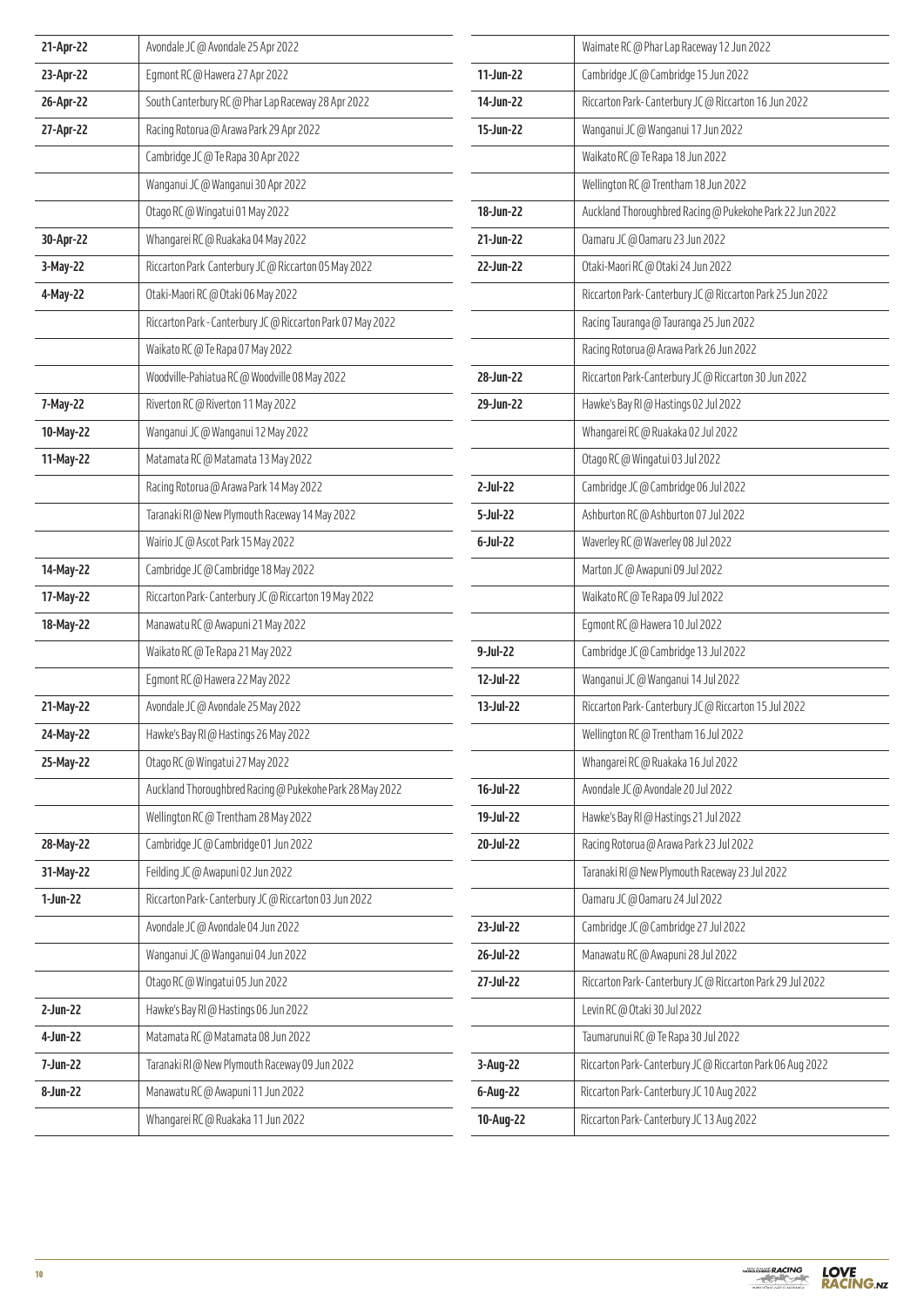# **RACE PROGRAMMING**

| Ap = Apprentice Riders Only | R = Restricted | <b>Sp Cond = Special Conditions</b> | $E =$ Entire        | $H = Hurdle$ | F = Filly |
|-----------------------------|----------------|-------------------------------------|---------------------|--------------|-----------|
| S = Steeplechase            | : = Colt       | G = Gelding                         | Am = Amateur Riders | M = Mare     |           |
|                             |                |                                     |                     |              |           |

# NORTH ISLAND

| <b>MEETING</b>                               | <b>OPN</b>                     | <b>R74</b>           | <b>R65</b>                         | <b>MDN</b>                                 | 3YO              | 2Y0      | <b>JMPS</b> | <b>HDLS</b> | <b>STPL</b> |
|----------------------------------------------|--------------------------------|----------------------|------------------------------------|--------------------------------------------|------------------|----------|-------------|-------------|-------------|
| South Waikato RC Wed 16 March (Ind)          | 2000                           |                      | 1200<br>1600                       | 1400<br>1400f&m<br>2000                    | 1050Mdn          | 1200 Mdn |             |             |             |
| Racing Tauranga Sat 19 March (Feat)          | 1200<br>1600                   | 1400<br>2100         | 1400<br>2100                       | 1200                                       | 1200             |          |             |             |             |
| Auckland TR @ Pukekohe Wed 23 March<br>(Ind) |                                |                      | 1600<br>2100                       | 1200 1200f&m<br>1600Hwt<br>2100Hwt         | 1400mdn          |          |             |             |             |
| Taranaki RI Fri 25 Mar (Ind)                 |                                | 1400                 | 1200<br>1600<br>2000 JMP Hwt       | 1200<br>1400 F&M<br>1800 Hwt               |                  | 1100     |             |             |             |
| Racing Tauranga Sat 26 March (Feat)          | 1400<br>1600 Swp G2            | 1200<br>1600         | 1200<br>1600                       | 1400                                       | 1400             |          |             |             |             |
| Masterton RC Sun 27 Mar (Ind)                |                                | 1000<br>1600<br>2050 | 1400                               | $10002+$<br>1300 2+<br>1600<br>2050        |                  |          |             |             |             |
| Matamata RC Wed 30 March (Ind)               |                                |                      | 1400                               | 1200<br>1400<br>1400f&m<br>1600<br>2000    |                  | 1050 mdn |             |             |             |
| Manawatu RC Sat 2 Apr (Iconic)               | 1400L<br>2000 SWP G2           | 1200<br>1600         | 1600<br>2200                       | 1200<br>2000 G3                            | 1400 G1          |          |             |             |             |
| Avondale JC Sat 2 April (Feat)               | 1200<br>2100                   | 1400<br>1600         | 2100                               | 1600                                       | 1600             | 1300 swp |             |             |             |
| Wanganui Thu 7 Apr (Ind)                     |                                | 1350                 | 1200<br>1350<br>1600               | $1200 + 2$<br>1600 hwt                     | 1340 mdn         |          | 2040 HWT    |             |             |
| Manawatu RC Fri 8 Apr (Feat)                 | 1600<br>2000 WFA F&M G3        | 1200<br>2200         | 1100<br>1400                       | 1400                                       | 1600             |          |             |             |             |
| Racing Rotorua Sat 9 April (Feat)            | 1400<br>1560                   | 1215<br>2200         | 1215<br>1560                       | 1215                                       | 1400             |          |             |             |             |
| Auckland TR @ Pukekohe Sun 10 April (Ind)    |                                | 1600                 | 1400<br>2100Jmp Hwt                | 1400<br>2100 Hwt                           | 1600mdn<br>2100  |          |             |             |             |
| Whangarei RC Wed 13 April (Ind)              |                                | 2100                 | 1200<br>1600                       | 1200<br>1600                               | 1200mdn          | 1300 mdn |             |             |             |
| Otaki-Maori RC Thu 14 Apr (Ind)              |                                | 1600                 | 1200 F&M<br>1600<br>2200 & JMP HWT | 1200<br>1400<br>1600<br>2200 HWT           |                  |          |             |             |             |
| Waikato RC Sat 16 April (Feat)               | 1400<br>1600f&m WFA G1<br>2100 | 1200<br>1600         | 1400<br>2100                       |                                            | 1200             | 1100 Swp |             |             |             |
| Hawke's Bay RI Sat 16 Apr (Feat)             | 1200L<br>2200L                 | 1400<br>2500         | 1400                               | 1600                                       | 1400 Mdn         | 1300     |             |             |             |
| Woodville Mon 18 Apr (Ind)                   |                                | 1200<br>1600         | 1200<br>1600                       | 1200<br>1400<br>1600<br>2100               |                  |          |             |             |             |
| Matamata RC Wed 20 April (Ind)               |                                | 2000Jmp Hwt          | 1400f&m                            | 1400 1400f&m<br>1600Hwt<br>2000            | 1400mdn + 2YO    |          |             |             |             |
| Auckland TR @ Pukekohe Sat 23 April (Feat)   | 1200<br>1600G3                 | 1400<br>2100         | 1200<br>1600                       |                                            | 2100G2           | 1600LR   |             |             |             |
| Feilding JC Sun 24 Apr (Ind)                 | 1550L                          |                      | 1400<br>2100                       | 1200<br>1400<br>1550                       | 1200 HCP<br>1550 |          |             |             |             |
| Avondale JC Mon 25 April (Ind)               |                                | 1200                 | 1400                               | 1200<br>1200f&m<br>1600<br>1600f&m         | 1400             | 1200f    |             |             |             |
| Egmont RC Wed 27 Apr (Ind)                   |                                | 1400                 | 1200<br>1600                       | 1200<br>1400<br>1600F&M                    |                  |          | 2400 HWT    | 2700 OE     |             |
| Racing Rotorua Fri 29 April (Ind)            |                                | 1560                 | 1230<br>1950Jump Hwt               | 1400 1400f&m<br>1560<br>1950hwt            | 1230mdn          |          |             |             |             |
| Cambridge JC @ Te Rapa Sat 30 April (Feat)   | 1400<br>2000f&m WFA G2         | 1200<br>2400         | 1600                               |                                            | 1200G3<br>1600   | 1200 Swp |             |             |             |
| Wanganui JC Sat 30 Apr (Feat)                | 1350<br>2040                   | 1200<br>1600         | 1350<br>2040                       |                                            | 1350 Mdn         | 1200     |             |             |             |
| Whangarei RC Wed 4 May (Ind)                 |                                |                      | 1400<br>2100                       | $1200 + 2$<br>1400 1400f&m<br>1600<br>2200 |                  |          |             |             |             |
| Otaki-Maori RC Fri 6 May (Ind)               |                                | 1400<br>2200         | 1200<br>1600                       | 1200<br>1400<br>1600<br>2200               |                  |          |             |             |             |

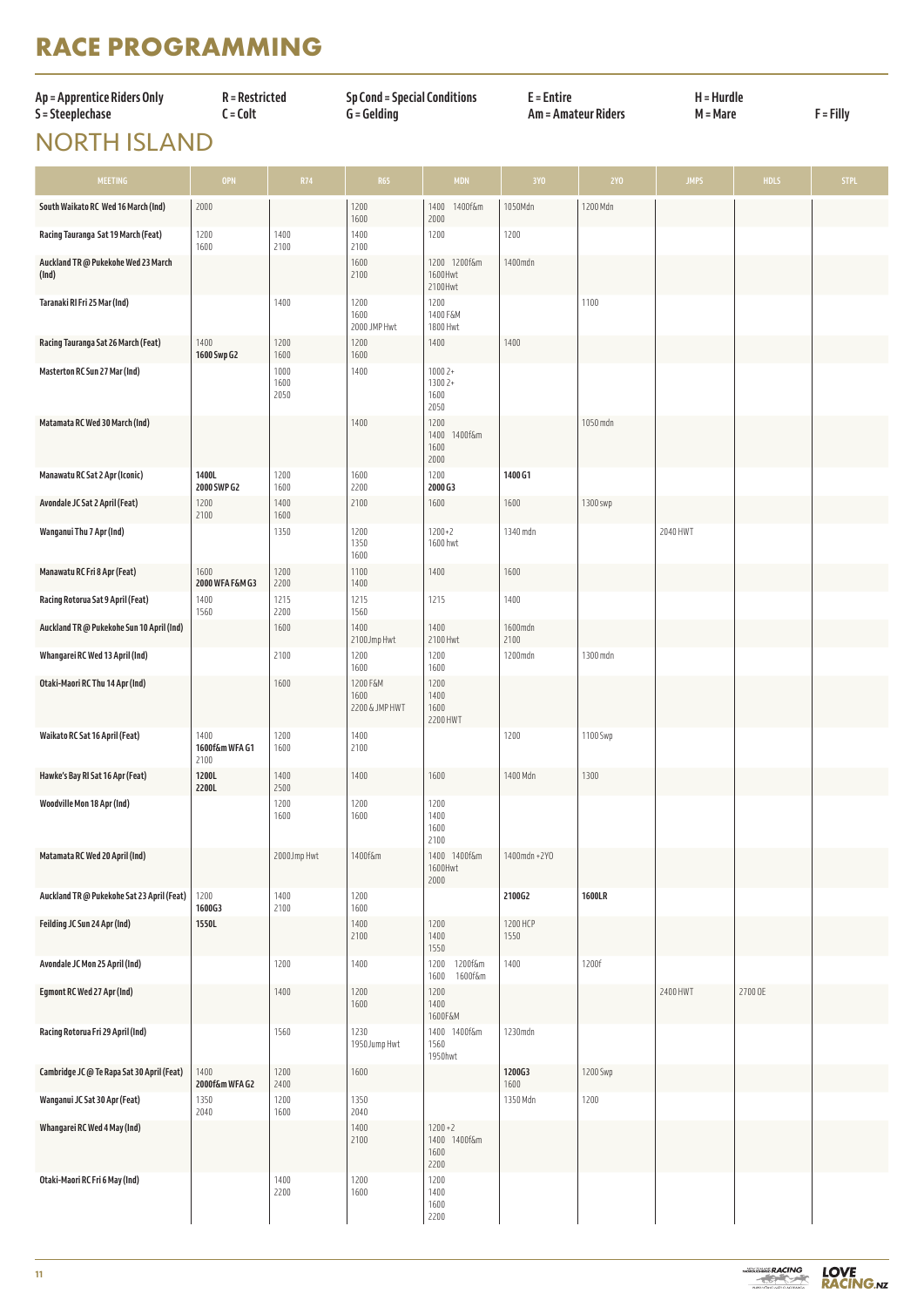| MEETING                                  | <b>OPN</b>                    | <b>R74</b>   | <b>R65</b>                       | <b>MDN</b>                              | 3YO          | <b>2YO</b>    | <b>JMPS</b> | <b>HDLS</b>              | <b>STPL</b>              |
|------------------------------------------|-------------------------------|--------------|----------------------------------|-----------------------------------------|--------------|---------------|-------------|--------------------------|--------------------------|
| Waikato RC Sat 7 May (Feat)              | 1200<br>1600                  | 1400         | 1200<br>1600                     | 1400                                    |              | 1200LR        |             | 2800 OE                  | 3900 OE                  |
| Woodville Sun 8 May (Ind)                |                               | 1600         | 1400<br>2200                     | 1200<br>1400 1400 F&m<br>1600           | 1600         |               |             |                          |                          |
| Wanganui JC Thu 12 May (Ind)             |                               | 2040         | 1200<br>1600                     | 1200<br>1350<br>1600<br>2040            |              |               |             | OE 3000                  | OE 3800                  |
| Matamata RC Fri 13 May (Ind)             |                               | 1200<br>2000 | 1400                             | 1200f&m<br>1200<br>1600<br>2000         | 1200mdn      |               |             |                          |                          |
| Taranaki RI Sat 14 May (Feat)            | 1400<br>1800                  | 1200<br>1600 | 1400<br>2600                     | 1400                                    | 2&3yo 1200   |               |             |                          |                          |
| Racing Rotorua Sat 14 May (Feat)         | 1400f&m WFA G3<br>2200 G3     | 1560         | 1215<br>1400<br>2200             | 1400                                    | 1400         |               |             |                          |                          |
| Cambridge JC Syn Wed 18 May (Ind)        |                               |              | 970<br>2000                      | 1300f&m<br>1300<br>1550                 | 1300mdn      | 970mdn        |             |                          |                          |
| Waikato RC Sat 21 May (Feat)             | 1300                          | 1400<br>2100 | 1300<br>1600                     | 1200<br>1600                            | 1100         |               |             |                          |                          |
| Rangitikei RC Sat 21 May (Feat)          | 1600L                         | 1400<br>2200 | 1600                             |                                         |              |               |             | Opn 2900 Mdn 2800        | Opn 4200 Mdn 3200        |
| Egmont RC Sun 22 May (Ind)               |                               | 1200<br>1600 | 1100<br>1400                     | 1200<br>1400<br>1600<br>2100            |              |               |             |                          |                          |
| Avondale JC Wed 25 May (Ind)             |                               |              | 1200<br>2200 Jmp Hwt             | 1200f&m<br>1400<br>1600 Hwt<br>2200     | 1600 mdn     |               |             |                          |                          |
| Hawkés Bay RI Thu 26 May (Ind)           |                               | 1400         | 1600<br>2000                     | 1400<br>1600 F&M<br>2100                | 1400 mdn     | 1200          |             |                          |                          |
| Auckland TR @ Pukekohe Sat 28 May (Feat) | 1100<br>1500                  | 1200<br>1600 | 1400<br>2100                     |                                         | 1400         | <b>1400LR</b> |             |                          |                          |
| Wellington RC Sat 28 May (Feat)          | 1400<br>2200                  | 1200<br>1600 | 1400                             |                                         | 1600         |               |             | OE 2500                  | OE 4000                  |
| Cambridge JC Syn Wed 1 June (Ind)        |                               |              | 1300f&m<br>1550                  | 970<br>1300f&m<br>1300<br>1550<br>2000  |              |               |             |                          |                          |
| Feilding JC Thu 2 Jun (Ind)              |                               | 2200         | 1200<br>1550<br>2100             | 1200<br>1400<br>1550<br>2100            |              |               |             |                          |                          |
| Avondale JC Sat 4 June (Feat)            | 1600                          | 1400<br>2200 | 1600<br>2200                     | 1200                                    | 1200<br>1600 |               |             |                          |                          |
| Wanganui JC Sat 4 Jun (Feat)             | 1200<br>1600 WFA L            | 1340<br>2040 | 1340<br>1600                     | 1340                                    |              | 1200L         |             |                          |                          |
| Hawkés Bay Mon 6 Jun (Feat)              | 1400<br>2100                  | 1600         | 1400<br>2100 Am                  |                                         |              |               |             | Opn 3100 PJR Mdn<br>2500 | Opn 4000 PJR Mdn<br>4000 |
| Matamata RC Wed 8 June (Ind)             |                               |              | 1400                             | 1200 1200f&m<br>1400f&m<br>1400<br>2000 | 1600mdn      |               |             |                          |                          |
| Taranaki RI Thu 9 Jun (Ind)              |                               |              | 1200 app<br>1600 app<br>2000 app | 1200 app<br>1400 app<br>1800 app        | 1400 app     |               |             |                          |                          |
| Whangarei Sat 11 June (Feat)             | 1400<br>2100                  | 1100         | 1200<br>1600                     | 1600                                    | 1400         | 1200 Swp      |             |                          |                          |
| Manawatu RC Sat 11 Jun (Feat)            | 1200<br>1550                  | 1400<br>2200 | 1200<br>1550 F&M                 | 1550<br>2100                            |              |               |             |                          |                          |
| Wanganui JC Fri 17 Jun (Ind)             |                               | 1600         | 1340<br>1600                     | 1200<br>1340 F&M 1340<br>1600 HWT       |              |               | 2040        |                          |                          |
| Waikato RC Sat 18 June (Feat)            | 1200                          | 1600<br>2100 | 1300                             | 1400                                    |              |               |             | 3200 Open 2800<br>Mdn    | 3900 Open 3900<br>Mdn    |
| Wellington RC Sat 18 Jun (Feat)          | 1400<br>2200                  | 1200<br>1600 | 1400<br>1600<br>2200             | 1400                                    |              |               |             |                          |                          |
| Auckland TR @ Pukekohe Wed 22 June (Ind) |                               |              | 1200<br>1600                     | 1200<br>1600 1600f&m                    | 1400mdn      | 1200 Swp      |             |                          |                          |
| Otaki-Maori RC Fri 24 Jun (Ind)          |                               | 1400<br>1600 | 1200<br>2100                     | 1200<br>1600<br>2200                    |              | 1100          |             |                          |                          |
| Tauranga RC Sat 25 June (Feat)           | 1400L WFA F&M<br>1600<br>2100 | 1200<br>1400 | 1400<br>2100                     |                                         | 1300         |               |             |                          |                          |
| Rotorua RC Sun 26 June (Ind)             |                               |              | 1230<br>2200Am                   | 1230<br>1400<br>2200                    |              |               |             | 3000 OE                  | 3500 OE                  |
| Cambridge JC Syn Wed 29 June (Ind)       |                               | 1550         | 1300f&m                          | 970 970f&m<br>1300                      | 1300mdn      | 1300mdn       |             |                          |                          |
| Hawke's Bay RI Sat 2 Jul (Feat)          | 1200<br>1600                  | 1400<br>2200 | 1600                             |                                         |              |               |             | Mdn 2500 Opn<br>3100 PJR | Opn 4800 PJR mdn<br>4000 |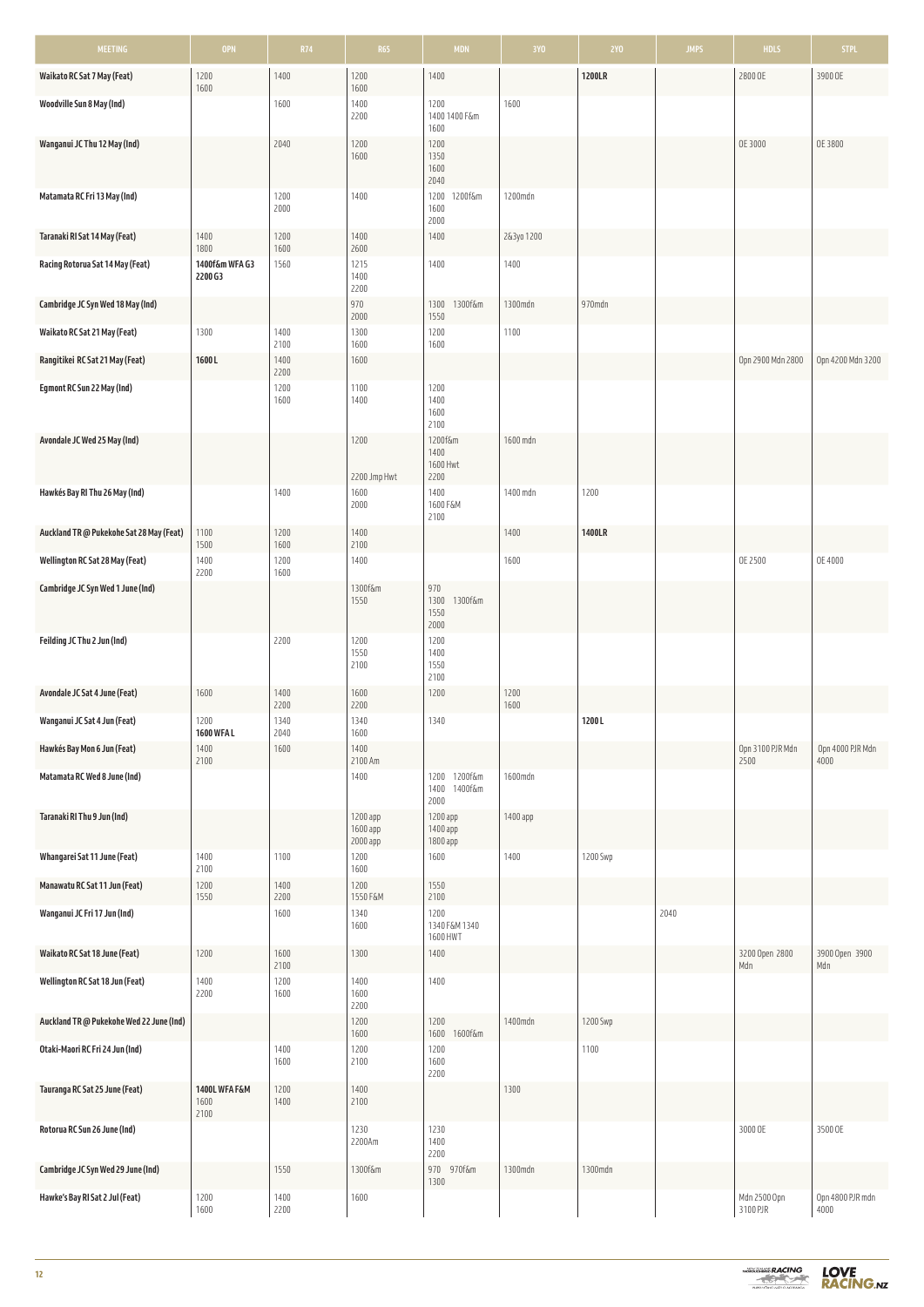| <b>MEETING</b>                             | <b>OPN</b>   | <b>R74</b>   | <b>R65</b>                 | <b>MDN</b>                                | 3YO                  | <b>2YO</b> | <b>JMPS</b> | <b>HDLS</b>       | STPL.             |
|--------------------------------------------|--------------|--------------|----------------------------|-------------------------------------------|----------------------|------------|-------------|-------------------|-------------------|
| Whangarei RC Sat 2 July (Feat)             | 1400         | 1200<br>2100 | 1200<br>1600               | 1600                                      | 1400                 | 1100swp    |             |                   |                   |
| Cambridge JC Syn Wed 6 July (Ind)          |              |              | 1300                       | 970<br>970 f&m<br>1300 1300 f&m<br>2000   | 1550Mdn              |            |             |                   |                   |
| Waverley RC Friday 8 July (Ind)            |              | 1200<br>1600 | 1400<br>2100               | 1200<br>1400<br>1600<br>2100              |                      |            |             |                   |                   |
| Waikato RC Sat 9 July (Feat)               | 1200<br>1600 | 1500<br>2200 | 1400<br>2100               | 1600                                      | 1200                 |            |             |                   |                   |
| Marton JC Saturday 9 July (Feat)           | 1400<br>2200 | 1400         | 1200<br>1550<br>2200       |                                           | 1550                 | 1100       |             |                   |                   |
| <b>Egmont RC Sunday 10 July (Ind)</b>      |              | 2100         | 1400                       | 1200<br>1400<br>1600                      |                      |            |             | 3100 OE           | 3500 OE           |
| Cambridge JC Syn Wed 13 July (Ind)         |              | 1300         | 970<br>1550                | $9702+$<br>1300<br>1550                   | 1300Mdn              |            |             |                   |                   |
| Wanganui JC Thursday 14 July (Ind)         |              | 1200         | 1200<br>1600<br>2060 F&M   | 1200<br>1350<br>1600<br>2060              |                      |            |             |                   |                   |
| Whangarei RC Sat 16 July (Feat)            | 1400<br>2100 | 1200         | 1200<br>1200f&m<br>SC 1600 |                                           | 1600                 | 1200SWP    |             |                   |                   |
| Wellington RC Saturday 16 July (Feat)      | 1200<br>1600 | 1400<br>2200 | 1400                       |                                           |                      |            |             | 2500 Mdn 3400 PJR | 4000 Mdn 5500 PJR |
| Avondale JC Wed 20 July (Ind)              |              | 2100         | 1600                       | 1200<br>1400<br>2100am                    | 1200f Mdn<br>1600Mdn |            |             |                   |                   |
| Hawke's Bay RI Thursday 21 July (Ind)      |              | 1400         | 1200<br>1600<br>2200       | 1200<br>1600                              | 1400                 | 800        |             |                   |                   |
| Rotorua RC Sat 23 July (Feat)              | 1215         | 1400<br>1560 | 1400<br>2200               | 1560                                      | 1215Mdn              | 1215 Swp   |             |                   |                   |
| Taranaki RI Saturday 23 July (Feat)        | 1400L        | 1600<br>2000 | 1400<br>1800               | $11002+$<br>MAAT 1400<br><b>MAAT 1800</b> |                      |            |             |                   |                   |
| Cambridge JC Syn Wed 27 July (Ind)         |              |              | 970<br>1550                | $970 + 2$<br>1300<br>1550<br>2000         | 1550                 |            |             |                   |                   |
| Manawatu RC Thursday 28 July (Ind)         |              | 1200<br>2100 | 1400<br>1550               | 1200<br>1550<br>2200                      | 1400 mdn             |            |             |                   |                   |
| Taumarunui JC @ Te Rapa Sat 30 July (Feat) | 1400<br>2200 | 1200         | 1400<br>2100am             |                                           | 1400                 |            |             | 32000/E           | 3900 O/E          |
| Levin RC Saturday 30 July (Feat)           | 1600<br>1200 | 1400         | 1200<br>2000               | 1600                                      | 1600                 | 1200L      |             |                   |                   |

# SOUTH ISLAND

| <b>MEETING</b>                        | <b>OPN</b>                    | R74          | R <sub>65</sub> | <b>MDN</b>           | 3Y <sub>0</sub> | <b>2YO</b> | <b>JMPS</b> | <b>HDLS</b> | <b>STPL</b> |
|---------------------------------------|-------------------------------|--------------|-----------------|----------------------|-----------------|------------|-------------|-------------|-------------|
| Canterbury JC, Sat 26 Mar 2022 (Feat) | 1400<br>1600 f&m G3<br>1800   | 1200<br>2000 | 1200<br>1600    |                      | 1400            | 1000       |             |             |             |
| Southland RC, Sun 3 Apr 2022 (Ind)    | 1200<br>2200                  | 1600         | 1400<br>2200    | 1200<br>1400<br>2200 |                 |            |             |             |             |
| Ashburton RC, Wed 6 Apr 2022 (Ind)    | 1300                          | 1200<br>1600 | 1400f&m<br>2200 | 1400<br>1600<br>2200 |                 |            |             |             |             |
| Canterbury JC, Sat 9 Apr 2022 (Feat)  | 1000<br><b>1600LR</b><br>2000 | 1400<br>1800 | 1200<br>1600    | 1200                 | <b>1600 LRF</b> |            |             |             |             |

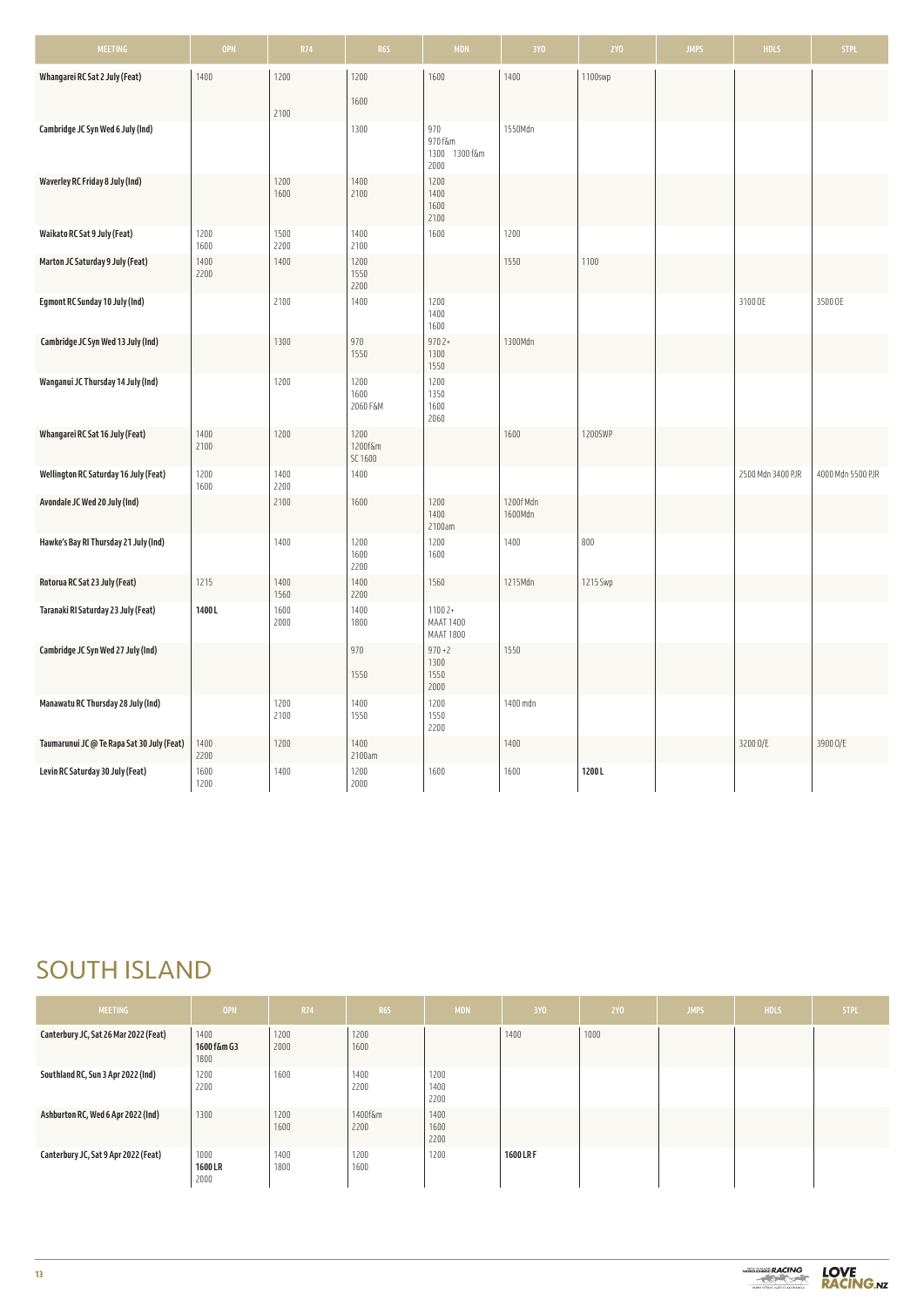| <b>MEETING</b>                             | <b>OPN</b>                                   | R74                  | <b>R65</b>                      | <b>MDN</b>                            | 3Y <sub>0</sub> | <b>2YO</b> | <b>JMPS</b> | <b>HDLS</b>        | <b>STPL</b>        |
|--------------------------------------------|----------------------------------------------|----------------------|---------------------------------|---------------------------------------|-----------------|------------|-------------|--------------------|--------------------|
| Riverton RC, Sat 16 Apr 2022 (Feat)        | 1200                                         | 1600                 | 1200                            | 1400                                  |                 | 1100       |             |                    |                    |
|                                            | 1400f&m<br>2147 LR                           |                      | 1600                            |                                       |                 |            |             |                    |                    |
| Riverton RC Mon 18 Apr 2022 (Ind)          | 1400                                         | 1200                 | 2147<br>1200f&m                 | 1200 Spc                              |                 |            |             |                    |                    |
|                                            | 2147                                         | 1600                 | 1400                            | 1600 Spc<br>2147 Spc                  |                 |            |             |                    |                    |
| Canterbury JC, Sat 23 Apr 2022 (Feat)      | 1200<br>2000 G3 WFA                          | 1600<br>2500         | 1400<br>1800                    | 1400                                  | 2000 LR F       | 1000       |             |                    |                    |
| South Canterbury RC, Thu 28 Apr 2022 (Ind) | 1600                                         |                      | 1200                            | 1200f&m                               | 1600            |            |             |                    |                    |
|                                            |                                              |                      | 1600<br>2200                    | 1600<br>2200                          |                 |            |             |                    |                    |
| Otago RC, Sun 1 May 2022 (Ind)             | 1400                                         | 1200<br>1600         | 1400<br>2200                    | 1200 Spc<br>1400 Spc                  |                 |            |             |                    |                    |
| Canterbury JC, Thu 5 May 2022 (Ind)        |                                              | 1600                 | 1200                            | 1600 Spc<br>1200                      | 1200            |            |             |                    |                    |
|                                            |                                              |                      | 1400f&m                         | 1400<br>1600                          |                 |            |             |                    |                    |
|                                            |                                              |                      |                                 | 2200                                  |                 |            |             |                    |                    |
| Canterbury JC, Sat 7 May 2022 (Feat)       | 1400 LR<br>2500                              | 1200<br>1800         | 1200<br>1600                    |                                       |                 | 1200 LR    |             |                    |                    |
| Riverton RC, Wed 11 May 2022 (Ind)         | 1600                                         | 1400                 | 2000<br>1200                    | 1200                                  |                 |            |             |                    |                    |
|                                            |                                              | 2147                 | 1600                            | 1400<br>1600                          |                 |            |             |                    |                    |
| Wairio RC, Sun 15 May 2022 (Ind)           | 2000                                         | 1200<br>1600         | 1400<br>2200                    | 1200 2yo+ Spc<br>1400f&m Spc          |                 |            |             |                    |                    |
| Canterbury JC, Thu 19 May 2022 (Ind)       |                                              | 1200                 | 1200                            | 1600 Spc<br>1200                      |                 |            |             |                    |                    |
|                                            |                                              | 1600<br>2200         | 1400<br>1600                    | 1600<br>2200                          |                 |            |             |                    |                    |
| Otago RC, Fri 27 May 2022 (Feat)           | 1400                                         | 1200                 | 1400                            | 1400                                  |                 | 1100       |             |                    |                    |
| Canterbury JC, Fri 3 Jun 2022 (Feat)       | 2200<br>1200                                 | 1600<br>1400         | 2200<br>1200                    | 1600<br>1200f&m                       | 1400            |            |             |                    |                    |
| Otago RC, Sun 5 Jun 2022 (Ind)             | 1600                                         | 2000<br>1200         | 1600<br>1200                    | 1200 2yo+ Spc                         |                 |            |             |                    |                    |
|                                            |                                              | 1600                 | 1400<br>2200                    | 1400 Spc<br>2200                      |                 |            |             |                    |                    |
| Waimate RC, Sun 12 Jun 2022 (Ind)          | 2200                                         | 1200<br>1600         | 1200f&m<br>1600                 | 1200 2yo+<br>1600                     |                 |            |             |                    |                    |
|                                            |                                              |                      |                                 | 2200                                  |                 |            |             |                    |                    |
| Canterbury JC, Thu 16 Jun 2022 (Ind)       | 1400                                         | 1600                 | 1200<br>1600f&m                 | 1200 2yo+<br>1400                     | 1200            |            |             |                    |                    |
| Oamaru JC, Fri 23 Jun 2022 (Ind)           |                                              | 1400                 | 1200                            | 1600<br>1200                          |                 |            |             |                    |                    |
|                                            |                                              | 2200                 | 1600<br>2200 & Jumps            | 1400<br>1600                          |                 |            |             |                    |                    |
| Canterbury JC, Sat 25 Jun 2022 (Feat)      | 1200<br>1600                                 | 1400<br>2000         | 1000<br>1400                    |                                       |                 | 1000       |             |                    |                    |
| Canterbury JC, Thu 30 Jun 2022 (Ind)       |                                              |                      | 2000 & Jumps<br>1200            | 1200                                  | 1400            |            |             |                    |                    |
|                                            |                                              |                      | 1600                            | 1400f&m<br>1600                       |                 |            |             |                    |                    |
|                                            |                                              |                      |                                 | 2200                                  |                 |            |             |                    |                    |
| Otago RC, Sun 3 Jul 2022 (Ind)             |                                              | 1600                 | 1200f&m<br>1600<br>2200 & Jumps | 1200 2yo+ Spc<br>1400 Spc<br>1600 Spc |                 |            |             |                    |                    |
|                                            |                                              |                      |                                 | 2200 Spc                              |                 |            |             |                    |                    |
| Ashburton RC, Thu 7 Jul 2022 (Feat)        | 1400<br>2200                                 | 1200<br>1600         | 1400<br>1600                    | 1400                                  | 1600 3&4yo      |            |             |                    |                    |
| Canterbury JC, Fri 15 Jul 2022 (Ind)       | 1200 Opn Ent                                 |                      | 2200 & Jumps                    | 1200 MAAT                             |                 |            |             |                    |                    |
|                                            | 1400 Opn Ent<br>1600 Opn Ent<br>2200 Opn Ent |                      |                                 | 1400 MAAT<br>1600 MAAT<br>2200 MAAT   |                 |            |             |                    |                    |
| Oamaru JC, Sun 24 Jul 2022 (Feat)          | 1200<br>1600                                 | 1400<br>2200         | 1200<br>2200 & Jumps            | 1400                                  |                 | 1200       |             |                    |                    |
| Canterbury JC, Fri 29 Jul 2022 (Ind)       |                                              | 1200<br>1600         | 1400<br>2200 & Jumps            | 1200<br>1400f&m                       |                 |            |             |                    |                    |
|                                            |                                              |                      |                                 | 1600<br>2200                          |                 |            |             |                    |                    |
| Canterbury JC, Sat 6 Aug 2022 (Feat)       | 1200                                         | 1400                 | 1200                            |                                       | 1200            |            |             | 3100 Opn           | 3200 Mdn, 4250 Opn |
| Canterbury JC, Wed 10 Aug 2022 (Feat)      | 1600 G3<br>2200                              | 1800                 | 1600<br>1200                    | 1200                                  |                 |            |             | 4200 Opn, 3100 Mdn | 41000-2w           |
|                                            |                                              |                      | 1600<br>2200 Ama                | 1600<br>2200                          |                 |            |             |                    |                    |
| Canterbury JC, Sat 13 Aug 2022 (Feat)      | 1400<br>1800                                 | 1200<br>1600<br>2000 | 1400<br>1800                    | 1400Spc                               |                 |            |             | 31000-1w           | 5600 Opn           |

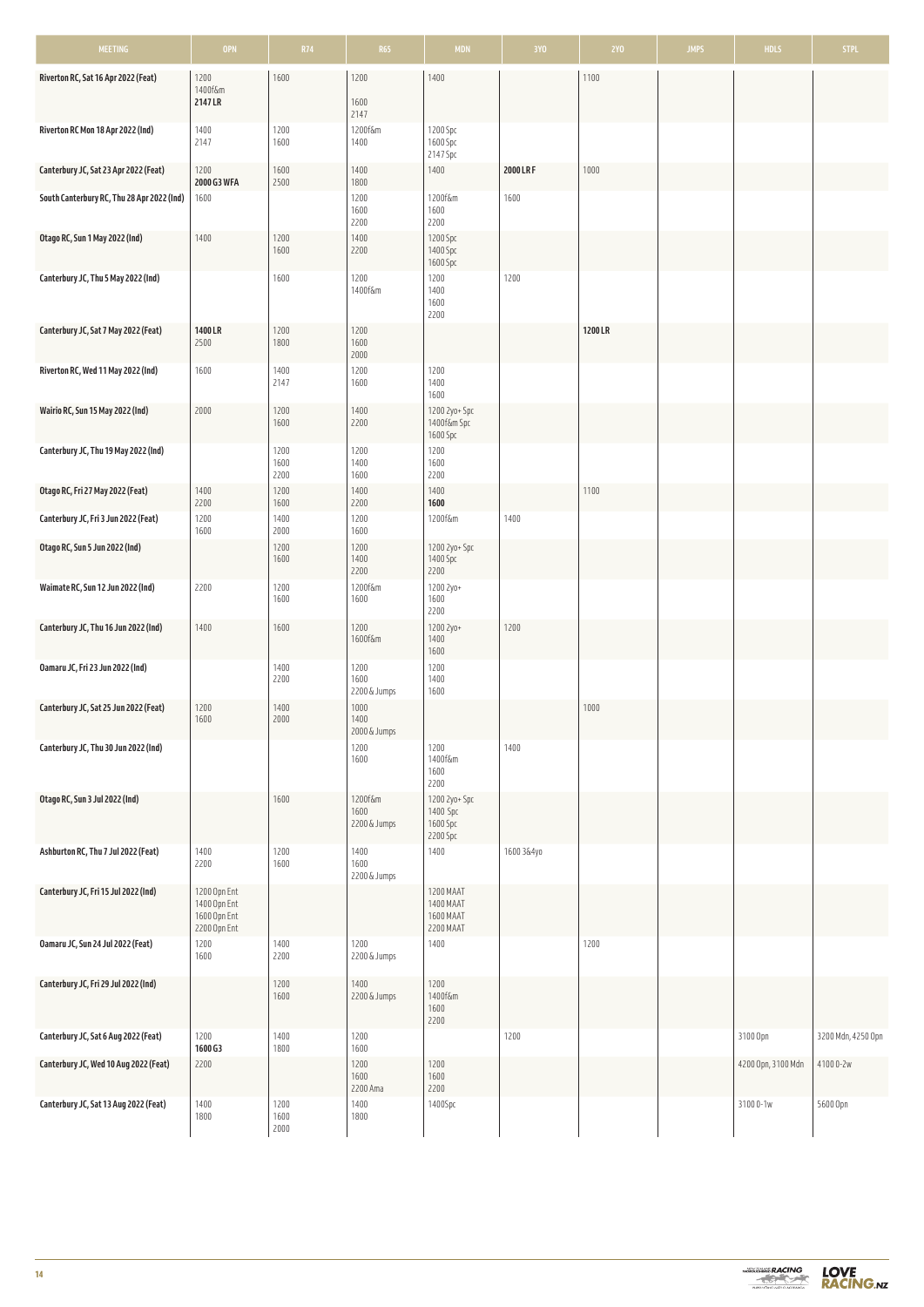# **INDUSTRY MEETING**

**TO BE HELD AT PUKEKOHE PARK, ON SATURDAY 12 MARCH 2022** 

# **BENCHMARK RATING 65 F&M HCP\*–1400m NZB INSURANCE PEARL SERIES RACE**

# **PEARL BONUS \$11,500**

Of \$15,000. \$8,400, \$2,700, \$1,350, \$750. Horses placed 5th to 10th \$300.

# **MDN SW–2100m**

Of \$15,000. \$8,400, \$2,700, \$1,350, \$750. Horses placed 5th to 10th \$300.

# **MDN SW–1400m**

Of \$15,000. \$8,400, \$2,700, \$1,350, \$750. Horses placed 5th to 10th \$300.

# **MDN F&M SW–1200m**

**NZB INSURANCE PEARL SERIES RACE**

# **PEARL BONUS \$11,500**

Of \$15,000. \$8,400, \$2,700, \$1,350, \$750. Horses placed 5th to 10th \$300.

# **MDN SW–1200m**

Of \$15,000. \$8,400, \$2,700, \$1,350, \$750. Horses placed 5th to 10th \$300.

# **3YO SWP–1400m**

Of \$15,000. \$8,400, \$2,700, \$1,350, \$750. Horses placed 5th to 10th \$300.

# **MDN 3YO SW–1200m**

Of \$15,000. \$8,400, \$2,700, \$1,350, \$750. Horses placed 5th to 10th \$300.

# **NOMINATIONS**

Tuesday 8 March 2022 at 12 noon

**WEIGHTS** Wednesday 9 March 2022

**WITHDRAWALS**

Wednesday 9 March 2022 at 10 am

# **DECLARATION OF RIDERS** Wednesday 9 March 2022 at 1 pm

**STANDARD REGULATIONS APPLY**

# **WELLINGTON RACING CLUB**

#### **FEATURE MEETING TO BE HELD AT TRENTHAM, ON SATURDAY 12 MARCH 2022**

#### **OPN HCP–1400m**

Of \$40,000. \$23,000, \$7,400, \$3,600, \$2,000, \$1,000. Horses placed 6th to 10th \$600.

# **OPN HCP–1000m**

Of \$40,000. \$23,000, \$7,400, \$3,600, \$2,000, \$1,000. Horses placed 6th to 10th \$600.

# **BENCHMARK RATING 74 HCP–2200m**

Of \$30,000. \$17,250, \$5,550, \$2,700, \$1,500, \$750. Horses placed 6th to 10th \$450.

# **BENCHMARK RATING 74 HCP–1200m**

Of \$30,000. \$17,250, \$5,550, \$2,700, \$1,500, \$750. Horses placed 6th to 10th \$450.

# **BENCHMARK RATING 65 HCP\*–1600m**

Of \$30,000. \$17,250, \$5,550, \$2,700, \$1,500, \$750. Horses placed 6th to 10th \$450.

# **BENCHMARK RATING 65 HCP\*–1400m**

Of \$30,000. \$17,250, \$5,550, \$2,700, \$1,500, \$750. Horses placed 6th to 10th \$450.

# **MDN SW–2200m**

Of \$15,000. \$8,400, \$2,700, \$1,350, \$750. Horses placed 5th to 10th \$300.

# **3YO SWP–1200m**

Of \$30,000. \$17,250, \$5,550, \$2,700, \$1,500, \$750. Horses placed 6th to 10th \$450.

# **NOMINATIONS**

Tuesday 8 March 2022 at 12 noon

# **WEIGHTS** Wednesday 9 March 2022

**WITHDRAWALS** Wednesday 9 March 2022 at 10 am

**DECLARATION OF RIDERS** Wednesday 9 March 2022 at 1 pm **STANDARD REGULATIONS APPLY**

# **AUCKLAND THOROUGHBRED RACING**

# **ICONIC MEETING**

**TO BE HELD AT ELLERSLIE, ON SUNDAY 13 MARCH 2022** 

# **OPN SWP–3200m (Group 2)**

**BARFOOT & THOMPSON AUCKLAND CUP** Of \$500,000. \$300,000, \$87,500, \$42,500, \$19,500, \$11,500. Horses placed 6th to 18th \$3,000. No allowances.

**NOMINATIONS**

\$287.50. Monday 8 November 2021 at 4 pm

# **LATE NOMINATIONS**

\$1,500.00. Monday 22 November 2021 at 12 noon **WITHDRAWALS**

# \$418.50. Friday 31 December 2021 at 11 am

**2ND WITHDRAWALS**

# \$1,066.00. Wednesday 9 February 2022 at 11 am

**FINAL WITHDRAWALS** \$4,312.50. Wednesday 9 March 2022 at 10 am

# **WFA–2000m (Group 1)**

# **BONECRUSHER NEW ZEALAND STAKES**

Of \$240,000. \$138,000, \$44,400, \$21,600, \$12,000, \$6,000. Horses placed 6th to 10th \$3,600. No allowances. Nom \$287.50 Acc \$2,760.00.

# **2YO SW–1200m (Group 1)**

# **SISTEMA STAKES**

Of \$240,000. \$138,000, \$44,400, \$21,600, \$12,000, \$6,000. Horses placed 6th to 10th \$3,600. No allowances Nom \$287.50. Acc \$2,760.00.

# **FILLIES & MARES SW+P–1600m**



# **SERIES RACE PEARL BONUS \$20,000**

Of \$70,000. \$40,250, \$12,950, \$6,300, \$3,500, \$1,750. Horses placed 6th to 10th \$1,050.

**ROYAL DESCENT STAKES NZB INSURANCE PEARL** 

# **OPN HCP–1400m**

Of \$70,000. \$40,250, \$12,950, \$6,300, \$3,500, \$1,750. Horses placed 6th to 10th \$1,050.

# **BENCHMARK RATING 74 HCP–2100m**

Of \$60,000. \$34,500, \$11,100, \$5,400, \$3,000, \$1,500. Horses placed 6th to 10th \$900.

# **BENCHMARK RATING 74 HCP–1400m**

Of \$60,000. \$34,500, \$11,100, \$5,400, \$3,000, \$1,500. Horses placed 6th to 10th \$900.

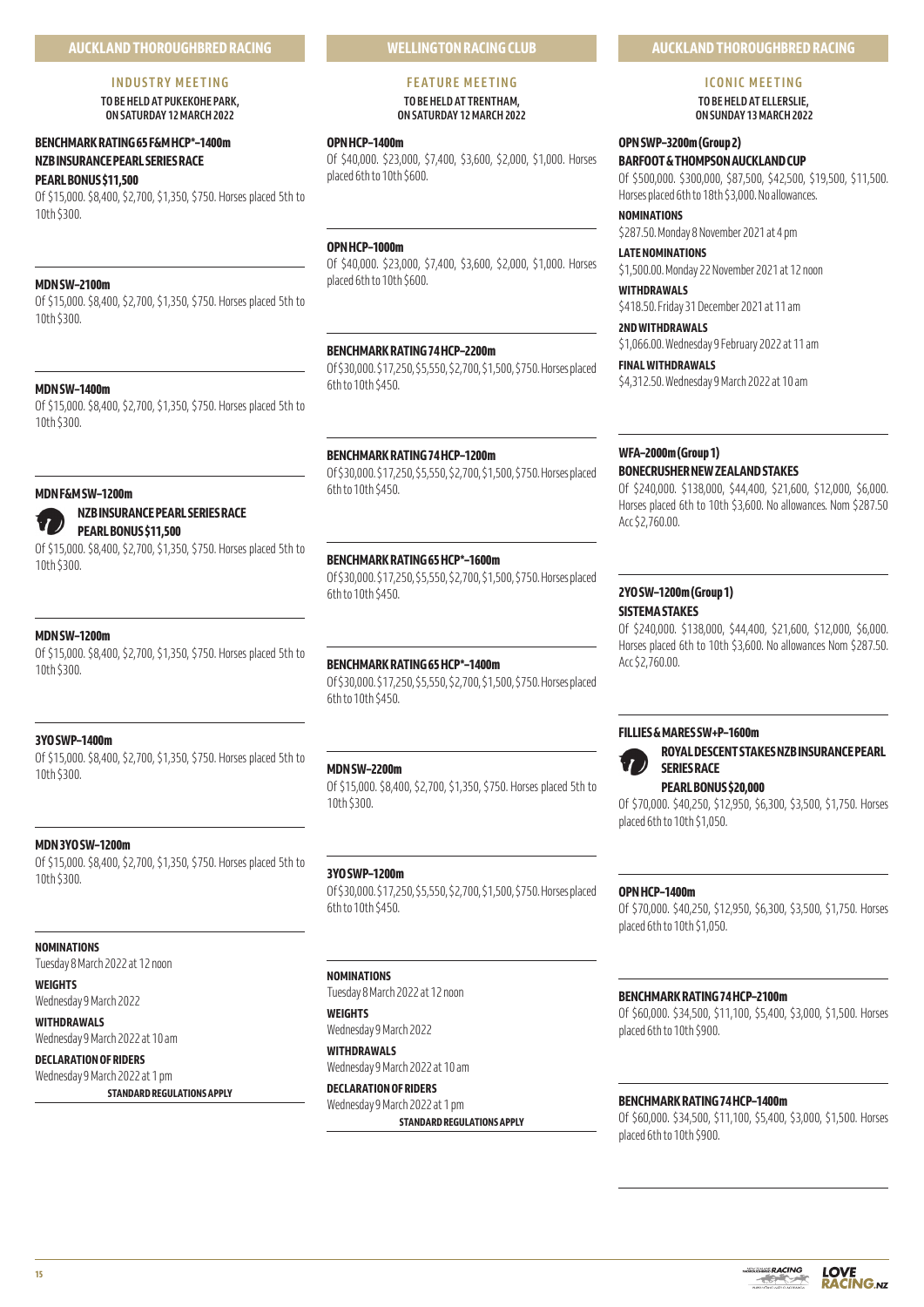# **BENCHMARK RATING 65 HCP\*–2100m**

Of \$60,000. \$34,500, \$11,100, \$5,400, \$3,000, \$1,500. Horses placed 6th to 10th \$900.

# **BENCHMARK RATING 65 HCP\*–1200m**

Of \$60,000. \$34,500, \$11,100, \$5,400, \$3,000, \$1,500. Horses placed 6th to 10th \$900.

# **MAAT–1600m**

# **FOR MAIDENS AS AT 9AM 29TH DECEMBER**

Of \$60,000. \$34,500, \$11,100, \$5,400, \$3,000, \$1,500. Horses placed 6th to 10th \$900.

#### **NOMINATIONS**

Tuesday 8 March 2022 at 12 noon

**WEIGHTS**

```
Wednesday 9 March 2022
```
**WITHDRAWALS** Wednesday 9 March 2022 at 10 am

# **DECLARATION OF RIDERS**

Wednesday 9 March 2022 at 1 pm **STANDARD REGULATIONS APPLY**

#### **INDUSTRY MEETING TO BE HELD AT MATAMATA, ON WEDNESDAY 16 MARCH 2022**

# **OPN HCP–2000m**

**SOUTH WAIKATO CUP** Of \$25,000. \$14,375, \$4,625, \$2,250, \$1,250, \$625. Horses placed 6th to 10th \$375.

#### **BENCHMARK RATING 65 HCP\*–1600m**

Of \$12,000. \$6,720, \$2,160, \$1,080, \$600. Horses placed 5th to 10th \$240.

# **BENCHMARK RATING 65 HCP\*–1200m**

Of \$12,000. \$6,720, \$2,160, \$1,080, \$600. Horses placed 5th to 10th \$240.

#### **MDN SW–2000m**

Of \$12,000. \$6,720, \$2,160, \$1,080, \$600. Horses placed 5th to 10th \$240.

#### **MDN SW–1400m**

Of \$12,000. \$6,720, \$2,160, \$1,080, \$600. Horses placed 5th to 10th \$240.

# **MDN F&M SW–1400m**

**NZB INSURANCE PEARL SERIES RACE PEARL BONUS \$11,500**

Of \$12,000. \$6,720, \$2,160, \$1,080, \$600. Horses placed 5th to 10th \$240.

## **MDN 3YO SW–1050m**

Of \$12,000. \$6,720, \$2,160, \$1,080, \$600. Horses placed 5th to 10th \$240.

#### **MDN 2YO SW–1200m**

Of \$12,000. \$6,720, \$2,160, \$1,080, \$600. Horses placed 5th to 10th \$240.

#### **NOMINATIONS**

Friday 11 March 2022 at 12 noon

**WEIGHTS** Saturday 12 March 2022 **WITHDRAWALS**

Saturday 12 March 2022 at 10 am **DECLARATION OF RIDERS**

# Monday 14 March 2022 at 1 pm

**STANDARD REGULATIONS APPLY**

# **ASHBURTON RACING CLUB**

# **INDUSTRY MEETING TO BE HELD AT ASHBURTON,**

**ON THURSDAY 17 MARCH 2022** 

# **OPN HCP–1600m**

Of \$15,000. \$8,400, \$2,700, \$1,350, \$750. Horses placed 5th to 10th \$300.

#### **OPN HCP–1200m**

Of \$15,000. \$8,400, \$2,700, \$1,350, \$750. Horses placed 5th to 10th \$300.

# **BENCHMARK RATING 74 HCP–1400m**

Of \$12,000. \$6,720, \$2,160, \$1,080, \$600. Horses placed 5th to 10th \$240.

#### **BENCHMARK RATING 65&JMPS HCP\*–2200m**

Of \$12,000. \$6,720, \$2,160, \$1,080, \$600. Horses placed 5th to 10th \$240.

#### **BENCHMARK RATING 65 HCP\*–1600m**

Of \$12,000. \$6,720, \$2,160, \$1,080, \$600. Horses placed 5th to 10th \$240.

#### **BENCHMARK RATING 65 HCP\*–1200m**

Of \$12,000. \$6,720, \$2,160, \$1,080, \$600. Horses placed 5th to 10th \$240.

# **MDN SW–2200m**

**\$2,500 OWNERS BONUS**

Of \$12,000. \$6,720, \$2,160, \$1,080, \$600. Horses placed 5th to 10th \$240.

## **MDN F&M SW–1600m**



**NZB INSURANCE PEARL SERIES RACE PEARL BONUS \$11,500**

Of \$12,000. \$6,720, \$2,160, \$1,080, \$600. Horses placed 5th to 10th \$240.

#### **MDN SW–1200m**

Of \$12,000. \$6,720, \$2,160, \$1,080, \$600. Horses placed 5th to 10th \$240.

#### **NOMINATIONS**

Monday 14 March 2022 at 12 noon **WEIGHTS**

Tuesday 15 March 2022

**WITHDRAWALS** Tuesday 15 March 2022 at 10 am

**DECLARATION OF RIDERS** Tuesday 15 March 2022 at 1 pm

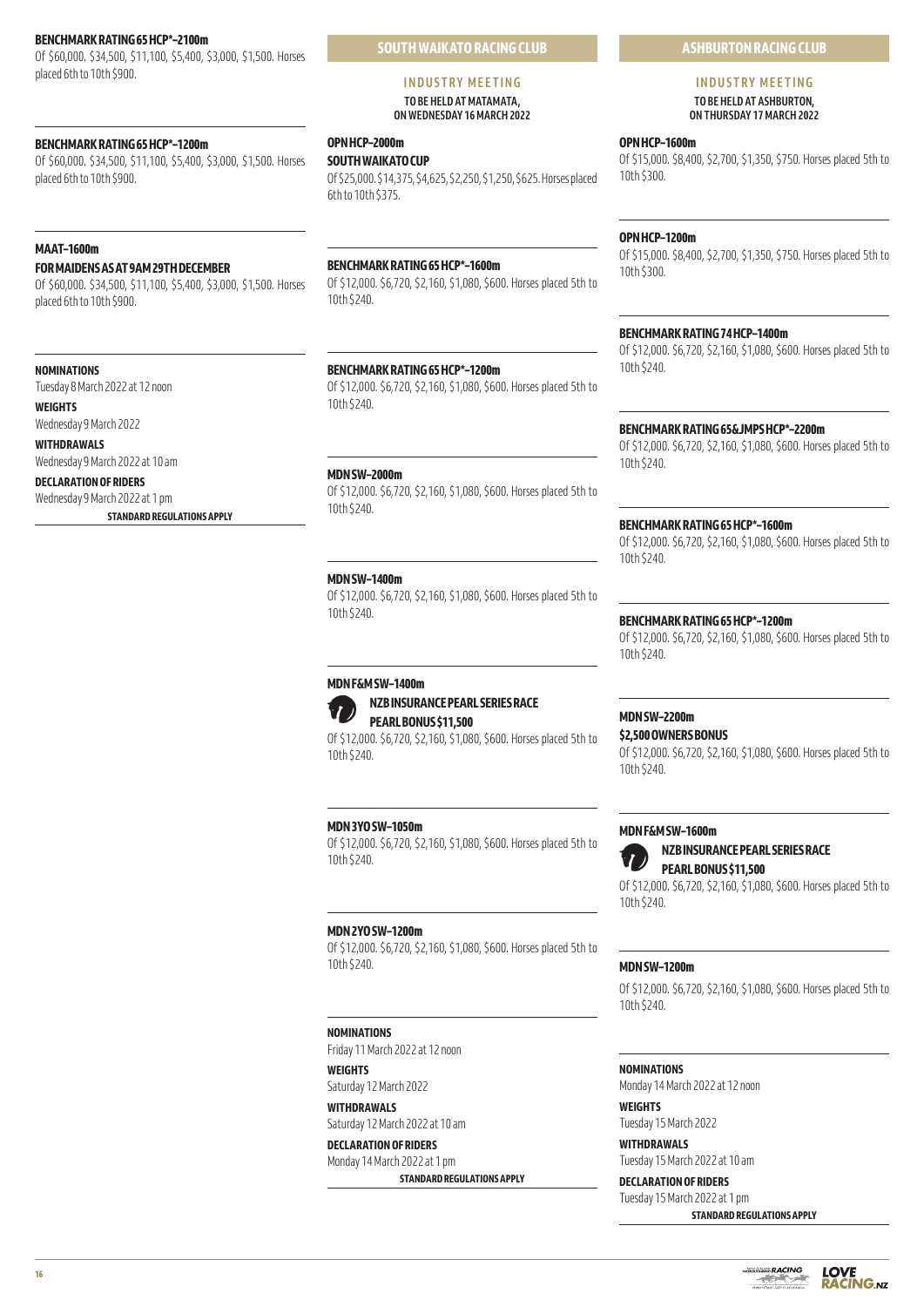# **RACING TAURANGA**

# **FEATURE MEETING TO BE HELD AT TAURANGA,**

**ON SATURDAY 19 MARCH 2022** 

# **OPN HCP–1600m**

Of \$40,000. \$23,000, \$7,400, \$3,600, \$2,000, \$1,000. Horses placed 6th to 10th \$600.

# **OPN HCP–1200m**

Of \$40,000. \$23,000, \$7,400, \$3,600, \$2,000, \$1,000. Horses placed 6th to 10th \$600

#### **BENCHMARK RATING 74 HCP–2100m**

Of \$30,000. \$17,250, \$5,550, \$2,700, \$1,500, \$750. Horses placed 6th to 10th \$450.

#### **BENCHMARK RATING 74 HCP–1400m**

Of \$30,000. \$17,250, \$5,550, \$2,700, \$1,500, \$750. Horses placed 6th to 10th \$450.

#### **BENCHMARK RATING 65 HCP\*–2100m**

Of \$30,000. \$17,250, \$5,550, \$2,700, \$1,500, \$750. Horses placed 6th to 10th \$450.

#### **BENCHMARK RATING 65 HCP\*–1400m**

Of \$30,000. \$17,250, \$5,550, \$2,700, \$1,500, \$750. Horses placed 6th to 10th \$450.

#### **MDN SW–1200m**

Of \$15,000. \$8,400, \$2,700, \$1,350, \$750. Horses placed 5th to 10th \$300.

#### **3YO SWP–1200m**

Of \$30,000. \$17,250, \$5,550, \$2,700, \$1,500, \$750. Horses placed 6th to 10th \$450.

#### **NOMINATIONS**

Tuesday 15 March 2022 at 12 noon

# **WEIGHTS**

Wednesday 16 March 2022 **WITHDRAWALS**

Wednesday 16 March 2022 at 10 am **DECLARATION OF RIDERS**

# Wednesday 16 March 2022 at 1 pm

**STANDARD REGULATIONS APPLY**

# **WELLINGTON RACING CLUB**

# **PREMIER MEETING**

#### **TO BE HELD AT TRENTHAM, ON SATURDAY 19 MARCH 2022**

# **3YOF SW–2400m (Group 1)**

**AL BASTI EQUIWORLD NEW ZEALAND OAKS** Of \$400,000. \$230,000, \$74,000, \$36,000, \$20,000, \$10,000. Horses placed 6th to 10th \$6,000. No allowances.

**NOMINATIONS** \$287.50. Tuesday 7 December 2021 at 4 pm

**LATE NOMINATIONS** \$1,917.75. Friday 7 January 2022 at 10 am

**WITHDRAWALS** \$690.00. Friday 7 January 2022 at 10 am

**2ND WITHDRAWALS** \$805.00. Wednesday 16 February 2022 at 10 am

**FINAL WITHDRAWALS** \$4,600.00. Wednesday 16 March 2022 at 10 am

# **3YO SW–1600m (Group 1)**

**WELLINGTON SEAMARKET LEVIN CLASSIC** Of \$260,000. \$149,500, \$48,100, \$23,400, \$13,000, \$6,500. Horses placed 6th to 10th \$3,900. No allowances.

**NOMINATIONS** \$287.50. Tuesday 7 December 2021 at 4 pm

**LATE NOMINATIONS** \$1,582.25. Tuesday 15 March 2022 at 12 noon

**WITHDRAWALS** \$388.10. Wednesday 16 February 2022 at 10 am

**FINAL WITHDRAWALS** \$2,587.50. Wednesday 16 March 2022 at 10 am

# **FILLIES & MARES SW+P–1600m (Group 3) WENTWOOD GRANGE CUDDLE STAKES**

Of \$80,000. \$46,000, \$14,800, \$7,200, \$4,000, \$2,000. Horses placed 6th to 10th \$1,200. No allowances Nom \$172.50. Acc  $5690.00$ 

# **OPN SWP–2600m (Listed Race) NEW ZEALAND ST LEGER**

Of \$60,000. \$34,500, \$11,100, \$5,400, \$3,000, \$1,500. Horses placed 6th to 10th \$900. No allowances.Nom \$143.75 Acc \$517.50.

# **OPN HCP–1200m (Listed Race) LIGHTNING HANDICAP**

Of \$60,000. \$34,500, \$11,100, \$5,400, \$3,000, \$1,500. Horses placed 6th to 10th \$900. No allowances. \$143.75 Acc \$517.50.

# **BENCHMARK RATING 74 HCP–1600m**

Of \$40,000. \$23,000, \$7,400, \$3,600, \$2,000, \$1,000. Horses placed 6th to 10th \$600. Acc \$345.00.

Of \$40,000. \$23,000, \$7,400, \$3,600, \$2,000, \$1,000. Horses placed 6th to 10th \$600.

# **MAAT–1400m FOR MAIDENS AS AT MIDNIGHT 31ST DECEMBER**

Of \$40,000. \$23,000, \$7,400, \$3,600, \$2,000, \$1,000. Horses placed 6th to 10th \$600.

#### **2YO SWP–1200m**

Of \$40,000. \$23,000, \$7,400, \$3,600, \$2,000, \$1,000. Horses placed 6th to 10th \$600.

#### **NOMINATIONS**

Tuesday 15 March 2022 at 12 noon

**WEIGHTS** Wednesday 16 March 2022

**WITHDRAWALS** Wednesday 16 March 2022 at 10 am

**DECLARATION OF RIDERS** Wednesday 16 March 2022 at 1 pm **STANDARD REGULATIONS APPLY**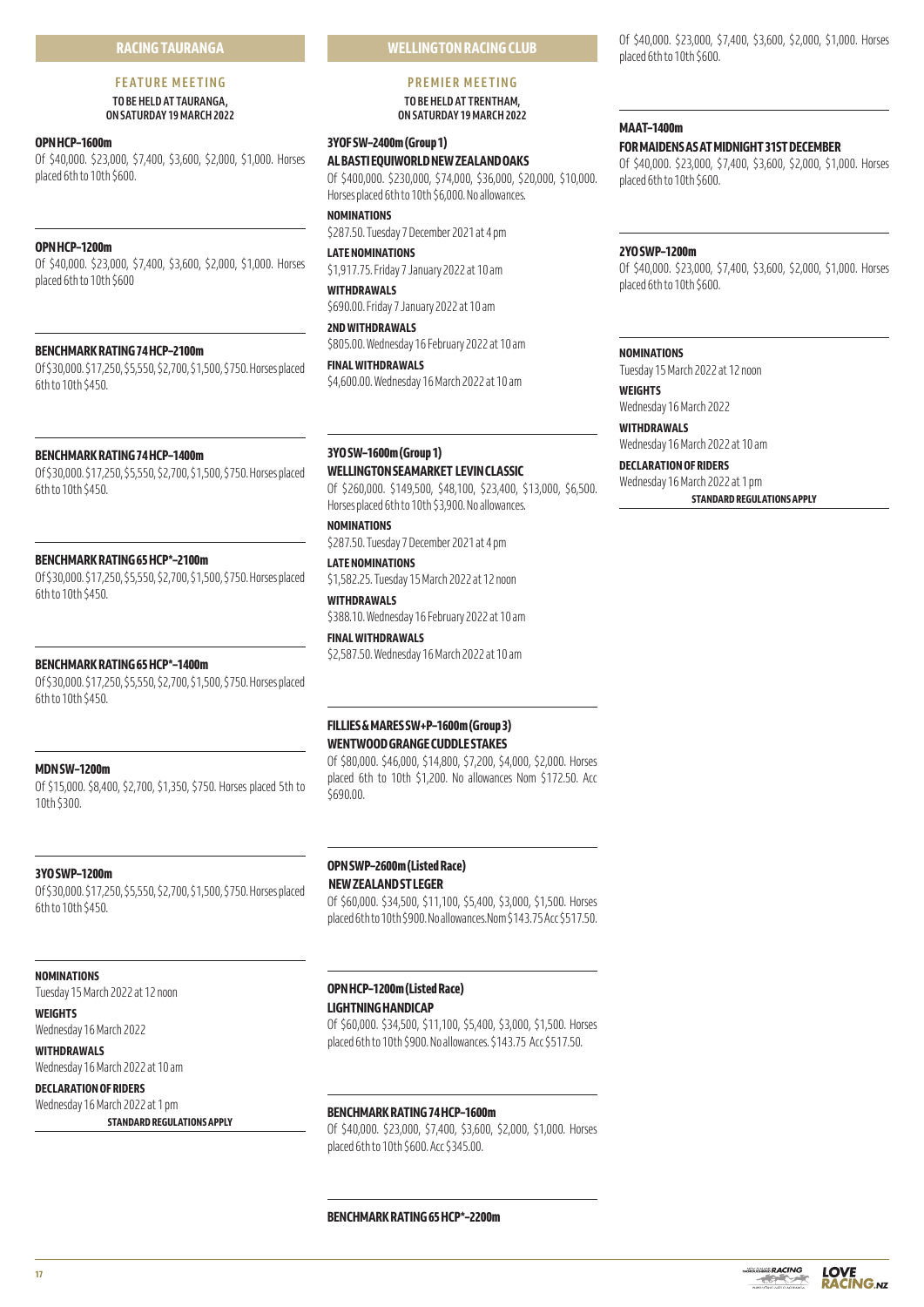# **BEAUMONT RACING CLUB**

#### **INDUSTRY MEETING TO BE HELD AT WINGATUI, ON MONDAY 21 MARCH 2022**

# **OPN HCP–1600m**

**BEAUMONT CUP**

Of \$25,000. \$14,375, \$4,625, \$2,250, \$1,250, \$625. Horses placed 6th to 10th \$375.

# **RATING 74 & JMPS BENCHMARK–2200m**

Of \$12,000. \$6,720, \$2,160, \$1,080, \$600. Horses placed 5th to 10th \$240.

# **BENCHMARK RATING 74 HCP–1200m**

Of \$12,000. \$6,720, \$2,160, \$1,080, \$600. Horses placed 5th to 10th \$240.

# **BENCHMARK RATING 65 F&M HCP\*–1600m**

# **NRB INSURANCE PEARL SERIES RACE PEARL BONUS \$11,500**

Of \$12,000. \$6,720, \$2,160, \$1,080, \$600. Horses placed 5th to 10th \$240.

# **BENCHMARK RATING 65 HCP\*–1400m**

Of \$12,000. \$6,720, \$2,160, \$1,080, \$600. Horses placed 5th to 10th \$240.

# **MDN SW–1600m**

Of \$12,000. \$6,720, \$2,160, \$1,080, \$600. Horses placed 5th to 10th \$240.

# **MDN SW–1200m**

Of \$12,000. \$6,720, \$2,160, \$1,080, \$600. Horses placed 5th to 10th \$240.

# **NOMINATIONS**

Wednesday 16 March 2022 at 12 noon

# **WEIGHTS**

Thursday 17 March 2022

# **WITHDRAWALS**

Thursday 17 March 2022 at 10 am **DECLARATION OF RIDERS**

# Friday 18 March 2022 at 10 am

**STANDARD REGULATIONS APPLY**

# **AUCKLAND THOROUGHBRED RACING**

#### **INDUSTRY MEETING TO BE HELD AT PUKEKOHE PARK, ON WEDNESDAY 23 MARCH 2022**

**BENCHMARK RATING 65 HCP\*–2100m**

Of \$15,000. \$8,400, \$2,700, \$1,350, \$750. Horses placed 5th to 10th \$300.

# **BENCHMARK RATING 65 HCP\*–1600m**

Of \$15,000. \$8,400, \$2,700, \$1,350, \$750. Horses placed 5th to 10th \$300.

# **MDN HWT SW–2100m**

Of \$15,000. \$8,400, \$2,700, \$1,350, \$750. Horses placed 5th to 10th \$300.

# **MDN HWT SW–1600m**

Of \$15,000. \$8,400, \$2,700, \$1,350, \$750. Horses placed 5th to 10th \$300.

# **MDN SW–1200m**

Of \$15,000. \$8,400, \$2,700, \$1,350, \$750. Horses placed 5th to 10th \$300.

# **MDN F&M SW–1200m**

Of \$15,000. \$8,400, \$2,700, \$1,350, \$750. Horses placed 5th to 10th \$300.

# **MDN 3YO SW–1400m**

Of \$15,000. \$8,400, \$2,700, \$1,350, \$750. Horses placed 5th to 10th \$300.

# **NOMINATIONS**

Friday 18 March 2022 at 12 noon **WEIGHTS**

Saturday 19 March 2022 **WITHDRAWALS**

# Saturday 19 March 2022 at 10 am

**DECLARATION OF RIDERS**

Monday 21 March 2022 at 1 pm

**STANDARD REGULATIONS APPLY**

# **TARANAKI RACING INC**

# **INDUSTRY MEETING**

**TO BE HELD AT HAWERA ON FRIDAY 25 MARCH 2022** 

# **BENCHMARK RATING 74 HCP–1400m**

Of \$12,000. \$6,720, \$2,160, \$1,080, \$600. Horses placed 5th to 10th \$240.

# **RATING 65 BENCHMARK & JMPS HWT HCP\*–2000m**

Of \$12,000. \$6,720, \$2,160, \$1,080, \$600. Horses placed 5th to 10th \$240.

# **BENCHMARK RATING 65 HCP\*–1600m**

Of \$12,000. \$6,720, \$2,160, \$1,080, \$600. Horses placed 5th to 10th \$240.

# **BENCHMARK RATING 65 HCP\*–1200m**

Of \$12,000. \$6,720, \$2,160, \$1,080, \$600. Horses placed 5th to 10th \$240.

# **MDN HWT SW–1800m**

Of \$12,000. \$6,720, \$2,160, \$1,080, \$600. Horses placed 5th to 10th \$240.

# **MDN F&M SW–1400m**

Of \$12,000. \$6,720, \$2,160, \$1,080, \$600. Horses placed 5th to 10th \$240.

# **MDN SW–1200m**

Of \$12,000. \$6,720, \$2,160, \$1,080, \$600. Horses placed 5th to 10th \$240.

# **2YO SWP–1100m**

Of \$12,000. \$6,720, \$2,160, \$1,080, \$600. Horses placed 5th to 10th \$240.

#### **NOMINATIONS**

Tuesday 22 March 2022 at 12 noon **WEIGHTS** Wednesday 23 March 2022

**WITHDRAWALS**

Wednesday 23 March 2022 at 10 am **DECLARATION OF RIDERS**

Wednesday 23 March 2022 at 1 pm **STANDARD REGULATIONS APPLY**

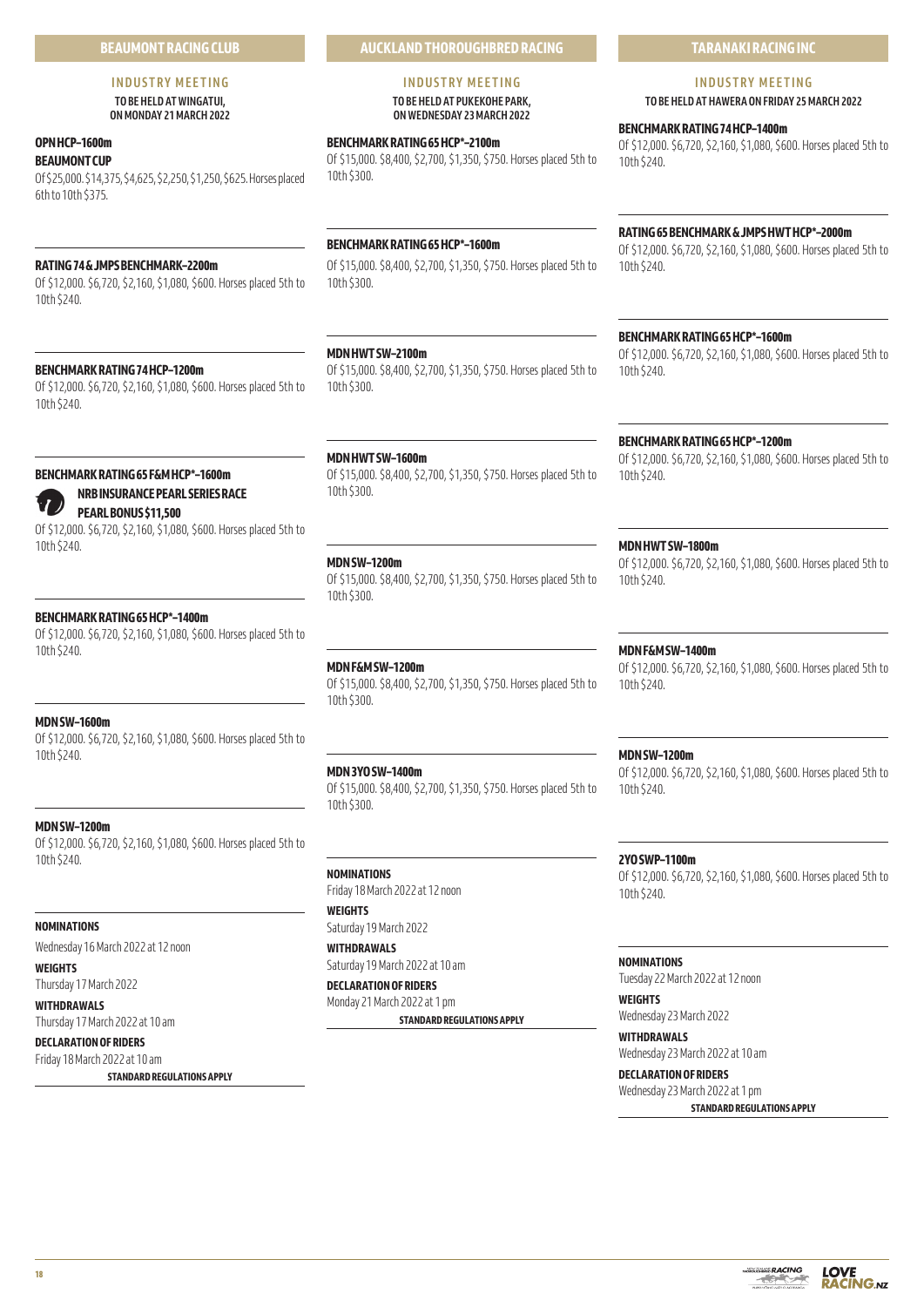# **RACING TAURANGA**

# **FEATURE MEETING**

**TO BE HELD AT TAURANGA, ON SATURDAY 26 MARCH 2022** 

# **OPN SWP–1600m (Group 2) ULTIMATE MAZDA JAPAN TROPHY**

Of \$110,000. \$63,250, \$20,350, \$9,900, \$5,500, \$2,750. Horses placed 6th to 10th \$1,650. No allowances. Nom \$201.25 Acc \$948.75.

# **OPN HCP–1400m**

Of \$40,000. \$23,000, \$7,400, \$3,600, \$2,000, \$1,000. Horses placed 6th to 10th \$600. Acc \$345.00.

# **BENCHMARK RATING 74 HCP–1600m**

Of \$30,000. \$17,250, \$5,550, \$2,700, \$1,500, \$750. Horses placed 6th to 10th \$450. Acc \$258.75.

# **BENCHMARK RATING 74 HCP–1200m**

Of \$30,000. \$17,250, \$5,550, \$2,700, \$1,500, \$750. Horses placed 6th to 10th \$450. Acc \$258.75.

# **BENCHMARK RATING 65 HCP\*–1600m**

Of \$30,000. \$17,250, \$5,550, \$2,700, \$1,500, \$750. Horses placed 6th to 10th \$450.

# **BENCHMARK RATING 65 HCP\*–1200m**

Of \$30,000. \$17,250, \$5,550, \$2,700, \$1,500, \$750. Horses placed 6th to 10th \$450.

# **MDN SW–1400m**

Of \$15,000. \$8,400, \$2,700, \$1,350, \$750. Horses placed 5th to 10th \$300.

# **3YO SWP–1400m**

Of \$30,000. \$17,250, \$5,550, \$2,700, \$1,500, \$750. Horses placed 6th to 10th \$450.

**NOMINATIONS**

Tuesday 22 March 2022 at 12 noon

**WEIGHTS** Wednesday 23 March 2022

**WITHDRAWALS** Wednesday 23 March 2022 at 10 am

**DECLARATION OF RIDERS** Wednesday 23 March 2022 at 1 pm **STANDARD REGULATIONS APPLY** **RICCARTON PARK - HORORATA**

# **FEATURE MEETING**

**TO BE HELD AT RICCARTON PARK, ON SATURDAY 26 MARCH 2022** 

# **FILLIES & MARES SW+P–1600m (Group 3) VALACHI DOWNS SOUTH ISLAND THOROUGHBRED BREEDERS' STAKES**

Of \$90,000. \$51,750, \$16,650, \$8,100, \$4,500, \$2,250. Horses placed 6th to 10th \$1,350. No allowances.Nom \$172.50 Acc \$776.25.

# **OPN HCP–1800m**

Of \$40,000. \$23,000, \$7,400, \$3,600, \$2,000, \$1,000. Horses placed 6th to 10th \$600.

**OPN HCP–1400m**

# Of \$40,000. \$23,000, \$7,400, \$3,600, \$2,000, \$1,000. Horses placed 6th to 10th \$600.

**RATING 74 & JMPS BENCHMARK–2000m** Of \$30,000. \$17,250, \$5,550, \$2,700, \$1,500, \$750. Horses placed

6th to 10th \$450.

**BENCHMARK RATING 74 HCP–1200m** Of \$30,000. \$17,250, \$5,550, \$2,700, \$1,500, \$750. Horses placed 6th to 10th \$450.

**BENCHMARK RATING 65 HCP\*–1600m** Of \$30,000. \$17,250, \$5,550, \$2,700, \$1,500, \$750. Horses placed 6th to 10th \$450.

# **BENCHMARK RATING 65 HCP\*–1200m**

Of \$30,000. \$17,250, \$5,550, \$2,700, \$1,500, \$750. Horses placed 6th to 10th \$450.

# **3YO SWP–1400m** Of \$30,000. \$17,250, \$5,550, \$2,700, \$1,500, \$750. Horses placed 6th to 10th \$450.

**2YO SWP–1000m**

Of \$30,000. \$17,250, \$5,550, \$2,700, \$1,500, \$750. Horses placed 6th to 10th \$450.

**NOMINATIONS** Tuesday 22 March 2022 at 12 noon

**WEIGHTS** Wednesday 23 March 2022

**WITHDRAWALS** Wednesday 23 March 2022 at 10 am

**DECLARATION OF RIDERS** Wednesday 23 March 2022 at 1 pm **STANDARD REGULATIONS APPLY** **MASTERTON RACING CLUB**

# **INDUSTRY MEETING TO BE HELD AT TAUHERENIKAU,**

**ON SUNDAY 27 MARCH 2022** 

# **BENCHMARK RATING 74 HCP–2050m**

**MASTERTON CUP**

Of \$25,000. \$14,375, \$4,625, \$2,250, \$1,250, \$625. Horses placed 6th to 10th \$375.

# **BENCHMARK RATING 74 HCP–1600m**

Of \$12,000. \$6,720, \$2,160, \$1,080, \$600. Horses placed 5th to 10th \$240.

# **BENCHMARK RATING 74 HCP–1000m**

Of \$12,000. \$6,720, \$2,160, \$1,080, \$600. Horses placed 5th to 10th \$240.

**BENCHMARK RATING 65 HCP\*–1400m**

Of \$12,000. \$6,720, \$2,160, \$1,080, \$600. Horses placed 5th to 10th \$240.

# **MDN SW–2050m**

Of \$12,000. \$6,720, \$2,160, \$1,080, \$600. Horses placed 5th to 10th \$240.

**MDN SW–1600m** Of \$12,000. \$6,720, \$2,160, \$1,080, \$600. Horses placed 5th to 10th \$240.

**MDN 2YO+ SW–1300m** Of \$12,000. \$6,720, \$2,160, \$1,080, \$600. Horses placed 5th to 10th \$240.

**MDN 2YO+ SW–1000m** Of \$12,000. \$6,720, \$2,160, \$1,080, \$600. Horses placed 5th to 10th \$240.

# **NOMINATIONS**

Tuesday 22 March 2022 at 12 noon

**WEIGHTS** Wednesday 23 March 2022

**WITHDRAWALS** Wednesday 23 March 2022 at 10 am **DECLARATION OF RIDERS**

Wednesday 23 March 2022 at 1 pm **STANDARD REGULATIONS APPLY**

**LOVE RACING.NZ**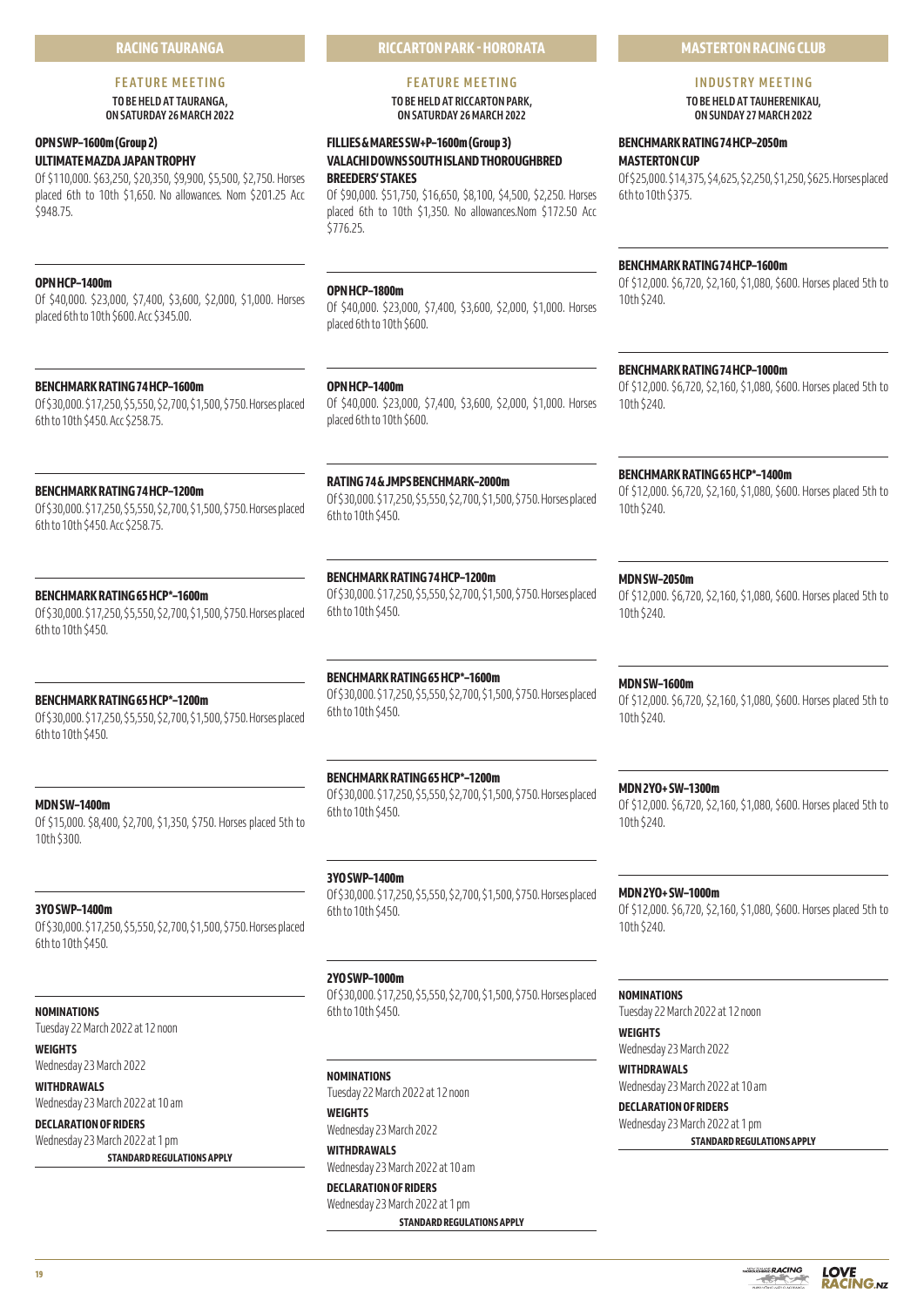# **MATAMATA RACING CLUB**

# **INDUSTRY MEETING TO BE HELD AT MATAMATA,**

**ON WEDNESDAY 30 MARCH 2022** 

# **BENCHMARK RATING 65 HCP\*–1400m**

Of \$12,000. \$6,720, \$2,160, \$1,080, \$600. Horses placed 5th to 10th \$240.

# **MDN SW–2000m**

Of \$12,000. \$6,720, \$2,160, \$1,080, \$600. Horses placed 5th to 10th \$240.

# **MDN SW–1600m**

Of \$12,000. \$6,720, \$2,160, \$1,080, \$600. Horses placed 5th to 10th \$240.

# **OPN HCP–1200m**

**OPN HCP–2100m**

placed 6th to 10th \$600.

Of \$40,000. \$23,000, \$7,400, \$3,600, \$2,000, \$1,000. Horses placed 6th to 10th \$600.

**AVONDALE JOCKEY CLUB**

**FEATURE MEETING TO BE HELD AT AVONDALE, ON SATURDAY 2 APRIL 2022** 

Of \$40,000. \$23,000, \$7,400, \$3,600, \$2,000, \$1,000. Horses

# **BENCHMARK RATING 74 HCP–1600m**

Of \$30,000. \$17,250, \$5,550, \$2,700, \$1,500, \$750. Horses placed 6th to 10th \$450.

# **MDN SW–1400m**

Of \$12,000. \$6,720, \$2,160, \$1,080, \$600. Horses placed 5th to 10th \$240.

#### **MDN F&M SW–1400m**



# **NZB INSURANCE PEARL SERIES RACE PEARL BONUS \$11,500**

Of \$12,000. \$6,720, \$2,160, \$1,080, \$600. Horses placed 5th to 10th \$240.

# **MDN SW–1200m**

Of \$12,000. \$6,720, \$2,160, \$1,080, \$600. Horses placed 5th to 10th \$240.

# **MDN 2YO SW–1050m**

**NZB INSURANCE PEARL SERIES RACE PEARL BONUS \$8,000**

Of \$12,000. \$6,720, \$2,160, \$1,080, \$600. Horses placed 5th to 10th \$240.

# **NOMINATIONS**

Friday 25 March 2022 at 12 noon

**WEIGHTS**

Saturday 26 March 2022 **WITHDRAWALS**

Saturday 26 March 2022 at 10 am

# **DECLARATION OF RIDERS**

Monday 28 March 2022 at 1 pm **STANDARD REGULATIONS APPLY**

# **BENCHMARK RATING 74 HCP–1400m**

Of \$30,000. \$17,250, \$5,550, \$2,700, \$1,500, \$750. Horses placed 6th to 10th \$450.

# **BENCHMARK RATING 65 HCP\*–2100m**

Of \$30,000. \$17,250, \$5,550, \$2,700, \$1,500, \$750. Horses placed 6th to 10th \$450.

# **MDN SW–1600m**

Of \$15,000. \$8,400, \$2,700, \$1,350, \$750. Horses placed 5th to 10th \$300.

# **3YO SWP–1600m**

Of \$30,000. \$17,250, \$5,550, \$2,700, \$1,500, \$750. Horses placed 6th to 10th \$450.

# **2YO SWP–1300m**

Of \$30,000. \$17,250, \$5,550, \$2,700, \$1,500, \$750. Horses placed 6th to 10th \$450.

#### **NOMINATIONS**

Tuesday 29 March 2022 at 12 noon

# **WEIGHTS** Wednesday 30 March 2022

**WITHDRAWALS** Wednesday 30 March 2022 at 10 am

**DECLARATION OF RIDERS** Wednesday 30 March 2022 at 1 pm

**STANDARD REGULATIONS APPLY**

# **MANAWATU RACING CLUB**

# **ICONIC MEETING**

**TO BE HELD AT AWAPUNI, ON SATURDAY 2 APRIL 2022**

# **2YO SW–1400m (Group 1) COURTESY FORD MANAWATU SIRES PRODUCE STAKES**

Of \$245,000. \$140,875, \$45,325, \$22,050, \$12,250, \$6,125. Horses placed 6th to 10th \$3,675. No allowances.

# **NOMINATIONS**

\$287.50. Tuesday 1 February 2022 at 4 pm

# **LATE NOMINATIONS**

\$1,437.50. Tuesday 29 March 2022 at 12 noon

#### **WITHDRAWALS** \$388.10. Tuesday 22 March 2022 at 12 noon

**FINAL WITHDRAWALS** \$2,587.50. Wednesday 30 March 2022 at 10 am

# **3YO SW–2000m (Group 3)**

# **HIGGINS CONCRETE MANAWATU CLASSIC**

Of \$80,000. \$46,000, \$14,800, \$7,200, \$4,000, \$2,000. Horses placed 6th to 10th \$1,200. No allowances. Nom \$172.50 Acc \$690.00.

# **OPN SWP–2000m (Group 2) CITY OF PALMERSTON NORTH AWAPUNI GOLD CUP**

Of \$110,000. \$63,250, \$20,350, \$9,900, \$5,500, \$2,750. Horses placed 6th to 10th \$1,650. No allowances. Nom \$201.25 Acc \$948.75.

# **OPN HCP–1400m (Listed Race) BRAMCO GRANITE & MARBLE FLYING STAKES**

Of \$60,000. \$34,500, \$11,100, \$5,400, \$3,000, \$1,500. Horses placed 6th to 10th \$900. No allowances. Nom \$143.75 Acc \$517.50.

# **BENCHMARK RATING 74 HCP–1600m**

Of \$50,000. \$28,750, \$9,250, \$4,500, \$2,500, \$1,250. Horses placed 6th to 10th \$750.

# **BENCHMARK RATING 74 HCP–1200m**

Of \$50,000. \$28,750, \$9,250, \$4,500, \$2,500, \$1,250. Horses placed 6th to 10th \$750.

# **BENCHMARK RATING 65 HCP\*–2200m**

Of \$50,000. \$28,750, \$9,250, \$4,500, \$2,500, \$1,250. Horses placed 6th to 10th \$750..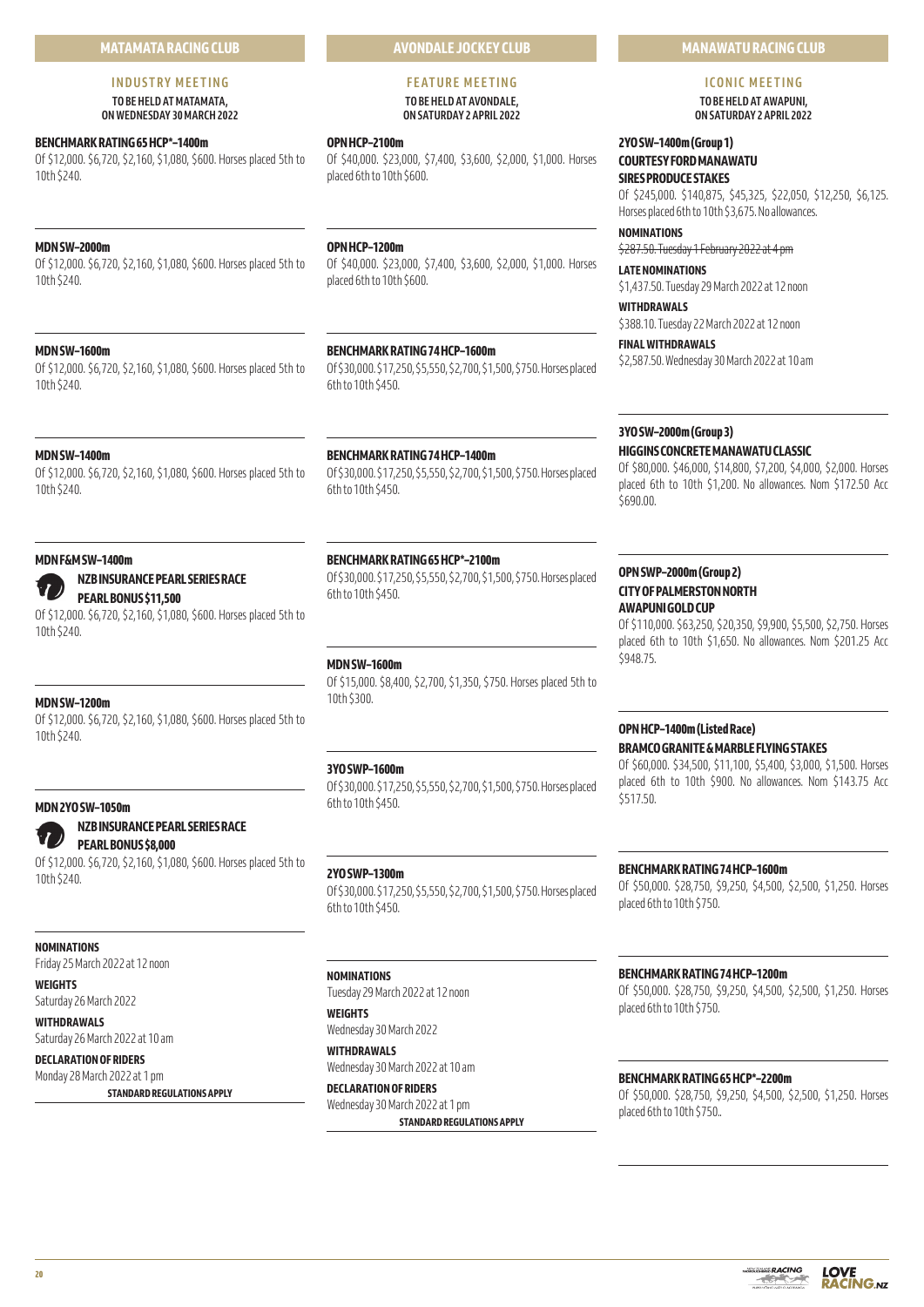#### **BENCHMARK RATING 65 HCP\*–1600m**

Of \$50,000. \$28,750, \$9,250, \$4,500, \$2,500, \$1,250. Horses placed 6th to 10th \$750.

# **NOMINATIONS**

Tuesday 29 March 2022 at 12 noon **WEIGHTS**

Wednesday 30 March 2022 **WITHDRAWALS**

Wednesday 30 March 2022 at 10 am

# **DECLARATION OF RIDERS**

Wednesday 30 March 2022 at 1 pm **STANDARD REGULATIONS APPLY** **SOUTHLAND RACING CLUB**

#### **INDUSTRY MEETING TO BE HELD AT ASCOT PARK, ON SUNDAY 3 APRIL 2022**

#### **OPN HCP–2200m**

Of \$15,000. \$8,400, \$2,700, \$1,350, \$750. Horses placed 5th to 10th \$300.

#### **OPN HCP–1200m**

Of \$15,000. \$8,400, \$2,700, \$1,350, \$750. Horses placed 5th to 10th \$300.

# **BENCHMARK RATING 74 HCP–1600m**

Of \$12,000. \$6,720, \$2,160, \$1,080, \$600. Horses placed 5th to 10th \$240.

#### **BENCHMARK RATING 65 HCP\*–2200m**

Of \$12,000. \$6,720, \$2,160, \$1,080, \$600. Horses placed 5th to 10th \$240.

#### **BENCHMARK RATING 65 HCP\*–1400m**

Of \$12,000. \$6,720, \$2,160, \$1,080, \$600. Horses placed 5th to 10th \$240.

#### **MDN SW–2200m**

Of \$12,000. \$6,720, \$2,160, \$1,080, \$600. Horses placed 5th to 10th \$240.

# **MDN SW–1400m**

Of \$12,000. \$6,720, \$2,160, \$1,080, \$600. Horses placed 5th to 10th \$240.

#### **MDN SW–1200m**

Of \$12,000. \$6,720, \$2,160, \$1,080, \$600. Horses placed 5th to 10th \$240.

# **NOMINATIONS**

Tuesday 29 March 2022 at 12 noon

# **WEIGHTS**

Wednesday 30 March 2022 **WITHDRAWALS** Wednesday 30 March 2022 at 10 am

# **DECLARATION OF RIDERS** Wednesday 30 March 2022 at 1 pm

**STANDARD REGULATIONS APPLY**

# **ASHBURTON RACING CLUB**

# **INDUSTRY MEETING TO BE HELD AT ASHBURTON, ON WEDNESDAY 6 APRIL 2022**

# **OPN HCP–1300m** Of \$15,000. \$8,400, \$2,700, \$1,350, \$750. Horses placed 5th to 10th \$300.

#### **BENCHMARK RATING 74 HCP–1600m**

Of \$12,000. \$6,720, \$2,160, \$1,080, \$600. Horses placed 5th to 10th \$240.

# **BENCHMARK RATING 74 HCP–1200m**

Of \$12,000. \$6,720, \$2,160, \$1,080, \$600. Horses placed 5th to 10th \$240.

#### **BENCHMARK RATING 65 HCP\*–2200m**

Of \$12,000. \$6,720, \$2,160, \$1,080, \$600. Horses placed 5th to 10th \$240.

# **BENCHMARK RATING 65 F&M HCP\*–1400m**

**NZB INSURANCE PEARL SERIES RACE PEARL BONUS \$11,500**

Of \$12,000. \$6,720, \$2,160, \$1,080, \$600. Horses placed 5th to 10th \$240.

#### **MDN SW–2200m**

Of \$12,000. \$6,720, \$2,160, \$1,080, \$600. Horses placed 5th to 10th \$240.

#### **MDN SW–1600m**

Of \$12,000. \$6,720, \$2,160, \$1,080, \$600. Horses placed 5th to 10th \$240.

#### **MDN SW–1400m**

Of \$12,000. \$6,720, \$2,160, \$1,080, \$600. Horses placed 5th to 10th \$240.

#### **NOMINATIONS**

Friday 1 April 2022 at 12 noon

# **WEIGHTS**

Saturday 2 April 2022

# **WITHDRAWALS**

Saturday 2 April 2022 at 10 am **DECLARATION OF RIDERS**

# Monday 4 April 2022 at 1 pm

**STANDARD REGULATIONS APPLY**



**21**

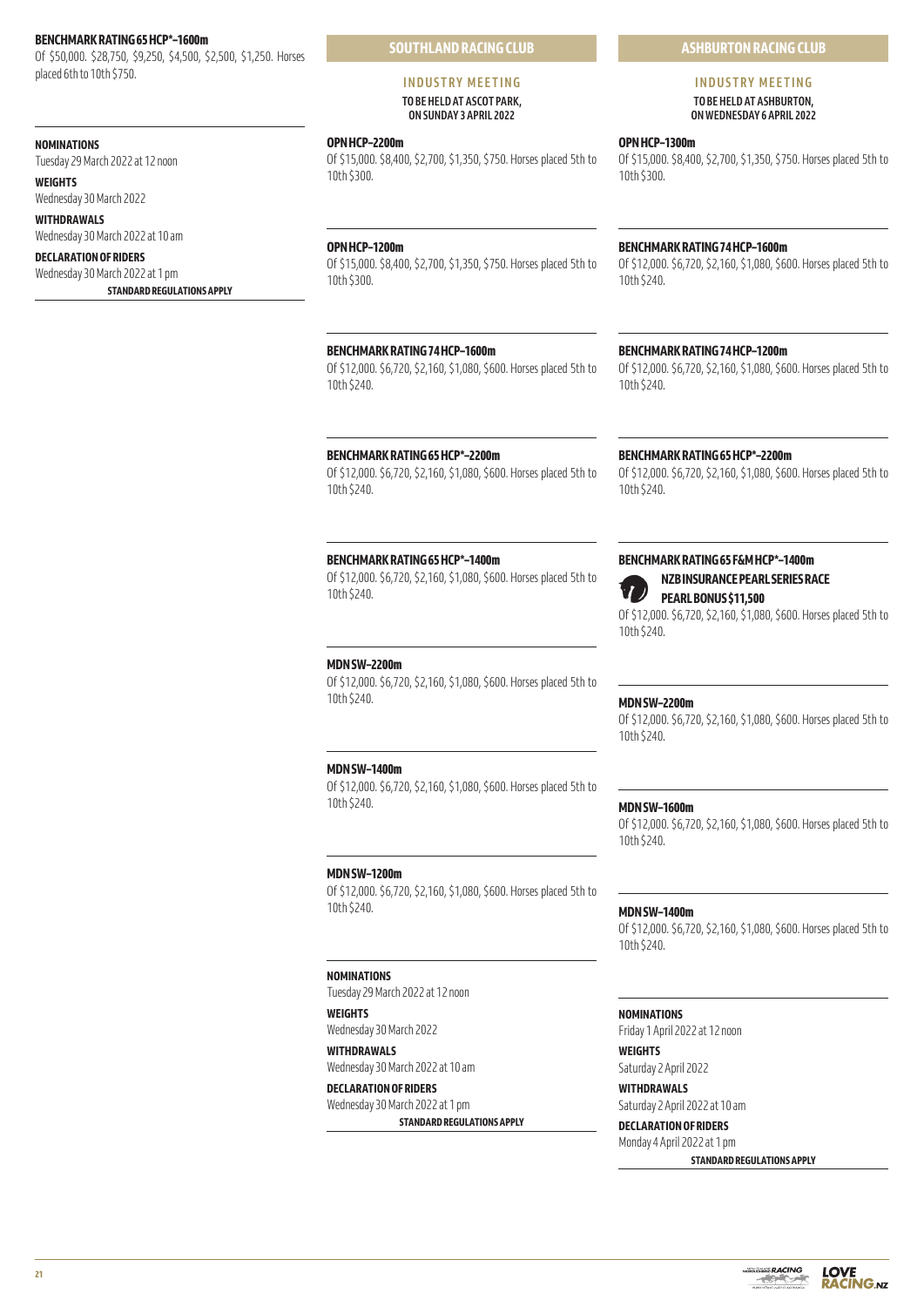# **WANGANUI JOCKEY CLUB**

# **INDUSTRY MEETING TO BE HELD AT WANGANUI,**

**ON THURSDAY 7 APRIL 2022** 

# **BENCHMARK RATING 74 HCP–1350m**

Of \$12,000. \$6,720, \$2,160, \$1,080, \$600. Horses placed 5th to 10th \$240.

# **BENCHMARK RATING 65 HCP\*–1600m**

Of \$12,000. \$6,720, \$2,160, \$1,080, \$600. Horses placed 5th to 10th \$240.

# **BENCHMARK RATING 65 HCP\*–1350m**

Of \$12,000. \$6,720, \$2,160, \$1,080, \$600. Horses placed 5th to 10th \$240.

# **BENCHMARK RATING 65 HCP\*–1200m**

Of \$12,000. \$6,720, \$2,160, \$1,080, \$600. Horses placed 5th to 10th \$240.

# **MDN HWT SW–1600m**

Of \$12,000. \$6,720, \$2,160, \$1,080, \$600. Horses placed 5th to 10th \$240.

# **MDN 2YO+ SW–1200m**

Of \$12,000. \$6,720, \$2,160, \$1,080, \$600. Horses placed 5th to 10th \$240.

# **JMP HWT HCP–2040m**

Of \$12,000. \$6,720, \$2,160, \$1,080, \$600. Horses placed 5th to 10th \$240.

# **MDN 3YO SW–1350m**

Of \$12,000. \$6,720, \$2,160, \$1,080, \$600. Horses placed 5th to 10th \$240.

#### **NOMINATIONS**

Monday 4 April 2022 at 12 noon

**WEIGHTS**

Tuesday 5 April 2022 **WITHDRAWALS**

Tuesday 5 April 2022 at 10 am **DECLARATION OF RIDERS**

Tuesday 5 April 2022 at 1 pm

**STANDARD REGULATIONS APPLY**

# **MANAWATU RACING CLUB**

#### **FEATURE MEETING TO BE HELD AT AWAPUNI, ON FRIDAY 8 APRIL 2022**

# **WFA F&M–2000m (Group 3)**

**JAPAC HOMES MANAWATU BREEDERS STAKES** Of \$80,000. \$46,000, \$14,800, \$7,200, \$4,000, \$2,000. Horses placed 6th to 10th \$1,200. No allowances. Nom \$172.50Acc \$690.00.

# **OPN HCP–1600m**

Of \$35,000. \$20,125, \$6,475, \$3,150, \$1,750, \$875. Horses placed 6th to 10th \$525.

#### **BENCHMARK RATING 74 HCP–2200m**

Of \$30,000. \$17,250, \$5,550, \$2,700, \$1,500, \$750. Horses placed 6th to 10th \$450.

**BENCHMARK RATING 74 HCP–1200m**

Of \$30,000. \$17,250, \$5,550, \$2,700, \$1,500, \$750. Horses placed 6th to 10th \$450.

# **BENCHMARK RATING 65 HCP\*–1400m**

Of \$30,000. \$17,250, \$5,550, \$2,700, \$1,500, \$750. Horses placed 6th to 10th \$450.

# **BENCHMARK RATING 65 HCP\*–1100m**

Of \$30,000. \$17,250, \$5,550, \$2,700, \$1,500, \$750. Horses placed 6th to 10th \$450.

# **MDN SW–1400m**

Of \$15,000. \$8,400, \$2,700, \$1,350, \$750. Horses placed 5th to 10th \$300.

**3YO SWP–1600m** Of \$30,000. \$17,250, \$5,550, \$2,700, \$1,500, \$750. Horses placed 6th to 10th \$450.

# **NOMINATIONS**

Tuesday 5 April 2022 at 12 noon **WEIGHTS**

Wednesday 6 April 2022

**WITHDRAWALS** Wednesday 6 April 2022 at 10 am

**DECLARATION OF RIDERS** Wednesday 6 April 2022 at 1 pm **STANDARD REGULATIONS APPLY**

# **RACING ROTORUA**

#### **FEATURE MEETING TO BE HELD AT ARAWA PARK, ON SATURDAY 9 APRIL 2022**

# **OPN HCP–1560m**

Of \$35,000. \$20,125, \$6,475, \$3,150, \$1,750, \$875. Horses placed 6th to 10th \$525.

# **OPN HCP–1400m**

Of \$35,000. \$20,125, \$6,475, \$3,150, \$1,750, \$875. Horses placed 6th to 10th \$525.

# **BENCHMARK RATING 74 HCP–2200m**

Of \$30,000. \$17,250, \$5,550, \$2,700, \$1,500, \$750. Horses placed 6th to 10th \$450.

# **BENCHMARK RATING 74 HCP–1215m**

Of \$30,000. \$17,250, \$5,550, \$2,700, \$1,500, \$750. Horses placed 6th to 10th \$450.

# **BENCHMARK RATING 65 HCP\*–1560m**

Of \$30,000. \$17,250, \$5,550, \$2,700, \$1,500, \$750. Horses placed 6th to 10th \$450.

# **BENCHMARK RATING 65 HCP\*–1215m**

Of \$30,000. \$17,250, \$5,550, \$2,700, \$1,500, \$750. Horses placed 6th to 10th \$450.

# **MDN SW–1215m**

Of \$15,000. \$8,400, \$2,700, \$1,350, \$750. Horses placed 5th to 10th \$300.

# **3YO SWP–1400m**

Of \$30,000. \$17,250, \$5,550, \$2,700, \$1,500, \$750. Horses placed 6th to 10th \$450.

# **NOMINATIONS**

Tuesday 5 April 2022 at 12 noon

**WEIGHTS** Wednesday 6 April 2022

**WITHDRAWALS** Wednesday 6 April 2022 at 10 am

**DECLARATION OF RIDERS** Wednesday 6 April 2022 at 1 pm **STANDARD REGULATIONS APPLY**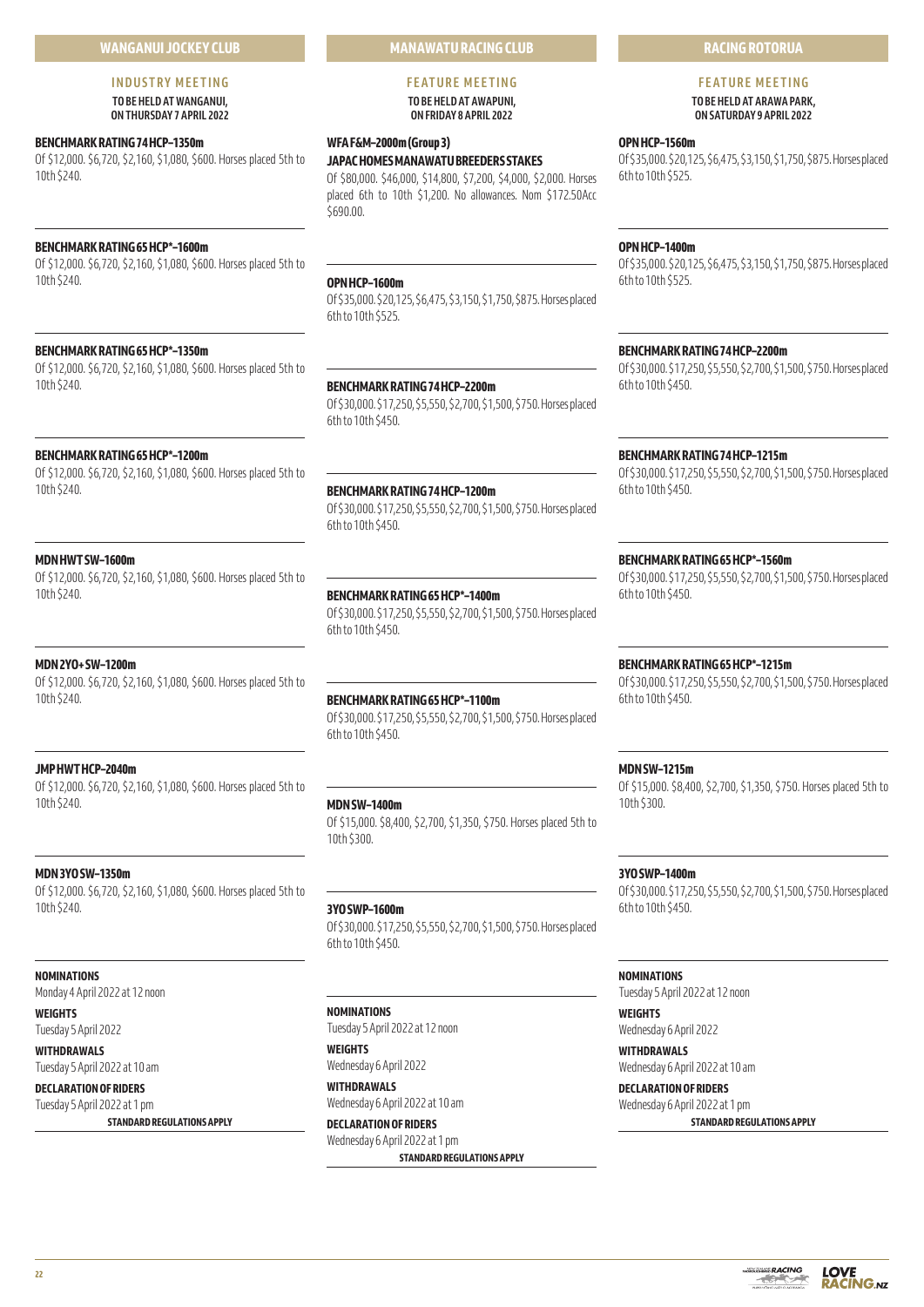# **RICCARTON PARK - CANTERBURY JOCKEY CLUB**

# **FEATURE MEETING**

**TO BE HELD AT RICCARTON PARK, ON SATURDAY 9 APRIL 2022** 

# **OPN HCP–1600m (Listed Race) CHRISTCHURCH CASINO EASTER CUP**

Of \$60,000. \$34,500, \$11,100, \$5,400, \$3,000, \$1,500. Horses placed 6th to 10th \$900. No allowances. Nom \$143.75 Acc \$517.50.

# **3YOF SW–1600m (Listed Race) NZB INSURACNE STAKES**

Of \$60,000. \$34,500, \$11,100, \$5,400, \$3,000, \$1,500. Horses placed 6th to 10th \$900. No allowances. Nom \$143.75 Acc \$517.50.

# **OPN HCP–2000m**

Of \$35,000. \$20,125, \$6,475, \$3,150, \$1,750, \$875. Horses placed 6th to 10th \$525.

# **OPN HCP–1000m**

Of \$35,000. \$20,125, \$6,475, \$3,150, \$1,750, \$875. Horses placed 6th to 10th \$525.

# **BENCHMARK RATING 74 HCP–1800m**

Of \$30,000. \$17,250, \$5,550, \$2,700, \$1,500, \$750. Horses placed 6th to 10th \$450.

# **BENCHMARK RATING 74 HCP–1400m**

Of \$30,000. \$17,250, \$5,550, \$2,700, \$1,500, \$750. Horses placed 6th to 10th \$450.

# **BENCHMARK RATING 65 HCP\*–1600m**

Of \$30,000. \$17,250, \$5,550, \$2,700, \$1,500, \$750. Horses placed 6th to 10th \$450.

# **BENCHMARK RATING 65 HCP\*––1200m**

Of \$30,000. \$17,250, \$5,550, \$2,700, \$1,500, \$750. Horses placed 6th to 10th \$450.

# **MDN SW–1200m**

Of \$15,000. \$8,400, \$2,700, \$1,350, \$750. Horses placed 5th to 10th \$300.

# **NOMINATIONS**

Tuesday 5 April 2022 at 12 noon

# **WEIGHTS**

Wednesday 6 April 2022 **WITHDRAWALS**

Wednesday 6 April 2022 at 10 am

**DECLARATION OF RIDERS** Wednesday 6 April 2022 at 1 pm

**STANDARD REGULATIONS APPLY**

# **INDUSTRY MEETING**

**TO BE HELD AT PUKEKOHE PARK, ON SUNDAY 10 APRIL 2022**

# **BENCHMARK RATING 74 HCP–1600m**

Of \$15,000. (ATR contribution \$3,000) \$8,400, \$2,700, \$1,350, \$750. Horses placed 5th to 10th \$300.

# **BENCHMARK RATING 65 & JUMPERS HWT HCP\*–2100m**

Of \$15,000. (ATR contribution \$3,000) \$8,400, \$2,700, \$1,350, \$750. Horses placed 5th to 10th \$300.

# **BENCHMARK RATING 65 HCP\*–1400m**

Of \$15,000. (ATR contribution \$3,000) \$8,400, \$2,700, \$1,350, \$750. Horses placed 5th to 10th \$300.

# **MDN HWT SW–2100m**

Of \$15,000. (ATR contribution \$3,000) \$8,400, \$2,700, \$1,350, \$750. Horses placed 5th to 10th \$300.

# **MDN SW–1400m**

Of \$15,000. (ATR contribution \$3,000) \$8,400, \$2,700, \$1,350, \$750. Horses placed 5th to 10th \$300.

# **3YO SWP–2100m**

Of \$15,000. (ATR contribution \$3,000) \$8,400, \$2,700, \$1,350, \$750. Horses placed 5th to 10th \$300.

# **MDN 3YO SW–1600m**

Of \$15,000. (ATR contribution \$3,000) \$8,400, \$2,700, \$1,350, \$750. Horses placed 5th to 10th \$300.

# **NOMINATIONS**

Tuesday 5 April 2022 at 12 noon **WEIGHTS**

Wednesday 6 April 2022 **WITHDRAWALS**

Wednesday 6 April 2022 at 10 am

**DECLARATION OF RIDERS** Wednesday 6 April 2022 at 1 pm

**STANDARD REGULATIONS APPLY**

# **WHANGAREI RACING CLUB**

# **INDUSTRY MEETING TO BE HELD AT RUAKAKA,**

**ON WEDNESDAY 13 APRIL 2022** 

**BENCHMARK RATING 74 HCP–2100m**

Of \$12,000. \$6,720, \$2,160, \$1,080, \$600. Horses placed 5th to 10th \$240.

# **BENCHMARK RATING 65 HCP\*–1600m**

Of \$12,000. \$6,720, \$2,160, \$1,080, \$600. Horses placed 5th to 10th \$240.

# **BENCHMARK RATING 65 HCP\*–1200m**

Of \$12,000. \$6,720, \$2,160, \$1,080, \$600. Horses placed 5th to 10th \$240.

# **MDN SW–1600m**

Of \$12,000. \$6,720, \$2,160, \$1,080, \$600. Horses placed 5th to 10th \$240.

# **MDN SW–1200m**

Of \$12,000. \$6,720, \$2,160, \$1,080, \$600. Horses placed 5th to 10th \$240.

# **MDN 3YO SW–1200m**

Of \$12,000. \$6,720, \$2,160, \$1,080, \$600. Horses placed 5th to 10th \$240.

# **MDN 2YO SW–1300m**



**NZB INSURANCE PEARL SERIES RACE PEARL BONUS \$8,000**

Of \$12,000. \$6,720, \$2,160, \$1,080, \$600. Horses placed 5th to 10th \$240.

# **NOMINATIONS**

Friday 8 April 2022 at 12 noon

**WEIGHTS** Saturday 9 April 2022

**WITHDRAWALS** Saturday 9 April 2022 at 10 am

# **DECLARATION OF RIDERS**

Monday 11 April 2022 at 1 pm **STANDARD REGULATIONS APPLY**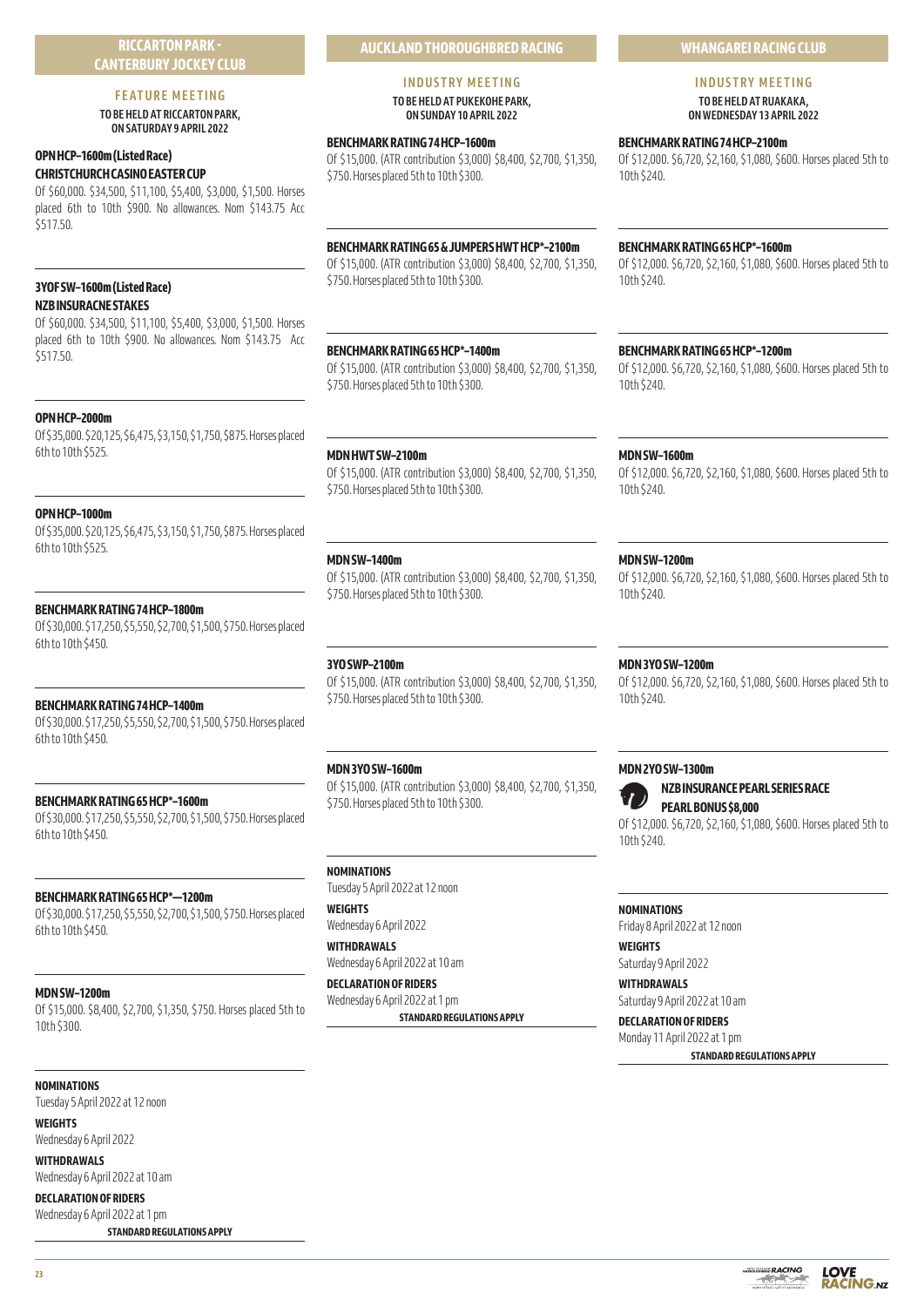# **OTAKI-MAORI RACING CLUB**

#### **INDUSTRY MEETING TO BE HELD AT OTAKI, ON THURSDAY 14 APRIL 2022**

**BENCHMARK RATING 74 HCP–1600m**

Of \$12,000. \$6,720, \$2,160, \$1,080, \$600. Horses placed 5th to 10th \$240.

# **RATING 65 BENCHMARK & JMPS HWT HCP\*–2200m**

Of \$12,000. \$6,720, \$2,160, \$1,080, \$600. Horses placed 5th to 10th \$240.

# **BENCHMARK RATING 65 HCP\*–1600m**

Of \$12,000. \$6,720, \$2,160, \$1,080, \$600. Horses placed 5th to 10th \$240.

#### **BENCHMARK RATING 65 F&M HCP\*–1200m**

Of \$12,000. \$6,720, \$2,160, \$1,080, \$600. Horses placed 5th to 10th \$240.

**MDN HWT SW–2200m**

Of \$12,000. \$6,720, \$2,160, \$1,080, \$600. Horses placed 5th to 10th \$240.

# **MDN SW–1600m**

Of \$12,000. \$6,720, \$2,160, \$1,080, \$600. Horses placed 5th to 10th \$240.

#### **MDN SW–1400m**

Of \$12,000. \$6,720, \$2,160, \$1,080, \$600. Horses placed 5th to 10th \$240.

#### **MDN SW–1200m**

Of \$12,000. \$6,720, \$2,160, \$1,080, \$600. Horses placed 5th to 10th \$240.

# **NOMINATIONS**

Monday 11 April 2022 at 12 noon

**WEIGHTS** Tuesday 12 April 2022

**WITHDRAWALS** Tuesday 12 April 2022 at 10 am

**DECLARATION OF RIDERS** Tuesday 12 April 2022 at 1 pm

**STANDARD REGULATIONS APPLY**

**WAIKATO RACING CLUB**

# **FEATURE MEETING TO BE HELD AT TE RAPA,**

**ON SATURDAY 16 APRIL 2022** 

# **WFA F&M–1600m (Group 1)**

**NZ THOROUGHBRED BREEDERS' STAKES** Of \$220,000. \$126,500, \$40,700, \$19,800, \$11,000, \$5,500. Horses placed 6th to 10th \$3,300. No allowances.Nom \$287.50 Acc \$2,530.00.

# **OPN HCP–2100m**

Of \$35,000. \$20,125, \$6,475, \$3,150, \$1,750, \$875. Horses placed 6th to 10th \$525.

# **OPN HCP–1400m**

Of \$35,000. \$20,125, \$6,475, \$3,150, \$1,750, \$875. Horses placed 6th to 10th \$525.

# **BENCHMARK RATING 74 HCP–1600m**

Of \$30,000. \$17,250, \$5,550, \$2,700, \$1,500, \$750. Horses placed 6th to 10th \$450.

# **BENCHMARK RATING 74 HCP–1200m**

Of \$30,000. \$17,250, \$5,550, \$2,700, \$1,500, \$750. Horses placed 6th to 10th \$450.

# **BENCHMARK RATING 65 HCP\*–2100m**

Of \$30,000. \$17,250, \$5,550, \$2,700, \$1,500, \$750. Horses placed 6th to 10th \$450.

# **BENCHMARK RATING 65 HCP\*–1400m**

Of \$30,000. \$17,250, \$5,550, \$2,700, \$1,500, \$750. Horses placed 6th to 10th \$450.

# **3YO SWP–1200m**

Of \$30,000. \$17,250, \$5,550, \$2,700, \$1,500, \$750. Horses placed 6th to 10th \$450.

# **2YO SWP–1100m**

Of \$30,000. \$17,250, \$5,550, \$2,700, \$1,500, \$750. Horses placed 6th to 10th \$450.

# **NOMINATIONS**

Tuesday 12 April 2022 at 12 noon **WEIGHTS**

# Wednesday 13 April 2022 **WITHDRAWALS**

Wednesday 13 April 2022 at 10 am **DECLARATION OF RIDERS**

# Wednesday 13 April 2022 at 1 pm

**STANDARD REGULATIONS APPLY**

# **HAWKE'S BAY RACING INC.**

# **FEATURE MEETING**

**TO BE HELD AT HASTINGS, ON SATURDAY 16 APRIL 2022** 

# **OPN HCP–2200m (Listed Race) POWER FARMING HAWKE'S BAY CUP**

Of \$85,000. \$48,875,15,725, 7,650, 4,250, 2,125. Horses placed 6th to 10th \$1,275 No allowances. Nom \$143.75 Acc \$733.13.

# **OPN HCP–1200m (Listed Race) POWER TURF SPRINT**

Of \$60,000. \$34,500, \$11,100, \$5,400, \$3,000, \$1,500. Horses placed 6th to 10th \$900. No allowances.Nom \$143.75 Acc \$517.50.

# **BENCHMARK RATING 74 HCP–2500m**

**VINTECH PACIFIC POVERTY BAY CUP** Of \$50,000. \$28,750, \$9,250, \$4,500, \$2,500, \$1,250. Horses placed 6th to 10th \$750.

#### **BENCHMARK RATING 74 HCP–1400m**

Of \$30,000. \$17,250, \$5,550, \$2,700, \$1,500, \$750. Horses placed 6th to 10th \$450.

#### **BENCHMARK RATING 65 HCP\*–1400m**

Of \$30,000. \$17,250, \$5,550, \$2,700, \$1,500, \$750. Horses placed 6th to 10th \$450.

#### **MDN SW–1600m**

Of \$15,000. \$8,400, \$2,700, \$1,350, \$750. Horses placed 5th to 10th \$300.

# **MDN 3YO SW–1400m**

Of \$15,000. \$8,400, \$2,700, \$1,350, \$750. Horses placed 5th to 10th \$300.

# **2YO SWP–1300m**

Of \$30,000. \$17,250, \$5,550, \$2,700, \$1,500, \$750. Horses placed 6th to 10th \$450.

# **NOMINATIONS**

Tuesday 12 April 2022 at 12 noon

**WEIGHTS** Wednesday 13 April 2022

**WITHDRAWALS** Wednesday 13 April 2022 at 10 am

# **DECLARATION OF RIDERS** Wednesday 13 April 2022 at 1 pm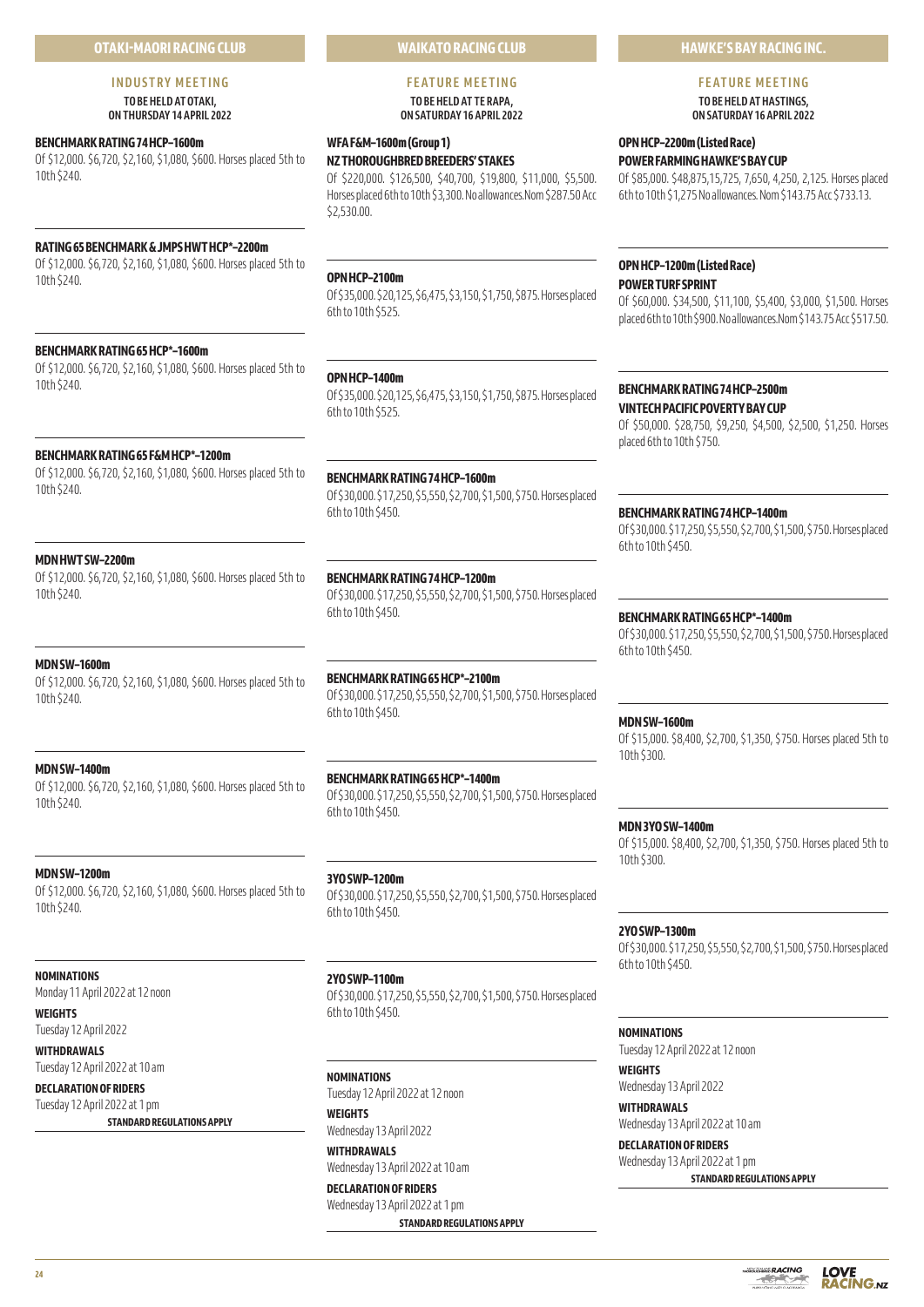# **RIVERTON RACING CLUB**

# **FEATURE MEETING**

**TO BE HELD AT RIVERTON, ON SATURDAY 16 APRIL 2022** 

# **OPN HCP–2147m (Listed Race) CARRIERS ARMS HOTEL RIVERTON CUP**

Of \$60,000. \$34,500, \$11,100, \$5,400, \$3,000, \$1,500. Horses placed 6th to 10th \$900. No allowances Nom \$143.75 Acc \$517.50.

# **FILLIES & MARES HCP–1400m FRANCOLIN STAKES**

Of \$35,000. \$20,125, \$6,475, \$3,150, \$1,750, \$875. Horses placed 6th to 10th \$525.

# **OPN HCP–1200m**

Of \$35,000. \$20,125, \$6,475, \$3,150, \$1,750, \$875. Horses placed 6th to 10th \$525.

# **BENCHMARK RATING 74 HCP–1600m**

Of \$30,000. \$17,250, \$5,550, \$2,700, \$1,500, \$750. Horses placed 6th to 10th \$450.

# **BENCHMARK RATING 65 HCP\*–2147m**

Of \$30,000. \$17,250, \$5,550, \$2,700, \$1,500, \$750. Horses placed 6th to 10th \$450.

# **BENCHMARK RATING 65 HCP\*–1600m**

Of \$30,000. \$17,250, \$5,550, \$2,700, \$1,500, \$750. Horses placed 6th to 10th \$450.

# **BENCHMARK RATING 65 HCP\*–1200m**

Of \$30,000. \$17,250, \$5,550, \$2,700, \$1,500, \$750. Horses placed 6th to 10th \$450.

# **MDN SW–1400m**

Of \$15,000. \$8,400, \$2,700, \$1,350, \$750. Horses placed 5th to 10th \$300.

# **2YO SWP–1100m**

Of \$30,000. \$17,250, \$5,550, \$2,700, \$1,500, \$750. Horses placed 6th to 10th \$450.

# **NOMINATIONS**

Tuesday 12 April 2022 at 12 noon **WEIGHTS**

Wednesday 13 April 2022

# **WITHDRAWALS**

Wednesday 13 April 2022 at 10 am **DECLARATION OF RIDERS**

Wednesday 13 April 2022 at 1 pm **STANDARD REGULATIONS APPLY**

# **WOODVILLE-PAHIATUA RACING CLUB**

**INDUSTRY MEETING TO BE HELD AT WOODVILLE, ON MONDAY 18 APRIL 2022** 

# **BENCHMARK RATING 74 HCP–1600m WOODVILLE-PAHIATUA CUP**

Of \$20,000. \$11,500, \$3,700, \$1,800, \$1,000, \$500. Horses placed 6th to 10th \$300

# **BENCHMARK RATING 74 HCP–1200m**

Of \$12,000. \$6,720, \$2,160, \$1,080, \$600. Horses placed 5th to 10th \$240.

# **BENCHMARK RATING 65 HCP\*–1600m**

Of \$12,000. \$6,720, \$2,160, \$1,080, \$600. Horses placed 5th to 10th \$240.

# **BENCHMARK RATING 65 HCP\*–1200m**

Of \$12,000. \$6,720, \$2,160, \$1,080, \$600. Horses placed 5th to 10th \$240.

# **MDN SW–2100m**

Of \$12,000. \$6,720, \$2,160, \$1,080, \$600. Horses placed 5th to 10th \$240.

# **MDN SW–1600m**

Of \$12,000. \$6,720, \$2,160, \$1,080, \$600. Horses placed 5th to 10th \$240.

# **MDN SW–1400m**

Of \$12,000. \$6,720, \$2,160, \$1,080, \$600. Horses placed 5th to 10th \$240.

# **MDN SW–1200m**

Of \$12,000. \$6,720, \$2,160, \$1,080, \$600. Horses placed 5th to 10th \$240.

# **NOMINATIONS**

Wednesday 13 April 2022 at 12 noon **WEIGHTS**

Thursday 14 April 2022 **WITHDRAWALS**

Thursday 14 April 2022 at 10 am **DECLARATION OF RIDERS**

Friday 15 April 2022 at 10 am **STANDARD REGULATIONS APPLY**

# **RIVERTON RACING CLUB**

#### **INDUSTRY MEETING TO BE HELD AT RIVERTON, ON MONDAY 18 APRIL 2022**

**OPN HCP–2147m** Of \$15,000. \$8,400, \$2,700, \$1,350, \$750. Horses placed 5th to 10th \$300.

# **OPN HCP–1400m**

Of \$15,000. \$8,400, \$2,700, \$1,350, \$750. Horses placed 5th to 10th \$300.

# **BENCHMARK RATING 74 HCP–1600m**

Of \$12,000. \$6,720, \$2,160, \$1,080, \$600. Horses placed 5th to 10th \$240.

# **BENCHMARK RATING 74 HCP–1200m**

Of \$12,000. \$6,720, \$2,160, \$1,080, \$600. Horses placed 5th to 10th \$240.

# **BENCHMARK RATING 65 HCP\*–1400m**

Of \$12,000. \$6,720, \$2,160, \$1,080, \$600. Horses placed 5th to 10th \$240.

# **BENCHMARK RATING 65 F&M HCP\*–1200m NZB INSURANCE PEARL SEIRES RACE**

**PEARL BONUS \$11,500**

Of \$12,000. \$6,720, \$2,160, \$1,080, \$600. Horses placed 5th to 10th \$240.

# **MDN SW–2147m**

# **SPEC COND**

Of \$12,000. \$6,720, \$2,160, \$1,080, \$600. Horses placed 5th to 10th \$240.

# **MDN SW–1600m**

**SPEC COND**

Of \$12,000. \$6,720, \$2,160, \$1,080, \$600. Horses placed 5th to 10th \$240.

# **MDN SW–1200m**

**SPEC COND** Of \$12,000. \$6,720, \$2,160, \$1,080, \$600. Horses placed 5th to 10th \$240.

# **NOMINATIONS**

Wednesday 13 April 2022 at 12 noon **WEIGHTS** Thursday 14 April 2022

**WITHDRAWALS** Thursday 14 April 2022 at 10 am

# **DECLARATION OF RIDERS**

Friday 15 April 2022 at 10 am **STANDARD REGULATIONS APPLY**

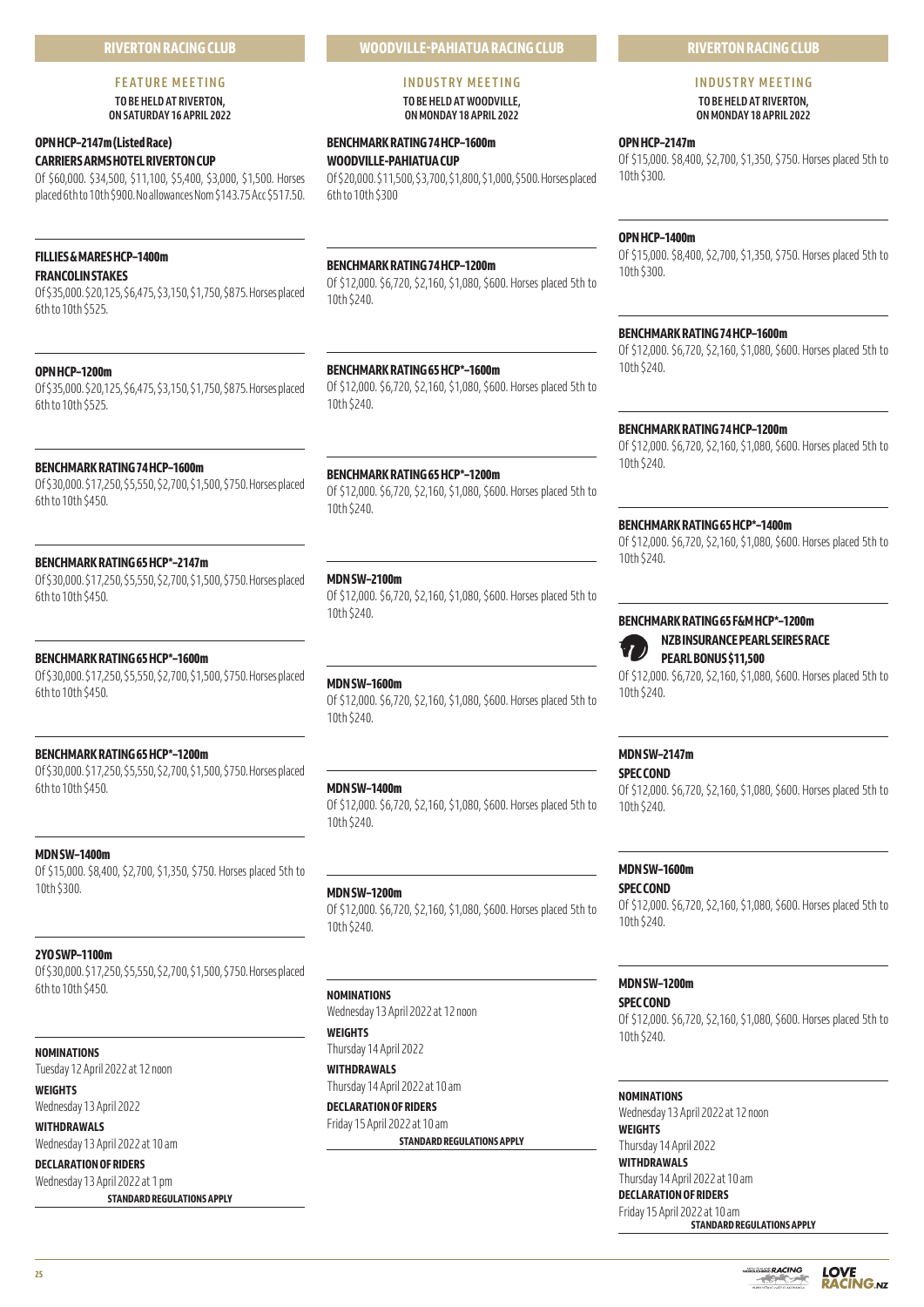# **INDUSTRY MEETING TO BE HELD AT MATAMATA,**

**ON WEDNESDAY 20 APRIL 2022** 

# **RATING 74 & JUMPS HWT BENCHMARK–2000m**

Of \$12,000. \$6,720, \$2,160, \$1,080, \$600. Horses placed 5th to 10th \$240.

# **BENCHMARK RATING 65 F&M HCP\*–1400m NZB INSURANCE PEARL SERIES RACE**

# **PEARL BONUS \$11,500**

Of \$12,000. \$6,720, \$2,160, \$1,080, \$600. Horses placed 5th to 10th \$240.

# **MDN SW–2000m**

Of \$12,000. \$6,720, \$2,160, \$1,080, \$600. Horses placed 5th to 10th \$240.

# **MDN HWT SW–1600m**

Of \$12,000. \$6,720, \$2,160, \$1,080, \$600. Horses placed 5th to 10th \$240.

# **MDN SW–1400m**

Of \$12,000. \$6,720, \$2,160, \$1,080, \$600. Horses placed 5th to 10th \$240.

# **MDN F&M SW–1400m**

# **NZB INSURANCE PEARL SERIES RACE PEARL BONUS \$11,500**

Of \$12,000. \$6,720, \$2,160, \$1,080, \$600. Horses placed 5th to 10th \$240.

# **MAIDEN 2 & 3 YEAR OLDS SW–1400m**

Of \$12,000. \$6,720, \$2,160, \$1,080, \$600. Horses placed 5th to 10th \$240.

# **NOMINATIONS**

Friday 15 April 2022 at 12 noon

**WEIGHTS**

Saturday 16 April 2022

**WITHDRAWALS**

Saturday 16 April 2022 at 10 am **DECLARATION OF RIDERS**

Monday 18 April 2022 at 1 pm

**STANDARD REGULATIONS APPLY**

# **AUCKLAND THOROUGHBRED RACING**

# **FEATURE MEETING**

**TO BE HELD AT PUKEKOHE PARK, ON SATURDAY 23 APRIL 2022**

# **3YO SW–2100m (Group 2) TRELAWNEY STUD CHAMPIONSHIP STAKES**

**Registered Name: Championship Stakes (29th running)** Of \$120,000. (ATR contribution \$10,000) \$69000, \$22,200, \$10,800, \$6,000, \$3000, Horses placed 6th to 10th \$1,800 No allowances. Nom \$201.25 Acc \$1,035.00.

# **OPN HCP–1600m (Group 3) MANCO EASTER HANDICAP**

**Registered Name: Easter Handicap (148th running)**

Of \$120,000. (ATR contribution \$10,000) \$69000, \$22,200, \$10,800, \$6,000, \$3000, Horses placed 6th to 10th \$1,800 No allowances. Nom 172.50 Acc \$1,035.00.

# **2YO SW–1600m (Listed Race) STAPHANOS BY DEEP IMPACT CHAMPAGNE STAKES Registered Name: Champagne Stakes (135th running)**

Of \$70,000. ( (ATR contribution \$10,000) \$40,250, \$12,950, \$6,300, \$3,500, \$1,750. Horses placed 6th to 10th \$1,050. No allowances. Nom \$143.75 Acc \$603.75.

# **OPN HCP–1200m**

Of \$35,000. \$20,125, \$6,475, \$3,150, \$1,750, \$875. Horses placed 6th to 10th \$525.

# **BENCHMARK RATING 74 HCP–2100m** Of \$30,000. \$17,250, \$5,550, \$2,700, \$1,500, \$750. Horses placed

6th to 10th \$450.

# **BENCHMARK RATING 74 HCP–1400m**

Of \$30,000. \$17,250, \$5,550, \$2,700, \$1,500, \$750. Horses placed 6th to 10th \$450. Acc \$258.75.

# **BENCHMARK RATING 65 HCP\*–1600m**

Of \$30,000. \$17,250, \$5,550, \$2,700, \$1,500, \$750. Horses placed 6th to 10th \$450.

# **BENCHMARK RATING 65 HCP\*–1200m**

Of \$30,000. \$17,250, \$5,550, \$2,700, \$1,500, \$750. Horses placed 6th to 10th \$450.

**NOMINATIONS** Tuesday 19 April 2022 at 12 noon

**WEIGHTS** Wednesday 20 April 2022

**WITHDRAWALS** Wednesday 20 April 2022 at 10 am

**DECLARATION OF RIDERS** Wednesday 20 April 2022 at 1 pm

**STANDARD REGULATIONS APPLY**

# **RICCARTON PARK - CANTERBURY JOCKEY CLUB**

# **FEATURE MEETING**

**TO BE HELD AT RICCARTON PARK, ON SATURDAY 23 APRIL 2022** 

# **WFA–2000m (Group 3)**

# **COCA-COLA CANTERBURY GOLD CUP**

Of \$100,000. \$57,500, \$18,500, \$9,000, \$5,000, \$2,500. Horses placed 6th to 10th \$1,500. No allowances Nom \$172.50. Acc \$862.50.

# **3YOF SW–2000m (Listed Race)**

#### **NEW ZEALAND BLOODSTOCK WARSTEP STAKES**

Of \$60,000. \$34,500, \$11,100, \$5,400, \$3,000, \$1,500. Horses placed 6th to 10th \$900. No allowances.Nom \$143.75 Acc \$517.50.

# **OPN HCP–1200m**

Of \$35,000. \$20,125, \$6,475, \$3,150, \$1,750, \$875. Horses placed 6th to 10th \$525.

# **BENCHMARK RATING 74 HCP–2500m**

Of \$30,000. \$17,250, \$5,550, \$2,700, \$1,500, \$750. Horses placed 6th to 10th \$450.

# **BENCHMARK RATING 74 HCP–1600m**

Of \$30,000. \$17,250, \$5,550, \$2,700, \$1,500, \$750. Horses placed 6th to 10th \$450.

# **BENCHMARK RATING 65 HCP\*–1800m**

Of \$30,000. \$17,250, \$5,550, \$2,700, \$1,500, \$750. Horses placed 6th to 10th \$450.

# **BENCHMARK RATING 65 HCP\*–1400m**

Of \$30,000. \$17,250, \$5,550, \$2,700, \$1,500, \$750. Horses placed 6th to 10th \$450.

# **MDN SW–1400m**

Of \$15,000. \$8,400, \$2,700, \$1,350, \$750. Horses placed 5th to 10th \$300.

# **2YO SWP–1000m**

# **NZB INSURANCE PEARL SERIES RACE**

**PEARL BONUS \$8,000** Of \$30,000. \$17,250, \$5,550, \$2,700, \$1,500, \$750. Horses placed 6th to 10th \$450.

# **NOMINATIONS**

Tuesday 19 April 2022 at 12 noon **WEIGHTS** Wednesday 20 April 2022

**WITHDRAWALS** Wednesday 20 April 2022 at 10 am

#### **DECLARATION OF RIDERS** Wednesday 20 April 2022 at 1 pm

**STANDARD REGULATIONS APPLY**



**LOVE** 

**RACING.NZ**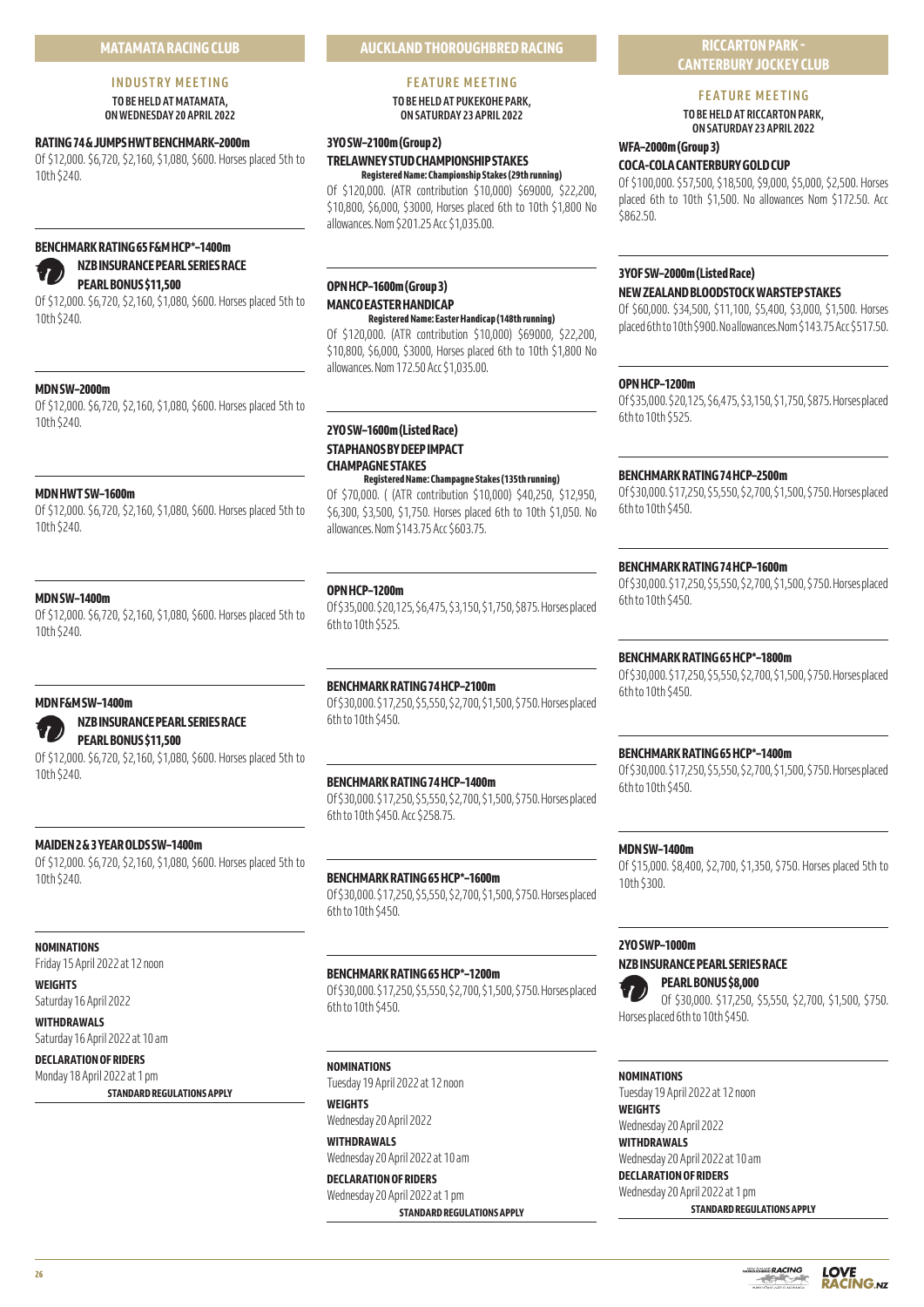# **FEILDING JOCKEY CLUB**

# **INDUSTRY MEETING TO BE HELD AT AWAPUNI,**

**ON SUNDAY 24 APRIL 2022** 

# **OPN HCP–1550m (Listed Race)**

**MANAWATU ITM ANZAC MILE**

Of \$60,000. \$34,500, \$11,100, \$5,400, \$3,000, \$1,500. Horses placed 6th to 10th \$900. No allowances. Nom \$143.75 Acc \$517.50.

# **BENCHMARK RATING 65 HCP\*–2100m**

Of \$12,000. \$6,720, \$2,160, \$1,080, \$600. Horses placed 5th to 10th \$240.

# **BENCHMARK RATING 65 HCP\*–1400m**

Of \$12,000. \$6,720, \$2,160, \$1,080, \$600. Horses placed 5th to 10th \$240.

# **MDN SW–1550m**

Of \$12,000. \$6,720, \$2,160, \$1,080, \$600. Horses placed 5th to 10th \$240.

# **MDN SW–1400m**

Of \$12,000. \$6,720, \$2,160, \$1,080, \$600. Horses placed 5th to 10th \$240.

# **MDN SW–1200m**

Of \$12,000. \$6,720, \$2,160, \$1,080, \$600. Horses placed 5th to 10th \$240.

# **3YO SWP–1550m**

Of \$12,000. \$6,720, \$2,160, \$1,080, \$600. Horses placed 5th to 10th \$240.

# **3YO HCP–1200m**

Of \$12,000. \$6,720, \$2,160, \$1,080, \$600. Horses placed 5th to 10th \$240.

# **NOMINATIONS**

Tuesday 19 April 2022 at 12 noon

**WEIGHTS**

Wednesday 20 April 2022

**WITHDRAWALS** Wednesday 20 April 2022 at 10 am

**DECLARATION OF RIDERS** Wednesday 20 April 2022 at 1 pm **STANDARD REGULATIONS APPLY**

# **AVONDALE JOCKEY CLUB**

#### **INDUSTRY MEETING TO BE HELD AT AVONDALE, ON MONDAY 25 APRIL 2022**

# **BENCHMARK RATING 74 HCP–1200m**

Of \$12,000. \$6,720, \$2,160, \$1,080, \$600. Horses placed 5th to 10th \$240.

# **BENCHMARK RATING 65 HCP\*–1400m**

Of \$12,000. \$6,720, \$2,160, \$1,080, \$600. Horses placed 5th to 10th \$240.

# **MDN SW–1600m**

**MDN F&M SW–1600m**

Of \$12,000. \$6,720, \$2,160, \$1,080, \$600. Horses placed 5th to 10th \$240.

**NZB INSURANCE PEARL SERIES RACE**

Of \$12,000. \$6,720, \$2,160, \$1,080, \$600. Horses placed 5th to

**PEARL BONUS \$11,500**

# **BENCHMARK RATING 65 HCP\*–1600m**

Of \$12,000. \$6,720, \$2,160, \$1,080, \$600. Horses placed 5th to 10th \$240.

# **BENCHMARK RATING 65 HCP\*–1200m**

Of \$12,000. \$6,720, \$2,160, \$1,080, \$600. Horses placed 5th to 10th \$240.



**PEARL BONUS \$11,500** Of \$12,000. \$6,720, \$2,160, \$1,080, \$600. Horses placed 5th to 10th \$240.

Of \$12,000. \$6,720, \$2,160, \$1,080, \$600. Horses placed 5th to

# **MDN SW–1200m**

10th \$240.

Of \$12,000. \$6,720, \$2,160, \$1,080, \$600. Horses placed 5th to 10th \$240.

## **MDN F&M SW–1200m NZB INSURANCE PEARL SERIES RACE**



Of \$12,000. \$6,720, \$2,160, \$1,080, \$600. Horses placed 5th to 10th \$240.

# **3YO SWP–1400m**

Of \$12,000. \$6,720, \$2,160, \$1,080, \$600. Horses placed 5th to 10th \$240.

# **2YOF SWP–1200m NZB INSURANCE PEARL SERIES RACE PEARL BONUS \$8,000**

Of \$14,000. \$7,840, \$2,520, \$1,260, \$700. Horses placed 5th to 10th \$280.

# **NOMINATIONS**

Wednesday 20 April 2022 at 12 noon **WEIGHTS**

Thursday 21 April 2022

**WITHDRAWALS** Thursday 21 April 2022 at 10 am

**DECLARATION OF RIDERS**

Friday 22 April 2022 at 10 am **STANDARD REGULATIONS APPLY**

# **MDN SW–1200m**

**MDN SW–1400m**

10th \$240.

Of \$12,000. \$6,720, \$2,160, \$1,080, \$600. Horses placed 5th to 10th \$240.

# **JUMPERS FLAT HIGHWEIGHT HCP–2200m**

Of \$12,000. \$6,720, \$2,160, \$1,080, \$600. Horses placed 5th to 10th \$240.

# **SP COND OPN ENTRY HDL–3100m**

Of \$12,000. \$6,720, \$2,160, \$1,080, \$600. Horses placed 5th to 10th \$240.

# **NOMINATIONS**

Friday 22 April 2022 at 12 noon

# **WEIGHTS**

Saturday 23 April 2022

**WITHDRAWALS** Saturday 23 April 2022 at 10 am

# **DECLARATION OF RIDERS** Monday 25 April 2022 at 1 pm

**STANDARD REGULATIONS APPLY**



# **EGMONT RACING CLUB**

# **INDUSTRY MEETING TO BE HELD AT HAWERA,**

**ON WEDNESDAY 27 APRIL 2022** 

**BENCHMARK RATING 74 HCP–1400m**

Of \$12,000. \$6,720, \$2,160, \$1,080, \$600. Horses placed 5th to 10th \$240.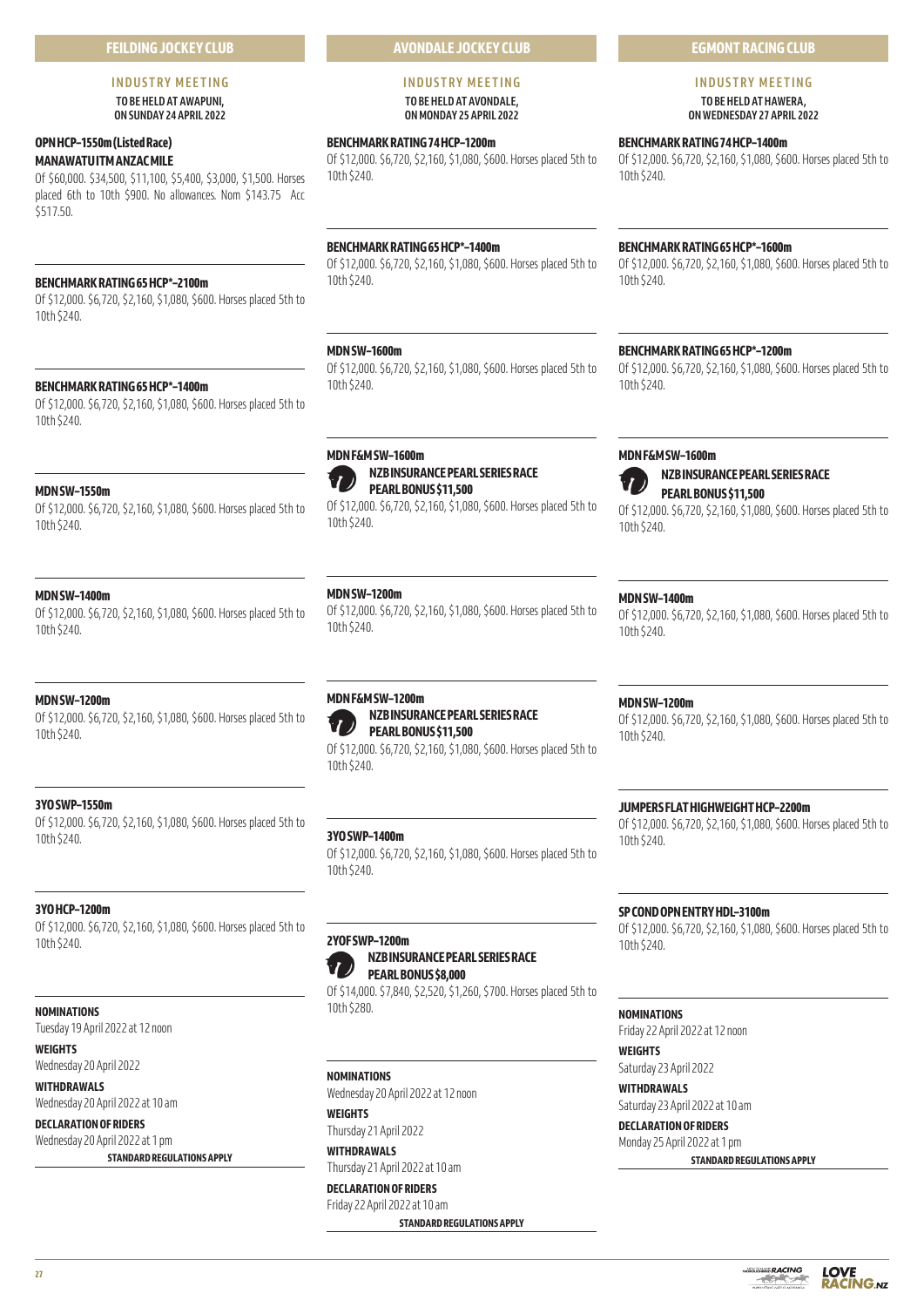# **INDUSTRY MEETING**

# **TO BE HELD AT PHAR LAP RACEWAY, ON THURSDAY 28 APRIL 2022**

# **OPN HCP–1600m**

Of \$15,000. \$8,400, \$2,700, \$1,350, \$750. Horses placed 5th to 10th \$300.

# **BENCHMARK RATING 65 HCP\*–2200m**

Of \$12,000. \$6,720, \$2,160, \$1,080, \$600. Horses placed 5th to 10th \$240.

# **BENCHMARK RATING 65 HCP\*–1600m**

Of \$12,000. \$6,720, \$2,160, \$1,080, \$600. Horses placed 5th to 10th \$240.

# **BENCHMARK RATING 65 HCP\*–1200m**

Of \$12,000. \$6,720, \$2,160, \$1,080, \$600. Horses placed 5th to 10th \$240.

# **MDN SW–2200m**

Of \$12,000. \$6,720, \$2,160, \$1,080, \$600. Horses placed 5th to 10th \$240.

# **MDN SW–1600m**

Of \$12,000. \$6,720, \$2,160, \$1,080, \$600. Horses placed 5th to 10th \$240.

# **MDN F&M SW–1200m**

# **NZB INSURACNE PEARL SERIES RACE PEARL BONUS \$11,500**

Of \$12,000. \$6,720, \$2,160, \$1,080, \$600. Horses placed 5th to 10th \$240.

# **3YO SWP–1600m**

Of \$12,000. \$6,720, \$2,160, \$1,080, \$600. Horses placed 5th to 10th \$240.

# **NOMINATIONS**

Monday 25 April 2022 at 12 noon

# **WEIGHTS**

Tuesday 26 April 2022 **WITHDRAWALS**

Tuesday 26 April 2022 at 10 am

# **DECLARATION OF RIDERS** Tuesday 26 April 2022 at 1 pm

**STANDARD REGULATIONS APPLY**

**RACING ROTORUA**

## **INDUSTRY MEETING TO BE HELD AT ARAWA PARK, ON FRIDAY 29 APRIL 2022**

# **BENCHMARK RATING 74 HCP–1560m**

Of \$12,000. \$6,720, \$2,160, \$1,080, \$600. Horses placed 5th to 10th \$240.

# **RATING 65 BENCHMARK & JMPS HWT HCP\*–1950m**

Of \$12,000. \$6,720, \$2,160, \$1,080, \$600. Horses placed 5th to 10th \$240.

# **BENCHMARK RATING 65 HCP\*–1230m**

Of \$12,000. \$6,720, \$2,160, \$1,080, \$600. Horses placed 5th to 10th \$240.

# **MDN HWT SW–1950m**

Of \$12,000. \$6,720, \$2,160, \$1,080, \$600. Horses placed 5th to 10th \$240.

# **MDN SW–1560m**

Of \$12,000. \$6,720, \$2,160, \$1,080, \$600. Horses placed 5th to 10th \$240.

# **MDN SW–1400m**

Of \$12,000. \$6,720, \$2,160, \$1,080, \$600. Horses placed 5th to 10th \$240.

# **MDN F&M SW–1400m NZB INSURANCE PEARL SERIES RACE PEARL BONUS \$11,500**

Of \$12,000. \$6,720, \$2,160, \$1,080, \$600. Horses placed 5th to 10th \$240.

# **MDN 3YO SW–1230m**

Of \$12,000. \$6,720, \$2,160, \$1,080, \$600. Horses placed 5th to 10th \$240.

# **NOMINATIONS**

Tuesday 26 April 2022 at 12 noon **WEIGHTS**

Wednesday 27 April 2022

**WITHDRAWALS** Wednesday 27 April 2022 at 10 am

**DECLARATION OF RIDERS** Wednesday 27 April 2022 at 1 pm

**STANDARD REGULATIONS APPLY**

# **FEATURE MEETING**

**CAMBRIDGE JOCKEY CLUB**

**TO BE HELD AT TE RAPA, ON SATURDAY 30 APRIL 2022** 

# **WFA F&M–2000m (Group 2)**

**TRAVIS STAKES**

Of \$110,000. \$63,250, \$20,350, \$9,900, \$5,500, \$2,750. Horses placed 6th to 10th \$1,650. No allowances.Nom \$201.25 Acc \$948.75.

The Trustees of the Travis Trust have agreed to pay a \$15,000 bonus to the winning owner and a \$10,000 bonus to the winning trainer of the 2022 Travis Stakes

# **3YO SW–1200m (Group 3)**

**INGLIS SALES CAMBRIDGE BREEDERS' STAKES**

Of \$80,000. \$46,000, \$14,800, \$7,200, \$4,000, \$2,000. Horses placed 6th to 10th \$1,200. No allowances.Nom \$172.50 Acc \$690.00

# **OPN HCP–1400m**

Of \$35,000. \$20,125, \$6,475, \$3,150, \$1,750, \$875. Horses placed 6th to 10th \$525.

# **BENCHMARK RATING 74 HCP–2400m**

Of \$30,000. \$17,250, \$5,550, \$2,700, \$1,500, \$750. Horses placed 6th to 10th \$450.

# **BENCHMARK RATING 74 HCP–1200m**

Of \$30,000. \$17,250, \$5,550, \$2,700, \$1,500, \$750. Horses placed 6th to 10th \$450.

# **BENCHMARK RATING 65 HCP\*–1600m**

Of \$30,000. \$17,250, \$5,550, \$2,700, \$1,500, \$750. Horses placed 6th to 10th \$450.

# **3YO SWP–1600m**

Of \$30,000. \$17,250, \$5,550, \$2,700, \$1,500, \$750. Horses placed 6th to 10th \$450.

# **2YO SWP–1200m**

Of \$30,000. \$17,250, \$5,550, \$2,700, \$1,500, \$750. Horses placed 6th to 10th \$450.

# **NOMINATIONS**

Tuesday 26 April 2022 at 12 noon

# **WEIGHTS**

Wednesday 27 April 2022 **WITHDRAWALS**

# Wednesday 27 April 2022 at 10 am

**DECLARATION OF RIDERS** Wednesday 27 April 2022 at 1 pm

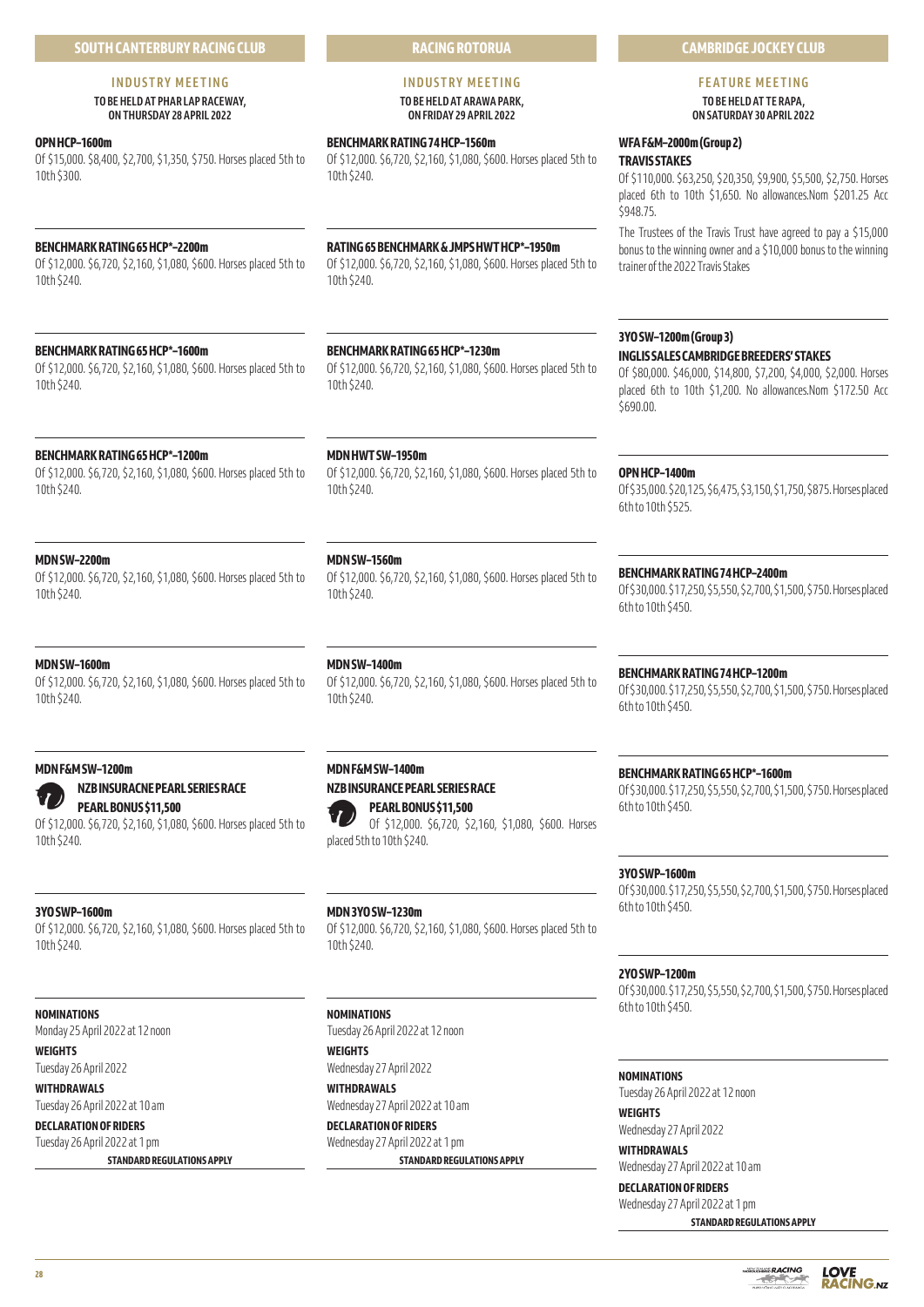# **WANGANUI JOCKEY CLUB**

# **FEATURE MEETING**

**TO BE HELD AT WANGANUI, ON SATURDAY 30 APRIL 2022** 

#### **OPN HCP–2040m**

Of \$35,000. \$20,125, \$6,475, \$3,150, \$1,750, \$875. Horses placed 6th to 10th \$525.

# **OPN HCP–1350m**

Of \$35,000. \$20,125, \$6,475, \$3,150, \$1,750, \$875. Horses placed 6th to 10th \$525.

# **BENCHMARK RATING 74 HCP–1600m**

Of \$30,000. \$17,250, \$5,550, \$2,700, \$1,500, \$750. Horses placed 6th to 10th \$450.

# **BENCHMARK RATING 74 HCP–1200m**

Of \$30,000. \$17,250, \$5,550, \$2,700, \$1,500, \$750. Horses placed 6th to 10th \$450.

#### **BENCHMARK RATING 65 HCP\*–2040m**

Of \$30,000. \$17,250, \$5,550, \$2,700, \$1,500, \$750. Horses placed 6th to 10th \$450.

# **BENCHMARK RATING 65 HCP\*–1350m**

Of \$30,000. \$17,250, \$5,550, \$2,700, \$1,500, \$750. Horses placed 6th to 10th \$450.

# **MDN 3YO SW–1350m**

Of \$15,000. \$8,400, \$2,700, \$1,350, \$750. Horses placed 5th to 10th \$300.

# **2YO SWP–1200m**

Of \$30,000. \$17,250, \$5,550, \$2,700, \$1,500, \$750. Horses placed 6th to 10th \$450.

# **NOMINATIONS**

Tuesday 26 April 2022 at 12 noon

**WEIGHTS**

Wednesday 27 April 2022 **WITHDRAWALS** Wednesday 27 April 2022 at 10 am

**DECLARATION OF RIDERS** Wednesday 27 April 2022 at 1 pm

**STANDARD REGULATIONS APPLY**

# **OTAGO RACING CLUB**

# **INDUSTRY MEETING TO BE HELD AT WINGATUI, ON SUNDAY 1 MAY 2022**

#### **OPN HCP–1400m**

Of \$15,000. \$8,400, \$2,700, \$1,350, \$750. Horses placed 5th to 10th \$300.

# **BENCHMARK RATING 74 HCP–1600m**

Of \$12,000. \$6,720, \$2,160, \$1,080, \$600. Horses placed 5th to 10th \$240.

# **BENCHMARK RATING 74 HCP–1200m**

Of \$12,000. \$6,720, \$2,160, \$1,080, \$600. Horses placed 5th to 10th \$240.

#### **BENCHMARK RATING 65 HCP\*–2200m**

Of \$12,000. \$6,720, \$2,160, \$1,080, \$600. Horses placed 5th to 10th \$240.

## **BENCHMARK RATING 65 HCP\*–1600m**

Of \$12,000. \$6,720, \$2,160, \$1,080, \$600. Horses placed 5th to 10th \$240.

# **BENCHMARK RATING 65 HCP\*–1400m**

Of \$12,000. \$6,720, \$2,160, \$1,080, \$600. Horses placed 5th to 10th \$240.

# **MDN SW–1600m**

**SPEC COND**

Of \$12,000. \$6,720, \$2,160, \$1,080, \$600. Horses placed 5th to 10th \$240.

# **MDN SW–1400m**

**SPEC COND**

Of \$12,000. \$6,720, \$2,160, \$1,080, \$600. Horses placed 5th to 10th \$240.

# **MDN SW–1200m**

**SPEC COND**

Of \$12,000. \$6,720, \$2,160, \$1,080, \$600. Horses placed 5th to 10th \$240.

#### **NOMINATIONS**

Tuesday 26 April 2022 at 12 noon **WEIGHTS**

Wednesday 27 April 2022 **WITHDRAWALS**

Wednesday 27 April 2022 at 10 am

**DECLARATION OF RIDERS** Wednesday 27 April 2022 at 1 pm **STANDARD REGULATIONS APPLY**

# **WHANGAREI RACING CLUB**

**INDUSTRY MEETING TO BE HELD AT RUAKAKA,** 

**ON WEDNESDAY 4 MAY 2022** 

# **BENCHMARK RATING 65 HCP\*–2100m**

Of \$12,000. \$6,720, \$2,160, \$1,080, \$600. Horses placed 5th to 10th \$240.

# **BENCHMARK RATING 65 HCP\*–1400m**

Of \$12,000. \$6,720, \$2,160, \$1,080, \$600. Horses placed 5th to 10th \$240.

**MDN SW–2200m**

Of \$12,000. \$6,720, \$2,160, \$1,080, \$600. Horses placed 5th to 10th \$240.

#### **MDN SW–1600m**

Of \$12,000. \$6,720, \$2,160, \$1,080, \$600. Horses placed 5th to 10th \$240.

#### **MDN SW–1400m**

Of \$12,000. \$6,720, \$2,160, \$1,080, \$600. Horses placed 5th to 10th \$240.

# **MDN F&M SW–1400m**

**NZB INSURANCE PEARL SERIES RACE PEARL BONUS \$11,500** Of \$12,000. \$6,720, \$2,160, \$1,080, \$600. Horses placed 5th to

10th \$240.

# **MDN 2YO+ SW–1200m**

Of \$12,000. \$6,720, \$2,160, \$1,080, \$600. Horses placed 5th to 10th \$240.

#### **NOMINATIONS**

Friday 29 April 2022 at 12 noon

**WEIGHTS** Saturday 30 April 2022

**WITHDRAWALS** Saturday 30 April 2022 at 10 am

# **DECLARATION OF RIDERS**

Monday 2 May 2022 at 1 pm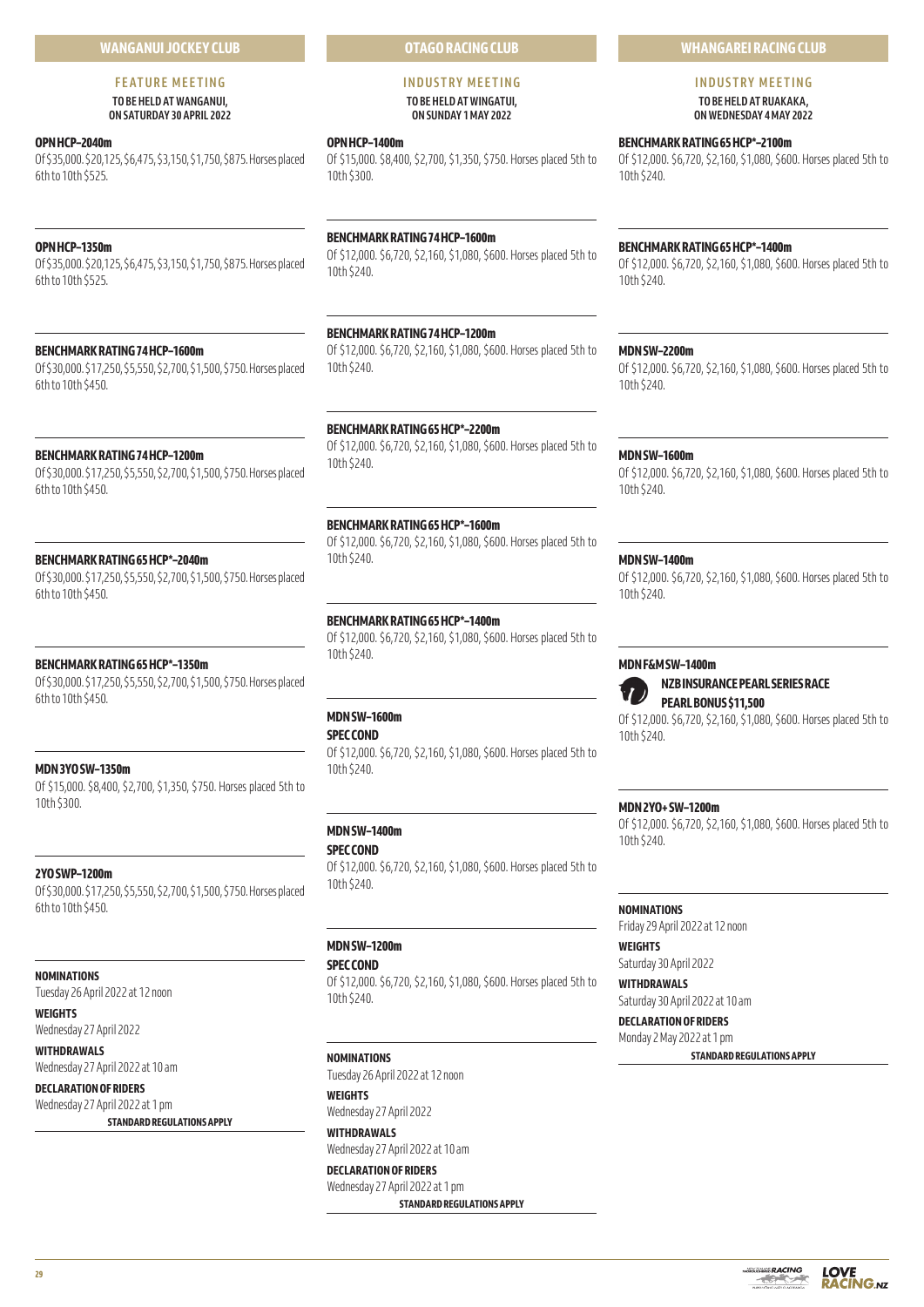# **RICCARTON PARK - CANTERBURY JOCKEY CLUB**

# **INDUSTRY MEETING**

**TO BE HELD AT RICCARTON PARK SYNTHETIC, ON THURSDAY 5 MAY 2022** 

# **BENCHMARK RATING 74 HCP–1600m**

Of \$12,000. \$6,720, \$2,160, \$1,080, \$600. Horses placed 5th to 10th \$240.

# **BENCHMARK RATING 65 F&M HCP\*–1400m**

**PEARL BONUS \$11,500** Of \$12,000. \$6,720, \$2,160, \$1,080, \$600. Horses placed 5th to 10th \$240.

**NZB INURANCE PEARL SERIES RACE**

# **BENCHMARK RATING 65 HCP\*–1200m**

Of \$12,000. \$6,720, \$2,160, \$1,080, \$600. Horses placed 5th to 10th \$240.

# **MDN SW–2200m**

Of \$12,000. \$6,720, \$2,160, \$1,080, \$600. Horses placed 5th to 10th \$240.

# **MDN SW–1600m**

Of \$12,000. \$6,720, \$2,160, \$1,080, \$600. Horses placed 5th to 10th \$240.

# **MDN SW–1400m**

Of \$12,000. \$6,720, \$2,160, \$1,080, \$600. Horses placed 5th to 10th \$240.

# **MDN SW–1200m**

Of \$12,000. \$6,720, \$2,160, \$1,080, \$600. Horses placed 5th to 10th \$240.

# **3YO SWP–1200m**

Of \$12,000. \$6,720, \$2,160, \$1,080, \$600. Horses placed 5th to 10th \$240.

# **NOMINATIONS**

Monday 2 May 2022 at 12 noon

**WEIGHTS** Tuesday 3 May 2022

**WITHDRAWALS**

Tuesday 3 May 2022 at 10 am **DECLARATION OF RIDERS**

Tuesday 3 May 2022 at 1 pm

**STANDARD REGULATIONS APPLY**

# **OTAKI-MAORI RACING CLUB**

#### **INDUSTRY MEETING TO BE HELD AT OTAKI, ON FRIDAY 6 MAY 2022**

# **BENCHMARK RATING 74 HCP–2200m**

Of \$12,000. \$6,720, \$2,160, \$1,080, \$600. Horses placed 5th to 10th \$240.

# **BENCHMARK RATING 74 HCP–1400m**

Of \$12,000. \$6,720, \$2,160, \$1,080, \$600. Horses placed 5th to 10th \$240.

# **BENCHMARK RATING 65 HCP\*–1600m**

Of \$12,000. \$6,720, \$2,160, \$1,080, \$600. Horses placed 5th to 10th \$240.

# **BENCHMARK RATING 65 HCP\*–1200m**

Of \$12,000. \$6,720, \$2,160, \$1,080, \$600. Horses placed 5th to 10th \$240.

# **MDN SW–2200m**

Of \$12,000. \$6,720, \$2,160, \$1,080, \$600. Horses placed 5th to 10th \$240.

# **MDN SW–1600m**

Of \$12,000. \$6,720, \$2,160, \$1,080, \$600. Horses placed 5th to 10th \$240.

# **MDN SW–1400m**

Of \$12,000. \$6,720, \$2,160, \$1,080, \$600. Horses placed 5th to 10th \$240.

# **MDN SW–1200m**

Of \$12,000. \$6,720, \$2,160, \$1,080, \$600. Horses placed 5th to 10th \$240.

# **NOMINATIONS**

Tuesday 3 May 2022 at 12 noon

#### **WEIGHTS**

Wednesday 4 May 2022 **WITHDRAWALS** Wednesday 4 May 2022 at 10 am

**DECLARATION OF RIDERS** Wednesday 4 May 2022 at 1 pm **STANDARD REGULATIONS APPLY** **WAIKATO RACING CLUB**

# **FEATURE MEETING TO BE HELD AT TE RAPA,**

**ON SATURDAY 7 MAY 2022** 

# **2YO SW–1200m (Listed Race) WAIKATO EQUINE VETERINARY CENTRE 2YO STAKES**

Of \$60,000. \$34,500, \$11,100, \$5,400, \$3,000, \$1,500. Horses placed 6th to 10th \$900. Nom \$143.75 Acc \$517.50.

#### **OPN HCP–1600m**

Of \$35,000. \$20,125, \$6,475, \$3,150, \$1,750, \$875. Horses placed 6th to 10th \$525.

# **OPN HCP–1200m**

Of \$35,000. \$20,125, \$6,475, \$3,150, \$1,750, \$875. Horses placed 6th to 10th \$525.

# **BENCHMARK RATING 74 HCP–1400m**

Of \$30,000. \$17,250, \$5,550, \$2,700, \$1,500, \$750. Horses placed 6th to 10th \$450.

# **BENCHMARK RATING 65 HCP\*–1600m**

Of \$30,000. \$17,250, \$5,550, \$2,700, \$1,500, \$750. Horses placed 6th to 10th \$450.

# **BENCHMARK RATING 65 HCP\*–1200m**

Of \$30,000. \$17,250, \$5,550, \$2,700, \$1,500, \$750. Horses placed 6th to 10th \$450.

# **MDN SW–1400m**

Of \$15,000. \$8,400, \$2,700, \$1,350, \$750. Horses placed 5th to 10th \$300.

# **SP COND OPN ENTRY STP–3900m**

# **SP COND OPN ENTRY HDL–2800m**

**NOMINATIONS** Tuesday 3 May 2022 at 12 noon **WEIGHTS**

Wednesday 4 May 2022

**WITHDRAWALS** Wednesday 4 May 2022 at 10 am

**DECLARATION OF RIDERS**

Wednesday 4 May 2022 at 1 pm **STANDARD REGULATIONS APPLY**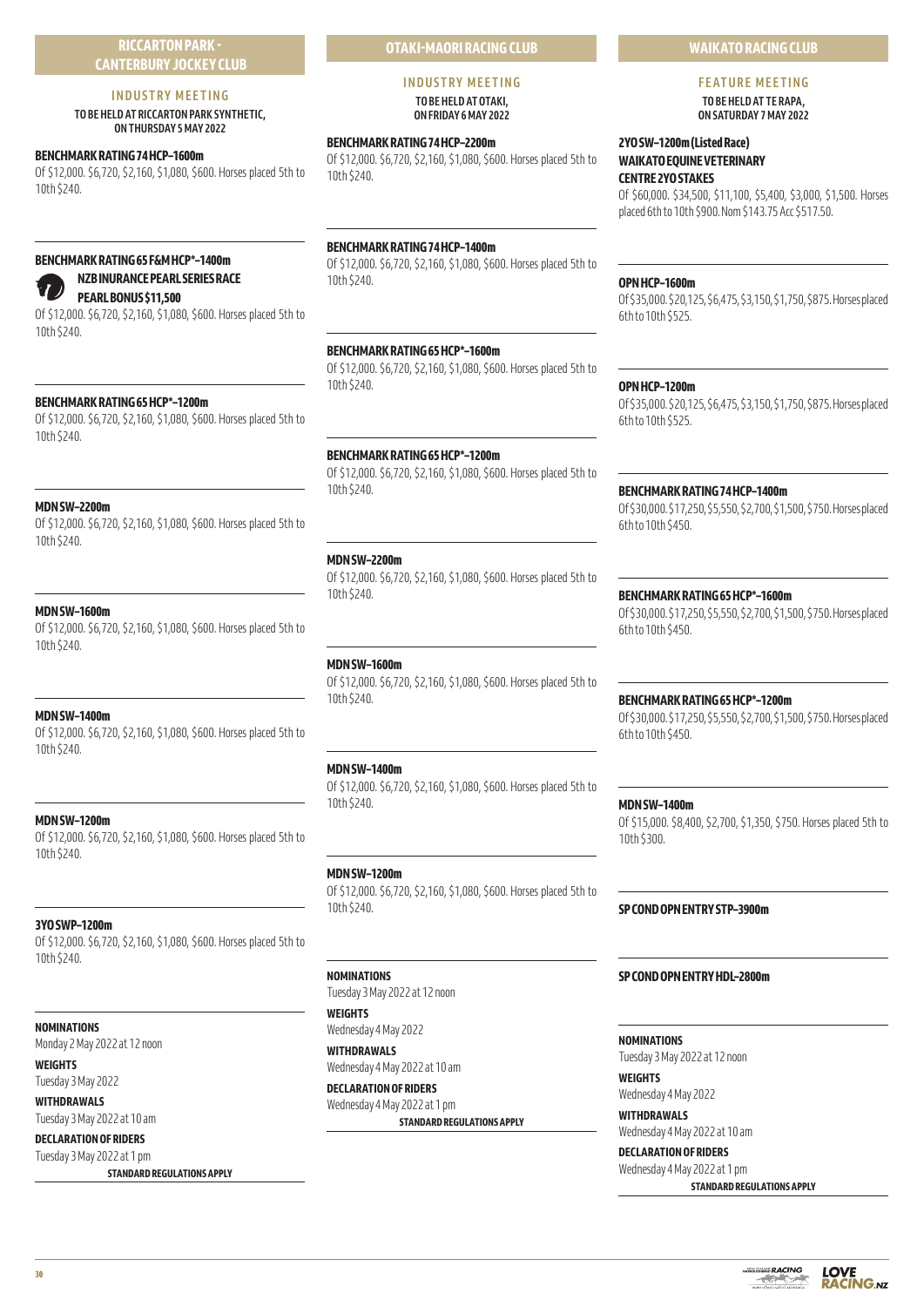# **FEATURE MEETING TO BE HELD AT RICCARTON PARK,**

**ON SATURDAY 7 MAY 2022** 

# **OPN HCP–1400m (Listed Race) DAPHNE BANNAN MEMORIAL GREAT EASTER STAKES**

Of \$60,000. \$34,500, \$11,100, \$5,400, \$3,000, \$1,500. Horses placed 6th to 10th \$900. No allowances. Nom \$143.75 Acc \$517.50.

# **2YO SW–1200m (Listed Race) BERKLEY STUD CHAMPAGNE STAKES**

Of \$60,000. \$34,500, \$11,100, \$5,400, \$3,000, \$1,500. Horses placed 6th to 10th \$900. No allowances. Nom \$143.75 Acc \$517.50.

# **OPN HCP–2500m**

Of \$35,000. \$20,125, \$6,475, \$3,150, \$1,750, \$875. Horses placed 6th to 10th \$525.

# **BENCHMARK RATING 74 HCP–1800m**

Of \$30,000. \$17,250, \$5,550, \$2,700, \$1,500, \$750. Horses placed 6th to 10th \$450.

# **BENCHMARK RATING 74 HCP–1200m**

Of \$30,000. \$17,250, \$5,550, \$2,700, \$1,500, \$750. Horses placed 6th to 10th \$450.

# **BENCHMARK RATING 65 HCP\*–2000m**

Of \$30,000. \$17,250, \$5,550, \$2,700, \$1,500, \$750. Horses placed 6th to 10th \$450.

# **BENCHMARK RATING 65 HCP\*–1600m**

Of \$30,000. \$17,250, \$5,550, \$2,700, \$1,500, \$750. Horses placed 6th to 10th \$450.

# **BENCHMARK RATING 65 HCP\*–1200m**

Of \$30,000. \$17,250, \$5,550, \$2,700, \$1,500, \$750. Horses placed 6th to 10th \$450.

**NOMINATIONS**

Tuesday 3 May 2022 at 12 noon

#### **WEIGHTS** Wednesday 4 May 2022

**WITHDRAWALS** Wednesday 4 May 2022 at 10 am

# **DECLARATION OF RIDERS** Wednesday 4 May 2022 at 1 pm

**STANDARD REGULATIONS APPLY**

# **WOODVILLE-PAHIATUA RACING CLUB**

#### **INDUSTRY MEETING TO BE HELD AT WOODVILLE, ON SUNDAY 8 MAY 2022**

# **BENCHMARK RATING 74 HCP–1600m**

Of \$12,000. \$6,720, \$2,160, \$1,080, \$600. Horses placed 5th to 10th \$240.

# **BENCHMARK RATING 65 HCP\*–2200m**

Of \$12,000. \$6,720, \$2,160, \$1,080, \$600. Horses placed 5th to 10th \$240.

# **BENCHMARK RATING 65 HCP\*–1400m**

Of \$12,000. \$6,720, \$2,160, \$1,080, \$600. Horses placed 5th to 10th \$240.

# **MDN SW–1600m**

Of \$12,000. \$6,720, \$2,160, \$1,080, \$600. Horses placed 5th to 10th \$240.



# **NZB INSURANCE PEARL SERIES RACE PEARL BONUS \$11,500**

Of \$12,000. \$6,720, \$2,160, \$1,080, \$600. Horses placed 5th to 10th \$240.

# **MDN SW–1400m**

Of \$12,000. \$6,720, \$2,160, \$1,080, \$600. Horses placed 5th to 10th \$240.

# **MDN SW–1200m**

Of \$12,000. \$6,720, \$2,160, \$1,080, \$600. Horses placed 5th to 10th \$240.

# **3YO SWP–1600m**

Of \$12,000. \$6,720, \$2,160, \$1,080, \$600. Horses placed 5th to 10th \$240.

# **NOMINATIONS**

Tuesday 3 May 2022 at 12 noon

**WEIGHTS** Wednesday 4 May 2022

**WITHDRAWALS** Wednesday 4 May 2022 at 10 am

**DECLARATION OF RIDERS**

Wednesday 4 May 2022 at 1 pm **STANDARD REGULATIONS APPLY**

# **RIVERTON RACING CLUB**

# **INDUSTRY MEETING TO BE HELD AT RIVERTON,**

**ON WEDNESDAY 11 MAY 2022** 

# **OPN HCP–1600m**

Of \$15,000. \$8,400, \$2,700, \$1,350, \$750. Horses placed 5th to 10th \$300.

# **BENCHMARK RATING 74 HCP–2147m**

Of \$15,000. \$8,400, \$2,700, \$1,350, \$750. Horses placed 5th to 10th \$300.

# **BENCHMARK RATING 74 HCP–1400m**

Of \$15,000. \$8,400, \$2,700, \$1,350, \$750. Horses placed 5th to 10th \$300.

# **BENCHMARK RATING 65 HCP\*–1600m**

Of \$15,000. \$8,400, \$2,700, \$1,350, \$750. Horses placed 5th to 10th \$300.

# **BENCHMARK RATING 65 HCP\*–1200m**

Of \$15,000. \$8,400, \$2,700, \$1,350, \$750. Horses placed 5th to 10th \$300.

# **MDN SW–1600m**

Of \$15,000. \$8,400, \$2,700, \$1,350, \$750. Horses placed 5th to 10th \$300.

# **MDN SW–1400m**

Of \$15,000. \$8,400, \$2,700, \$1,350, \$750. Horses placed 5th to 10th \$300.

# **MDN SW–1200m**

Of \$15,000. \$8,400, \$2,700, \$1,350, \$750. Horses placed 5th to 10th \$300.

# **NOMINATIONS**

Friday 6 May 2022 at 12 noon

**WEIGHTS** Saturday 7 May 2022

**WITHDRAWALS** Saturday 7 May 2022 at 10 am

**DECLARATION OF RIDERS** Monday 9 May 2022 at 1 pm **STANDARD REGULATIONS APPLY**

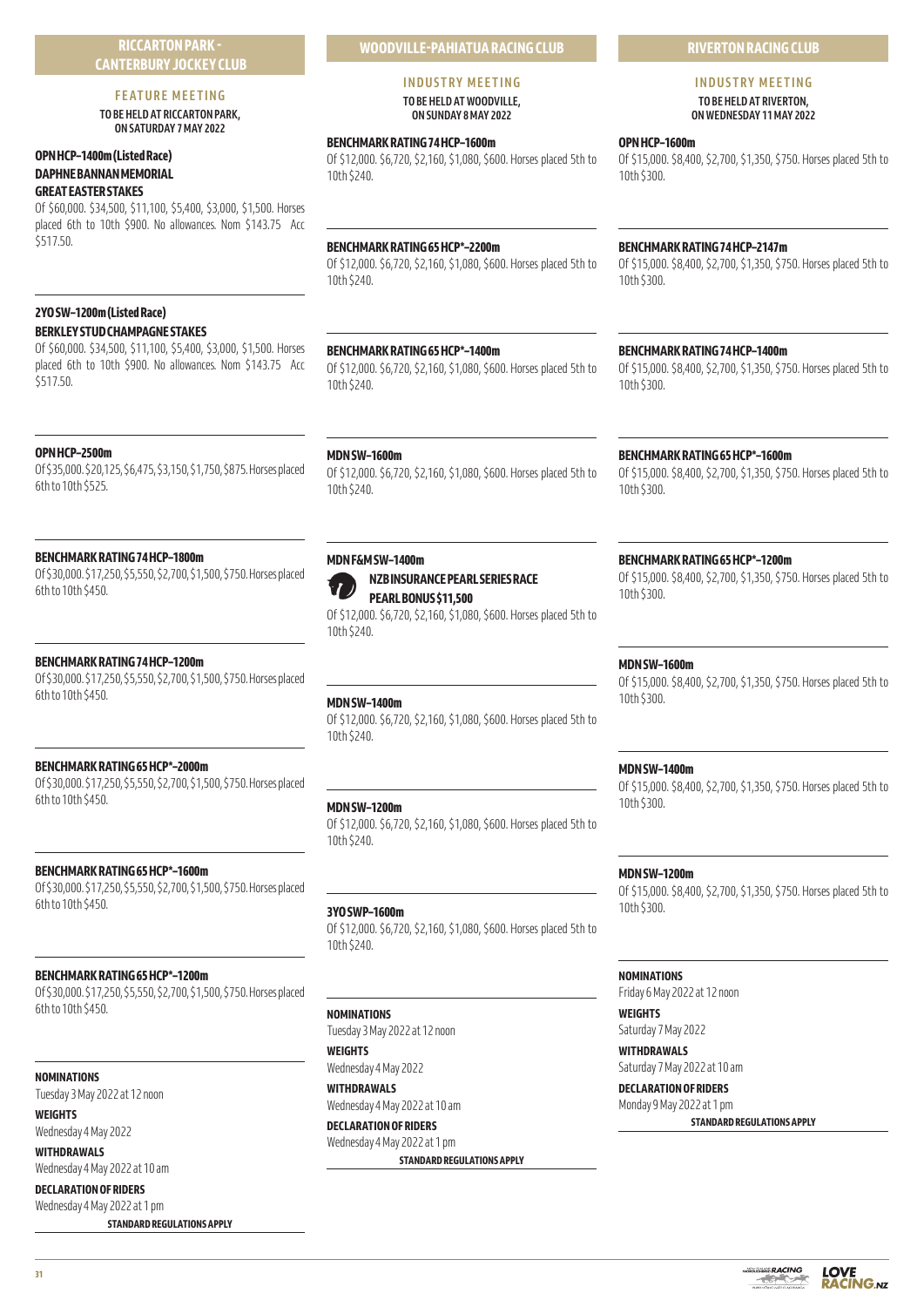# **WANGANUI JOCKEY CLUB**

## **INDUSTRY MEETING TO BE HELD AT WANGANUI, ON THURSDAY 12 MAY 2022**

# **BENCHMARK RATING 74 HCP–2040m**

Of \$12,000. \$6,720, \$2,160, \$1,080, \$600. Horses placed 5th to 10th \$240.

# **BENCHMARK RATING 65 HCP\*–1600m**

Of \$12,000. \$6,720, \$2,160, \$1,080, \$600. Horses placed 5th to 10th \$240.

# **BENCHMARK RATING 65 HCP\*–1200m**

Of \$12,000. \$6,720, \$2,160, \$1,080, \$600. Horses placed 5th to 10th \$240.

# **MDN SW–2040m**

# **AMATEUR RIDERS ONLY**

Of \$12,000. \$6,720, \$2,160, \$1,080, \$600. Horses placed 5th to 10th \$240.

# **MDN SW–1600m**

Of \$12,000. \$6,720, \$2,160, \$1,080, \$600. Horses placed 5th to 10th \$240.

# **MDN SW–1340m**

Of \$12,000. \$6,720, \$2,160, \$1,080, \$600. Horses placed 5th to 10th \$240.

#### **MDN SW–1200m**

Of \$12,000. \$6,720, \$2,160, \$1,080, \$600. Horses placed 5th to 10th \$240.

# **SP COND OPN ENTRY HDL–3000m**

**SP COND OPN ENTRY STP–3800m**

#### **NOMINATIONS**

Monday 9 May 2022 at 12 noon

#### **WEIGHTS** Tuesday 10 May 2022

**WITHDRAWALS** Tuesday 10 May 2022 at 10 am

# **DECLARATION OF RIDERS**

Tuesday 10 May 2022 at 1 pm **STANDARD REGULATIONS APPLY** **MATAMATA RACING CLUB**

## **INDUSTRY MEETING TO BE HELD AT MATAMATA, ON FRIDAY 13 MAY 2022**

# **BENCHMARK RATING 74 HCP–2000m**

Of \$12,000. \$6,720, \$2,160, \$1,080, \$600. Horses placed 5th to 10th \$240.

# **BENCHMARK RATING 74 HCP–1200m**

Of \$12,000. \$6,720, \$2,160, \$1,080, \$600. Horses placed 5th to 10th \$240

# **BENCHMARK RATING 65 HCP\*–1400m**

Of \$12,000. \$6,720, \$2,160, \$1,080, \$600. Horses placed 5th to 10th \$240.

#### **MDN SW–2000m**

Of \$12,000. \$6,720, \$2,160, \$1,080, \$600. Horses placed 5th to 10th \$240.

# **MDN SW–1600m**

Of \$12,000. \$6,720, \$2,160, \$1,080, \$600. Horses placed 5th to 10th \$240.

#### **MDN SW–1200m**

Of \$12,000. \$6,720, \$2,160, \$1,080, \$600. Horses placed 5th to 10th \$240.

# **MDN F&M SW–1200m**



Of \$12,000. \$6,720, \$2,160, \$1,080, \$600. Horses placed 5th to 10th \$240.

# **MDN 3YO SW–1200m**

Of \$12,000. \$6,720, \$2,160, \$1,080, \$600. Horses placed 5th to 10th \$240.

# **NOMINATIONS**

Tuesday 10 May 2022 at 12 noon **WEIGHTS** Wednesday 11 May 2022

**WITHDRAWALS** Wednesday 11 May 2022 at 10 am **DECLARATION OF RIDERS**

Wednesday 11 May 2022 at 1 pm **STANDARD REGULATIONS APPLY**

# **RACING ROTORUA**

# **FEATURE MEETING TO BE HELD AT ARAWA PARK,**

**ON SATURDAY 14 MAY 2022** 

# **OPN HCP–2200m (Group 3) CAMPBELL INFRASTRUCTURE ROTORUA CUP**

Of \$85,000. \$48,875,15,725, 7,650, 4,250, 2,125. Horses placed 6th to 10th \$1,275 No allowances. Nom \$172.50 Acc \$733.13.

# **WFA F&M–1400m (Group 3) RYDGES ROTORUA STAKES**

Of \$80,000. \$46,000, \$14,800, \$7,200, \$4,000, \$2,000. Horses placed 6th to 10th \$1,200. Nom \$172.50 Acc \$690.00.

# **BENCHMARK RATING 74 HCP–1560m**

Of \$30,000. \$17,250, \$5,550, \$2,700, \$1,500, \$750. Horses placed 6th to 10th \$450.

# **BENCHMARK RATING 65 HCP\*–2200m**

Of \$30,000. \$17,250, \$5,550, \$2,700, \$1,500, \$750. Horses placed 6th to 10th \$450.

# **BENCHMARK RATING 65 HCP\*–1400m**

Of \$30,000. \$17,250, \$5,550, \$2,700, \$1,500, \$750. Horses placed 6th to 10th \$450.

# **BENCHMARK RATING 65 HCP\*–1215m**

Of \$30,000. \$17,250, \$5,550, \$2,700, \$1,500, \$750. Horses placed 6th to 10th \$450.

# **MDN SW–1400m**

Of \$15,000. \$8,400, \$2,700, \$1,350, \$750. Horses placed 5th to 10th \$300.

# **3YO SWP–1400m**

Of \$30,000. \$17,250, \$5,550, \$2,700, \$1,500, \$750. Horses placed 6th to 10th \$450.

#### **NOMINATIONS**

Tuesday 10 May 2022 at 12 noon **WEIGHTS**

Wednesday 11 May 2022

# **WITHDRAWALS** Wednesday 11 May 2022 at 10 am

**DECLARATION OF RIDERS** Wednesday 11 May 2022 at 1 pm

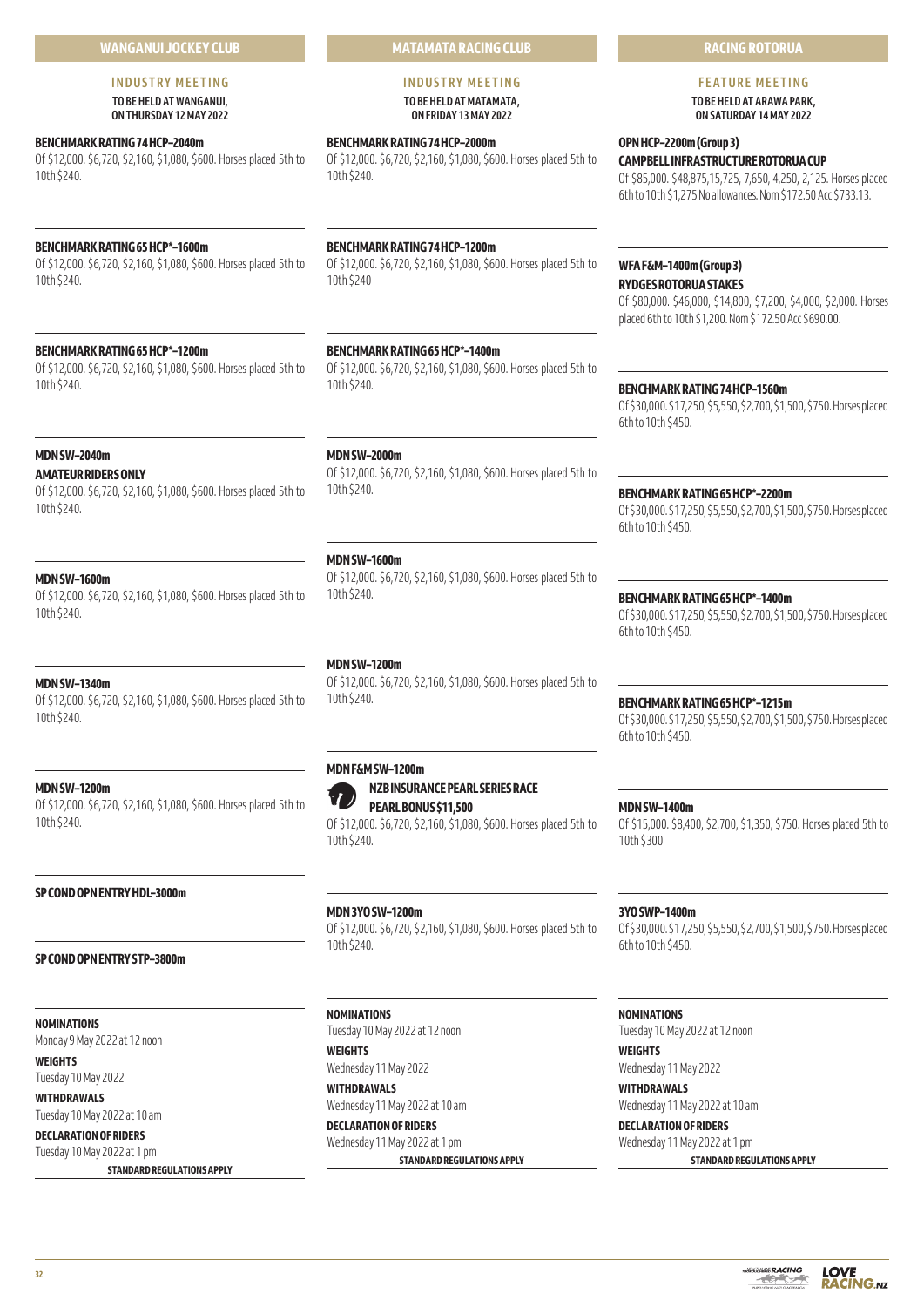# **TARANAKI RACING INC**

# **FEATURE MEETING**

# **TO BE HELD AT NEW PLYMOUTH RACEWAY, ON SATURDAY 14 MAY 2022**

# **OPN HCP–1800m**

Of \$35,000. \$20,125, \$6,475, \$3,150, \$1,750, \$875. Horses placed 6th to 10th \$525.

# **OPN HCP–1400m**

Of \$35,000. \$20,125, \$6,475, \$3,150, \$1,750, \$875. Horses placed 6th to 10th \$525.

# **BENCHMARK RATING 74 HCP–1600m**

Of \$30,000. \$17,250, \$5,550, \$2,700, \$1,500, \$750. Horses placed 6th to 10th \$450.

# **BENCHMARK RATING 74 HCP–1200m**

Of \$30,000. \$17,250, \$5,550, \$2,700, \$1,500, \$750. Horses placed 6th to 10th \$450.

# **BENCHMARK RATING 65 HCP\*–2600m**

Of \$30,000. \$17,250, \$5,550, \$2,700, \$1,500, \$750. Horses placed 6th to 10th \$450.

# **BENCHMARK RATING 65 HCP\*–1400m**

Of \$30,000. \$17,250, \$5,550, \$2,700, \$1,500, \$750. Horses placed 6th to 10th \$450.

# **2YO & 3YO SWP–1200m**

Of \$30,000. \$17,250, \$5,550, \$2,700, \$1,500, \$750. Horses placed 6th to 10th \$450.

# **MDN SW–1400m**

Of \$15,000. \$8,400, \$2,700, \$1,350, \$750. Horses placed 5th to 10th \$300.

# **NOMINATIONS**

Tuesday 10 May 2022 at 12 noon

**WEIGHTS**

Wednesday 11 May 2022 **WITHDRAWALS** Wednesday 11 May 2022 at 10 am

**DECLARATION OF RIDERS** Wednesday 11 May 2022 at 1 pm

**STANDARD REGULATIONS APPLY**

# **WAIRIO JOCKEY CLUB**

#### **INDUSTRY MEETING TO BE HELD AT ASCOT PARK, ON SUNDAY 15 MAY 2022**

# **OPN HCP–2200m**

**WAIRO CUP** Of \$25,000. \$14,375, \$4,625, \$2,250, \$1,250, \$625. Horses placed 6th to 10th \$375.

# **BENCHMARK RATING 74 HCP–1600m**

Of \$15,000. \$8,400, \$2,700, \$1,350, \$750. Horses placed 5th to 10th \$300.

# **BENCHMARK RATING 74 HCP–1200m**

Of \$15,000. \$8,400, \$2,700, \$1,350, \$750. Horses placed 5th to 10th \$300.

**BENCHMARK RATING 65 HCP\*–2200m** Of \$15,000. \$8,400, \$2,700, \$1,350, \$750. Horses placed 5th to 10th \$300.

# **BENCHMARK RATING 65 HCP\*–1400m**

Of \$15,000. \$8,400, \$2,700, \$1,350, \$750. Horses placed 5th to 10th \$300.

# **MDN SW–1600m**

# **SPEC COND**

Of \$15,000. \$8,400, \$2,700, \$1,350, \$750. Horses placed 5th to 10th \$300.

# **MDN F&M SW–1400m**



Of \$15,000. \$8,400, \$2,700, \$1,350, \$750. Horses placed 5th to 10th \$300.

# **MDN 2YO+ SW–1200m**

**SPEC COND**

Of \$15,000. \$8,400, \$2,700, \$1,350, \$750. Horses placed 5th to 10th \$300.

# **NOMINATIONS**

Tuesday 10 May 2022 at 12 noon **WEIGHTS**

Wednesday 11 May 2022 **WITHDRAWALS**

Wednesday 11 May 2022 at 10 am

**DECLARATION OF RIDERS** Wednesday 11 May 2022 at 1 pm

**STANDARD REGULATIONS APPLY**

# **CAMBRIDGE JOCKEY CLUB**

# **INDUSTRY MEETING**

**TO BE HELD AT CAMBRIDGE SYNTHETIC, ON WEDNESDAY 18 MAY 2022** 

# **BENCHMARK RATING 65 HCP\*–2000m**

Of \$12,000. \$6,720, \$2,160, \$1,080, \$600. Horses placed 5th to 10th \$240.

# **BENCHMARK RATING 65 HCP\*–970m**

Of \$12,000. \$6,720, \$2,160, \$1,080, \$600. Horses placed 5th to 10th \$240.

# **MDN SW–1550m**

Of \$12,000. \$6,720, \$2,160, \$1,080, \$600. Horses placed 5th to 10th \$240.

#### **MDN SW–1300m**

Of \$12,000. \$6,720, \$2,160, \$1,080, \$600. Horses placed 5th to 10th \$240.

# **MDN F&M SW–1300m**



**NZB INSURANCE PEARL SERIES RACE**

**PEARL BONUS \$11,500**

Of \$12,000. \$6,720, \$2,160, \$1,080, \$600. Horses placed 5th to 10th \$240.

# **MDN 3YO SW–1300m**

Of \$12,000. \$6,720, \$2,160, \$1,080, \$600. Horses placed 5th to 10th \$240.

# **MDN 2YO SW–970m**

Of \$12,000. \$6,720, \$2,160, \$1,080, \$600. Horses placed 5th to 10th \$240.

# **NOMINATIONS**

Friday 13 May 2022 at 12 noon

**WEIGHTS** Saturday 14 May 2022

**WITHDRAWALS** Saturday 14 May 2022 at 10 am

# **DECLARATION OF RIDERS**

Monday 16 May 2022 at 1 pm **STANDARD REGULATIONS APPLY**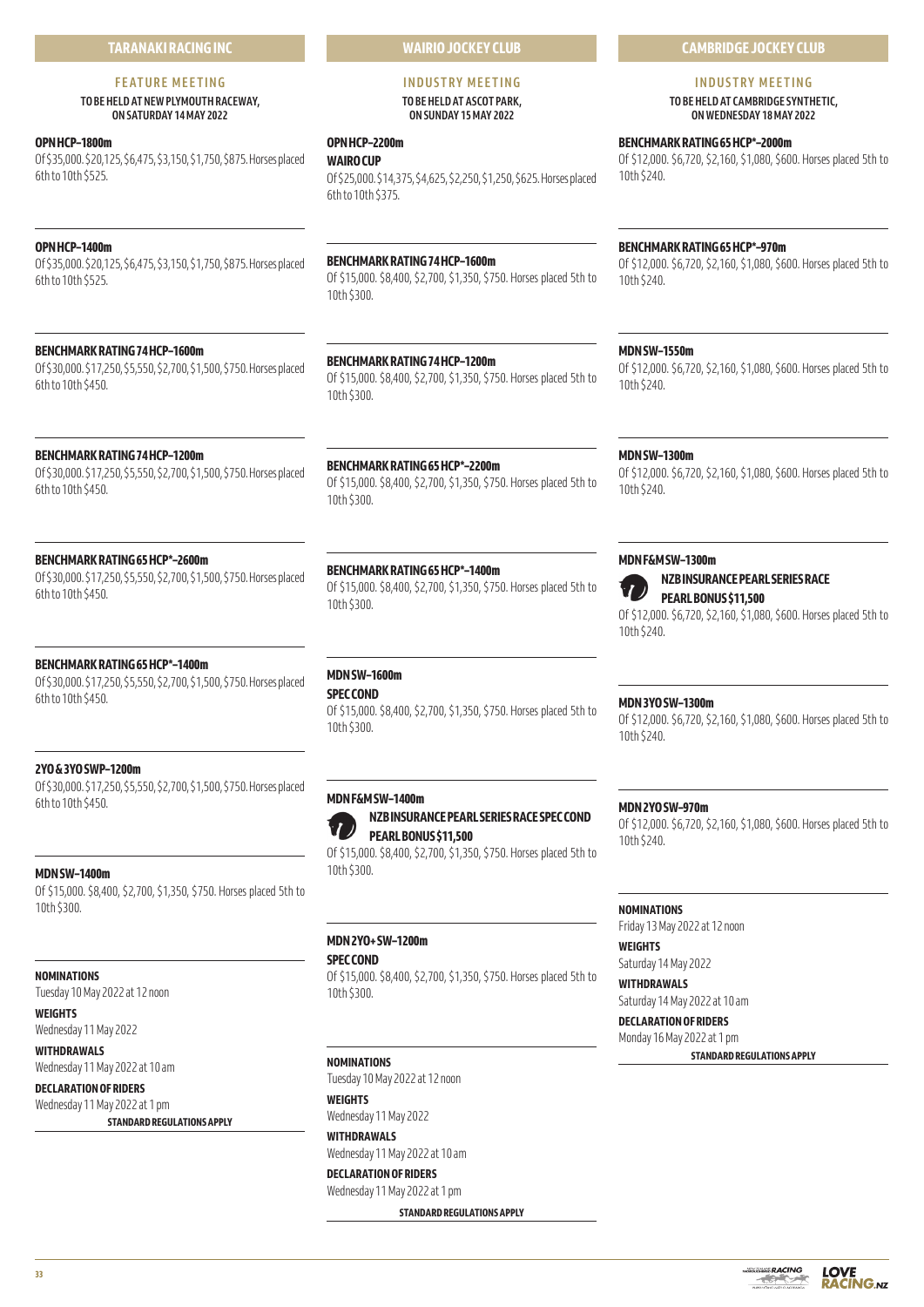# **RICCARTON PARK - CANTERBURY JOCKEY CLUB**

# **INDUSTRY MEETING**

**TO BE HELD AT RICCARTON PARK SYNTHETIC, ON THURSDAY 19 MAY 2022** 

# **BENCHMARK RATING 74 HCP–2200m**

Of \$12,000. \$6,720, \$2,160, \$1,080, \$600. Horses placed 5th to 10th \$240.

# **BENCHMARK RATING 74 HCP–1600m**

Of \$12,000. \$6,720, \$2,160, \$1,080, \$600. Horses placed 5th to 10th \$240.

# **BENCHMARK RATING 74 HCP–1200m**

Of \$12,000. \$6,720, \$2,160, \$1,080, \$600. Horses placed 5th to 10th \$240.

# **BENCHMARK RATING 65 HCP\*–1600m**

Of \$12,000. \$6,720, \$2,160, \$1,080, \$600. Horses placed 5th to 10th \$240.

# **BENCHMARK RATING 65 HCP\*–1400m**

Of \$12,000. \$6,720, \$2,160, \$1,080, \$600. Horses placed 5th to 10th \$240.

# **BENCHMARK RATING 65 HCP\*–1200m**

Of \$12,000. \$6,720, \$2,160, \$1,080, \$600. Horses placed 5th to 10th \$240.

# **MDN SW–2200m**

Of \$12,000. \$6,720, \$2,160, \$1,080, \$600. Horses placed 5th to 10th \$240.

# **MDN SW–1600m**

Of \$12,000. \$6,720, \$2,160, \$1,080, \$600. Horses placed 5th to 10th \$240.

# **MDN SW–1200m**

Of \$12,000. \$6,720, \$2,160, \$1,080, \$600. Horses placed 5th to 10th \$240.

# **NOMINATIONS**

Monday 16 May 2022 at 12 noon

**WEIGHTS** Tuesday 17 May 2022

**WITHDRAWALS** Tuesday 17 May 2022 at 10 am

**DECLARATION OF RIDERS** Tuesday 17 May 2022 at 1 pm **STANDARD REGULATIONS APPLY** **WAIKATO RACING CLUB**

#### **FEATURE MEETING TO BE HELD AT TE RAPA, ON SATURDAY 21 MAY 2022**

#### **OPN HCP–1300m**

# **ITM/GIB SPRINTERS' WINTER CHAMPIONSHIP SERIES QUALIFIER**

Of \$35,000. \$20,125, \$6,475, \$3,150, \$1,750, \$875. Horses placed 6th to 10th \$525.

# **BENCHMARK RATING 74 HCP–2100m**

Of \$30,000. \$17,250, \$5,550, \$2,700, \$1,500, \$750. Horses placed 6th to 10th \$450.

# **BENCHMARK RATING 74 HCP–1400m**

Of \$30,000. \$17,250, \$5,550, \$2,700, \$1,500, \$750. Horses placed 6th to 10th \$450.

# **BENCHMARK RATING 65 HCP\*–1600m ITM/GIB PROGRESSIVE WINTER CHAMPIONSHIP SERIES QUALIFIER**

Of \$30,000. \$17,250, \$5,550, \$2,700, \$1,500, \$750. Horses placed 6th to 10th \$450.

# **BENCHMARK RATING 65 HCP\*–1300m**

# **ITM/GIB PROGRESSIVE WINTER CHAMPIONSHIP SERIES QUALIFIER**

Of \$30,000. \$17,250, \$5,550, \$2,700, \$1,500, \$750. Horses placed 6th to 10th \$450.

# **MDN SW–1600m**

Of \$15,000. \$8,400, \$2,700, \$1,350, \$750. Horses placed 5th to 10th \$300.

# **MDN SW–1200m**

Of \$15,000. \$8,400, \$2,700, \$1,350, \$750. Horses placed 5th to 10th \$300.

#### **3YO SWP–1100m**

Of \$30,000. \$17,250, \$5,550, \$2,700, \$1,500, \$750. Horses placed 6th to 10th \$450.

# **NOMINATIONS**

Tuesday 17 May 2022 at 12 noon **WEIGHTS**

Wednesday 18 May 2022 **WITHDRAWALS**

Wednesday 18 May 2022 at 10 am **DECLARATION OF RIDERS**

Wednesday 18 May 2022 at 1 pm

**STANDARD REGULATIONS APPLY**

# **RANGITIKEI RACING CLUB**

# **FEATURE MEETING TO BE HELD AT TRENTHAM,**

**ON SATURDAY 21 MAY 2022** 

# **OPN HCP–1600m (Listed Race)**

**JAMES BULL HOLDINGS RANGITIKEI GOLD CUP** Of \$60,000. \$34,500, \$11,100, \$5,400, \$3,000, \$1,500. Horses placed 6th to 10th \$900. No allowances. Nom \$143.75Acc \$517.50.

# **OPN STP HCP–4000m**

# **MANAWATU STEEPLECHASE**

Of \$60,000. \$34,500, \$11,100, \$5,400, \$3,000, \$1,500. Horses placed 6th to 10th \$900.

# **OPN HDL HCP–2900m**

**MANAWATU ITM AWAPUNI HURDLE** Of \$60,000. \$34,500, \$11,100, \$5,400, \$3,000, \$1,500. Horses placed 6th to 10th \$900.

# **BENCHMARK RATING 74 HCP–2200m**

Of \$30,000. \$17,250, \$5,550, \$2,700, \$1,500, \$750. Horses placed 6th to 10th \$450.

# **BENCHMARK RATING 74 HCP–1400m**

Of \$30,000. \$17,250, \$5,550, \$2,700, \$1,500, \$750. Horses placed 6th to 10th \$450.

# **BENCHMARK RATING 65 HCP\*–1600m**

Of \$30,000. \$17,250, \$5,550, \$2,700, \$1,500, \$750. Horses placed 6th to 10th \$450.

# **MDN HDL SW–2500m**

Of \$20,000. \$11,500, \$3,700, \$1,800, \$1,000, \$500. Horses placed 6th to 10th \$300.

#### **MDN STP SW–3200m**

Of \$20,000. \$11,500, \$3,700, \$1,800, \$1,000, \$500. Horses placed 6th to 10th \$300.

# **NOMINATIONS**

Tuesday 17 May 2022 at 12 noon

**WEIGHTS** Wednesday 18 May 2022

**WITHDRAWALS** Wednesday 18 May 2022 at 10 am

**DECLARATION OF RIDERS** Wednesday 18 May 2022 at 1 pm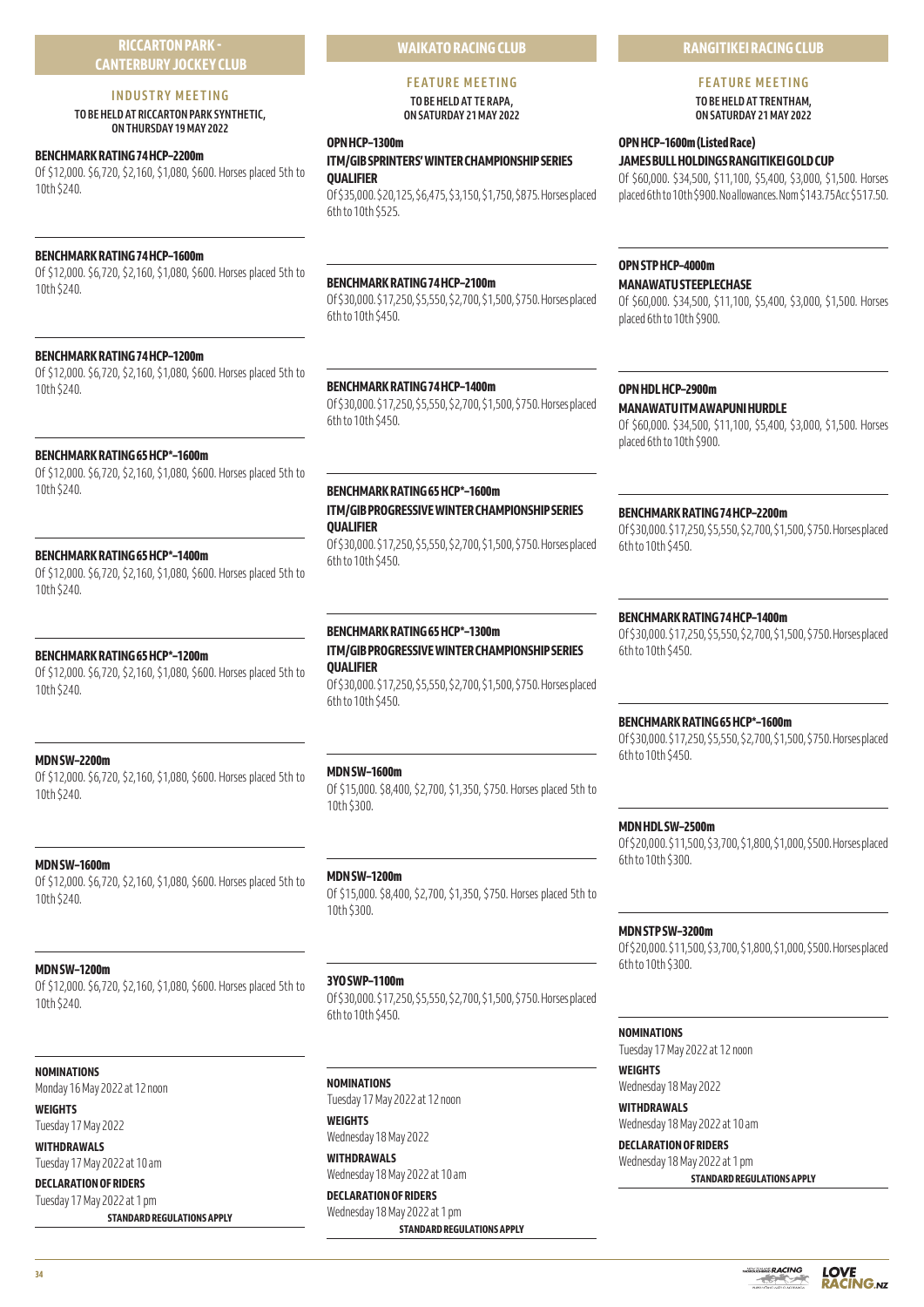# **EGMONT RACING CLUB**

#### **INDUSTRY MEETING TO BE HELD AT HAWERA, ON SUNDAY 22 MAY 2022**

# **BENCHMARK RATING 74 HCP–1600m**

Of \$12,000. \$6,720, \$2,160, \$1,080, \$600. Horses placed 5th to 10th \$240.

# **BENCHMARK RATING 74 HCP–1200m**

Of \$12,000. \$6,720, \$2,160, \$1,080, \$600. Horses placed 5th to 10th \$240.

# **BENCHMARK RATING 65 HCP\*–1400m**

Of \$12,000. \$6,720, \$2,160, \$1,080, \$600. Horses placed 5th to 10th \$240.

#### **BENCHMARK RATING 65 HCP\*–1100m**

Of \$12,000. \$6,720, \$2,160, \$1,080, \$600. Horses placed 5th to 10th \$240.

# **MDN SW–2100m**

**AMATEUR RIDERS ONLY** Of \$12,000. \$6,720, \$2,160, \$1,080, \$600. Horses placed 5th to

# **MDN SW–1600m**

10th \$240.

Of \$12,000. \$6,720, \$2,160, \$1,080, \$600. Horses placed 5th to 10th \$240.

# **MDN SW–1400m**

Of \$12,000. \$6,720, \$2,160, \$1,080, \$600. Horses placed 5th to 10th \$240.

# **MDN SW–1200m**

Of \$12,000. \$6,720, \$2,160, \$1,080, \$600. Horses placed 5th to 10th \$240.

#### **NOMINATIONS**

Tuesday 17 May 2022 at 12 noon

**WEIGHTS** Wednesday 18 May 2022

## **WITHDRAWALS**

Wednesday 18 May 2022 at 10 am **DECLARATION OF RIDERS**

# Wednesday 18 May 2022 at 1 pm

**STANDARD REGULATIONS APPLY**

**AVONDALE JOCKEY CLUB**

## **INDUSTRY MEETING TO BE HELD AT AVONDALE, ON WEDNESDAY 25 MAY 2022**

**RATING 65 BENCHMARK & JMPS HWT HCP\*–2200m** Of \$12,000. \$6,720, \$2,160, \$1,080, \$600. Horses placed 5th to 10th \$240.

# **BENCHMARK RATING 65 HCP\*–1200m**

Of \$12,000. \$6,720, \$2,160, \$1,080, \$600. Horses placed 5th to 10th \$240.

# **MDN SW–2200m**

Of \$12,000. \$6,720, \$2,160, \$1,080, \$600. Horses placed 5th to 10th \$240.

#### **MDN HWT SW–1600m**

Of \$12,000. \$6,720, \$2,160, \$1,080, \$600. Horses placed 5th to 10th \$240.

# **MDN SW–1400m**

**ITM/GIB PROGRESIVE' WINTER CHAMPIONSHIP SERIES QUALIFIER**

Of \$12,000. \$6,720, \$2,160, \$1,080, \$600. Horses placed 5th to 10th \$240.

# **MDN F&M SW–1200m**

# **NZB INSURANCE PEARL SERIES RACE PEARL BONUS \$11,500**



Of \$12,000. \$6,720, \$2,160, \$1,080, \$600. Horses placed 5th to 10th \$240.

# **MDN SW–1600m**

Of \$12,000. \$6,720, \$2,160, \$1,080, \$600. Horses placed 5th to 10th \$240.

# **NOMINATIONS**

Friday 20 May 2022 at 12 noon **WEIGHTS**

Saturday 21 May 2022

**WITHDRAWALS** Saturday 21 May 2022 at 10 am

**DECLARATION OF RIDERS**

# Monday 23 May 2022 at 1 pm

**STANDARD REGULATIONS APPLY**

# **HAWKE'S BAY RACING INC.**

# **INDUSTRY MEETING TO BE HELD AT HASTINGS,**

**ON THURSDAY 26 MAY 2022** 

# **BENCHMARK RATING 74 HCP–1400m**

Of \$12,000. \$6,720, \$2,160, \$1,080, \$600. Horses placed 5th to 10th \$240.

# **BENCHMARK RATING 65 HCP\*–2000m**

Of \$12,000. \$6,720, \$2,160, \$1,080, \$600. Horses placed 5th to 10th \$240.

# **BENCHMARK RATING 65 HCP\*–1600m**

Of \$12,000. \$6,720, \$2,160, \$1,080, \$600. Horses placed 5th to 10th \$240.

#### **MDN SW–2100m**

Of \$12,000. \$6,720, \$2,160, \$1,080, \$600. Horses placed 5th to 10th \$240.

#### **MDN F&M SW–1600m**





**NZB INSURANCE PEARL SERIES RACE PEARL BONUS \$11,500**

Of \$12,000. \$6,720, \$2,160, \$1,080, \$600. Horses placed 5th to 10th \$240.

# **MDN SW–1400m**

Of \$12,000. \$6,720, \$2,160, \$1,080, \$600. Horses placed 5th to 10th \$240.

## **MDN 3YO SW–1400m**

Of \$12,000. \$6,720, \$2,160, \$1,080, \$600. Horses placed 5th to 10th \$240.

# **2YO SWP–1200m**

Of \$12,000. \$6,720, \$2,160, \$1,080, \$600. Horses placed 5th to 10th \$240.

#### **NOMINATIONS**

Monday 23 May 2022 at 12 noon

# **WEIGHTS**

Tuesday 24 May 2022

**WITHDRAWALS** Tuesday 24 May 2022 at 10 am

#### **DECLARATION OF RIDERS**

Tuesday 24 May 2022 at 1 pm





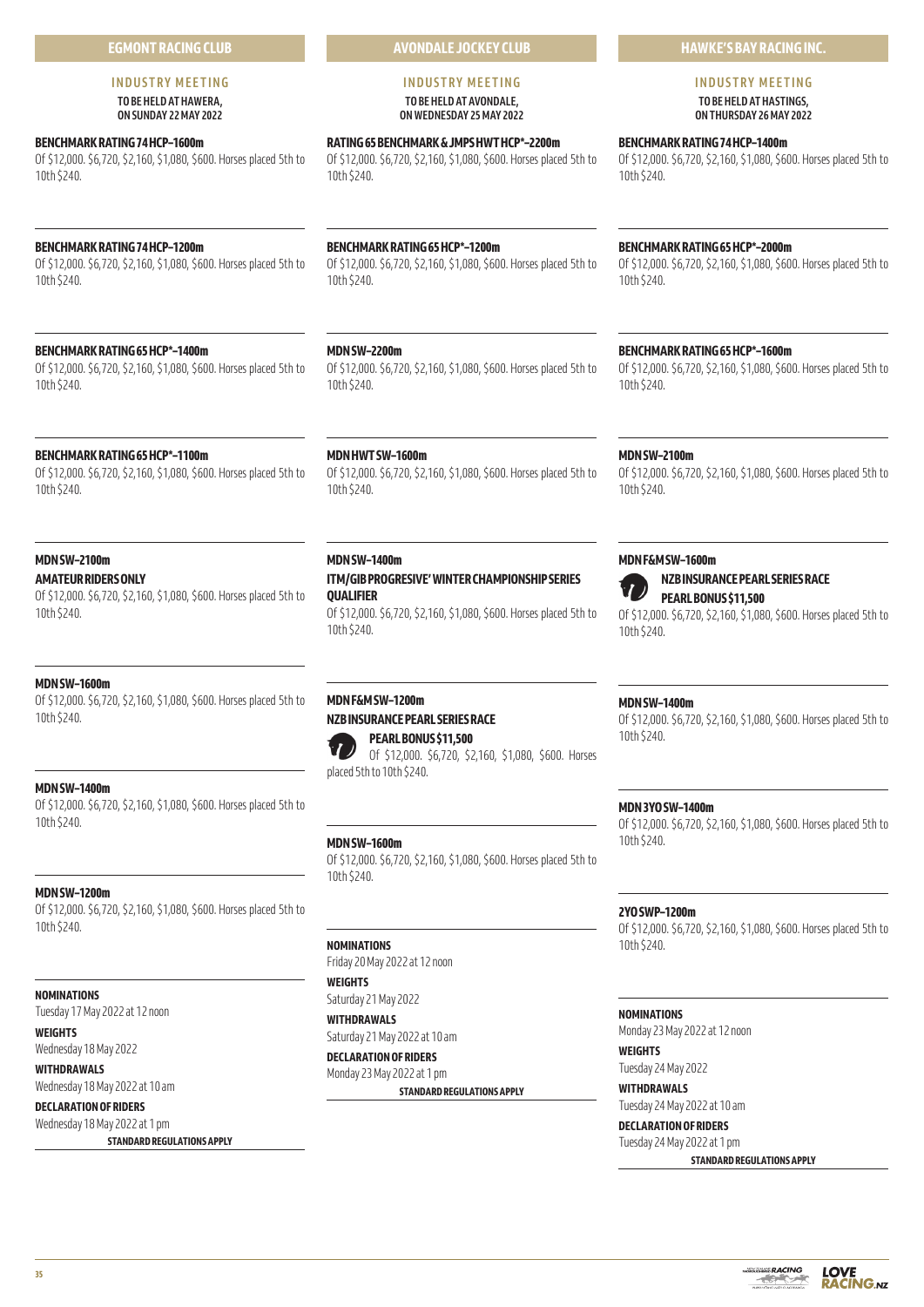# **OTAGO RACING CLUB**

# **FEATURE MEETING TO BE HELD AT WINGATUI,**

**ON FRIDAY 27 MAY 2022** 

# **OPN HCP–2200m**

Of \$35,000. \$20,125, \$6,475, \$3,150, \$1,750, \$875. Horses placed 6th to 10th \$525.

# **OPN HCP–1400m**

Of \$35,000. \$20,125, \$6,475, \$3,150, \$1,750, \$875. Horses placed 6th to 10th \$525.

# **BENCHMARK RATING 74 HCP–1600m**

Of \$30,000. \$17,250, \$5,550, \$2,700, \$1,500, \$750. Horses placed 6th to 10th \$450.

# **BENCHMARK RATING 74 HCP–1200m**

Of \$30,000. \$17,250, \$5,550, \$2,700, \$1,500, \$750. Horses placed 6th to 10th \$450.

#### **BENCHMARK RATING 65 HCP\*–2200m**

Of \$30,000. \$17,250, \$5,550, \$2,700, \$1,500, \$750. Horses placed 6th to 10th \$450.

#### **BENCHMARK RATING 65 HCP\*–1400m**

Of \$30,000. \$17,250, \$5,550, \$2,700, \$1,500, \$750. Horses placed 6th to 10th \$450.

#### **MDN SW–1600m**

Of \$15,000. \$8,400, \$2,700, \$1,350, \$750. Horses placed 5th to 10th \$300.

#### **MDN SW–1400m**

Of \$15,000. \$8,400, \$2,700, \$1,350, \$750. Horses placed 5th to 10th \$300.

## **2YO SWP–1100m**

Of \$30,000. \$17,250, \$5,550, \$2,700, \$1,500, \$750. Horses placed 6th to 10th \$450.

# **NOMINATIONS**

Tuesday 24 May 2022 at 12 noon

**WEIGHTS** Wednesday 25 May 2022

**WITHDRAWALS**

Wednesday 25 May 2022 at 10 am

**DECLARATION OF RIDERS** Wednesday 25 May 2022 at 1 pm

**STANDARD REGULATIONS APPLY**

# **FEATURE MEETING**

**TO BE HELD AT PUKEKOHE PARK, ON SATURDAY 28 MAY 2022**

# **2YO SW–1400m (Listed Race)**

**BARFOOT & THOMPSON AUCKLAND FUTURITY STAKES/ ITM/GIB 2YO WINTER CHAMPIONSHIP SERIES QUALIFIER Registered Name: Great Northern Foal Stakes (136th running)**

Of \$70,000. (ATR contribution \$10,000) \$40,250, \$12,950, \$6,300, \$3,500, \$1,750. Horses placed 6th to 10th \$1,050. No allowances. Nom \$143.75 Acc \$603.75.

# **OPN HCP–1500m ITM/GIB STAYERS' WINTER CHAMPIONSHIP SERIES QUALIFIER**

Of \$35,000. \$20,125, \$6,475, \$3,150, \$1,750, \$875. Horses placed 6th to 10th \$525.

**OPN HCP–1100m ITM/GIB SPRINTERS'' WINTER CHAMPIONSHIP SERIES QUALIFIER**

Of \$35,000. \$20,125, \$6,475, \$3,150, \$1,750, \$875. Horses placed 6th to 10th \$525.

# **BENCHMARK RATING 74 HCP–1600m ITM/GIB STAYERS' WINTER CHAMPIONSHIP SERIES QUALIFIER**

Of \$30,000. \$17,250, \$5,550, \$2,700, \$1,500, \$750. Horses placed 6th to 10th \$450.

#### **BENCHMARK RATING 74 HCP–1200m**

#### **ITM/GIB SPRINTERS'' WINTER CHAMPIONSHIP SERIES QUALIFIER**

Of \$30,000. \$17,250, \$5,550, \$2,700, \$1,500, \$750. Horses placed 6th to 10th \$450.

#### **BENCHMARK RATING 65 HCP\*–2100m**

Of \$30,000. \$17,250, \$5,550, \$2,700, \$1,500, \$750. Horses placed 6th to 10th \$450.

# **BENCHMARK RATING 65 HCP\*–1400m**

# **ITM/GIB PROGRESSIVE' WINTER CHAMPIONSHIP SERIES QUALIFIER**

Of \$30,000. \$17,250, \$5,550, \$2,700, \$1,500, \$750. Horses placed 6th to 10th \$450.

# **3YO SWP–1400m**

**ITM/GIB 3YO' WINTER CHAMPIONSHIPS QUALIFIER**

Of \$30,000. \$17,250, \$5,550, \$2,700, \$1,500, \$750. Horses placed 6th to 10th \$450.

#### **NOMINATIONS**

Tuesday 24 May 2022 at 12 noon **WEIGHTS**

Wednesday 25 May 2022

**WITHDRAWALS** Wednesday 25 May 2022 at 10 am

**DECLARATION OF RIDERS**

Wednesday 25 May 2022 at 1 pm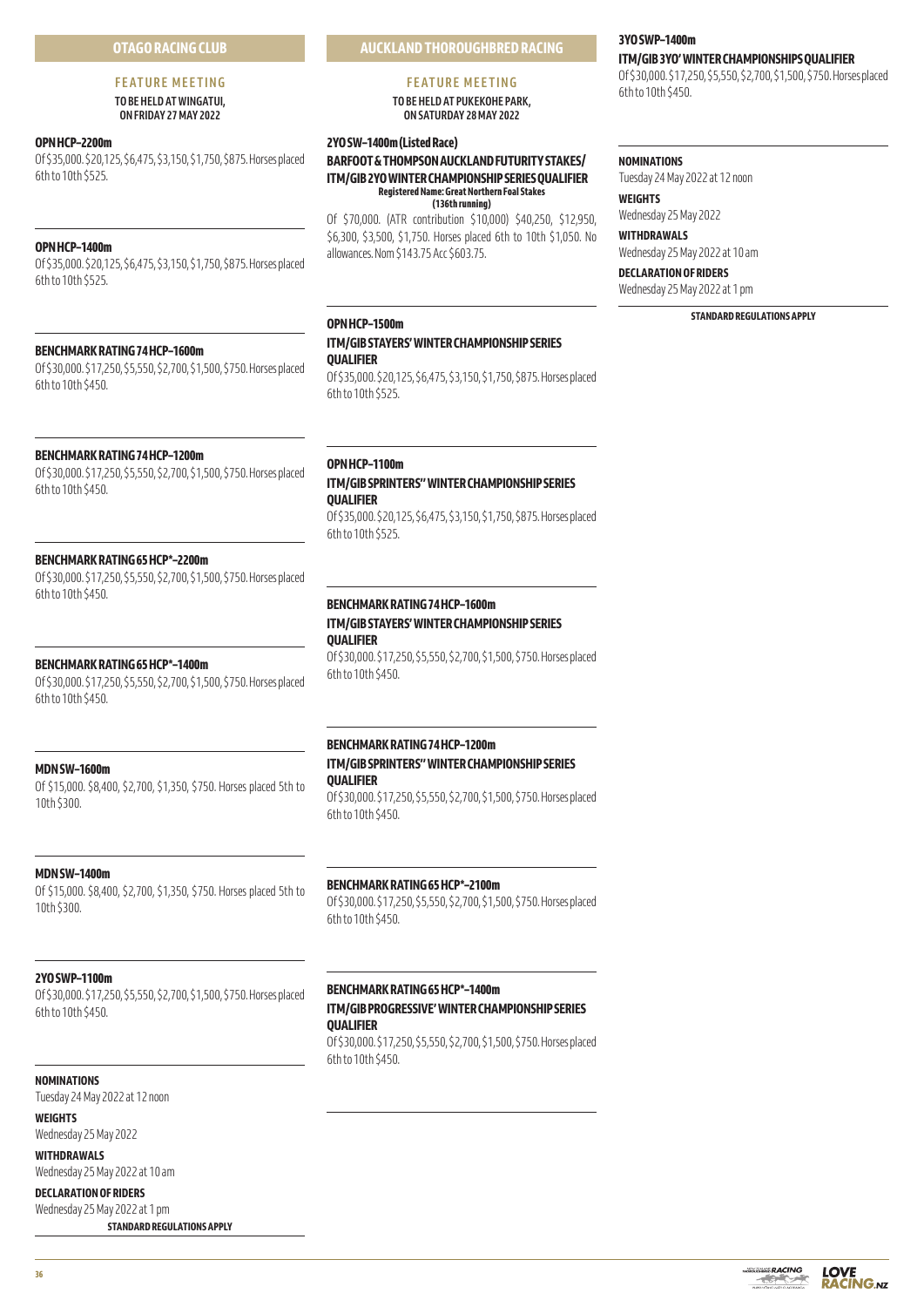# **FEATURE MEETING**

**TO BE HELD AT TRENTHAM, ON SATURDAY 28 MAY 2022** 

# **OPN HCP–2200m**

**MASTERTON 150 JUBILEE CUP**

Of \$60,000. \$34,500, \$11,100, \$5,400, \$3,000, \$1,500. Horses placed 6th to 10th \$900.

# **OPN HCP–1400m**

Of \$35,000. \$20,125, \$6,475, \$3,150, \$1,750, \$875. Horses placed 6th to 10th \$525.

# **BENCHMARK RATING 74 HCP–1600m**

Of \$30,000. \$17,250, \$5,550, \$2,700, \$1,500, \$750. Horses placed 6th to 10th \$450.

# **BENCHMARK RATING 74 HCP–1200m**

# **AUNTUMN SPRINT SERIES FINAL**

Of \$50,000. \$28,750, \$9,250, \$4,500, \$2,500, \$1,250. Horses placed 6th to 10th \$750.

# **BENCHMARK RATING 65 HCP\*–1400m**

Of \$30,000. \$17,250, \$5,550, \$2,700, \$1,500, \$750. Horses placed 6th to 10th \$450.

# **3YO SWP–1600m**

Of \$30,000. \$17,250, \$5,550, \$2,700, \$1,500, \$750. Horses placed 6th to 10th \$450.

# **SP COND OPN ENTRY HDL–2500m**

**SP COND OPN ENTRY STP–4000m**

**NOMINATIONS** Tuesday 24 May 2022 at 12 noon

**WEIGHTS** Wednesday 25 May 2022

**WITHDRAWALS** Wednesday 25 May 2022 at 10 am

**DECLARATION OF RIDERS**

Wednesday 25 May 2022 at 1 pm

**STANDARD REGULATIONS APPLY**

**CAMBRIDGE JOCKEY CLUB**

# **INDUSTRY MEETING**

**TO BE HELD AT CAMBRIDGE SYNTHETIC, ON WEDNESDAY 1 JUNE 2022** 

# **BENCHMARK RATING 65 HCP\*–1550m**

Of \$12,000. \$6,720, \$2,160, \$1,080, \$600. Horses placed 5th to 10th \$240.

# **BENCHMARK RATING 65 F&M HCP\*–1300m NZB INSURANCE PEARL SERIES RACE**

**PEARL BONUS \$11,500** Of \$12,000. \$6,720, \$2,160, \$1,080, \$600. Horses placed 5th to 10th \$240.

**MDN SW–2000m**

Of \$12,000. \$6,720, \$2,160, \$1,080, \$600. Horses placed 5th to 10th \$240.

# **MDN SW–1550m**

Of \$12,000. \$6,720, \$2,160, \$1,080, \$600. Horses placed 5th to 10th \$240.

# **MDN SW–1300m**

Of \$12,000. \$6,720, \$2,160, \$1,080, \$600. Horses placed 5th to 10th \$240.

# **MDN F&M SW–1300m**



**NZB INSURANCE PEARL SERIES RACE PEARL BONUS \$11,500**

Of \$12,000. \$6,720, \$2,160, \$1,080, \$600. Horses placed 5th to 10th \$240.

**MDN SW–970m**

Of \$12,000. \$6,720, \$2,160, \$1,080, \$600. Horses placed 5th to 10th \$240.

# **NOMINATIONS**

Friday 27 May 2022 at 12 noon

**WEIGHTS** Saturday 28 May 2022

**WITHDRAWALS** Saturday 28 May 2022 at 10 am

# **DECLARATION OF RIDERS**

Monday 30 May 2022 at 1 pm **STANDARD REGULATIONS APPLY**

# **FEILDING JOCKEY CLUB**

# **INDUSTRY MEETING TO BE HELD AT WOODVILLE,**

**ON THURSDAY 2 JUNE 2022** 

# **BENCHMARK RATING 74 HCP–2200m**

Of \$12,000. \$6,720, \$2,160, \$1,080, \$600. Horses placed 5th to 10th \$240.

# **BENCHMARK RATING 65 HCP\*–2100m**

Of \$12,000. \$6,720, \$2,160, \$1,080, \$600. Horses placed 5th to 10th \$240.

# **BENCHMARK RATING 65 HCP\*–1600m**

Of \$12,000. \$6,720, \$2,160, \$1,080, \$600. Horses placed 5th to 10th \$240.

# **BENCHMARK RATING 65 HCP\*–1200m**

Of \$12,000. \$6,720, \$2,160, \$1,080, \$600. Horses placed 5th to 10th \$240.

# **MDN SW–2100m**

Of \$12,000. \$6,720, \$2,160, \$1,080, \$600. Horses placed 5th to 10th \$240.

# **MDN SW–1600m**

Of \$12,000. \$6,720, \$2,160, \$1,080, \$600. Horses placed 5th to 10th \$240.

# **MDN SW–1400m**

Of \$12,000. \$6,720, \$2,160, \$1,080, \$600. Horses placed 5th to 10th \$240.

# **MDN SW–1200m**

Of \$12,000. \$6,720, \$2,160, \$1,080, \$600. Horses placed 5th to 10th \$240.

# **NOMINATIONS**

Monday 30 May 2022 at 12 noon

**WEIGHTS** Tuesday 31 May 2022

**WITHDRAWALS** Tuesday 31 May 2022 at 10 am

**DECLARATION OF RIDERS** Tuesday 31 May 2022 at 1 pm

*<u><b>DODGGGGGGGRACING</u>* 

العرازيب

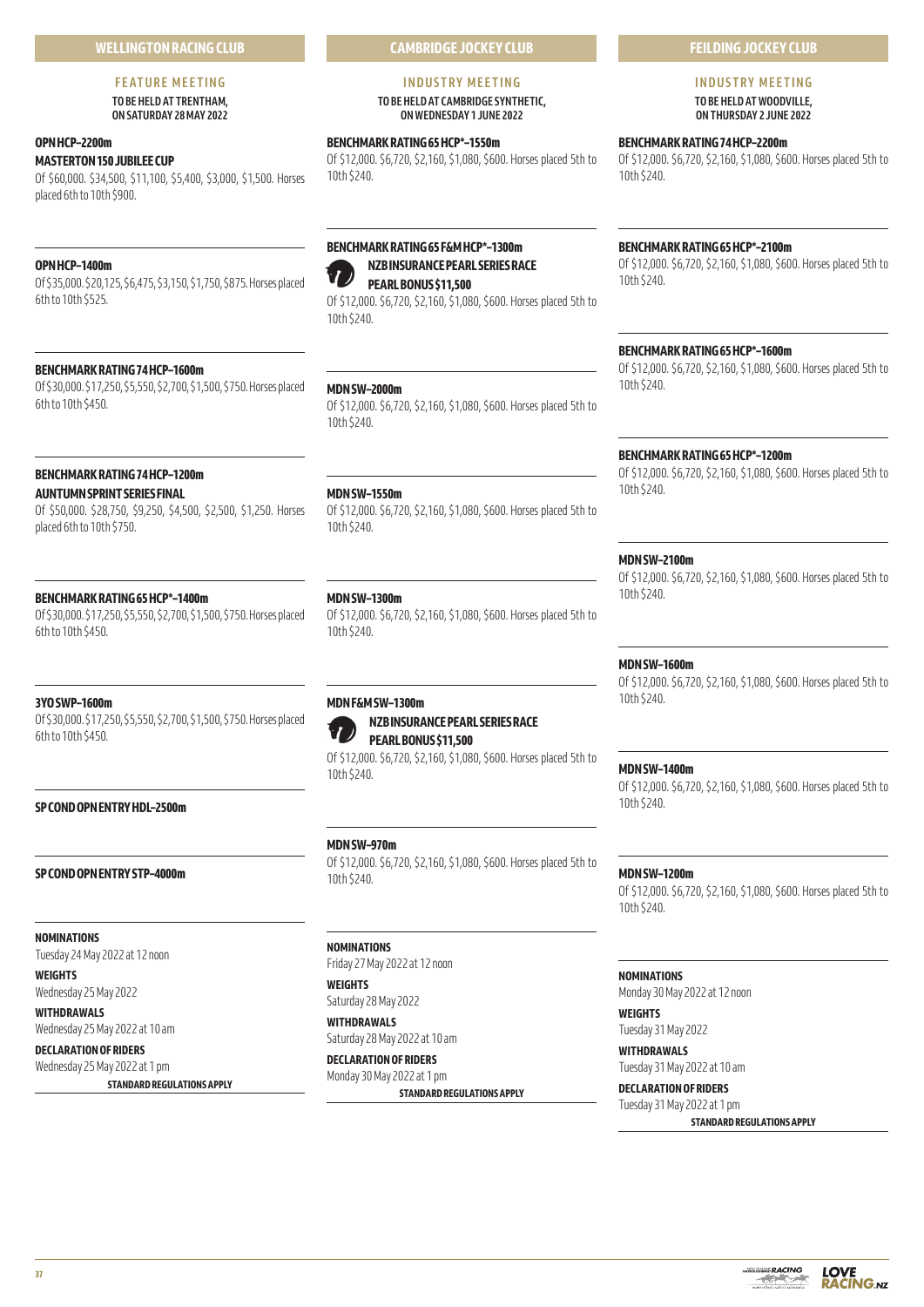# **RICCARTON PARK - CANTERBURY JOCKEY CLUB**

# **FEATURE MEETING**

# **TO BE HELD AT RICCARTON PARK SYNTHETIC, ON FRIDAY 3 JUNE 2022**

# **OPN HCP–1600m**

Of \$35,000. \$20,125, \$6,475, \$3,150, \$1,750, \$875. Horses placed 6th to 10th \$525.

# **OPN HCP–1200m**

Of \$35,000. \$20,125, \$6,475, \$3,150, \$1,750, \$875. Horses placed 6th to 10th \$525.

# **BENCHMARK RATING 74 HCP–2000m**

Of \$30,000. \$17,250, \$5,550, \$2,700, \$1,500, \$750. Horses placed 6th to 10th \$450.

# **BENCHMARK RATING 74 HCP–1400m**

Of \$30,000. \$17,250, \$5,550, \$2,700, \$1,500, \$750. Horses placed 6th to 10th \$450.

# **BENCHMARK RATING 65 HCP\*–1600m**

Of \$30,000. \$17,250, \$5,550, \$2,700, \$1,500, \$750. Horses placed 6th to 10th \$450.

# **BENCHMARK RATING 65 HCP\*–1200m**

Of \$30,000. \$17,250, \$5,550, \$2,700, \$1,500, \$750. Horses placed 6th to 10th \$450.

# **3YO SWP–1400m**

Of \$30,000. \$17,250, \$5,550, \$2,700, \$1,500, \$750. Horses placed 6th to 10th \$450.

# **MDN F&M SW–1200m**



**NZB INSURANCE PEARL SERIES RACE PEARL BONUS \$11,500**

Of \$15,000. \$8,400, \$2,700, \$1,350, \$750. Horses placed 5th to 10th \$300.

# **NOMINATIONS**

Tuesday 31 May 2022 at 12 noon

# **WEIGHTS**

Wednesday 1 June 2022 **WITHDRAWALS**

Wednesday 1 June 2022 at 10 am

#### **DECLARATION OF RIDERS** Wednesday 1 June 2022 at 1 pm

**STANDARD REGULATIONS APPLY**

# **AVONDALE JOCKEY CLUB**

# **FEATURE MEETING TO BE HELD AT AVONDALE,**

**ON SATURDAY 4 JUNE 2022** 

# **OPN HCP–1600m**

# **ITM/GIB STAYERS' WINTER CHAMPIONSHIP SERIES QUALIFYING RACE**

Of \$35,000. \$20,125, \$6,475, \$3,150, \$1,750, \$875. Horses placed 6th to 10th \$525.

# **BENCHMARK RATING 74 HCP–2200m**

Of \$30,000. \$17,250, \$5,550, \$2,700, \$1,500, \$750. Horses placed 6th to 10th \$450.

# **BENCHMARK RATING 74 HCP–1400m ITM/GIB PROGRESSIVE WINTER CHAMPIONSHIP SERIES QUALIFYING RACE**

Of \$30,000. \$17,250, \$5,550, \$2,700, \$1,500, \$750. Horses placed 6th to 10th \$450.

# **BENCHMARK RATING 65 HCP\*–2200m**

Of \$30,000. \$17,250, \$5,550, \$2,700, \$1,500, \$750. Horses placed 6th to 10th \$450.

# **BENCHMARK RATING 65 HCP\*–1600m ITM/GIB PROGRESSIVE WINTER CHAMPIONSHIP SERIES QUALIFYING RACE**

Of \$30,000. \$17,250, \$5,550, \$2,700, \$1,500, \$750. Horses placed 6th to 10th \$450.

# **MDN SW–1200m ITM/GIB PROGRESSIVE WINTER CHAMPIONSHIP SERIES QUALIFYING RACE**

Of \$15,000. \$8,400, \$2,700, \$1,350, \$750. Horses placed 5th to 10th \$300.

# **3YO SWP–1600m**

**ITM/GIB 3YO WINTER CHAMPIONSHIP SERIES QUALIFYING RACE**

Of \$30,000. \$17,250, \$5,550, \$2,700, \$1,500, \$750. Horses placed 6th to 10th \$450.

# **3YO SWP–1200m**

# **ITM/GIB 3YO WINTER CHAMPIONSHIP SERIES QUALIFYING RACE**

Of \$30,000. \$17,250, \$5,550, \$2,700, \$1,500, \$750. Horses placed 6th to 10th \$450.

# **NOMINATIONS**

Tuesday 31 May 2022 at 12 noon **WEIGHTS** Wednesday 1 June 2022 **WITHDRAWALS** Wednesday 1 June 2022 at 10 am **DECLARATION OF RIDERS** Wednesday 1 June 2022 at 1 pm **STANDARD REGULATIONS APPLY**

# **WANGANUI JOCKEY CLUB**

**FEATURE MEETING TO BE HELD AT WANGANUI,** 

**ON SATURDAY 4 JUNE 2022** 

# **WFA–1600m (Listed Race) AGC TRAINING STAKES WFA**

Of \$60,000. \$34,500, \$11,100, \$5,400, \$3,000, \$1,500. Horses placed 6th to 10th \$900. No allowances.Nom \$143.75 Acc \$517.50.

# **2YO SW–1200m (Listed Race) JOHN TURKINGTON FORESTRY LTD CASTLETOWN STAKES**

Of \$60,000. \$34,500, \$11,100, \$5,400, \$3,000, \$1,500. Horses placed 6th to 10th \$900. No allowances.Nom \$143.75 Acc \$517.50.

# **OPN HCP–1200m**

Of \$35,000. \$20,125, \$6,475, \$3,150, \$1,750, \$875. Horses placed 6th to 10th \$525.

# **BENCHMARK RATING 74 HCP–2040m**

Of \$30,000. \$17,250, \$5,550, \$2,700, \$1,500, \$750. Horses placed 6th to 10th \$450.

# **BENCHMARK RATING 74 HCP–1340m**

Of \$30,000. \$17,250, \$5,550, \$2,700, \$1,500, \$750. Horses placed 6th to 10th \$450.

# **BENCHMARK RATING 65 HCP\*–1600m**

Of \$30,000. \$17,250, \$5,550, \$2,700, \$1,500, \$750. Horses placed 6th to 10th \$450.

# **BENCHMARK RATING 65 HCP\*–1340m**

Of \$30,000. \$17,250, \$5,550, \$2,700, \$1,500, \$750. Horses placed 6th to 10th \$450.

# **MDN SW–1340m**

Of \$15,000. \$8,400, \$2,700, \$1,350, \$750. Horses placed 5th to 10th \$300.

# **NOMINATIONS**

Tuesday 31 May 2022 at 12 noon **WEIGHTS**

Wednesday 1 June 2022 **WITHDRAWALS**

Wednesday 1 June 2022 at 10 am

# **DECLARATION OF RIDERS** Wednesday 1 June 2022 at 1 pm

**STANDARD REGULATIONS APPLY**



**LOVE** 

**RACING.NZ**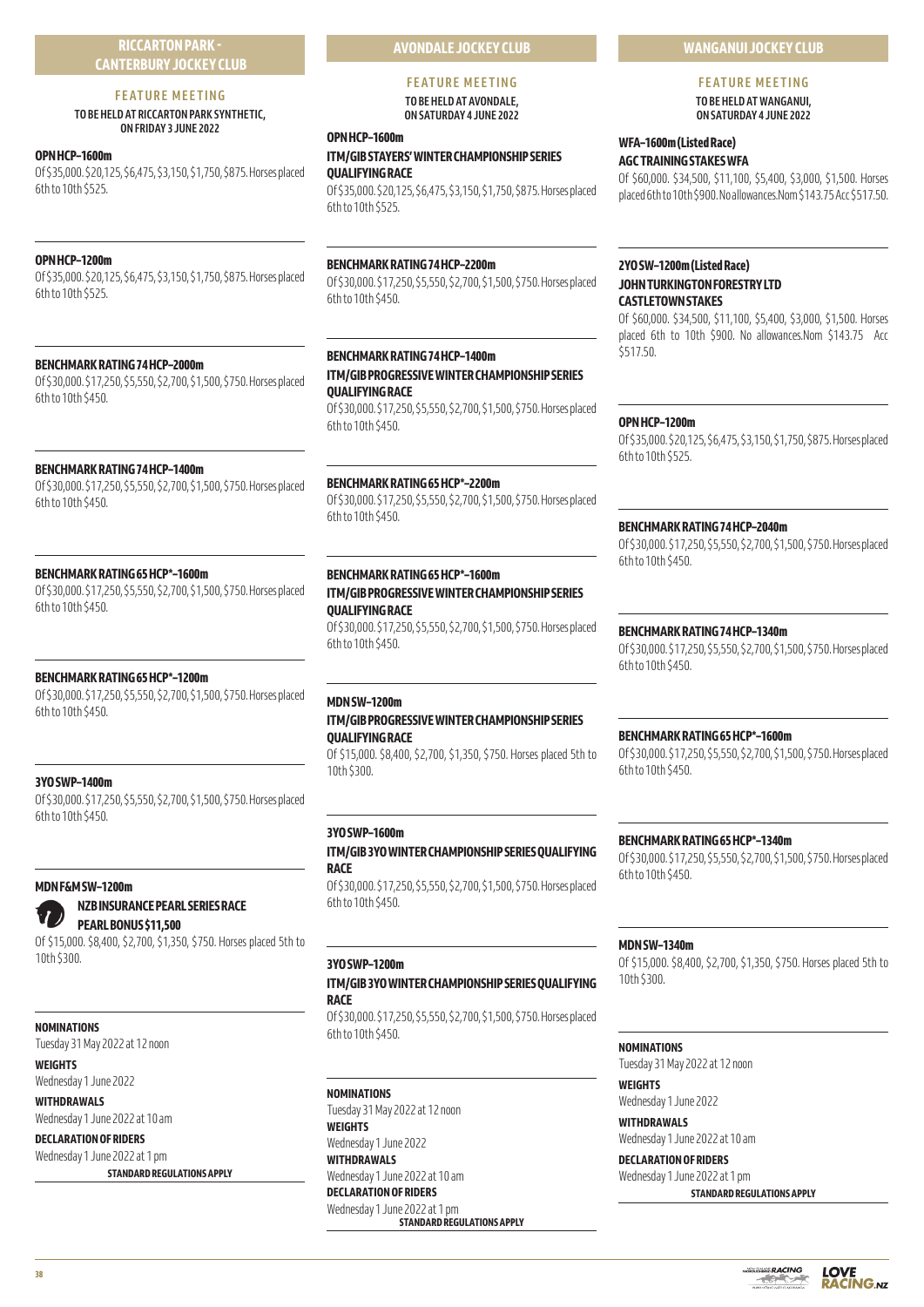# **OTAGO RACING CLUB**

# **INDUSTRY MEETING TO BE HELD AT WINGATUI,**

**ON SUNDAY 5 JUNE 2022** 

# **BENCHMARK RATING 74 HCP–1600m**

Of \$12,000. \$6,720, \$2,160, \$1,080, \$600. Horses placed 5th to 10th \$240.

# **BENCHMARK RATING 74 HCP–1200m**

Of \$12,000. \$6,720, \$2,160, \$1,080, \$600. Horses placed 5th to 10th \$240.

# **BENCHMARK RATING 65 HCP\*–2200m**

Of \$12,000. \$6,720, \$2,160, \$1,080, \$600. Horses placed 5th to 10th \$240.

# **BENCHMARK RATING 65 HCP\*–1400m**

Of \$12,000. \$6,720, \$2,160, \$1,080, \$600. Horses placed 5th to 10th \$240.

#### **BENCHMARK RATING 65 HCP\*–1200m**

Of \$12,000. \$6,720, \$2,160, \$1,080, \$600. Horses placed 5th to 10th \$240.

# **MDN SW–2200m**

Of \$12,000. \$6,720, \$2,160, \$1,080, \$600. Horses placed 5th to 10th \$240.

# **MDN SW–1400m**

**SPECIAL CONDITIONS** Of \$12,000. \$6,720, \$2,160, \$1,080, \$600. Horses placed 5th to 10th \$240.

# **MDN 2YO+ SW–1200m**

Of \$12,000. \$6,720, \$2,160, \$1,080, \$600. Horses placed 5th to 10th \$240.

**NOMINATIONS** Tuesday 31 May 2022 at 12 noon

**WEIGHTS** Wednesday 1 June 2022

**WITHDRAWALS** Wednesday 1 June 2022 at 10 am

**DECLARATION OF RIDERS** Wednesday 1 June 2022 at 1 pm

# **STANDARD REGULATIONS APPLY**

**HAWKE'S BAY RACING INC. FEATURE MEETING** 

# **TO BE HELD AT HASTINGS, ON MONDAY 6 JUNE 2022**

# **OPN HDL HCP–3100m (Prestige Jumping Race)**

**KS BROWNE HURDLE**

Of \$60,000. \$34,500, \$11,100, \$5,400, \$3,000, \$1,500. Horses placed 6th to 10th \$900. No allowances.

# **OPN STP HCP–4000m (Prestige Jumping Race) FERGUSSON GOLD CUP**

Of \$60,000. \$34,500, \$11,100, \$5,400, \$3,000, \$1,500. Horses placed 6th to 10th \$900. No allowances.

# **OPN HCP–2100m**

Of \$35,000. \$20,125, \$6,475, \$3,150, \$1,750, \$875. Horses placed 6th to 10th \$525.

# **OPN HCP–1400m**

Of \$35,000. \$20,125, \$6,475, \$3,150, \$1,750, \$875. Horses placed 6th to 10th \$525.

# **BENCHMARK RATING 74 HCP–1600m**

Of \$30,000. \$17,250, \$5,550, \$2,700, \$1,500, \$750. Horses placed 6th to 10th \$450.

# **BENCHMARK RATING 65 HCP\*–2100m AMATEUR RIDERS ONLY**

Of \$30,000. \$17,250, \$5,550, \$2,700, \$1,500, \$750. Horses placed 6th to 10th \$450.

# **BENCHMARK RATING 65 HCP\*–1400m**

Of \$30,000. \$17,250, \$5,550, \$2,700, \$1,500, \$750. Horses placed 6th to 10th \$450.

# **MDN HDL SW–2500m** Of \$20,000. \$11,500, \$3,700, \$1,800, \$1,000, \$500. Horses placed 6th to 10th \$300.

# **MDN STP SW–4000m**

Of \$20,000. \$11,500, \$3,700, \$1,800, \$1,000, \$500. Horses placed 6th to 10th \$300.

# **NOMINATIONS**

Wednesday 1 June 2022 at 12 noon **WEIGHTS**

Thursday 2 June 2022 **WITHDRAWALS**

Thursday 2 June 2022 at 10 am

# **DECLARATION OF RIDERS** Friday 3 June 2022 at 10 am

**STANDARD REGULATIONS APPLY**

# **MATAMATA RACING CLUB**

# **INDUSTRY MEETING TO BE HELD AT MATAMATA,**

**ON WEDNESDAY 8 JUNE 2022** 

# **BENCHMARK RATING 65 HCP\*–1400m**

Of \$12,000. \$6,720, \$2,160, \$1,080, \$600. Horses placed 5th to 10th \$240.

# **MDN SW–2000m**

Of \$12,000. \$6,720, \$2,160, \$1,080, \$600. Horses placed 5th to 10th \$240.

# **MDN SW–1400m**

# **ITM/GIB PROGRESSIVE WINTER CHAMPIONSHIP SERIES QUALIFYING RACE**

Of \$12,000. \$6,720, \$2,160, \$1,080, \$600. Horses placed 5th to 10th \$240.

# **MDN F&M SW–1400m ITM/GIB PROGRESSIVE WINTER CHAMPIONSHIP SERIES**

**QUALIFYING RACE** Of \$12,000. \$6,720, \$2,160, \$1,080, \$600. Horses placed 5th to 10th \$240.

#### **MDN SW–1200m**

Of \$12,000. \$6,720, \$2,160, \$1,080, \$600. Horses placed 5th to 10th \$240.

# **MDN F&M SW–1200m**

Of \$12,000. \$6,720, \$2,160, \$1,080, \$600. Horses placed 5th to 10th \$240.

# **MDN 3YO SW–1600m ITM/GIB 3YO WINTER CHAMPIONSHIP SERIES QUALIFYING RACE**

Of \$12,000. \$6,720, \$2,160, \$1,080, \$600. Horses placed 5th to 10th \$240.

# **NOMINATIONS**

Friday 3 June 2022 at 12 noon

**WEIGHTS** Saturday 4 June 2022

# **WITHDRAWALS** Saturday 4 June 2022 at 10 am

**DECLARATION OF RIDERS**

#### Monday 6 June 2022 at 1 pm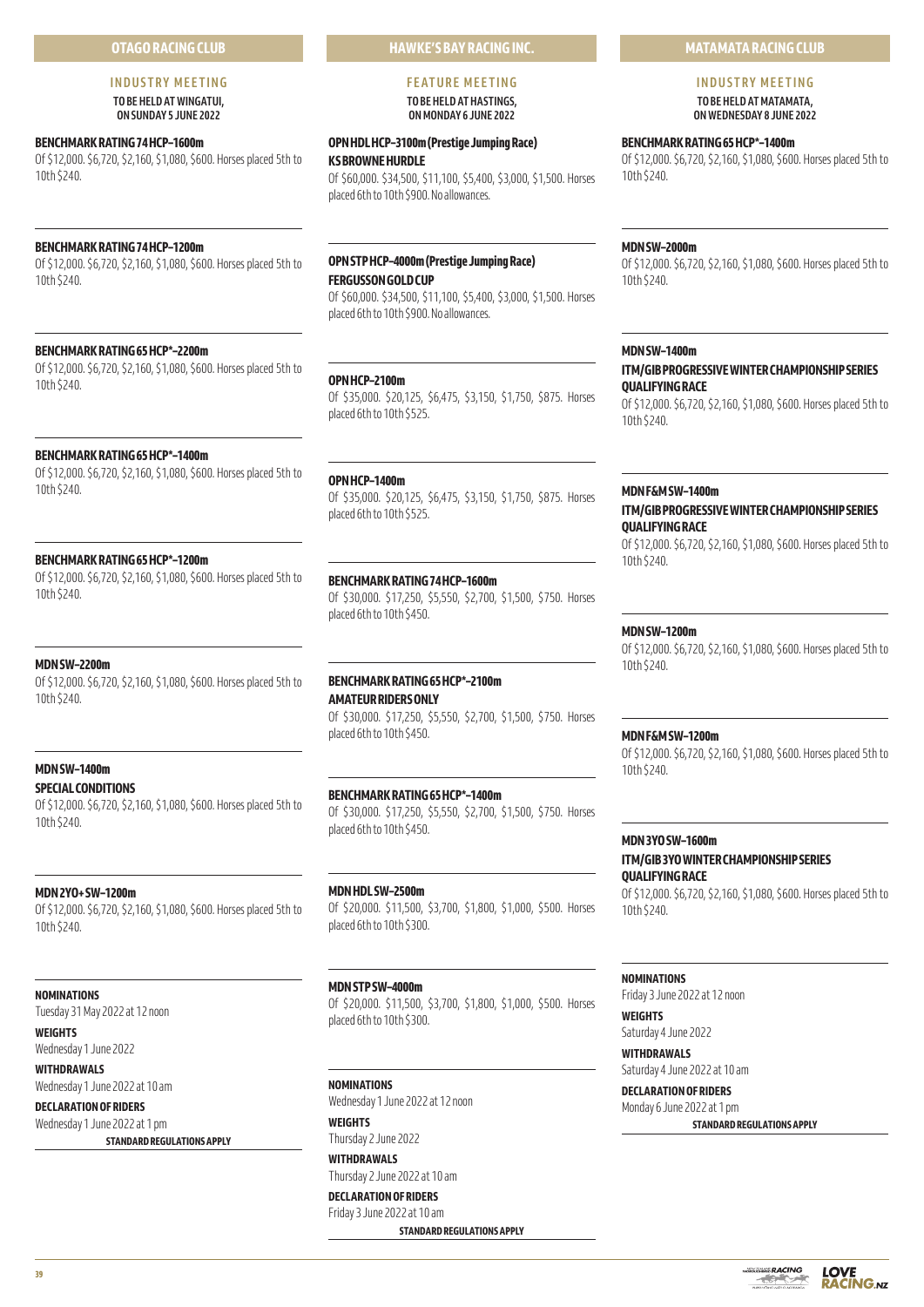# **TARANAKI RACING INC**

#### **INDUSTRY MEETING**

**TO BE HELD AT NEW PLYMOUTH RACEWAY, ON THURSDAY 9 JUNE 2022** 

# **BENCHMARK RATING 65 HCP\*–2000m**

**Apprentice Riders Only**

Of \$12,000. \$6,720, \$2,160, \$1,080, \$600. Horses placed 5th to 10th \$240.

# **BENCHMARK RATING 65 HCP\*–1600m**

# **Apprentice Riders Only**

Of \$12,000. \$6,720, \$2,160, \$1,080, \$600. Horses placed 5th to 10th \$240.

# **BENCHMARK RATING 65 HCP\*–1200m**

**Apprentice Riders Only**

Of \$12,000. \$6,720, \$2,160, \$1,080, \$600. Horses placed 5th to 10th \$240.

# **MDN SW–1800m**

#### **Apprentice Riders Only**

Of \$12,000. \$6,720, \$2,160, \$1,080, \$600. Horses placed 5th to 10th \$240.

# **MDN SW–1400m**

# **Apprentice Riders Only**

Of \$12,000. \$6,720, \$2,160, \$1,080, \$600. Horses placed 5th to 10th \$240.

#### **MDN SW–1200m**

# **Apprentice Riders Only**

Of \$12,000. \$6,720, \$2,160, \$1,080, \$600. Horses placed 5th to 10th \$240.

# **3YO SWP–1400m**

**Apprentice Riders Only**

Of \$12,000. \$6,720, \$2,160, \$1,080, \$600. Horses placed 5th to 10th \$240.

# **NOMINATIONS**

Monday 6 June 2022 at 12 noon

**WEIGHTS** Tuesday 7 June 2022

# **WITHDRAWALS**

Tuesday 7 June 2022 at 10 am

# **DECLARATION OF RIDERS**

Tuesday 7 June 2022 at 1 pm **STANDARD REGULATIONS APPLY** **WHANGAREI RACING CLUB**

# **FEATURE MEETING TO BE HELD AT RUAKAKA, ON SATURDAY 11 JUNE 2022**

#### **OPN HCP–2100m**

# **ITM/GIB STAYERS' WINTER CHAMPIONSHIP SERIES QUALIFYING RACE**

Of \$35,000. \$20,125, \$6,475, \$3,150, \$1,750, \$875. Horses placed 6th to 10th \$525.

# **OPN HCP–1400m**

# **ITM/GIB SPRINTERS'' WINTER CHAMPIONSHIP SERIES QUALIFYING RACE**

Of \$35,000. \$20,125, \$6,475, \$3,150, \$1,750, \$875. Horses placed 6th to 10th \$525.

# **BENCHMARK RATING 74 HCP–1100m ITM/GIB SPRINTERS'' WINTER CHAMPIONSHIP SERIES QUALIFYING RACE**

Of \$30,000. \$17,250, \$5,550, \$2,700, \$1,500, \$750. Horses placed 6th to 10th \$450.

# **BENCHMARK RATING 65 HCP\*–1600m ITM/GIB PROGRESSIVE' WINTER CHAMPIONSHIP SERIES**

# **QUALIFYING RACE**

Of \$30,000. \$17,250, \$5,550, \$2,700, \$1,500, \$750. Horses placed 6th to 10th \$450.

# **BENCHMARK RATING 65 HCP\*–1200m**

Of \$30,000. \$17,250, \$5,550, \$2,700, \$1,500, \$750. Horses placed 6th to 10th \$450.

# **MDN SW–1600m**

# **ITM/GIB PROGRESSIVE' WINTER CHAMPIONSHIP SERIES QUALIFYING RACE**

Of \$15,000. \$8,400, \$2,700, \$1,350, \$750. Horses placed 5th to 10th \$300.

# **3YO SWP–1400m**

# **ITM/GIB 3YO' WINTER CHAMPIONSHIP SERIES QUALIFYING RACE**

Of \$30,000. \$17,250, \$5,550, \$2,700, \$1,500, \$750. Horses placed 6th to 10th \$450.

# **2YO SWP–1200m ITM/GIB 2YO' WINTER CHAMPIONSHIP SERIES QUALIFYING RACE**

Of \$30,000. \$17,250, \$5,550, \$2,700, \$1,500, \$750. Horses placed 6th to 10th \$450.

#### **NOMINATIONS**

Tuesday 7 June 2022 at 12 noon

**WEIGHTS** Wednesday 8 June 2022

**WITHDRAWALS** Wednesday 8 June 2022 at 10 am

# **DECLARATION OF RIDERS** Wednesday 8 June 2022 at 1 pm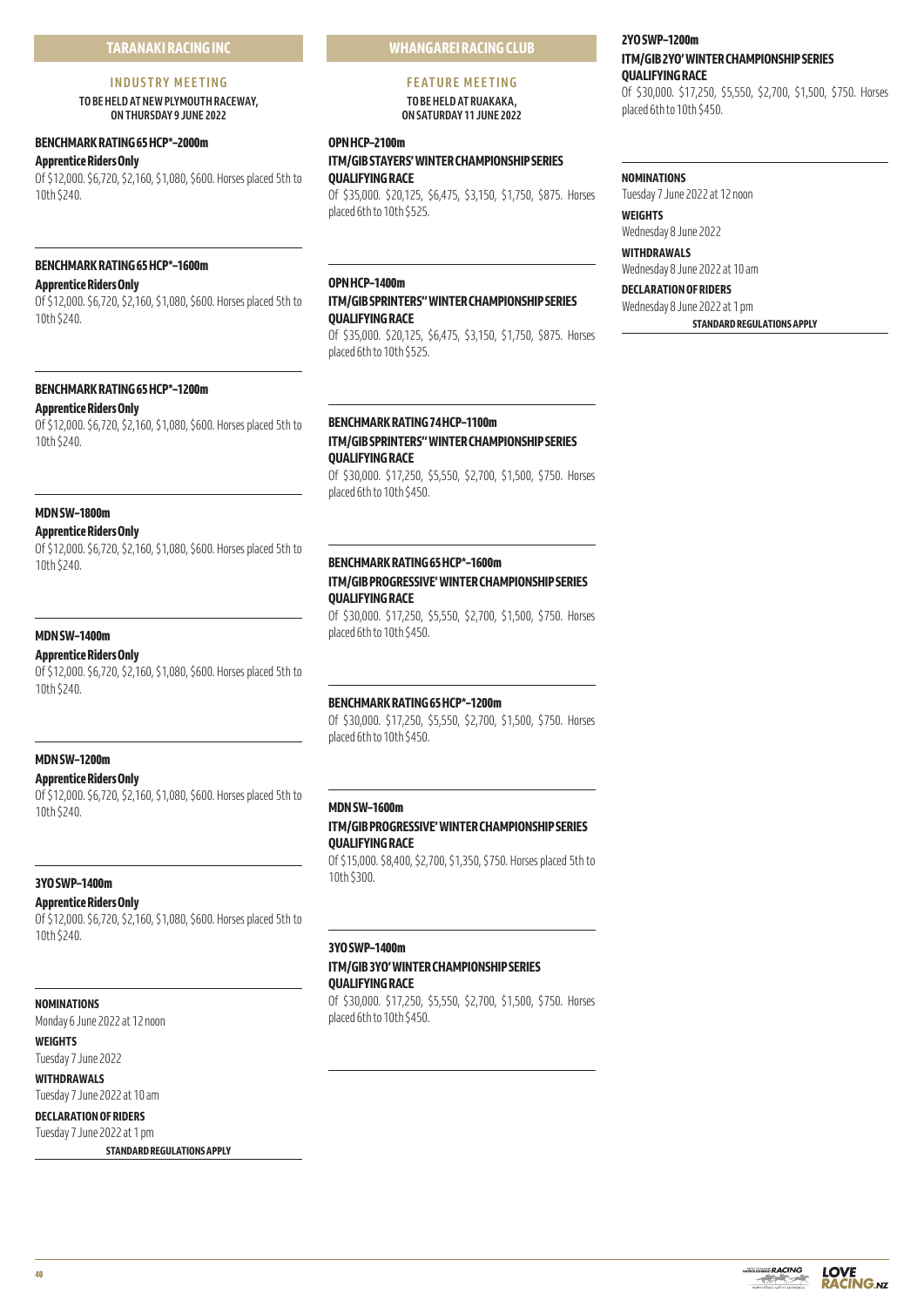# **MANAWATU RACING CLUB**

#### **FEATURE MEETING TO BE HELD AT TRENTHAM, ON SATURDAY 11 JUNE 2022**

#### **OPN HCP–1600m**

Of \$35,000. \$20,125, \$6,475, \$3,150, \$1,750, \$875. Horses placed 6th to 10th \$525.

# **OPN HCP–1200m**

Of \$35,000. \$20,125, \$6,475, \$3,150, \$1,750, \$875. Horses placed 6th to 10th \$525.

# **BENCHMARK RATING 74 HCP–2200m**

Of \$30,000. \$17,250, \$5,550, \$2,700, \$1,500, \$750. Horses placed 6th to 10th \$450.

# **BENCHMARK RATING 74 HCP–1400m**

Of \$30,000. \$17,250, \$5,550, \$2,700, \$1,500, \$750. Horses placed 6th to 10th \$450.

# **BENCHMARK RATING 65 F&M HCP\*–1600m**



# **NZB INSURANCE PEARL SERIES RACE PEARL BONUS \$11,500**

Of \$30,000. \$17,250, \$5,550, \$2,700, \$1,500, \$750. Horses placed 6th to 10th \$450.

# **BENCHMARK RATING 65 HCP\*–1200m**

Of \$30,000. \$17,250, \$5,550, \$2,700, \$1,500, \$750. Horses placed 6th to 10th \$450.

## **MDN SW–2100m**

Of \$15,000. \$8,400, \$2,700, \$1,350, \$750. Horses placed 5th to 10th \$300.

## **MDN SW–1600m**

Of \$15,000. \$8,400, \$2,700, \$1,350, \$750. Horses placed 5th to 10th \$300.

#### **NOMINATIONS**

Tuesday 7 June 2022 at 12 noon

# **WEIGHTS**

Wednesday 8 June 2022 **WITHDRAWALS**

Wednesday 8 June 2022 at 10 am

# **DECLARATION OF RIDERS** Wednesday 8 June 2022 at 1 pm

**STANDARD REGULATIONS APPLY**

# **WAIMATE RACING CLUB**

# **INDUSTRY MEETING TO BE HELD AT PHAR LAP RACEWAY,**

**ON SUNDAY 12 JUNE 2022** 

# **OPN HCP–2200m**

# **WAIMATE CUP**

Of \$25,000. \$14,375, \$4,625, \$2,250, \$1,250, \$625. Horses placed 6th to 10th \$375.

# **BENCHMARK RATING 74 HCP–1600m**

Of \$12,000. \$6,720, \$2,160, \$1,080, \$600. Horses placed 5th to 10th \$240.

# **BENCHMARK RATING 74 HCP–1200m**

Of \$12,000. \$6,720, \$2,160, \$1,080, \$600. Horses placed 5th to 10th \$240.

#### **BENCHMARK RATING 65 HCP\*–1600m**

Of \$12,000. \$6,720, \$2,160, \$1,080, \$600. Horses placed 5th to 10th \$240.

# **BENCHMARK RATING 65 F&M HCP\*–1200m**



**NZB INSURANCE PEARL SERIES RACE PEARL BONUS \$11,500** Of \$12,000. \$6,720, \$2,160, \$1,080, \$600. Horses placed 5th to

10th \$240.

10th \$240.

# **MDN SW–1600m**

Of \$12,000. \$6,720, \$2,160, \$1,080, \$600. Horses placed 5th to 10th \$240.

# **MDN 2YO+ SW–1200m** Of \$12,000. \$6,720, \$2,160, \$1,080, \$600. Horses placed 5th to 10th \$240.

**NOMINATIONS** Tuesday 7 June 2022 at 12 noon

**WEIGHTS** Wednesday 8 June 2022 **WITHDRAWALS** Wednesday 8 June 2022 at 10 am

**DECLARATION OF RIDERS** Wednesday 8 June 2022 at 1 pm

# **STANDARD REGULATIONS APPLY**

**CAMBRIDGE JOCKEY CLUB**

# **INDUSTRY MEETING**

**TO BE HELD AT CAMBRIDGE SYNTHETIC, ON WEDNESDAY 15 JUNE 2022** 

# **BENCHMARK RATING 74 HCP–1300m**

Of \$12,000. \$6,720, \$2,160, \$1,080, \$600. Horses placed 5th to 10th \$240.

# **BENCHMARK RATING 65 HCP\*–2000m**

Of \$12,000. \$6,720, \$2,160, \$1,080, \$600. Horses placed 5th to 10th \$240.

# **BENCHMARK RATING 65 F&M HCP\*–1550m**



Of \$12,000. \$6,720, \$2,160, \$1,080, \$600. Horses placed 5th to 10th \$240.

# **BENCHMARK RATING 65 HCP\*–970m**

Of \$12,000. \$6,720, \$2,160, \$1,080, \$600. Horses placed 5th to 10th \$240.

#### **MDN SW–2000m**

Of \$12,000. \$6,720, \$2,160, \$1,080, \$600. Horses placed 5th to 10th \$240.

#### **MDN SW–1550m**

## **ITM/GIB PROGRESSIVE WINTER CHAMPIONSHIP**

Of \$12,000. \$6,720, \$2,160, \$1,080, \$600. Horses placed 5th to 10th \$240.

#### **MDN SW–970m**

Of \$12,000. \$6,720, \$2,160, \$1,080, \$600. Horses placed 5th to 10th \$240.

## **MDN 3YO SW–970m**

Of \$12,000. \$6,720, \$2,160, \$1,080, \$600. Horses placed 5th to 10th \$240.

# **NOMINATIONS**

Friday 10 June 2022 at 12 noon

**WEIGHTS** Saturday 11 June 2022

**WITHDRAWALS** Saturday 11 June 2022 at 10 am

# **DECLARATION OF RIDERS** Monday 13 June 2022 at 1 pm

**STANDARD REGULATIONS APPLY**



**MDN SW–2200m**

Of \$12,000. \$6,720, \$2,160, \$1,080, \$600. Horses placed 5th to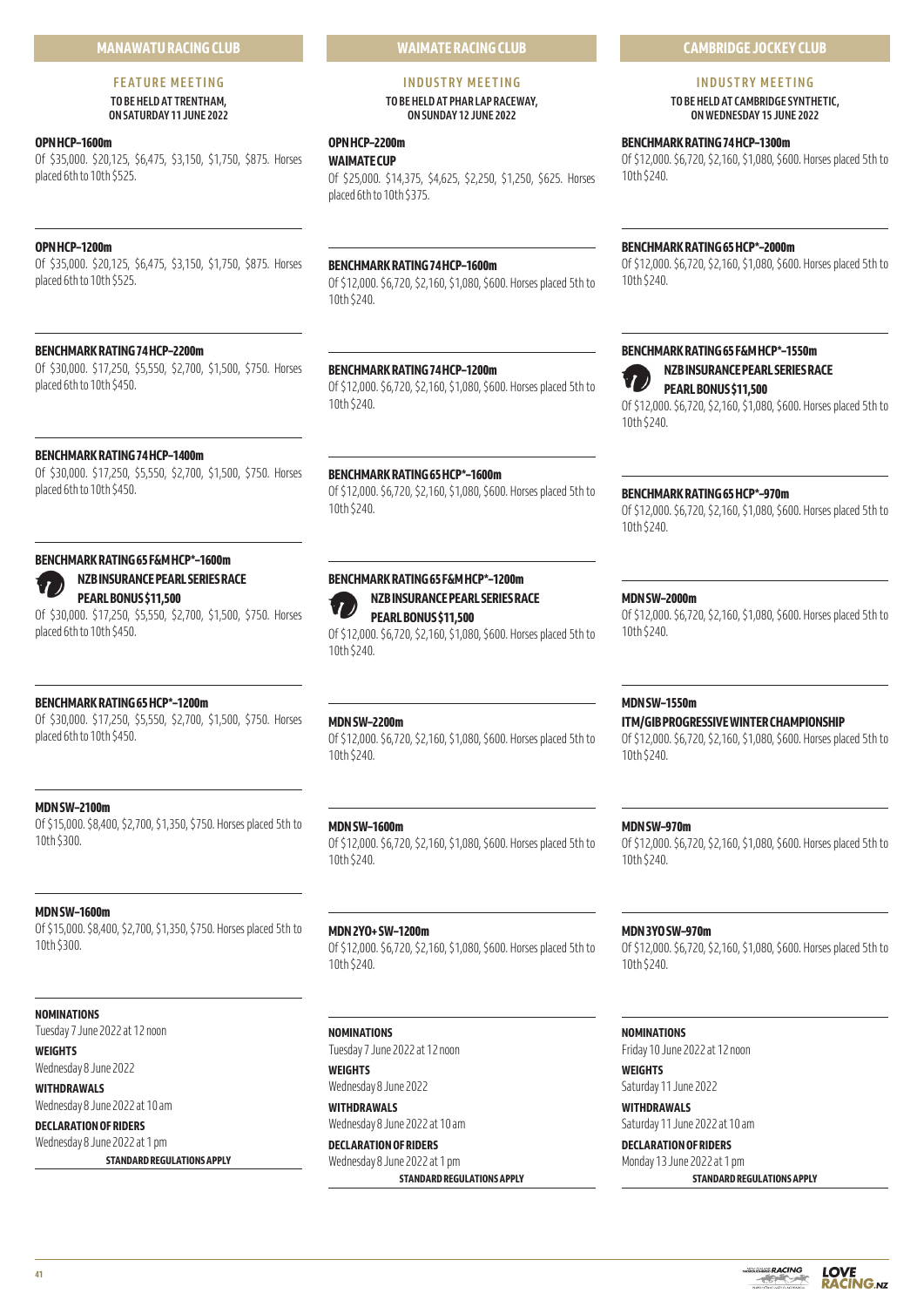# **RICCARTON PARK - CANTERBURY JOCKEY CLUB**

# **INDUSTRY MEETING**

# **TO BE HELD AT RICCARTON PARK SYNTHETIC, ON THURSDAY 16 JUNE 2022**

# **OPN HCP–1400m**

Of \$15,000. \$8,400, \$2,700, \$1,350, \$750. Horses placed 5th to 10th \$300.

# **BENCHMARK RATING 74 HCP–1600m**

Of \$12,000. \$6,720, \$2,160, \$1,080, \$600. Horses placed 5th to 10th \$240.

# **BENCHMARK RATING 65 F&M HCP\*–1600m**



Of \$12,000. \$6,720, \$2,160, \$1,080, \$600. Horses placed 5th to 10th \$240.

# **BENCHMARK RATING 65 HCP\*–1200m**

Of \$12,000. \$6,720, \$2,160, \$1,080, \$600. Horses placed 5th to 10th \$240.

# **MDN SW–1600m**

Of \$12,000. \$6,720, \$2,160, \$1,080, \$600. Horses placed 5th to 10th \$240.

# **MDN SW–1400m**

Of \$12,000. \$6,720, \$2,160, \$1,080, \$600. Horses placed 5th to 10th \$240.

# **MDN 2YO+ SW–1200m**

Of \$12,000. \$6,720, \$2,160, \$1,080, \$600. Horses placed 5th to 10th \$240.

# **3YO SWP–1200m**

Of \$12,000. \$6,720, \$2,160, \$1,080, \$600. Horses placed 5th to 10th \$240.

# **NOMINATIONS**

Monday 13 June 2022 at 12 noon

**WEIGHTS** Tuesday 14 June 2022

**WITHDRAWALS** Tuesday 14 June 2022 at 10 am

**DECLARATION OF RIDERS** Tuesday 14 June 2022 at 1 pm

**STANDARD REGULATIONS APPLY**

# **WANGANUI JOCKEY CLUB**

**INDUSTRY MEETING TO BE HELD AT WANGANUI, ON FRIDAY 17 JUNE 2022** 

# **BENCHMARK RATING 74 HCP–1600m**

Of \$12,000. \$6,720, \$2,160, \$1,080, \$600. Horses placed 5th to 10th \$240.

# **BENCHMARK RATING 65 HWT HCP\*–1600m**

Of \$12,000. \$6,720, \$2,160, \$1,080, \$600. Horses placed 5th to 10th \$240.

# **BENCHMARK RATING 65 HCP\*–1340m**

Of \$12,000. \$6,720, \$2,160, \$1,080, \$600. Horses placed 5th to 10th \$240.

# **MDN SW–1600m**

Of \$12,000. \$6,720, \$2,160, \$1,080, \$600. Horses placed 5th to 10th \$240.

# **MDN SW–1340m**

Of \$12,000. \$6,720, \$2,160, \$1,080, \$600. Horses placed 5th to 10th \$240.

# **MDN F&M SW–1340m**



**NZB INSURANCE PEARL SERIES RACE PEARL BONUS \$11,500**

Of \$12,000. \$6,720, \$2,160, \$1,080, \$600. Horses placed 5th to 10th \$240.

# **MDN SW–1200m**

Of \$12,000. \$6,720, \$2,160, \$1,080, \$600. Horses placed 5th to 10th \$240.

# **JMP FLT HWT HCP–2040m**

Of \$12,000. \$6,720, \$2,160, \$1,080, \$600. Horses placed 5th to 10th \$240.

# **NOMINATIONS**

Tuesday 14 June 2022 at 12 noon **WEIGHTS**

Wednesday 15 June 2022 **WITHDRAWALS**

Wednesday 15 June 2022 at 10 am **DECLARATION OF RIDERS**

Wednesday 15 June 2022 at 1 pm **STANDARD REGULATIONS APPLY**

# **WAIKATO RACING CLUB**

**FEATURE MEETING** 

**TO BE HELD AT TE RAPA, ON SATURDAY 18 JUNE 2022** 

# **OPN STP HCP–3900m (Prestige Jumping Race) SIGNATURE HOMES WAIKATO STEEPLECHASE**

Of \$60,000. \$34,500, \$11,100, \$5,400, \$3,000, \$1,500. Horses placed 6th to 10th \$900. No allowances.

# **OPN HDL HCP–3200m (Prestige Jumping Race) FAIRVIEW MOTORS WAIKATO HURDLES**

Of \$60,000. \$34,500, \$11,100, \$5,400, \$3,000, \$1,500. Horses placed 6th to 10th \$900. No allowances.

# **OPN HCP–1200m**

**ITM/GIB SPRINTERS' WINTER CHAMPIONSHIP SERIES QUALIFYING RACE**

Of \$35,000. \$20,125, \$6,475, \$3,150, \$1,750, \$875. Horses placed 6th to 10th \$525.

# **BENCHMARK RATING 74 HCP–2100m ITM/GIB STAYERS' WINTER CHAMPIONSHIP SERIES QUALIFYING RACE**

Of \$30,000. \$17,250, \$5,550, \$2,700, \$1,500, \$750. Horses placed 6th to 10th \$450.

# **BENCHMARK RATING 74 HCP–1600m ITM/GIB STAYERS' WINTER CHAMPIONSHIP SERIES QUALIFYING RACE**

Of \$30,000. \$17,250, \$5,550, \$2,700, \$1,500, \$750. Horses placed 6th to 10th \$450.

# **BENCHMARK RATING 65 HCP\*–1300m**

**ITM/GIB PROGRESSIVE' WINTER CHAMPIONSHIP SERIES QUALIFYING RACE**

Of \$30,000. \$17,250, \$5,550, \$2,700, \$1,500, \$750. Horses placed 6th to 10th \$450.

#### **MDN SW–1400m**

**ITM/GIB PROGRESSIVE' WINTER CHAMPIONSHIP SERIES QUALIFYING RACE**

Of \$30,000. \$17,250, \$5,550, \$2,700, \$1,500, \$750. Horses placed 6th to 10th \$450.

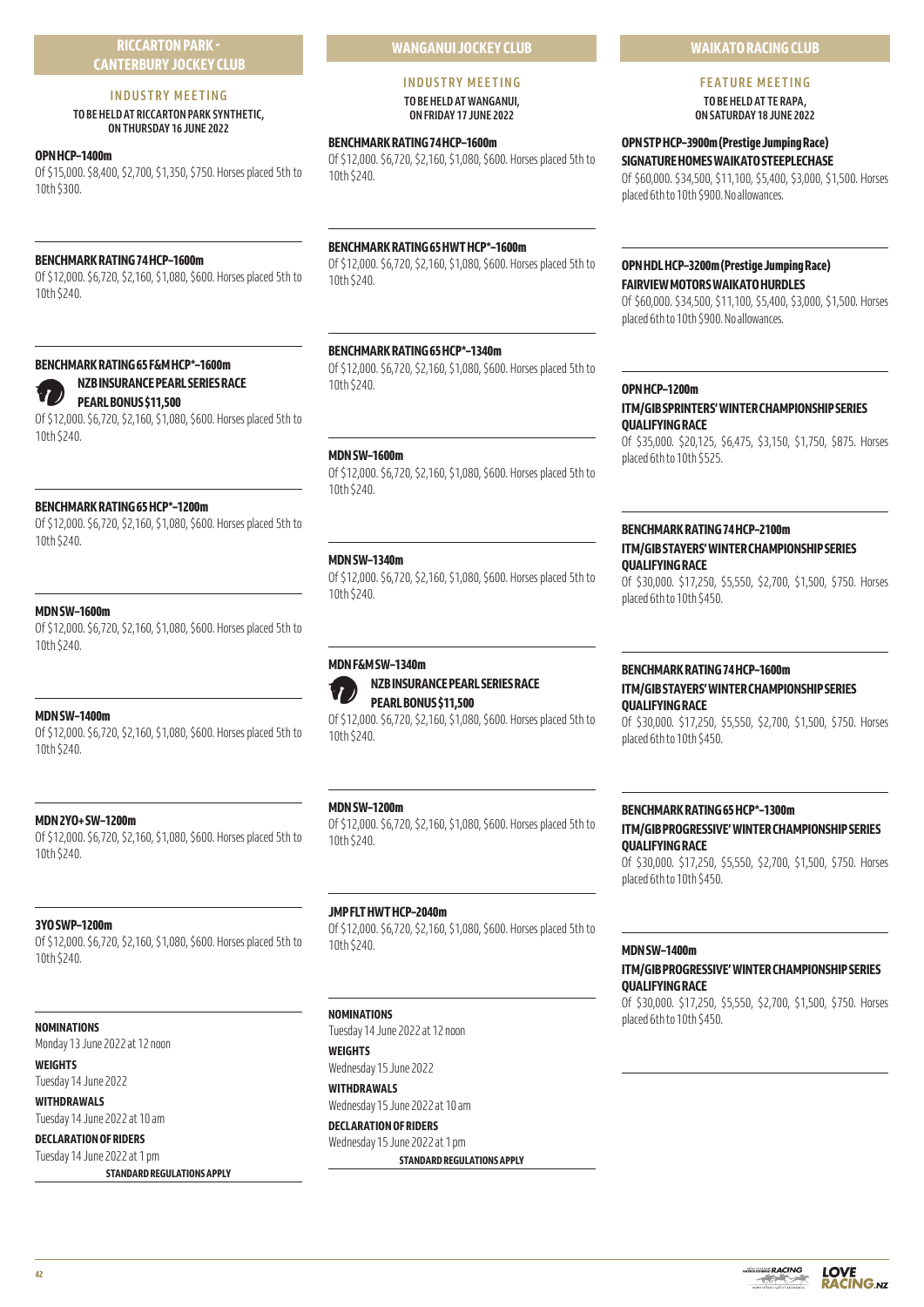## **MDN STP SW–3900m**

Of \$20,000. \$11,500, \$3,700, \$1,800, \$1,000, \$500. Horses placed 6th to 10th \$300.

#### **MDN HDL SW–2800m**

Of \$20,000. \$11,500, \$3,700, \$1,800, \$1,000, \$500. Horses placed 6th to 10th \$300.

#### **NOMINATIONS**

Tuesday 14 June 2022 at 12 noon

# **WEIGHTS**

Wednesday 15 June 2022 **WITHDRAWALS**

Wednesday 15 June 2022 at 10 am **DECLARATION OF RIDERS**

# Wednesday 15 June 2022 at 1 pm

**STANDARD REGULATIONS APPLY**

#### **FEATURE MEETING TO BE HELD AT TRENTHAM, ON SATURDAY 18 JUNE 2022**

# **OPN HCP–2200m**

**PARLIAMENTARY HANDICAP**

Of \$35,000. \$20,125, \$6,475, \$3,150, \$1,750, \$875. Horses placed 6th to 10th \$525.

# **OPN HCP–1400m**

Of \$35,000. \$20,125, \$6,475, \$3,150, \$1,750, \$875. Horses placed 6th to 10th \$525.

## **BENCHMARK RATING 74 HCP–1600m**

Of \$30,000. \$17,250, \$5,550, \$2,700, \$1,500, \$750. Horses placed 6th to 10th \$450.

#### **BENCHMARK RATING 74 HCP–1200m**

Of \$30,000. \$17,250, \$5,550, \$2,700, \$1,500, \$750. Horses placed 6th to 10th \$450.

#### **BENCHMARK RATING 65 HCP\*–2200m**

Of \$30,000. \$17,250, \$5,550, \$2,700, \$1,500, \$750. Horses placed 6th to 10th \$450.

#### **BENCHMARK RATING 65 HCP\*–1600m**

Of \$30,000. \$17,250, \$5,550, \$2,700, \$1,500, \$750. Horses placed 6th to 10th \$450.

# **BENCHMARK RATING 65 HCP\*–1400m**

Of \$30,000. \$17,250, \$5,550, \$2,700, \$1,500, \$750. Horses placed 6th to 10th \$450.

# **MDN SW–1400m**

Of \$15,000. \$8,400, \$2,700, \$1,350, \$750. Horses placed 5th to 10th \$300.

#### **NOMINATIONS**

Tuesday 14 June 2022 at 12 noon

**WEIGHTS** Wednesday 15 June 2022

**WITHDRAWALS** Wednesday 15 June 2022 at 10 am

# **DECLARATION OF RIDERS** Wednesday 15 June 2022 at 1 pm

**STANDARD REGULATIONS APPLY**

# **AUCKLAND THOROUGHBRED RACING**

# **INDUSTRY MEETING**

**TO BE HELD AT PUKEKOHE PARK, ON WEDNESDAY 22 JUNE 2022**

# **BENCHMARK RATING 65 HCP\*–1600m ITM/GIB PROGRESSIVE WINTER CHAMPIONSHIP SERIES QUALIFYING RACE**

Of \$15,000. (ATR contribution \$3,000) \$8,400, \$2,700, \$1,350, \$750. Horses placed 5th to 10th \$300.

#### **BENCHMARK RATING 65 HCP\*–1200m**

Of \$15,000. (ATR contribution \$3,000) \$8,400, \$2,700, \$1,350, \$750. Horses placed 5th to 10th \$300.

## **MDN F&M SW–1600m**





**NZB INSURANCE PEARL SERIES RACE ITM/GIB PROGRESSIVE WINTER CHAMPIONSHIP SERIES QUALIFYING RACE**

# **PEARL BONUS \$11,500**

Of \$15,000. (ATR contribution \$3,000) \$8,400, \$2,700, \$1,350, \$750. Horses placed 5th to 10th \$300.

#### **MDN SW–1600m**

#### **ITM/GIB PROGRESSIVE WINTER CHAMPIONSHIP SERIES QUALIFYING RACE**

Of \$15,000. (ATR contribution \$3,000) \$8,400, \$2,700, \$1,350, \$750. Horses placed 5th to 10th \$300.

# **MDN SW–1200m**

Of \$15,000. (ATR contribution \$3,000) \$8,400, \$2,700, \$1,350, \$750. Horses placed 5th to 10th \$300.

# **MDN 3YO SW–1400m**

# **ITM/GIB 3YO WINTER CHAMPIONSHIP SERIES QUALIFYING RACE**

Of \$15,000. (ATR contribution \$3,000) \$8,400, \$2,700, \$1,350, \$750. Horses placed 5th to 10th \$300.

# **2YO SWP–1200m**



# **PEARL BONUS \$8,000**

Of \$15,000. (ATR contribution \$3,000) \$8,400, \$2,700, \$1,350, \$750. Horses placed 5th to 10th \$300.

#### **NOMINATIONS**

Friday 17 June 2022 at 12 noon

# **WEIGHTS**

Saturday 18 June 2022 **WITHDRAWALS**

Saturday 18 June 2022 at 10 am

# **DECLARATION OF RIDERS**

Monday 20 June 2022 at 1 pm

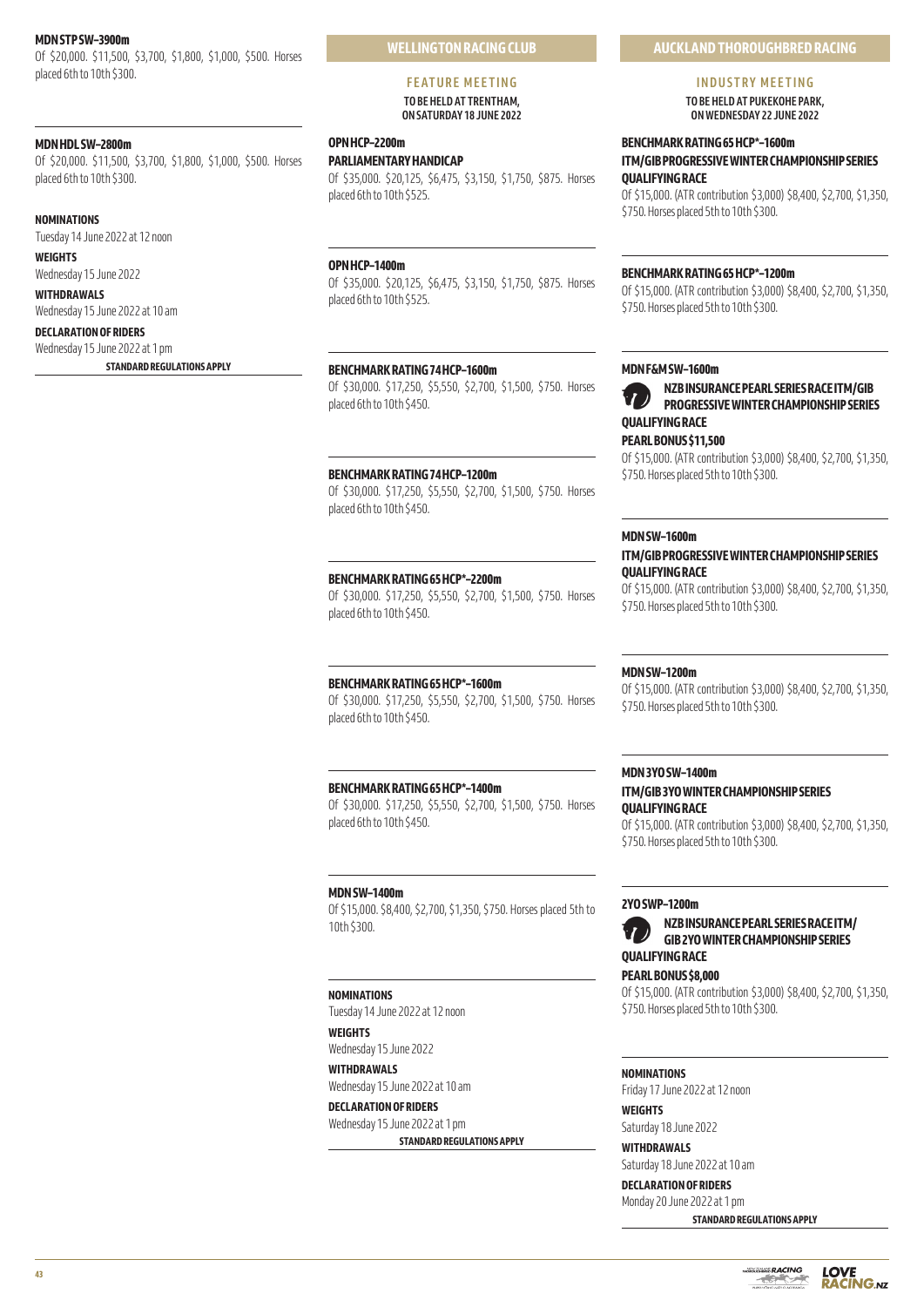# **OAMARU JOCKEY CLUB**

#### **INDUSTRY MEETING TO BE HELD AT OAMARU, ON THURSDAY 23 JUNE 2022**

**BENCHMARK RATING 74 HCP–2200m**

Of \$12,000. \$6,720, \$2,160, \$1,080, \$600. Horses placed 5th to 10th \$240.

# **BENCHMARK RATING 74 HCP–1400m**

Of \$12,000. \$6,720, \$2,160, \$1,080, \$600. Horses placed 5th to 10th \$240.

# **BENCHMARK RATING 65&JMPS HCP\*–2200m**

Of \$12,000. \$6,720, \$2,160, \$1,080, \$600. Horses placed 5th to 10th \$240.

# **BENCHMARK RATING 65 HCP\*–1600m**

Of \$12,000. \$6,720, \$2,160, \$1,080, \$600. Horses placed 5th to 10th \$240.

# **BENCHMARK RATING 65 HCP\*–1200m**

Of \$12,000. \$6,720, \$2,160, \$1,080, \$600. Horses placed 5th to 10th \$240.

# **MDN SW–1600m**

Of \$12,000. \$6,720, \$2,160, \$1,080, \$600. Horses placed 5th to 10th \$240.

# **MDN SW–1400m**

Of \$12,000. \$6,720, \$2,160, \$1,080, \$600. Horses placed 5th to 10th \$240.

# **MDN SW–1200m**

Of \$12,000. \$6,720, \$2,160, \$1,080, \$600. Horses placed 5th to 10th \$240.

# **NOMINATIONS**

Monday 20 June 2022 at 12 noon

**WEIGHTS** Tuesday 21 June 2022

**WITHDRAWALS** Tuesday 21 June 2022 at 10 am

**DECLARATION OF RIDERS** Tuesday 21 June 2022 at 1 pm

**STANDARD REGULATIONS APPLY**

**OTAKI-MAORI RACING CLUB**

#### **INDUSTRY MEETING TO BE HELD AT OTAKI, ON FRIDAY 24 JUNE 2022**

**BENCHMARK RATING 74 HCP–1600m**

Of \$12,000. \$6,720, \$2,160, \$1,080, \$600. Horses placed 5th to 10th \$240

**BENCHMARK RATING 74 HCP–1400m** Of \$12,000. \$6,720, \$2,160, \$1,080, \$600. Horses placed 5th to

10th \$240.

**BENCHMARK RATING 65 HCP\*–2100m** Of \$12,000. \$6,720, \$2,160, \$1,080, \$600. Horses placed 5th to 10th \$240.

**BENCHMARK RATING 65 HCP\*–1200m**

Of \$12,000. \$6,720, \$2,160, \$1,080, \$600. Horses placed 5th to 10th \$240.

# **MDN SW–2200m**

Of \$12,000. \$6,720, \$2,160, \$1,080, \$600. Horses placed 5th to 10th \$240.

# **MDN SW–1600m**

Of \$12,000. \$6,720, \$2,160, \$1,080, \$600. Horses placed 5th to 10th \$240.

# **MDN SW–1200m**

Of \$12,000. \$6,720, \$2,160, \$1,080, \$600. Horses placed 5th to 10th \$240.

# **2YO SWP–1100m**

Of \$12,000. \$6,720, \$2,160, \$1,080, \$600. Horses placed 5th to 10th \$240.

# **NOMINATIONS**

Tuesday 21 June 2022 at 12 noon

# **WEIGHTS**

Wednesday 22 June 2022 **WITHDRAWALS** Wednesday 22 June 2022 at 10 am

**DECLARATION OF RIDERS** Wednesday 22 June 2022 at 1 pm

**STANDARD REGULATIONS APPLY**

# **RACING TAURANGA**

# **FEATURE MEETING**

**TO BE HELD AT TAURANGA, ON SATURDAY 25 JUNE 2022** 

# **WFA F&M–1400m (Listed Race) TEAM WEALLEANS TAURANGA CLASSIC ITM/GIB SPRINTERS' WINTER CHAMPIONSHIP**

Of \$60,000. \$34,500, \$11,100, \$5,400, \$3,000, \$1,500. Horses placed 6th to 10th \$900. No allowances. Nom \$143.75 Acc \$517.50.

# **OPN HCP–2100m**

# **ITM/GIB STAYERS' WINTER CHAMPIONSHIP SERIES QUALIFYING RACE**

Of \$35,000. \$20,125, \$6,475, \$3,150, \$1,750, \$875. Horses placed 6th to 10th \$525.

# **OPN HCP–1600m**

# **ITM/GIB STAYERS' WINTER CHAMPIONSHIP SERIES QUALIFYING RACE**

Of \$35,000. \$20,125, \$6,475, \$3,150, \$1,750, \$875. Horses placed 6th to 10th \$525.

# **BENCHMARK RATING 74 HCP–1400m**

# **ITM/GIB PROGRESSIVE WINTER CHAMPIONSHIP SERIES QUALIFYING RACE**

Of \$30,000. \$17,250, \$5,550, \$2,700, \$1,500, \$750. Horses placed 6th to 10th \$450..

# **BENCHMARK RATING 74 HCP–1200m ITM/GIB SPRINTERS' WINTER CHAMPIONSHIP SERIES QUALIFYING RACE**

Of \$30,000. \$17,250, \$5,550, \$2,700, \$1,500, \$750. Horses placed 6th to 10th \$450.

# **BENCHMARK RATING 65 HCP\*–2100m**

Of \$30,000. \$17,250, \$5,550, \$2,700, \$1,500, \$750. Horses placed 6th to 10th \$450.

# **BENCHMARK RATING 65 HCP\*–1400m**

# **ITM/GIB PROGRESSIVE WINTER CHAMPIONSHIP SERIES QUALIFYING RACE**

Of \$30,000. \$17,250, \$5,550, \$2,700, \$1,500, \$750. Horses placed 6th to 10th \$450.

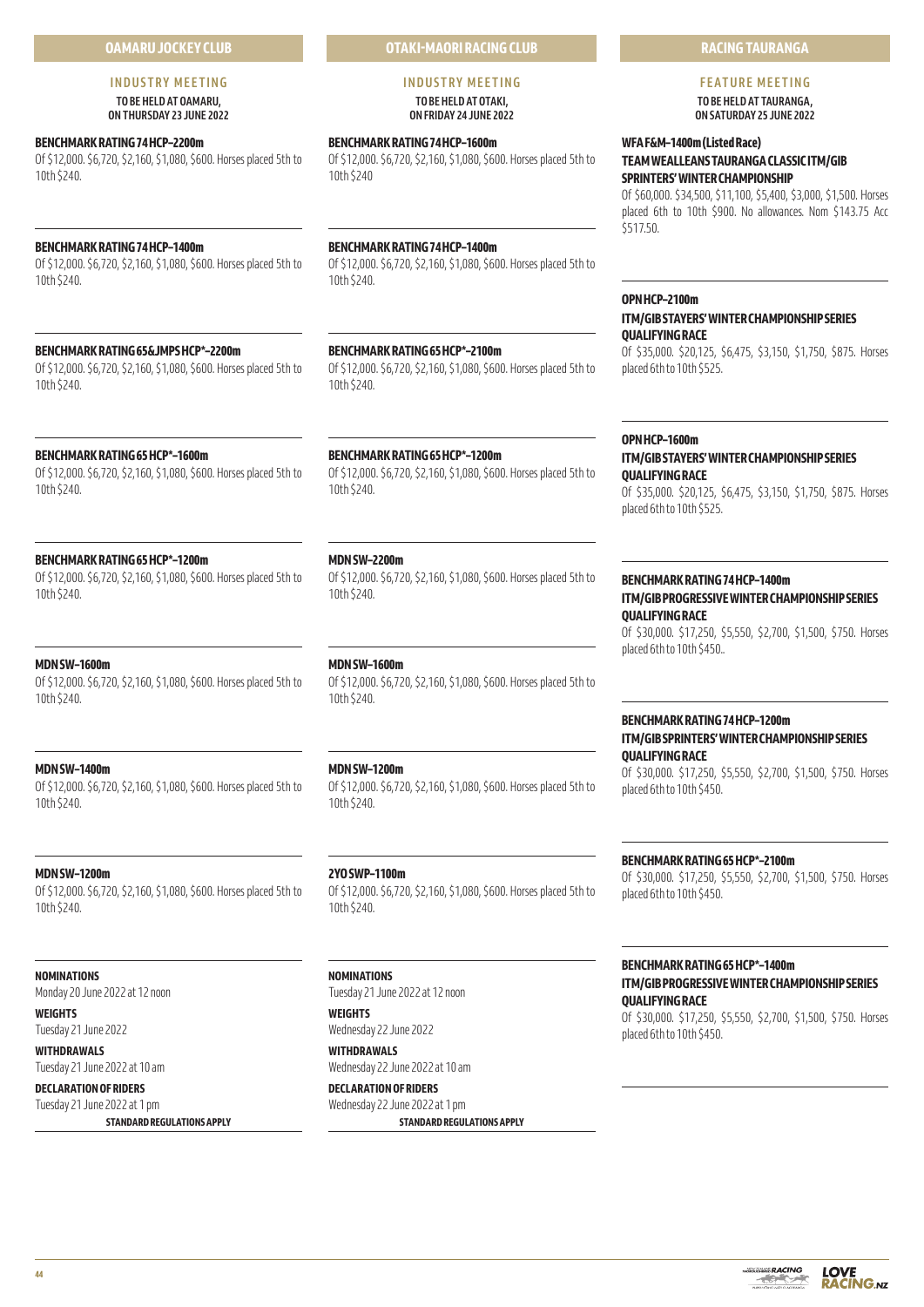# **3YO SWP–1300m ITM/GIB 3YO WINTER CHAMPIONSHIP SERIES QUALIFYING RACE**

Of \$30,000. \$17,250, \$5,550, \$2,700, \$1,500, \$750. Horses placed 6th to 10th \$450.

#### **NOMINATIONS**

Tuesday 21 June 2022 at 12 noon

**WEIGHTS** Wednesday 22 June 2022

**WITHDRAWALS** Wednesday 22 June 2022 at 10 am

# **DECLARATION OF RIDERS**

Wednesday 22 June 2022 at 1 pm **STANDARD REGULATIONS APPLY** **RICCARTON PARK - AMBERLEY**

#### **FEATURE MEETING TO BE HELD AT RICCARTON PARK, ON SATURDAY 25 JUNE 2022**

#### **OPN HCP–1600m**

Of \$35,000. \$20,125, \$6,475, \$3,150, \$1,750, \$875. Horses placed 6th to 10th \$525.

**OPN HCP–1200m**

Of \$35,000. \$20,125, \$6,475, \$3,150, \$1,750, \$875. Horses placed 6th to 10th \$525.

# **BENCHMARK RATING 74 HCP–2000m**

Of \$30,000. \$17,250, \$5,550, \$2,700, \$1,500, \$750. Horses placed 6th to 10th \$450.

#### **BENCHMARK RATING 74 HCP–1400m**

Of \$30,000. \$17,250, \$5,550, \$2,700, \$1,500, \$750. Horses placed 6th to 10th \$450.

#### **BENCHMARK RATING 65&JMPS HCP\*–2000m**

Of \$30,000. \$17,250, \$5,550, \$2,700, \$1,500, \$750. Horses placed 6th to 10th \$450.

#### **BENCHMARK RATING 65 HCP\*–1400m**

Of \$30,000. \$17,250, \$5,550, \$2,700, \$1,500, \$750. Horses placed 6th to 10th \$450.

**BENCHMARK RATING 65 HCP\*–1000m** Of \$30,000. \$17,250, \$5,550, \$2,700, \$1,500, \$750. Horses placed 6th to 10th \$450.

**2YO SWP–1000m** Of \$30,000. \$17,250, \$5,550, \$2,700, \$1,500, \$750. Horses placed 6th to 10th \$450.

**NOMINATIONS** Tuesday 21 June 2022 at 12 noon

**WEIGHTS** Wednesday 22 June 2022 **WITHDRAWALS** Wednesday 22 June 2022 at 10 am

**DECLARATION OF RIDERS** Wednesday 22 June 2022 at 1 pm **STANDARD REGULATIONS APPLY**

# **RACING ROTORUA**

**INDUSTRY MEETING TO BE HELD AT ARAWA PARK, ON SUNDAY 26 JUNE 2022** 

# **BENCHMARK RATING 65 HCP\*–2200m**

**Amateur Riders Only**

Of \$12,000. \$6,720, \$2,160, \$1,080, \$600. Horses placed 5th to 10th \$240.

#### **BENCHMARK RATING 65 HCP\*–1230m**

Of \$12,000. \$6,720, \$2,160, \$1,080, \$600. Horses placed 5th to 10th \$240.

## **MDN SW–2200m**

Of \$12,000. \$6,720, \$2,160, \$1,080, \$600. Horses placed 5th to 10th \$240.

#### **MDN SW–1400m**

# **ITM/GIB PROGRESSIVE WINTER CHAMPIONSHIP SERIES QUALIFYING RACE**

Of \$12,000. \$6,720, \$2,160, \$1,080, \$600. Horses placed 5th to 10th \$240.

# **MDN SW–1230m**

Of \$12,000. \$6,720, \$2,160, \$1,080, \$600. Horses placed 5th to 10th \$240.

# **SP COND OPN ENTRY HDL–3000m**

## **SP COND OPN ENTRY STP–3500m**

**NOMINATIONS** Tuesday 21 June 2022 at 12 noon

**WEIGHTS** Wednesday 22 June 2022

**WITHDRAWALS** Wednesday 22 June 2022 at 10 am

**DECLARATION OF RIDERS** Wednesday 22 June 2022 at 1 pm **STANDARD REGULATIONS APPLY**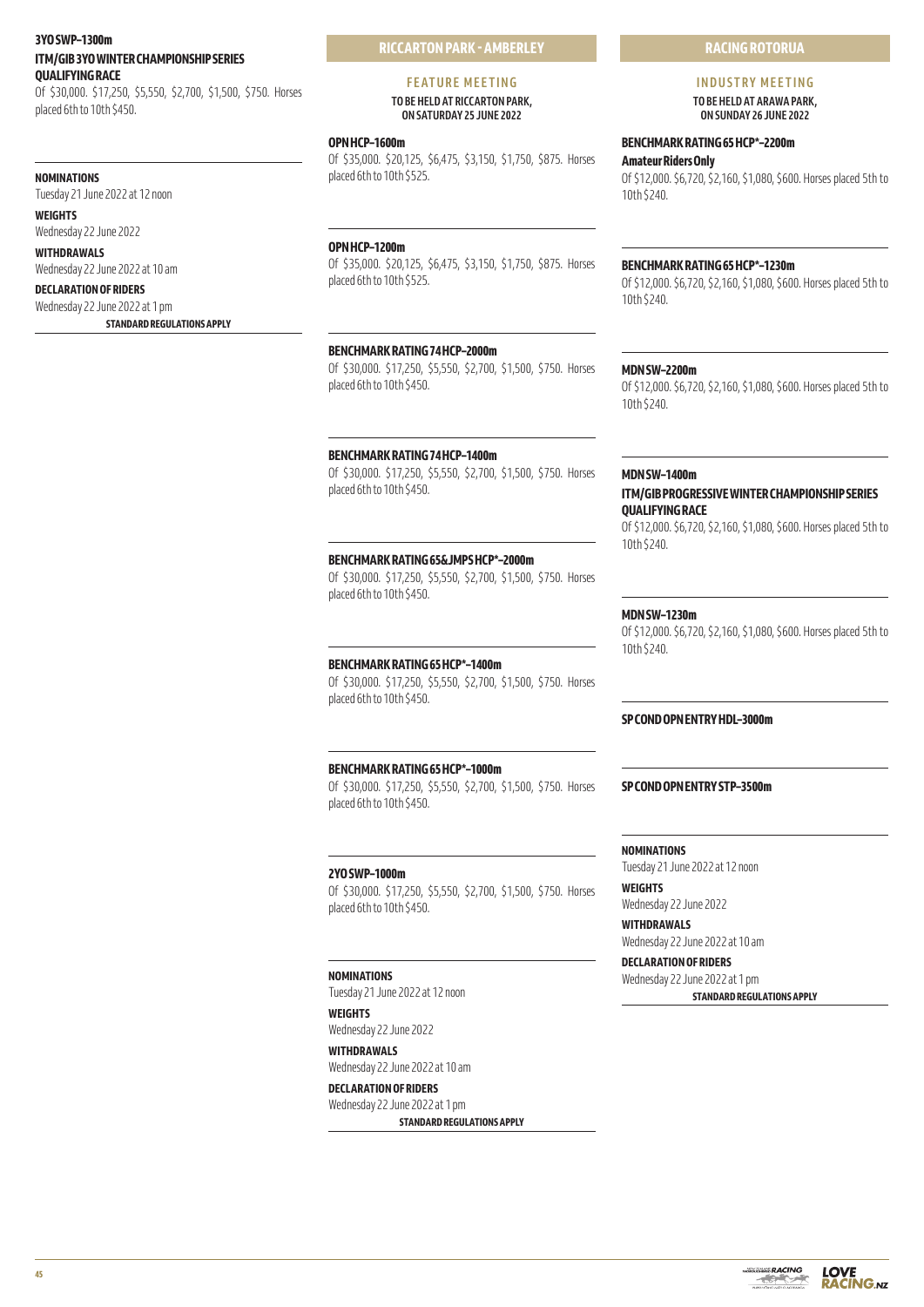# **CAMBRIDGE JOCKEY CLUB**

# **INDUSTRY MEETING**

**TO BE HELD AT CAMBRIDGE SYNTHETIC, ON WEDNESDAY 29 JUNE 2022** 

#### **BENCHMARK RATING 74 HCP–1550m**

Of \$12,000. \$6,720, \$2,160, \$1,080, \$600. Horses placed 5th to 10th \$240.

# **BENCHMARK RATING 65 F&M HCP\*–1300m**

# **NZB INSURANCE PEARL SERIES RACE**

# **PEARL BONUS \$11,500**

Of \$12,000. \$6,720, \$2,160, \$1,080, \$600. Horses placed 5th to 10th \$240.

# **MDN SW–1300m**

Of \$12,000. \$6,720, \$2,160, \$1,080, \$600. Horses placed 5th to 10th \$240.

#### **MDN F&M SW–970m**

# **NZB INSURANCE PEARL SERIES RACE PEARL BONUS \$11,500**

Of \$12,000. \$6,720, \$2,160, \$1,080, \$600. Horses placed 5th to 10th \$240.

# **MDN SW–970m**

Of \$12,000. \$6,720, \$2,160, \$1,080, \$600. Horses placed 5th to 10th \$240.

# **MDN 3YO SW–1300m**

Of \$12,000. \$6,720, \$2,160, \$1,080, \$600. Horses placed 5th to 10th \$240.

# **MDN 2YO SW–1300m ITM/GIB 2YO WINTER CHAMPIONSHIP SERIES QUALIFYING RACE**

Of \$12,000. \$6,720, \$2,160, \$1,080, \$600. Horses placed 5th to 10th \$240.

# **NOMINATIONS**

Friday 24 June 2022 at 12 noon

#### **WEIGHTS**

Saturday 25 June 2022

#### **WITHDRAWALS** Saturday 25 June 2022 at 10 am

**DECLARATION OF RIDERS**

# Monday 27 June 2022 at 1 pm

**STANDARD REGULATIONS APPLY**

# **RICCARTON PARK - CANTERBURY JOCKEY CLUB**

# **INDUSTRY MEETING**

**TO BE HELD AT RICCARTON PARK SYNTHETIC, ON THURSDAY 30 JUNE 2022** 

# **BENCHMARK RATING 65 HCP\*–1600m**

Of \$12,000. \$6,720, \$2,160, \$1,080, \$600. Horses placed 5th to 10th \$240.

# **BENCHMARK RATING 65 HCP\*–1200m**

Of \$12,000. \$6,720, \$2,160, \$1,080, \$600. Horses placed 5th to 10th \$240.

# **MDN SW–2200m**

Of \$12,000. \$6,720, \$2,160, \$1,080, \$600. Horses placed 5th to 10th \$240.

# **MDN SW–1600m**

Of \$12,000. \$6,720, \$2,160, \$1,080, \$600. Horses placed 5th to 10th \$240.

# **MDN F&M SW–1400m**

# **NZB INSURANCE PEARL SERIES RACE PEARL BONUS \$11,500**

Of \$12,000. \$6,720, \$2,160, \$1,080, \$600. Horses placed 5th to 10th \$240.

# **MDN SW–1200m**

Of \$12,000. \$6,720, \$2,160, \$1,080, \$600. Horses placed 5th to 10th \$240.

# **3YO SWP–1400m**

Of \$12,000. \$6,720, \$2,160, \$1,080, \$600. Horses placed 5th to 10th \$240.

# **NOMINATIONS**

Monday 27 June 2022 at 12 noon

# **WEIGHTS** Tuesday 28 June 2022

**WITHDRAWALS** Tuesday 28 June 2022 at 10 am

# **DECLARATION OF RIDERS**

Tuesday 28 June 2022 at 1 pm **STANDARD REGULATIONS APPLY**

# **WHANGAREI RACING CLUB**

# **INDUSTRY MEETING TO BE HELD AT RUAKAKA,**

**ON SATURDAY 2 JULY 2022** 

# **OPN HCP–1400m**

# **ITM/GIB SPRINTERS' WINTER CHAMPIONSHIP SERIES QUALIFYING RACE**

Of \$35,000. \$20,125, \$6,475, \$3,150, \$1,750, \$875. Horses placed 6th to 10th \$525.

# **BENCHMARK RATING 74 HCP–2100m ITM/GIB STAYERS'' WINTER CHAMPIONSHIP SERIES QUALIFYING RACE**

Of \$30,000. \$17,250, \$5,550, \$2,700, \$1,500, \$750. Horses placed 6th to 10th \$450.

# **BENCHMARK RATING 74 HCP–1200m ITM/GIB SPRINTERS' WINTER CHAMPIONSHIP SERIES QUALIFYING RACE**

Of \$30,000. \$17,250, \$5,550, \$2,700, \$1,500, \$750. Horses placed 6th to 10th \$450.

# **BENCHMARK RATING 65 HCP\*–1600m**

# **ITM/GIB PROGRESSIVE' WINTER CHAMPIONSHIP SERIES QUALIFYING RACE**

Of \$30,000. \$17,250, \$5,550, \$2,700, \$1,500, \$750. Horses placed 6th to 10th \$450.

# **BENCHMARK RATING 65 HCP\*–1200m**

Of \$30,000. \$17,250, \$5,550, \$2,700, \$1,500, \$750. Horses placed 6th to 10th \$450.

# **MDN SW–1600m**

# **ITM/GIB PROGRESSIVE' WINTER CHAMPIONSHIP SERIES QUALIFYING RACE**

Of \$15,000. \$8,400, \$2,700, \$1,350, \$750. Horses placed 5th to 10th \$300.

# **3YO SWP–1400m**

#### **ITM/GIB 3YO' WINTER CHAMPIONSHIP SERIES QUALIFYING RACE**

Of \$30,000. \$17,250, \$5,550, \$2,700, \$1,500, \$750. Horses placed 6th to 10th \$450.

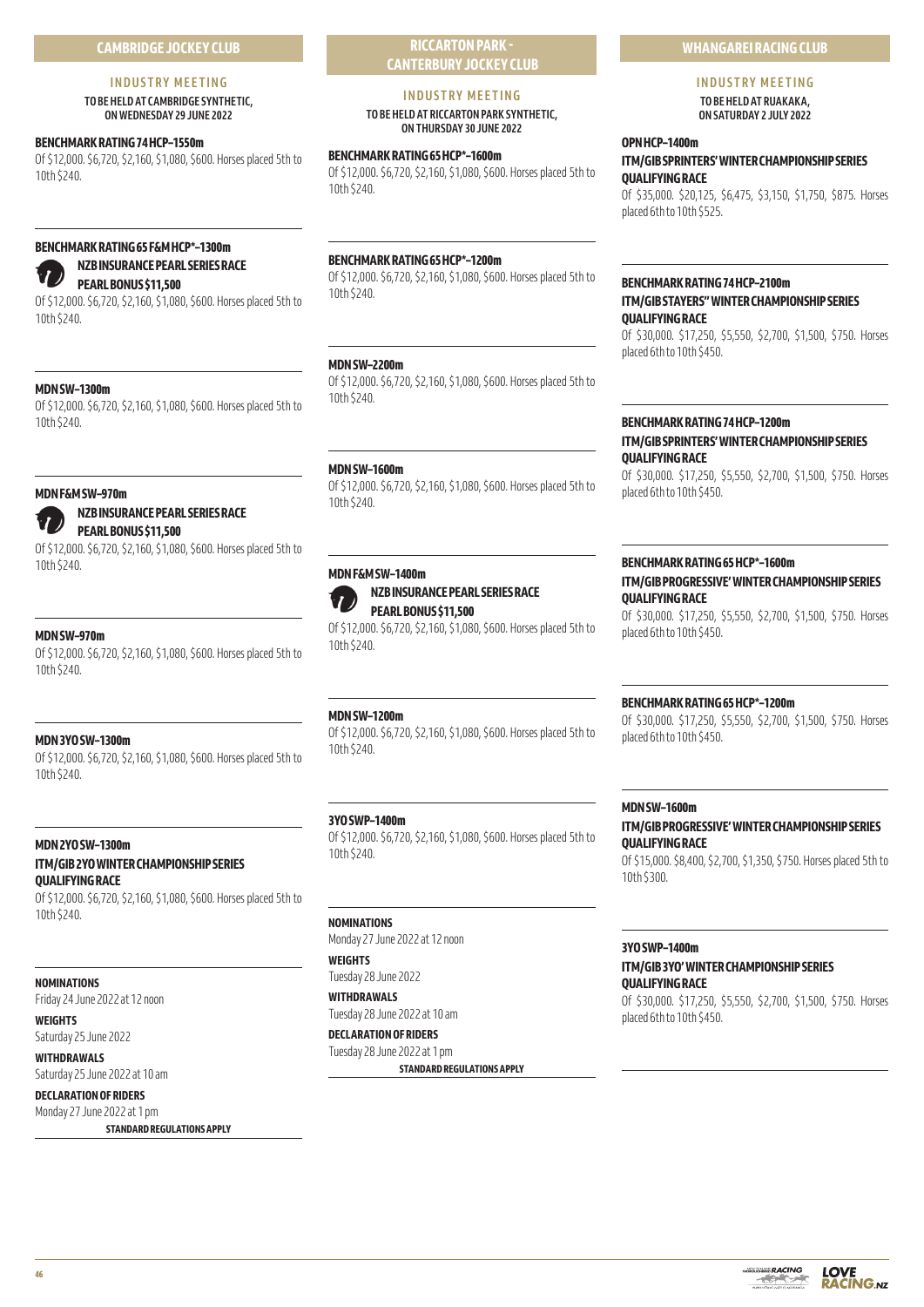# **2YO SWP–1100m ITM/GIB 2YO' WINTER CHAMPIONSHIP SERIES QUALIFYING RACE**

Of \$30,000. \$17,250, \$5,550, \$2,700, \$1,500, \$750. Horses placed 6th to 10th \$450.

#### **NOMINATIONS**

Tuesday 28 June 2022 at 12 noon

**WEIGHTS** Wednesday 29 June 2022

**WITHDRAWALS** Wednesday 29 June 2022 at 10 am

# **DECLARATION OF RIDERS**

Wednesday 29 June 2022 at 1 pm **STANDARD REGULATIONS APPLY** **HAWKE'S BAY RACING INC.**

#### **FEATURE MEETING TO BE HELD AT HASTINGS, ON SATURDAY 2 JULY 2022**

**OPN HDL HCP–3100m (Prestige Jumping Race) TE WHANGAI ROMNEY'S HAWKE'S BAY HURDLE**

Of \$60,000. \$34,500, \$11,100, \$5,400, \$3,000, \$1,500. Horses placed 6th to 10th \$900. No allowances.

# **OPN STP HCP–4800m (Prestige Jumping Race) AHD HAWKE'S BAY STEEPLECHASE**

Of \$60,000. \$34,500, \$11,100, \$5,400, \$3,000, \$1,500. Horses placed 6th to 10th \$900. No allowances.

# **OPN HCP–1600m**

Of \$35,000. \$20,125, \$6,475, \$3,150, \$1,750, \$875. Horses placed 6th to 10th \$525.

# **OPN HCP–1200m**

Of \$35,000. \$20,125, \$6,475, \$3,150, \$1,750, \$875. Horses placed 6th to 10th \$525.

# **BENCHMARK RATING 74 HCP–2200m**

Of \$30,000. \$17,250, \$5,550, \$2,700, \$1,500, \$750. Horses placed 6th to 10th \$450.

# **BENCHMARK RATING 74 HCP–1400m**

Of \$30,000. \$17,250, \$5,550, \$2,700, \$1,500, \$750. Horses placed 6th to 10th \$450.

#### **BENCHMARK RATING 65 HCP\*–1600m**

Of \$30,000. \$17,250, \$5,550, \$2,700, \$1,500, \$750. Horses placed 6th to 10th \$450.

#### **MDN HDL SW–2500m**

Of \$20,000. \$11,500, \$3,700, \$1,800, \$1,000, \$500. Horses placed 6th to 10th \$300.

#### **MDN STP SW–4000m**

Of \$20,000. \$11,500, \$3,700, \$1,800, \$1,000, \$500. Horses placed 6th to 10th \$300.

# **NOMINATIONS**

Tuesday 28 June 2022 at 12 noon **WEIGHTS** Wednesday 29 June 2022 **WITHDRAWALS** Wednesday 29 June 2022 at 10 am **DECLARATION OF RIDERS** Wednesday 29 June 2022 at 1 pm **STANDARD REGULATIONS APPLY**

# **OTAGO RACING CLUB**

**INDUSTRY MEETING TO BE HELD AT WINGATUI,** 

**ON SUNDAY 3 JULY 2022** 

# **BENCHMARK RATING 74 HCP–1600m**

Of \$12,000. \$6,720, \$2,160, \$1,080, \$600. Horses placed 5th to 10th \$240.

#### **BENCHMARK RATING 65&JMPS HCP\*–2200m**

Of \$12,000. \$6,720, \$2,160, \$1,080, \$600. Horses placed 5th to 10th \$240.

# **BENCHMARK RATING 65 HCP\*–1600m**

Of \$12,000. \$6,720, \$2,160, \$1,080, \$600. Horses placed 5th to 10th \$240.

# **BENCHMARK RATING 65 F&M HCP\*–1200m**



Of \$12,000. \$6,720, \$2,160, \$1,080, \$600. Horses placed 5th to 10th \$240.

# **MDN SW–2200m**

# **SPECIAL CONDITIONS**

Of \$12,000. \$6,720, \$2,160, \$1,080, \$600. Horses placed 5th to 10th \$240.

# **MDN SW–1600m**

**SPECIAL CONDITIONS**

Of \$12,000. \$6,720, \$2,160, \$1,080, \$600. Horses placed 5th to 10th \$240.

# **MDN SW–1400m**

**SPECIAL CONDITIONS**

Of \$12,000. \$6,720, \$2,160, \$1,080, \$600. Horses placed 5th to 10th \$240.

# **MDN 2YO+ SW–1200m**

**SPECIAL CONDITIONS** Of \$12,000. \$6,720, \$2,160, \$1,080, \$600. Horses placed 5th to 10th \$240.

#### **NOMINATIONS**

Tuesday 28 June 2022 at 12 noon

# **WEIGHTS**

Wednesday 29 June 2022 **WITHDRAWALS**

Wednesday 29 June 2022 at 10 am

# **DECLARATION OF RIDERS**

Wednesday 29 June 2022 at 1 pm **STANDARD REGULATIONS APPLY**

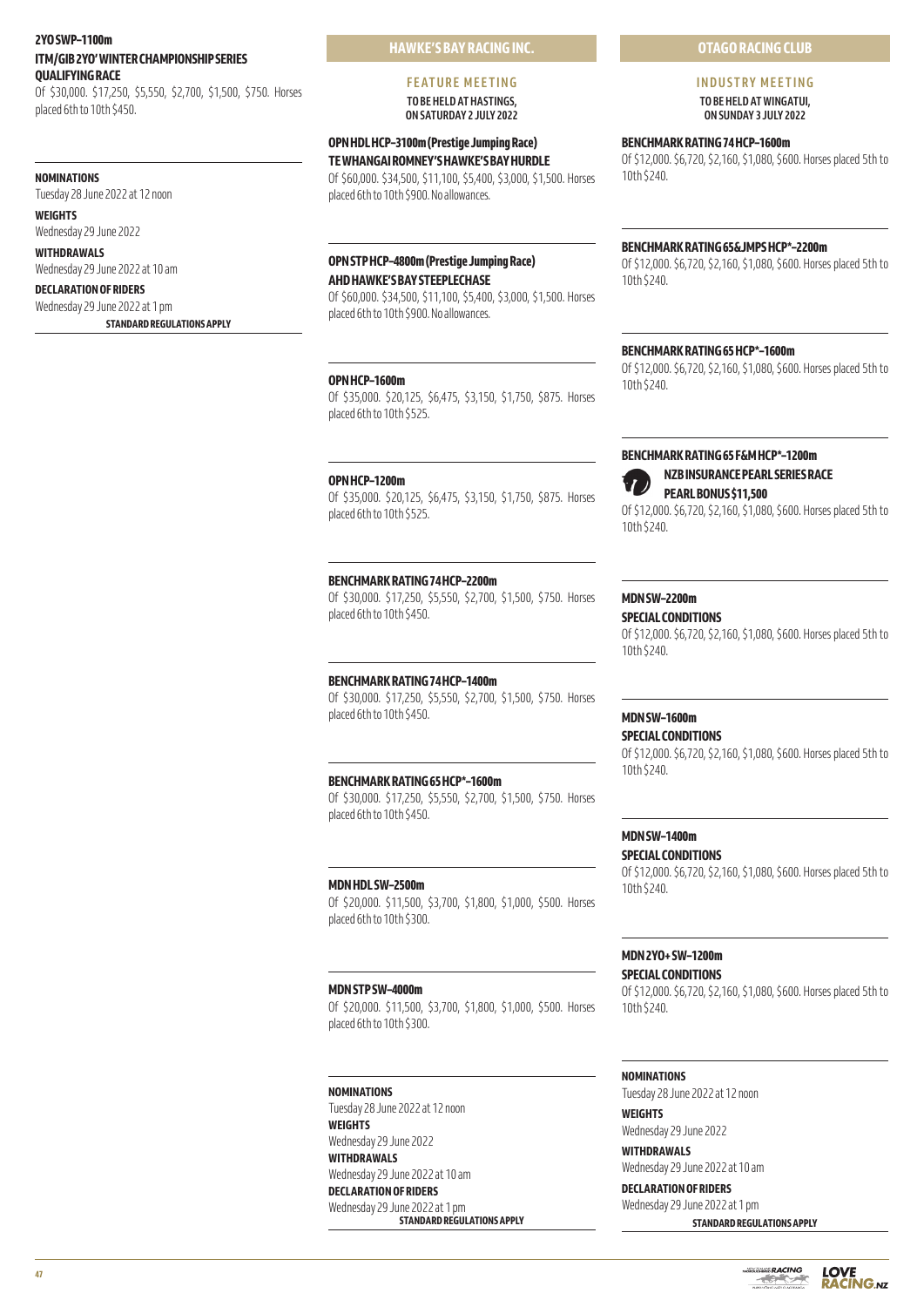# **CAMBRIDGE JOCKEY CLUB**

#### **INDUSTRY MEETING TO BE HELD AT CAMBRIDGE, ON WEDNESDAY 6 JULY 2022**

# **BENCHMARK RATING 65 HCP\*–1300m**

Of \$12,000. \$6,720, \$2,160, \$1,080, \$600. Horses placed 5th to 10th \$240.

# **MDN SW–2000m**

Of \$12,000. \$6,720, \$2,160, \$1,080, \$600. Horses placed 5th to 10th \$240.

#### **MDN F&M SW–1300m**

#### **NZB INSURANCE PEARL SERIES RACE**

**PEARL BONUS \$11,500** Of \$12,000. \$6,720, \$2,160, \$1,080, \$600. Horses placed 5th to

# **MDN SW–1300m**

10th \$240.

Of \$12,000. \$6,720, \$2,160, \$1,080, \$600. Horses placed 5th to 10th \$240.

#### **MDN F&M SW–970m**

Of \$12,000. \$6,720, \$2,160, \$1,080, \$600. Horses placed 5th to 10th \$240.

**MDN SW–970m** Of \$12,000. \$6,720, \$2,160, \$1,080, \$600. Horses placed 5th to 10th \$240.

# **MDN 3YO SW–1550m ITM/GIB 3YO WINTER CHAMPIONSHIP SERIES QUALIFYING RACE**

Of \$12,000. \$6,720, \$2,160, \$1,080, \$600. Horses placed 5th to 10th \$240.

## **NOMINATIONS**

Friday 1 July 2022 at 12 noon **WEIGHTS**

Saturday 2 July 2022

# **WITHDRAWALS**

Saturday 2 July 2022 at 10 am

# **DECLARATION OF RIDERS** Monday 4 July 2022 at 1 pm

**STANDARD REGULATIONS APPLY**

# **OPN HCP–1400m**

**OPN HCP–2200m**

placed 6th to 10th \$525.

Of \$35,000. \$20,125, \$6,475, \$3,150, \$1,750, \$875. Horses placed 6th to 10th \$525.

**ASHBURTON RACING CLUB**

**FEATURE MEETING TO BE HELD AT ASHBURTON, ON THURSDAY 7 JULY 2022** 

Of \$35,000. \$20,125, \$6,475, \$3,150, \$1,750, \$875. Horses

**BENCHMARK RATING 74 HCP–1600m**

# Of \$30,000. \$17,250, \$5,550, \$2,700, \$1,500, \$750. Horses placed 6th to 10th \$450.

# **BENCHMARK RATING 74 HCP–1200m**

Of \$30,000. \$17,250, \$5,550, \$2,700, \$1,500, \$750. Horses placed 6th to 10th \$450.

#### **BENCHMARK RATING 65&JMPS HCP\*–2200m**

Of \$30,000. \$17,250, \$5,550, \$2,700, \$1,500, \$750. Horses placed 6th to 10th \$450.

# **BENCHMARK RATING 65 HCP\*–1600m**

Of \$30,000. \$17,250, \$5,550, \$2,700, \$1,500, \$750. Horses placed 6th to 10th \$450.

# **BENCHMARK RATING 65 HCP\*–1400m**

Of \$30,000. \$17,250, \$5,550, \$2,700, \$1,500, \$750. Horses placed 6th to 10th \$450.

**MDN SW–1400m** Of \$15,000. \$8,400, \$2,700, \$1,350, \$750. Horses placed 5th to 10th \$300.

**3&4YO SW–1600m** Of \$30,000. \$17,250, \$5,550, \$2,700, \$1,500, \$750. Horses placed 6th to 10th \$450.

**NOMINATIONS** Monday 4 July 2022 at 12 noon

**WEIGHTS** Tuesday 5 July 2022

**WITHDRAWALS** Tuesday 5 July 2022 at 10 am

**DECLARATION OF RIDERS** Tuesday 5 July 2022 at 1 pm

**STANDARD REGULATIONS APPLY**

# **WAVERLEY RACING CLUB**

**INDUSTRY MEETING TO BE HELD AT WAVERLEY, ON FRIDAY 8 JULY 2022** 

**BENCHMARK RATING 74 HCP–1600m**

Of \$12,000. \$6,720, \$2,160, \$1,080, \$600. Horses placed 5th to 10th \$240.

# **BENCHMARK RATING 74 HCP–1200m**

Of \$12,000. \$6,720, \$2,160, \$1,080, \$600. Horses placed 5th to 10th \$240.

**BENCHMARK RATING 65 HCP\*–2100m** Of \$12,000. \$6,720, \$2,160, \$1,080, \$600. Horses placed 5th to 10th \$240.

**BENCHMARK RATING 65 HCP\*–1400m**

Of \$12,000. \$6,720, \$2,160, \$1,080, \$600. Horses placed 5th to 10th \$240.

#### **MDN SW–2100m**

Of \$12,000. \$6,720, \$2,160, \$1,080, \$600. Horses placed 5th to 10th \$240.

**MDN SW–1600m**

Of \$12,000. \$6,720, \$2,160, \$1,080, \$600. Horses placed 5th to 10th \$240.

**MDN SW–1400m** Of \$12,000. \$6,720, \$2,160, \$1,080, \$600. Horses placed 5th to 10th \$240.

**MDN SW–1200m** Of \$12,000. \$6,720, \$2,160, \$1,080, \$600. Horses placed 5th to 10th \$240.

**NOMINATIONS** Tuesday 5 July 2022 at 12 noon

**WEIGHTS** Wednesday 6 July 2022

**WITHDRAWALS** Wednesday 6 July 2022 at 10 am

**DECLARATION OF RIDERS** Wednesday 6 July 2022 at 1 pm **STANDARD REGULATIONS APPLY**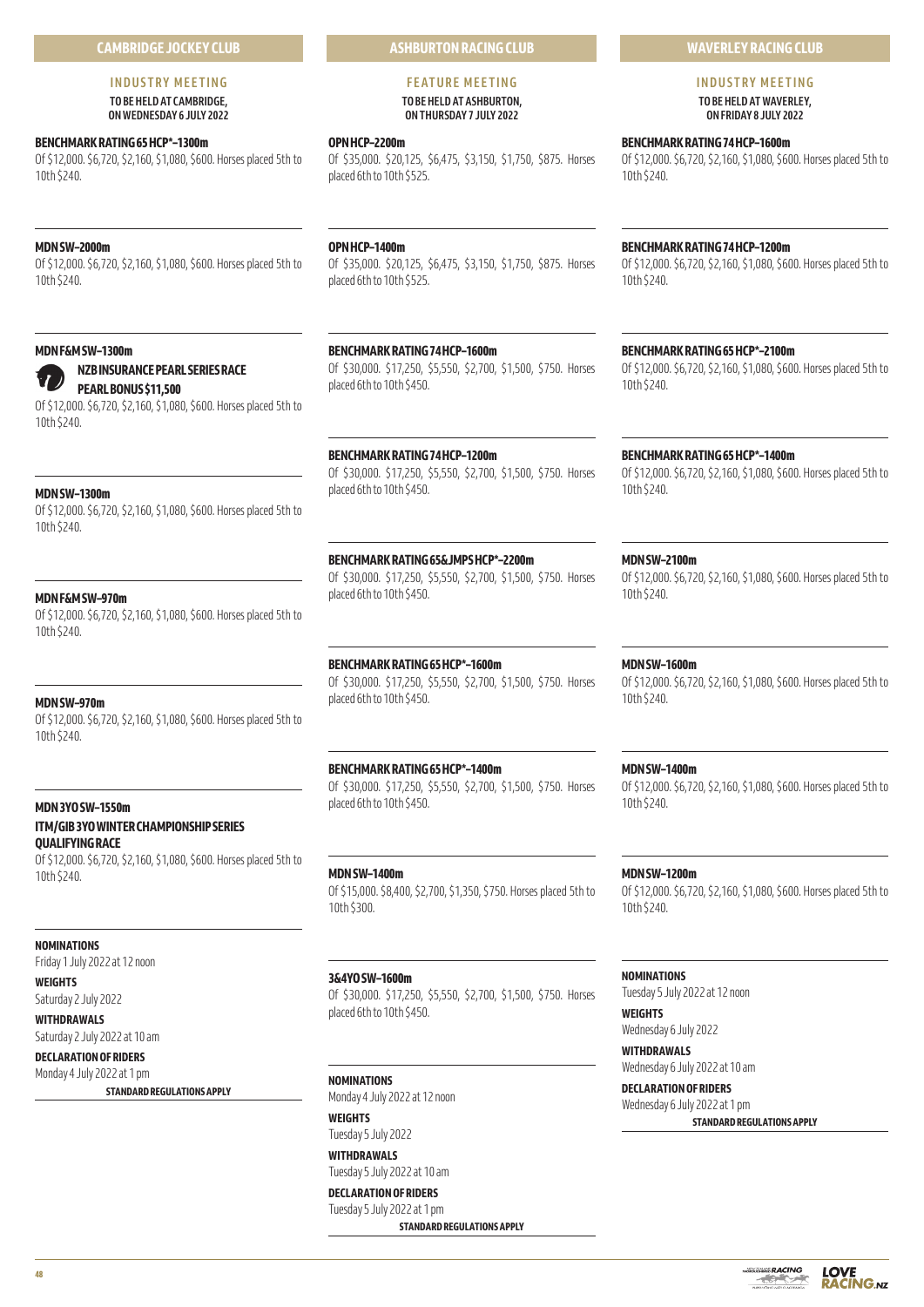# **WAIKATO RACING CLUB**

# **FEATURE MEETING**

**TO BE HELD AT TE RAPA, ON SATURDAY 9 JULY 2022** 

# **OPN HCP–1600m ITM/GIB STAYERS' WINTER CHAMPIONSHIP SERIES QUALIFYING RACE**

Of \$35,000. \$20,125, \$6,475, \$3,150, \$1,750, \$875. Horses placed 6th to 10th \$525.

# **OPN HCP–1200m**

# **ITM/GIB SPRINTERS' WINTER CHAMPIONSHIP SERIES FINAL**

Of \$35,000. \$20,125, \$6,475, \$3,150, \$1,750, \$875. Horses placed 6th to 10th \$525.

# **BENCHMARK RATING 74 HCP–2200m**

# **ITM/GIB STAYERS' WINTER CHAMPIONSHIP SERIES FINAL**

Of \$30,000. \$17,250, \$5,550, \$2,700, \$1,500, \$750. Horses placed 6th to 10th \$450

# **BENCHMARK RATING 74 HCP–1500m**

Of \$30,000. \$17,250, \$5,550, \$2,700, \$1,500, \$750. Horses placed 6th to 10th \$450.

# **BENCHMARK RATING 65 HCP\*–2100m**

Of \$30,000. \$17,250, \$5,550, \$2,700, \$1,500, \$750. Horses placed 6th to 10th \$450.

# **BENCHMARK RATING 65 HCP\*–1400m ITM/GIB PROGRESSIVE' WINTER CHAMPIONSHIP SERIES QUALIFYING RACE**

Of \$30,000. \$17,250, \$5,550, \$2,700, \$1,500, \$750. Horses placed 6th to 10th \$450.

# **MDN SW–1600m**

# **ITM/GIB PROGRESSIVE' WINTER CHAMPIONSHIP SERIES QUALIFYING RACE**

Of \$15,000. \$8,400, \$2,700, \$1,350, \$750. Horses placed 5th to 10th \$300.

# **3YO SWP–1200m**

Of \$30,000. \$17,250, \$5,550, \$2,700, \$1,500, \$750. Horses placed 6th to 10th \$450.

# **NOMINATIONS**

Tuesday 5 July 2022 at 12 noon

# **WEIGHTS**

Wednesday 6 July 2022 **WITHDRAWALS**

Wednesday 6 July 2022 at 10 am

# **DECLARATION OF RIDERS** Wednesday 6 July 2022 at 1 pm

**STANDARD REGULATIONS APPLY**

# **MARTON JOCKEY CLUB**

# **FEATURE MEETING TO BE HELD AT AWAPUNI, ON SATURDAY 9 JULY 2022**

# **OPN HCP–2200m**

Of \$35,000. \$20,125, \$6,475, \$3,150, \$1,750, \$875. Horses placed 6th to 10th \$525.

**OPN HCP–1400m**

Of \$35,000. \$20,125, \$6,475, \$3,150, \$1,750, \$875. Horses placed 6th to 10th \$525.

**BENCHMARK RATING 74 HCP–1400m** Of \$30,000. \$17,250, \$5,550, \$2,700, \$1,500, \$750. Horses placed 6th to 10th \$450.

# **BENCHMARK RATING 65 HCP\*–2200m**

placed 6th to 10th \$450.

# **BENCHMARK RATING 65 HCP\*–1550m**

# **BENCHMARK RATING 65 HCP\*–1200m**

Of \$30,000. \$17,250, \$5,550, \$2,700, \$1,500, \$750. Horses placed 6th to 10th \$450.

# **3YO SWP–1550m**

Of \$30,000. \$17,250, \$5,550, \$2,700, \$1,500, \$750. Horses placed 6th to 10th \$450.

# **2YO SWP–1100m**

Of \$30,000. \$17,250, \$5,550, \$2,700, \$1,500, \$750. Horses placed 6th to 10th \$450.

# **NOMINATIONS**

Tuesday 5 July 2022 at 12 noon

# **WEIGHTS**

Wednesday 6 July 2022 **WITHDRAWALS** Wednesday 6 July 2022 at 10 am

# **DECLARATION OF RIDERS** Wednesday 6 July 2022 at 1 pm

**STANDARD REGULATIONS APPLY**

# **EGMONT RACING CLUB**

**INDUSTRY MEETING TO BE HELD AT HAWERA, ON SUNDAY 10 JULY 2022** 

**BENCHMARK RATING 74 HCP–2100m** Of \$12,000. \$6,720, \$2,160, \$1,080, \$600. Horses placed 5th to 10th \$240.

# **BENCHMARK RATING 65 HCP\*–1400m**

Of \$12,000. \$6,720, \$2,160, \$1,080, \$600. Horses placed 5th to 10th \$240.

# **MDN SW–1600m**

Of \$12,000. \$6,720, \$2,160, \$1,080, \$600. Horses placed 5th to 10th \$240.

# **MDN SW–1400m**

Of \$12,000. \$6,720, \$2,160, \$1,080, \$600. Horses placed 5th to 10th \$240.

# **MDN SW–1200m**

Of \$12,000. \$6,720, \$2,160, \$1,080, \$600. Horses placed 5th to 10th \$240.

# **SP COND OPN ENTRY HDL–3100m**

# **SP COND OPN ENTRY STP–3500m**

**NOMINATIONS**

Tuesday 5 July 2022 at 12 noon

**WEIGHTS** Wednesday 6 July 2022

**WITHDRAWALS** Wednesday 6 July 2022 at 10 am

**DECLARATION OF RIDERS** Wednesday 6 July 2022 at 1 pm **STANDARD REGULATIONS APPLY**

Of \$30,000. \$17,250, \$5,550, \$2,700, \$1,500, \$750. Horses

Of \$30,000. \$17,250, \$5,550, \$2,700, \$1,500, \$750. Horses placed 6th to 10th \$450.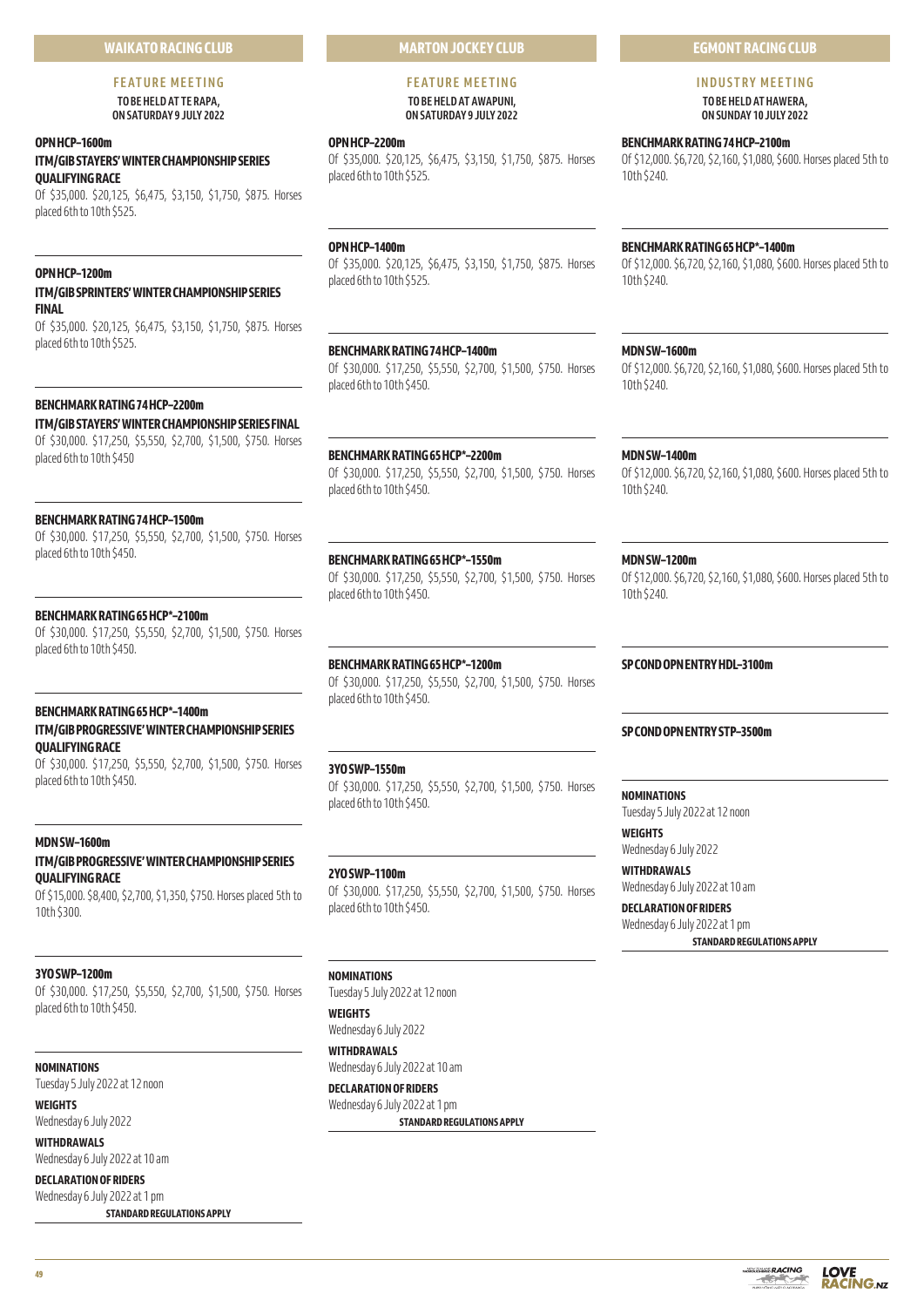# **INDUSTRY MEETING**

**TO BE HELD AT CAMBRIDGE SYNTHETIC, ON WEDNESDAY 13 JULY 2022** 

# **BENCHMARK RATING 74 HCP–1300m**

Of \$12,000. \$6,720, \$2,160, \$1,080, \$600. Horses placed 5th to 10th \$240.

# **BENCHMARK RATING 65 HCP\*–1550m**

Of \$12,000. \$6,720, \$2,160, \$1,080, \$600. Horses placed 5th to 10th \$240.

# **BENCHMARK RATING 65 HCP\*–970m**

Of \$12,000. \$6,720, \$2,160, \$1,080, \$600. Horses placed 5th to 10th \$240.

# **MDN SW–1550m**

Of \$12,000. \$6,720, \$2,160, \$1,080, \$600. Horses placed 5th to 10th \$240.

# **MDN SW–1300m**

Of \$12,000. \$6,720, \$2,160, \$1,080, \$600. Horses placed 5th to 10th \$240.

# **MDN 2YO AND UP –970m**

Of \$12,000. \$6,720, \$2,160, \$1,080, \$600. Horses placed 5th to 10th \$240.

# **MDN 3YO 1300–1300m**

Of \$12,000. \$6,720, \$2,160, \$1,080, \$600. Horses placed 5th to 10th \$240.

# **NOMINATIONS**

Friday 8 July 2022 at 12 noon

# **WEIGHTS**

Saturday 9 July 2022 **WITHDRAWALS**

Saturday 9 July 2022 at 10 am

**DECLARATION OF RIDERS**

# Monday 11 July 2022 at 1 pm

**STANDARD REGULATIONS APPLY**

**WANGANUI JOCKEY CLUB**

#### **INDUSTRY MEETING TO BE HELD AT WANGANUI, ON THURSDAY 14 JULY 2022**

**BENCHMARK RATING 74 HCP–1200m**

Of \$12,000. \$6,720, \$2,160, \$1,080, \$600. Horses placed 5th to 10th \$240.

# **BENCHMARK RATING 65 HCP\*–2060m NZB INSURANCE PEARL SERIES RACE**

**PEARL BONUS \$11,500**

Of \$12,000. \$6,720, \$2,160, \$1,080, \$600. Horses placed 5th to 10th \$240.

# **BENCHMARK RATING 65 HCP\*–1600m**

Of \$12,000. \$6,720, \$2,160, \$1,080, \$600. Horses placed 5th to 10th \$240.

# **BENCHMARK RATING 65 HCP\*–1200m**

Of \$12,000. \$6,720, \$2,160, \$1,080, \$600. Horses placed 5th to 10th \$240.

# **MDN SW–2060m**

Of \$12,000. \$6,720, \$2,160, \$1,080, \$600. Horses placed 5th to 10th \$240.

# **MDN SW–1600m**

Of \$12,000. \$6,720, \$2,160, \$1,080, \$600. Horses placed 5th to 10th \$240.

# **MDN SW–1350m**

Of \$12,000. \$6,720, \$2,160, \$1,080, \$600. Horses placed 5th to 10th \$240.

# **MDN SW–1200m**

Of \$12,000. \$6,720, \$2,160, \$1,080, \$600. Horses placed 5th to 10th \$240.

# **NOMINATIONS**

Monday 11 July 2022 at 12 noon **WEIGHTS** Tuesday 12 July 2022 **WITHDRAWALS**

Tuesday 12 July 2022 at 10 am **DECLARATION OF RIDERS**

# Tuesday 12 July 2022 at 1 pm

**STANDARD REGULATIONS APPLY**

# **RICCARTON PARK - CANTERBURY JOCKEY CLUB**

# **INDUSTRY MEETING**

**TO BE HELD AT RICCARTON PARK SYNTHETIC, ON FRIDAY 15 JULY 2022** 

#### **OPEN ENTRY FLAT RACE–2200m**

**OPEN ENTRY FLAT RACE–1600m**

**OPEN ENTRY FLAT RACE–1400m**

# **OPEN ENTRY FLAT RACE–1200m**

# **MAAT–2200m**

#### **FOR MAIDENS AS AT MIDNIGHT WEDNESDAY 4 MAY 2022**

Of \$17,000. \$9,775, \$3,145, \$1,560, \$850. Horses placed 5th to 10th \$425.

## **MAAT–1600m**

#### **FOR MAIDENS AS AT MIDNIGHT WEDNESDAY 4 MAY 2022**

Of \$17,000. \$9,775, \$3,145, \$1,560, \$850. Horses placed 5th to 10th \$425.

## **MAAT–1400m**

#### **FOR MAIDENS AS AT MIDNIGHT WEDNESDAY 4 MAY 2022**

Of \$17,000. \$9,775, \$3,145, \$1,560, \$850. Horses placed 5th to 10th \$425.

#### **MAAT–1200m**

# **FOR MAIDENS AS AT MIDNIGHT WEDNESDAY 4 MAY 2022**

Of \$17,000. \$9,775, \$3,145, \$1,560, \$850. Horses placed 5th to 10th \$425.

#### **NOMINATIONS**

Tuesday 12 July 2022 at 12 noon **WEIGHTS**

Wednesday 13 July 2022

**WITHDRAWALS** Wednesday 13 July 2022 at 10 am

**DECLARATION OF RIDERS** Wednesday 13 July 2022 at 1 pm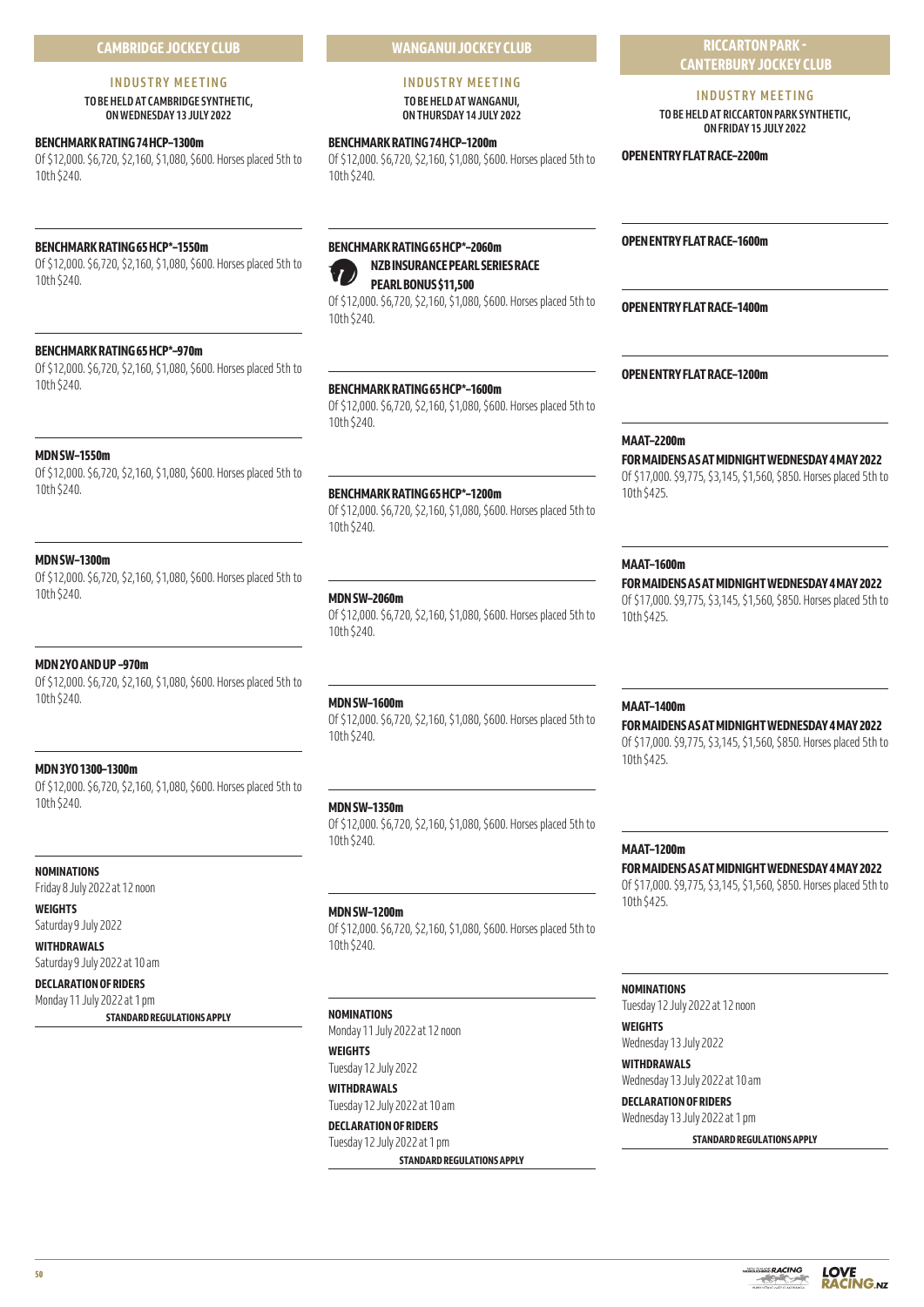# **FEATURE MEETING**

**TO BE HELD AT RUAKAKA, ON SATURDAY 16 JULY 2022** 

# **OPN HCP–2100m**

# **ITM/GIB STAYERS' WINTER CHAMPIONSHIP SERIES FINAL**

Of \$60,000. \$34,500, \$11,100, \$5,400, \$3,000, \$1,500. Horses placed 6th to 10th \$900.

#### **OPN HCP–1400m**

# **ITM/GIB SPRINTERS' WINTER CHAMPIONSHIP SERIES FINAL**

Of \$60,000. \$34,500, \$11,100, \$5,400, \$3,000, \$1,500. Horses placed 6th to 10th \$900.

# **BENCHMARK RATING 74 HCP–1200m**

Of \$30,000. \$17,250, \$5,550, \$2,700, \$1,500, \$750. Horses placed 6th to 10th \$450.

#### **SP COND–1600m**

**ITM/GIB PROGRESSIVE WINTER CHAMPIONSHIP SERIES FINAL**

Of \$60,000. \$34,500, \$11,100, \$5,400, \$3,000, \$1,500. Horses placed 6th to 10th \$900.

#### **BENCHMARK RATING 65 F&M HCP\*–1200m**

# **NZB INSURANCE PERL SERIES RACE**



**PEARL BONUS \$11,500**

Of \$30,000. \$17,250, \$5,550, \$2,700, \$1,500, \$750. Horses placed 6th to 10th \$450.

# **BENCHMARK RATING 65 HCP\*–1200m**

Of \$30,000. \$17,250, \$5,550, \$2,700, \$1,500, \$750. Horses placed 6th to 10th \$450.

#### **3YO SWP–1600m**

# **ITM/GIB 3YO WINTER CHAMPIONSHIP SERIES FINAL**

Of \$60,000. \$34,500, \$11,100, \$5,400, \$3,000, \$1,500. Horses placed 6th to 10th \$900.

# **2YO SWP–1200m**

# **ITM/GIB 2YO' WINTER CHAMPIONSHIP SERIES FINAL**

Of \$60,000. \$34,500, \$11,100, \$5,400, \$3,000, \$1,500. Horses placed 6th to 10th \$900.

# **NOMINATIONS**

Tuesday 12 July 2022 at 12 noon **WEIGHTS**

Wednesday 13 July 2022 **WITHDRAWALS** Wednesday 13 July 2022 at 10 am **DECLARATION OF RIDERS** Wednesday 13 July 2022 at 1 pm

To be able to start in a final, a horse must be nominated for that series.

• Horses which start in any of the qualifying races will receive points on the following basis: 1st - 9pts, 2nd - 7pts, 3rd - 5pts, 4th - 3pts, 5th - 2pts, every other runner 1pt. Only horses nominated are eligible to earn points. Horses are not required to run in all or any of the qualifying races, but if at the time of the final withdrawal the number of horses remaining is more than the starting limit, preference will be given to those horses which have accumulated the greatest number of points in the qualifying races, irrespective of the handicap weight of the horse.

• Free nomination by 4pm Tuesday 3 May 2022. Late nominations by 4pm Friday, 13 May 2022. A late nomination fee of \$50 applies. A NZTR Innovation Fund initiative developed by Auckland Thoroughbred Racing, Waikato Racing Club and Whangarei Racing Club. The Finals will be rotated annually between the Clubs. For more info please contact Craig Baker on 027 441 2920 2022

# **STANDARD REGULATIONS APPLY**

# **WELLINGTON RACING CLUB**

# **FEATURE MEETING TO BE HELD AT TRENTHAM,**

**ON SATURDAY 16 JULY 2022** 

# **OPN HDL HCP–3400m (Prestige Jumping Race) HYDRO CELL WELLINGTON HURDLES**

Of \$75,000. \$43,125, \$13,875, \$6,750, \$3,750, \$1,875. Horses placed 6th to 10th \$1,125. No allowances.

# **OPN STP HCP–5500m (Prestige Jumping Race) GRANT PLUMBING WELLINGTON STEEPLECHASE**

Of \$75,000. \$43,125, \$13,875, \$6,750, \$3,750, \$1,875. Horses placed 6th to 10th \$1,125. No allowances.

# **OPN HCP–1600m**

#### **WHYTE HANDICAP**

Of \$35,000. \$20,125, \$6,475, \$3,150, \$1,750, \$875. Horses placed 6th to 10th \$525.

#### **OPN HCP–1200m**

Of \$35,000. \$20,125, \$6,475, \$3,150, \$1,750, \$875. Horses placed 6th to 10th \$525.

#### **BENCHMARK RATING 74 HCP–2200m**

Of \$30,000. \$17,250, \$5,550, \$2,700, \$1,500, \$750. Horses placed 6th to 10th \$450.

#### **BENCHMARK RATING 74 HCP–1400m**

Of \$30,000. \$17,250, \$5,550, \$2,700, \$1,500, \$750. Horses placed 6th to 10th \$450.

#### **BENCHMARK RATING 65 HCP\*–1400m**

Of \$30,000. \$17,250, \$5,550, \$2,700, \$1,500, \$750. Horses placed 6th to 10th \$450.

#### **MDN HDL SW–2500m**

Of \$20,000. \$11,500, \$3,700, \$1,800, \$1,000, \$500. Horses placed 6th to 10th \$300.

#### **MDN STP SW–4000m**

Of \$20,000. \$11,500, \$3,700, \$1,800, \$1,000, \$500. Horses placed 6th to 10th \$300.

#### **NOMINATIONS**

Tuesday 12 July 2022 at 12 noon **WEIGHTS**

Wednesday 13 July 2022

**WITHDRAWALS** Wednesday 13 July 2022 at 10 am

# **DECLARATION OF RIDERS**

Wednesday 13 July 2022 at 1 pm **STANDARD REGULATIONS APPLY**

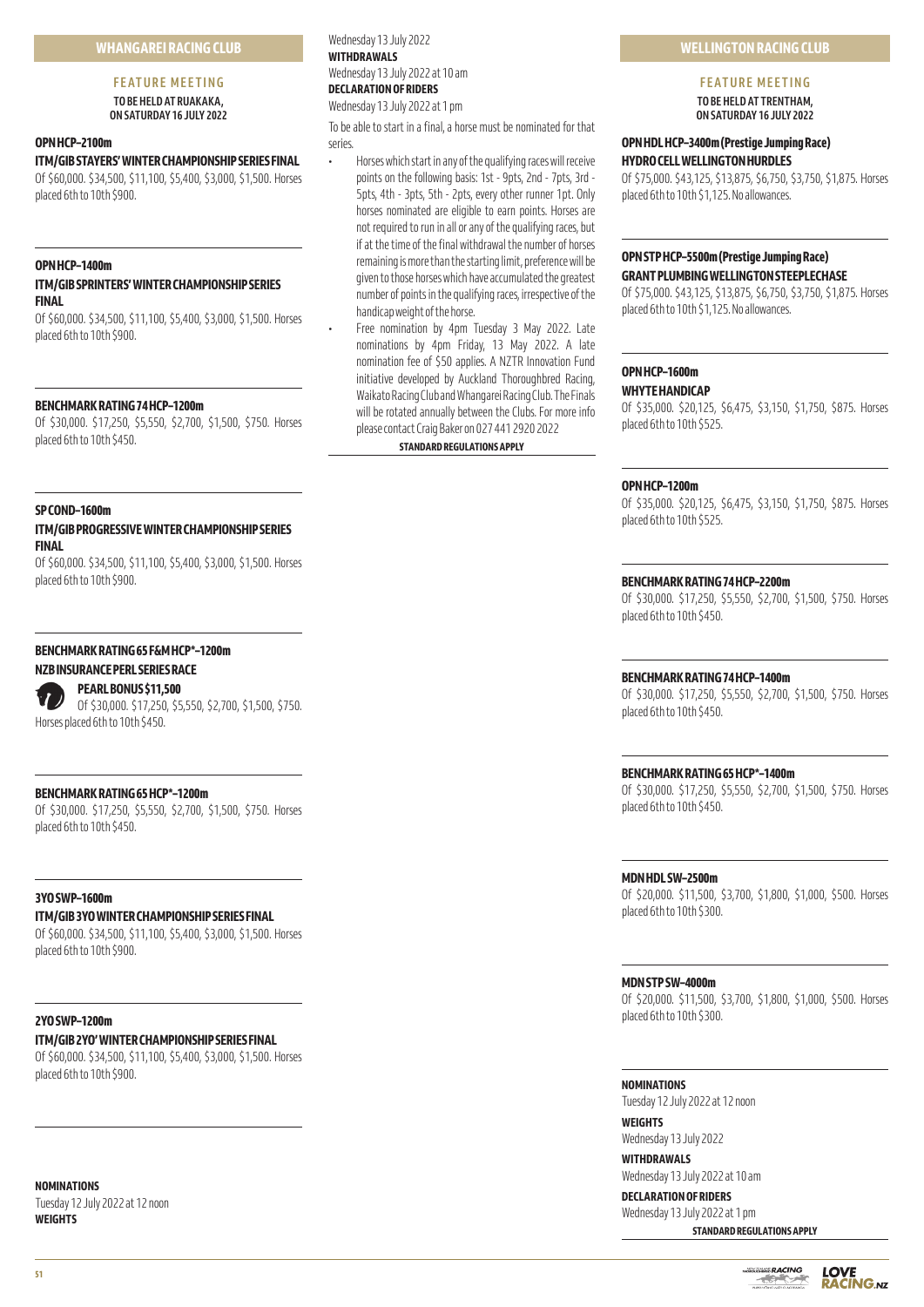# **AVONDALE JOCKEY CLUB**

# **INDUSTRY MEETING TO BE HELD AT AVONDALE, ON WEDNESDAY 20 JULY 2022**

# **BENCHMARK RATING 74 HCP–2100m**

Of \$12,000. \$6,720, \$2,160, \$1,080, \$600. Horses placed 5th to 10th \$240.

# **BENCHMARK RATING 65 HCP\*–1600m**

Of \$12,000. \$6,720, \$2,160, \$1,080, \$600. Horses placed 5th to 10th \$240.

# **MDN SW–2100m**

#### **Amateur Riders Only**

Of \$12,000. \$6,720, \$2,160, \$1,080, \$600. Horses placed 5th to 10th \$240.

# **MDN SW–1400m**

Of \$12,000. \$6,720, \$2,160, \$1,080, \$600. Horses placed 5th to 10th \$240.

# **MDN SW–1200m**

Of \$12,000. \$6,720, \$2,160, \$1,080, \$600. Horses placed 5th to 10th \$240.

# **MDN 3YO SW–1600m**

Of \$12,000. \$6,720, \$2,160, \$1,080, \$600. Horses placed 5th to 10th \$240.

# **MDN F&M SW–1200m**

# **NZB INSURACNE PEARL SERIES RACE**

**PEARL BONUS \$11,500** Of \$12,000. \$6,720, \$2,160, \$1,080, \$600. Horses placed 5th to 10th \$240.

# **NOMINATIONS**

Friday 15 July 2022 at 12 noon

**WEIGHTS**

Saturday 16 July 2022

**WITHDRAWALS** Saturday 16 July 2022 at 10 am

# **DECLARATION OF RIDERS**

Monday 18 July 2022 at 1 pm **STANDARD REGULATIONS APPLY** **HAWKE'S BAY RACING INC.**

## **INDUSTRY MEETING TO BE HELD AT HASTINGS, ON THURSDAY 21 JULY 2022**

**BENCHMARK RATING 74 HCP–1400m** Of \$12,000. \$6,720, \$2,160, \$1,080, \$600. Horses placed 5th to 10th \$240.

# **BENCHMARK RATING 65 HCP\*–2200m**

Of \$12,000. \$6,720, \$2,160, \$1,080, \$600. Horses placed 5th to 10th \$240.

# **BENCHMARK RATING 65 HCP\*–1600m**

Of \$12,000. \$6,720, \$2,160, \$1,080, \$600. Horses placed 5th to 10th \$240.

# **BENCHMARK RATING 65 HCP\*–1200m**

Of \$12,000. \$6,720, \$2,160, \$1,080, \$600. Horses placed 5th to 10th \$240.

# **MDN SW–1600m**

Of \$12,000. \$6,720, \$2,160, \$1,080, \$600. Horses placed 5th to 10th \$240.

# **MDN SW–1200m**

Of \$12,000. \$6,720, \$2,160, \$1,080, \$600. Horses placed 5th to 10th \$240.

# **3YO SWP–1400m**

Of \$12,000. \$6,720, \$2,160, \$1,080, \$600. Horses placed 5th to 10th \$240.

# **2YO SWP–800m**

Of \$12,000. \$6,720, \$2,160, \$1,080, \$600. Horses placed 5th to 10th \$240.

# **NOMINATIONS**

Monday 18 July 2022 at 12 noon

#### **WEIGHTS** Tuesday 19 July 2022

**WITHDRAWALS** Tuesday 19 July 2022 at 10 am

**DECLARATION OF RIDERS** Tuesday 19 July 2022 at 1 pm

**STANDARD REGULATIONS APPLY**

# **RACING ROTORUA**

#### **FEATURE MEETING TO BE HELD AT ARAWA PARK, ON SATURDAY 23 JULY 2022**

**OPN HCP–1215m** Of \$35,000. \$20,125, \$6,475, \$3,150, \$1,750, \$875. Horses placed 6th to 10th \$525.

# **BENCHMARK RATING 74 HCP–1560m**

Of \$30,000. \$17,250, \$5,550, \$2,700, \$1,500, \$750. Horses placed 6th to 10th \$450.

**BENCHMARK RATING 74 HCP–1400m**

Of \$30,000. \$17,250, \$5,550, \$2,700, \$1,500, \$750. Horses placed 6th to 10th \$450.

# **BENCHMARK RATING 65 HCP\*–2200m**

Of \$30,000. \$17,250, \$5,550, \$2,700, \$1,500, \$750. Horses placed 6th to 10th \$450.

# **BENCHMARK RATING 65 HCP\*–1400m**

Of \$30,000. \$17,250, \$5,550, \$2,700, \$1,500, \$750. Horses placed 6th to 10th \$450.

# **MDN SW–1560m**

Of \$15,000. \$8,400, \$2,700, \$1,350, \$750. Horses placed 5th to 10th \$300.

# **MDN 3YO SW–1215m**

Of \$15,000. \$8,400, \$2,700, \$1,350, \$750. Horses placed 5th to 10th \$300.

# **2YO SWP–1215m**

# **NZB INSURANCE PEARL SERIES RACE PEARL BONUS \$8,000**

Of \$30,000. \$17,250, \$5,550, \$2,700, \$1,500, \$750. Horses placed 6th to 10th \$450.

#### **NOMINATIONS**

Tuesday 19 July 2022 at 12 noon **WEIGHTS**

Wednesday 20 July 2022

# **WITHDRAWALS** Wednesday 20 July 2022 at 10 am

**DECLARATION OF RIDERS** Wednesday 20 July 2022 at 1 pm



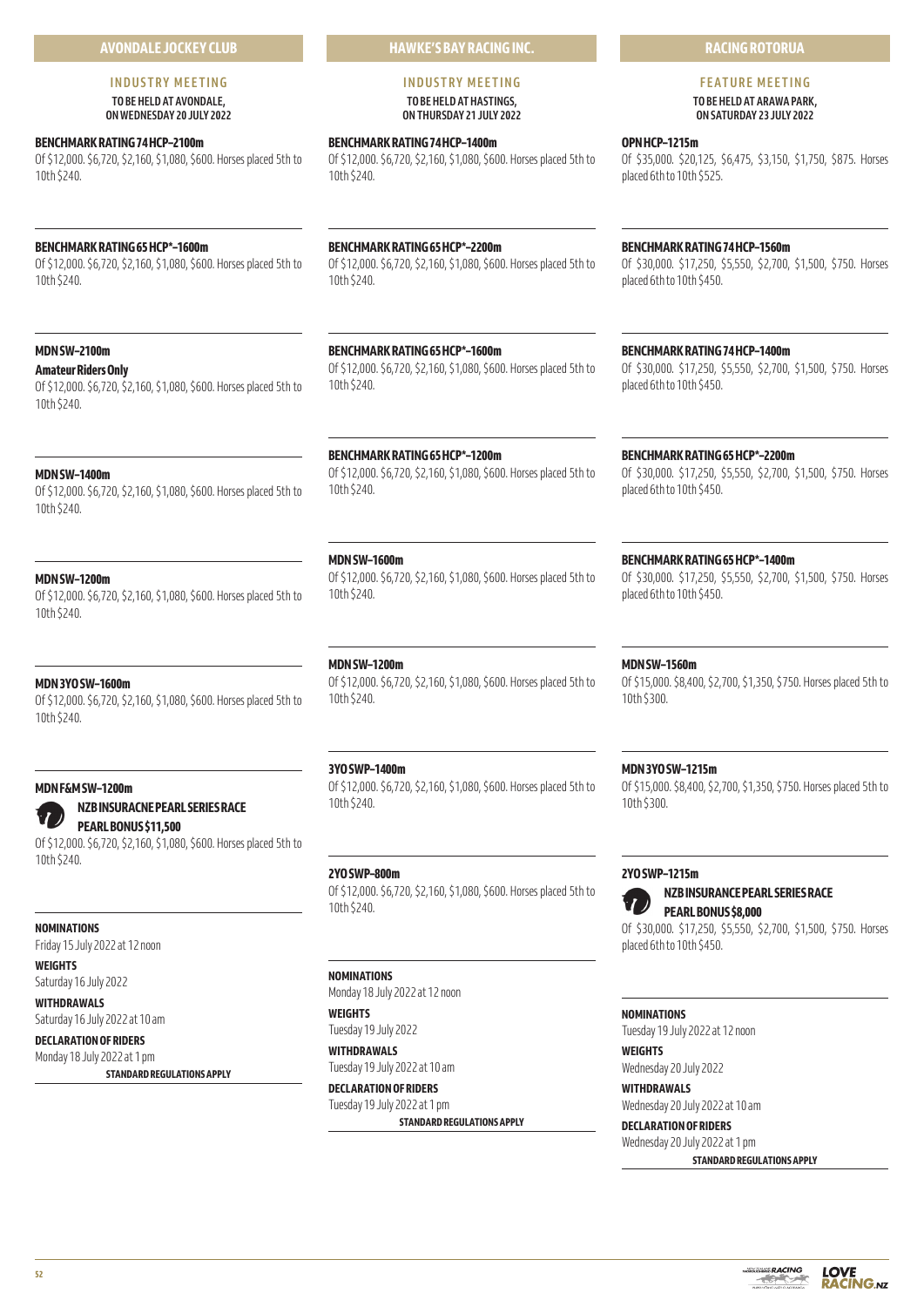# **TARANAKI RACING INC**

# **FEATURE MEETING**

**TO BE HELD AT NEW PLYMOUTH RACEWAY, ON SATURDAY 23 JULY 2022** 

# **OPN HCP–1400m (Listed Race) POWERWORX OPUNAKE CUP**

Of \$80,000. \$46,000, \$14,800, \$7,200, \$4,000, \$2,000. Horses placed 6th to 10th \$1,200. No allowances.Nom \$143.75 Acc \$690.00

# **BENCHMARK RATING 74 HCP–2000m**

Of \$30,000. \$17,250, \$5,550, \$2,700, \$1,500, \$750. Horses placed 6th to 10th \$450.

# **BENCHMARK RATING 74 HCP–1600m**

Of \$30,000. \$17,250, \$5,550, \$2,700, \$1,500, \$750. Horses placed 6th to 10th \$450.

# **BENCHMARK RATING 65 HCP\*–1800m**

Of \$30,000. \$17,250, \$5,550, \$2,700, \$1,500, \$750. Horses placed 6th to 10th \$450.

# **BENCHMARK RATING 65 HCP\*–1400m**

Of \$30,000. \$17,250, \$5,550, \$2,700, \$1,500, \$750. Horses placed 6th to 10th \$450.

# **MAAT–1800m**

# **SPEC CON- FOR MAIDENS AS AT MIDNIGHT 31 MAY 2022**

Of \$30,000. \$17,250, \$5,550, \$2,700, \$1,500, \$750. Horses placed 6th to 10th \$450.

# **MAAT–1400m**

**SPEC CON - FOR MAIDENS AS AT MIDNIGHT 31 MAY 2022** Of \$30,000. \$17,250, \$5,550, \$2,700, \$1,500, \$750. Horses placed 6th to 10th \$450.

#### **MDN 2YO & UP SW–1100m**

Of \$15,000. \$8,400, \$2,700, \$1,350, \$750. Horses placed 5th to 10th \$300.

#### **NOMINATIONS**

Tuesday 19 July 2022 at 12 noon **WEIGHTS**

Wednesday 20 July 2022

# **WITHDRAWALS**

Wednesday 20 July 2022 at 10 am **DECLARATION OF RIDERS**

Wednesday 20 July 2022 at 1 pm **STANDARD REGULATIONS APPLY**

# **OAMARU JOCKEY CLUB**

# **FEATURE MEETING TO BE HELD AT OAMARU, ON SUNDAY 24 JULY 2022**

#### **OPN HCP–1800m**

Of \$35,000. \$20,125, \$6,475, \$3,150, \$1,750, \$875. Horses placed 6th to 10th \$525

# **OPN HCP–1200m**

Of \$35,000. \$20,125, \$6,475, \$3,150, \$1,750, \$875. Horses placed 6th to 10th \$525.

# **BENCHMARK RATING 74 HCP–2200m**

Of \$30,000. \$17,250, \$5,550, \$2,700, \$1,500, \$750. Horses placed 6th to 10th \$450.

#### **BENCHMARK RATING 74 HCP–1400m**

Of \$30,000. \$17,250, \$5,550, \$2,700, \$1,500, \$750. Horses placed 6th to 10th \$450

# **BENCHMARK RATING 65&JMPS HCP\*–2200m**

Of \$30,000. \$17,250, \$5,550, \$2,700, \$1,500, \$750. Horses placed 6th to 10th \$450.

#### **BENCHMARK RATING 65 HCP\*–1200m**

Of \$30,000. \$17,250, \$5,550, \$2,700, \$1,500, \$750. Horses placed 6th to 10th \$450.

#### **MDN SW–1400m**

Of \$15,000. \$8,400, \$2,700, \$1,350, \$750. Horses placed 5th to 10th \$300.

#### **2YO SWP–1200m**

Of \$30,000. \$17,250, \$5,550, \$2,700, \$1,500, \$750. Horses placed 6th to 10th \$450.

# **NOMINATIONS**

Tuesday 19 July 2022 at 12 noon

# **WEIGHTS** Wednesday 20 July 2022

**WITHDRAWALS** Wednesday 20 July 2022 at 10 am

# **DECLARATION OF RIDERS** Wednesday 20 July 2022 at 1 pm

**STANDARD REGULATIONS APPLY**

# **CAMBRIDGE JOCKEY CLUB**

# **INDUSTRY MEETING**

**TO BE HELD AT CAMBRIDGE SYNTHETIC, ON WEDNESDAY 27 JULY 2022** 

# **BENCHMARK RATING 65 HCP\*–1550m**

Of \$12,000. \$6,720, \$2,160, \$1,080, \$600. Horses placed 5th to 10th \$240.

## **BENCHMARK RATING 65 HCP\*–970m**

Of \$12,000. \$6,720, \$2,160, \$1,080, \$600. Horses placed 5th to 10th \$240.

#### **MAAT–2000m**

**SPEC COND.- FOR MAIDENS AS AT MIDNIGHT TUESDAY 17 MAY 2022**

Of \$40,000. \$23,000, \$7,400, \$3,600, \$2,000, \$1,000. Horses placed 6th to 10th \$600.

# **MAAT–1550m**

# **SPEC COND.- FOR MAIDENS AS AT MIDNIGHT TUESDAY 17 MAY 2022**

Of \$40,000. \$23,000, \$7,400, \$3,600, \$2,000, \$1,000. Horses placed 6th to 10th \$600.

#### **MAAT–1300m**

#### **SPEC COND.- FOR MAIDENS AS AT MIDNIGHT TUESDAY 17 MAY 2022**

Of \$40,000. \$23,000, \$7,400, \$3,600, \$2,000, \$1,000. Horses placed 6th to 10th \$600.

# **MAAT–970m**

# **SPEC COND.- FOR MAIDENS AS AT MIDNIGHT TUESDAY 17 MAY 2022**

Of \$40,000. \$23,000, \$7,400, \$3,600, \$2,000, \$1,000. Horses placed 6th to 10th \$600.

## **3YO SWP–1550m**

Of \$12,000. \$6,720, \$2,160, \$1,080, \$600. Horses placed 5th to 10th \$240.

#### **NOMINATIONS**

Friday 22 July 2022 at 12 noon

# **WEIGHTS** Saturday 23 July 2022

**WITHDRAWALS** Saturday 23 July 2022 at 10 am

# **DECLARATION OF RIDERS** Monday 25 July 2022 at 1 pm

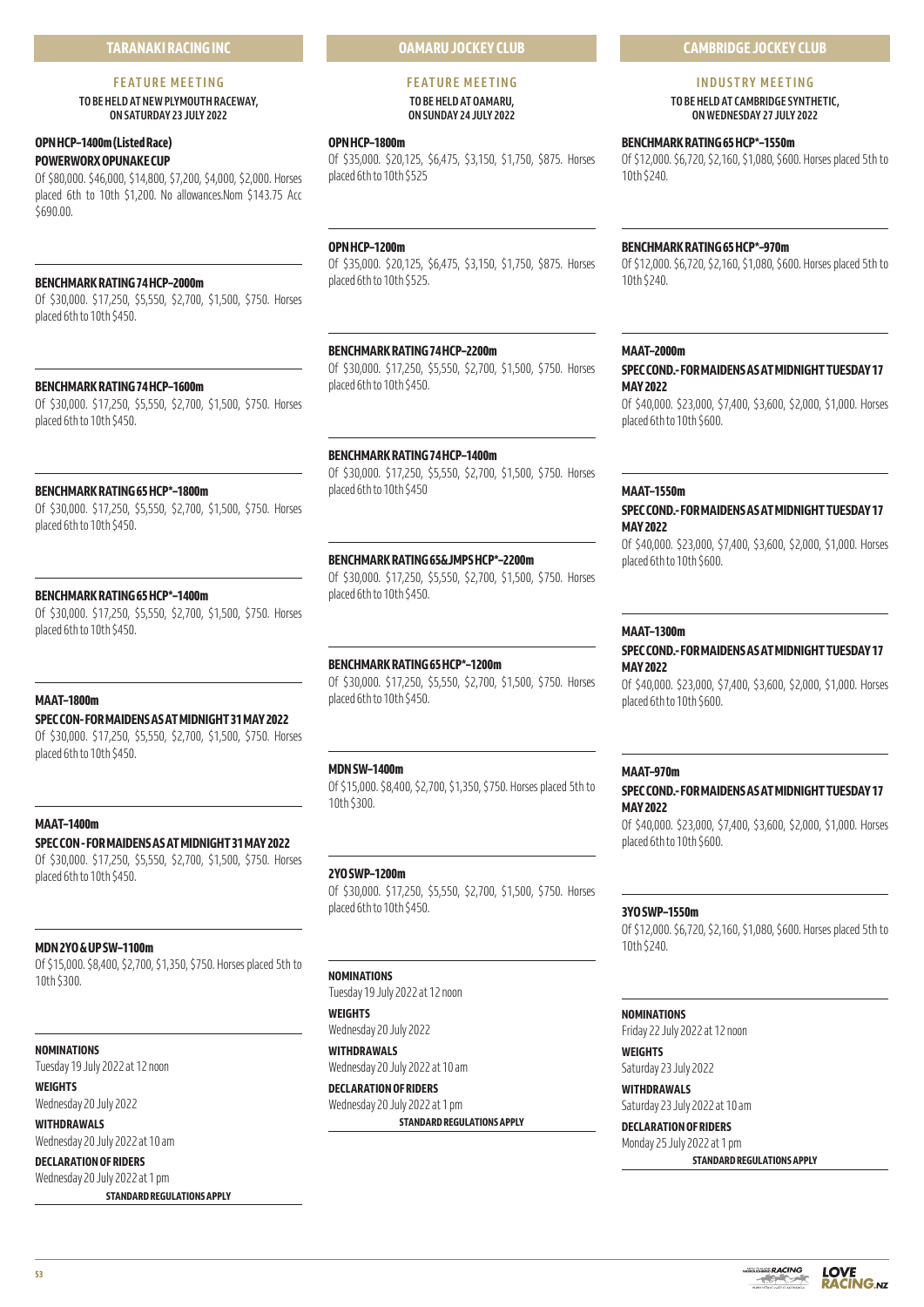# **MANAWATU RACING CLUB**

# **INDUSTRY MEETING TO BE HELD AT AWAPUNI,**

**ON THURSDAY 28 JULY 2022** 

# **BENCHMARK RATING 74 HCP–2100m**

Of \$12,000. \$6,720, \$2,160, \$1,080, \$600. Horses placed 5th to 10th \$240.

# **BENCHMARK RATING 74 HCP–1200m**

Of \$12,000. \$6,720, \$2,160, \$1,080, \$600. Horses placed 5th to 10th \$240.

# **BENCHMARK RATING 65 HCP\*–1550m**

Of \$12,000. \$6,720, \$2,160, \$1,080, \$600. Horses placed 5th to 10th \$240.

# **BENCHMARK RATING 65 HCP\*–1400m**

Of \$12,000. \$6,720, \$2,160, \$1,080, \$600. Horses placed 5th to 10th \$240.

# **MDN SW–2200m**

Of \$12,000. \$6,720, \$2,160, \$1,080, \$600. Horses placed 5th to 10th \$240.

# **MDN SW–1550m**

Of \$12,000. \$6,720, \$2,160, \$1,080, \$600. Horses placed 5th to 10th \$240.

# **MDN SW–1200m**

Of \$12,000. \$6,720, \$2,160, \$1,080, \$600. Horses placed 5th to 10th \$240.

# **MDN 3YO SW–1400m**

Of \$12,000. \$6,720, \$2,160, \$1,080, \$600. Horses placed 5th to 10th \$240.

# **NOMINATIONS**

Monday 25 July 2022 at 12 noon

**WEIGHTS** Tuesday 26 July 2022

**WITHDRAWALS** Tuesday 26 July 2022 at 10 am

**DECLARATION OF RIDERS** Tuesday 26 July 2022 at 1 pm

**STANDARD REGULATIONS APPLY**

**RICCARTON PARK - CANTERBURY JOCKEY CLUB**

# **INDUSTRY MEETING**

**TO BE HELD AT RICCARTON PARK SYNTHETIC, ON FRIDAY 29 JULY 2022** 

# **BENCHMARK RATING 74 HCP–1600m**

Of \$12,000. \$6,720, \$2,160, \$1,080, \$600. Horses placed 5th to 10th \$240.

# **BENCHMARK RATING 74 HCP–1200m**

Of \$12,000. \$6,720, \$2,160, \$1,080, \$600. Horses placed 5th to 10th \$240.

**BENCHMARK RATING 65&JMPS HCP\*–2200m** Of \$12,000. \$6,720, \$2,160, \$1,080, \$600. Horses placed 5th to 10th \$240.

**BENCHMARK RATING 65 HCP\*–1400m** Of \$12,000. \$6,720, \$2,160, \$1,080, \$600. Horses placed 5th to 10th \$240.

# **MDN SW–2200m**

Of \$12,000. \$6,720, \$2,160, \$1,080, \$600. Horses placed 5th to 10th \$240.

# **MDN SW–1600m**

Of \$12,000. \$6,720, \$2,160, \$1,080, \$600. Horses placed 5th to 10th \$240.

# **MDN F&M SW–1400m**

**PEARL BONUS \$11,500** Of \$12,000. \$6,720, \$2,160, \$1,080, \$600. Horses placed 5th to 10th \$240.

**MDN SW–1200m** Of \$12,000. \$6,720, \$2,160, \$1,080, \$600. Horses placed 5th to 10th \$240.

**STANDARD REGULATIONS APPLY**

# **NOMINATIONS**

Tuesday 26 July 2022 at 12 noon

**WEIGHTS** Wednesday 27 July 2022 **WITHDRAWALS** Wednesday 27 July 2022 at 10 am

**DECLARATION OF RIDERS** Wednesday 27 July 2022 at 1 pm

**TAUMARUNUI RACING CLUB**

**FEATURE MEETING TO BE HELD AT TE RAPA,** 

**ON SATURDAY 30 JULY 2022** 

# **OPN HCP–2200m TAUMARUNUI GOLD CUP**

Of \$50,000. \$28,750, \$9,250, \$4,500, \$2,500, \$1,250. Horses placed 6th to 10th \$750.

# **OPN HCP–1400m**

Of \$35,000. \$20,125, \$6,475, \$3,150, \$1,750, \$875. Horses placed 6th to 10th \$525.

# **BENCHMARK RATING 74 HCP–1200m**

Of \$30,000. \$17,250, \$5,550, \$2,700, \$1,500, \$750. Horses placed 6th to 10th \$450.

# **BENCHMARK RATING 65 HCP\*–2100m**

**Amateur Riders Only** Of \$30,000. \$17,250, \$5,550, \$2,700, \$1,500, \$750. Horses placed 6th to 10th \$450.

# **BENCHMARK RATING 65 HCP\*–1400m**

Of \$30,000. \$17,250, \$5,550, \$2,700, \$1,500, \$750. Horses placed 6th to 10th \$450.

# **3YO SWP–1400m**

Of \$30,000. \$17,250, \$5,550, \$2,700, \$1,500, \$750. Horses placed 6th to 10th \$450.

**SP COND OPN ENTRY HDL–3200m**

# **SP COND OPN ENTRY STP–3900m**

**NOMINATIONS** Tuesday 26 July 2022 at 12 noon

**WEIGHTS** Wednesday 27 July 2022

**WITHDRAWALS** Wednesday 27 July 2022 at 10 am **DECLARATION OF RIDERS**

Wednesday 27 July 2022 at 1 pm **STANDARD REGULATIONS APPLY**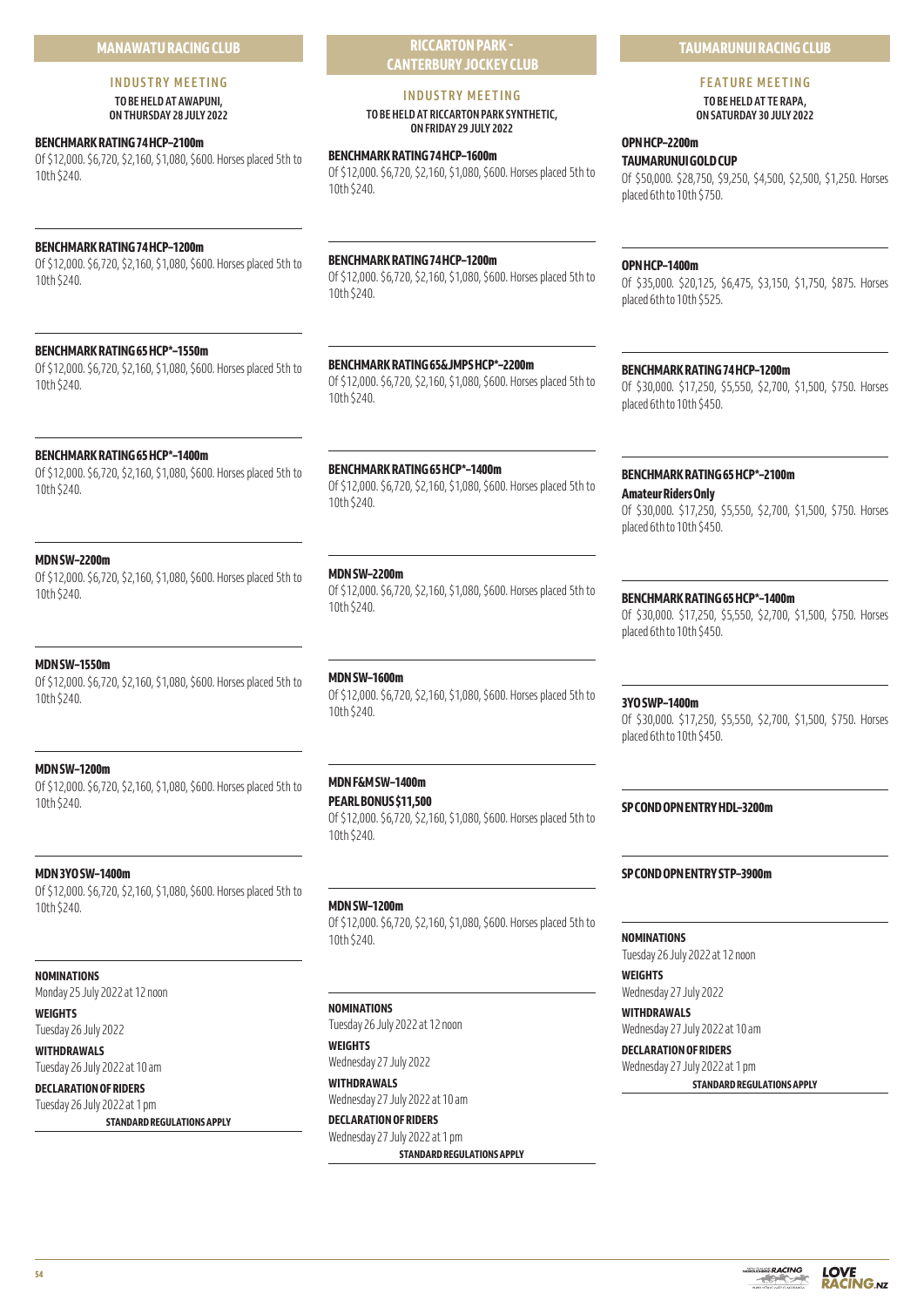# **LEVIN RACING CLUB**

# **FEATURE MEETING**

**TO BE HELD AT OTAKI, ON SATURDAY 30 JULY 2022** 

# **2YO SW–1200m (Listed Race) COURTESY FORD RYDER STAKES**

Of \$60,000. \$34,500, \$11,100, \$5,400, \$3,000, \$1,500. Horses placed 6th to 10th \$900. No allowances.Nom \$143.75 Acc \$517.50.

# **OPN HCP–2100m**

Of \$35,000. \$20,125, \$6,475, \$3,150, \$1,750, \$875. Horses placed 6th to 10th \$525.

# **OPN HCP–1600m**

Of \$35,000. \$20,125, \$6,475, \$3,150, \$1,750, \$875. Horses placed 6th to 10th \$525.

# **BENCHMARK RATING 74 HCP–1400m**

Of \$30,000. \$17,250, \$5,550, \$2,700, \$1,500, \$750. Horses placed 6th to 10th \$450.

# **BENCHMARK RATING 65 HCP\*–2000m**

Of \$30,000. \$17,250, \$5,550, \$2,700, \$1,500, \$750. Horses placed 6th to 10th \$450.

# **BENCHMARK RATING 65 HCP\*–1200m**

Of \$30,000. \$17,250, \$5,550, \$2,700, \$1,500, \$750. Horses placed 6th to 10th \$450.

# **MDN SW–1600m**

Of \$15,000. \$8,400, \$2,700, \$1,350, \$750. Horses placed 5th to 10th \$300.

# **3YO SWP–1200m**

placed 6th to 10th \$450.

Of \$30,000. \$17,250, \$5,550, \$2,700, \$1,500, \$750. Horses placed 6th to 10th \$450.

# **3YO SWP–1600m**

Of \$30,000. \$17,250, \$5,550, \$2,700, \$1,500, \$750. Horses placed 6th to 10th \$450.

# **OPN HDL HCP–3100m**

## **SYDNHAM HURDLES**

Of \$50,000. \$28,750, \$9,250, \$4,500, \$2,500, \$1,250. Horses placed 6th to 10th \$750.

#### **NOMINATIONS**

Tuesday 26 July 2022 at 12 noon

# **WEIGHTS**

Wednesday 27 July 2022 **WITHDRAWALS**

Wednesday 27 July 2022 at 10 am **DECLARATION OF RIDERS**

Wednesday 27 July 2022 at 1 pm **STANDARD REGULATIONS APPLY**

# **OPN STP HCP–4250m KORAL SEEPLECHASE**

Of \$50,000. \$28,750, \$9,250, \$4,500, \$2,500, \$1,250. Horses placed 6th to 10th \$750.

# **MDN STP SW–3200m**

Of \$20,000. \$11,500, \$3,700, \$1,800, \$1,000, \$500. Horses placed 6th to 10th \$300.

## **NOMINATIONS**

Tuesday 2 August 2022 at 12 noon

# **WEIGHTS**

Wednesday 3 August 2022 **WITHDRAWALS**

Wednesday 3 August 2022 at 10 am

# **DECLARATION OF RIDERS** Wednesday 3 August 2022 at 1 pm

**STANDARD REGULATIONS APPLY**

# **BENCHMARK RATING 74 HCP–1400m**

**BENCHMARK RATING 74 HCP–1800m**

**OPN HCP–1600m (Group 3)**

**WINTER CUP**

**OPN HCP–1200m**

placed 6th to 10th \$600.

placed 6th to 10th \$450.

\$862.50.

Of \$30,000. \$17,250, \$5,550, \$2,700, \$1,500, \$750. Horses placed 6th to 10th \$450.

**RICCARTON PARK - CANTERBURY JOCKEY CLUB FEATURE MEETING TO BE HELD AT RICCARTON PARK, ON SATURDAY 6 AUGUST 2022** 

Of \$100,000. \$57,500, \$18,500, \$9,000, \$5,000, \$2,500. Horses placed 6th to 10th \$1,500. No allowances. Nom \$172.50. Acc

Of \$40,000. \$23,000, \$7,400, \$3,600, \$2,000, \$1,000. Horses

Of \$30,000. \$17,250, \$5,550, \$2,700, \$1,500, \$750. Horses

#### **BENCHMARK RATING 65 HCP\*–1600m**

**BENCHMARK RATING 65 HCP\*–1200m**

Of \$30,000. \$17,250, \$5,550, \$2,700, \$1,500, \$750. Horses placed 6th to 10th \$450.

Of \$30,000. \$17,250, \$5,550, \$2,700, \$1,500, \$750. Horses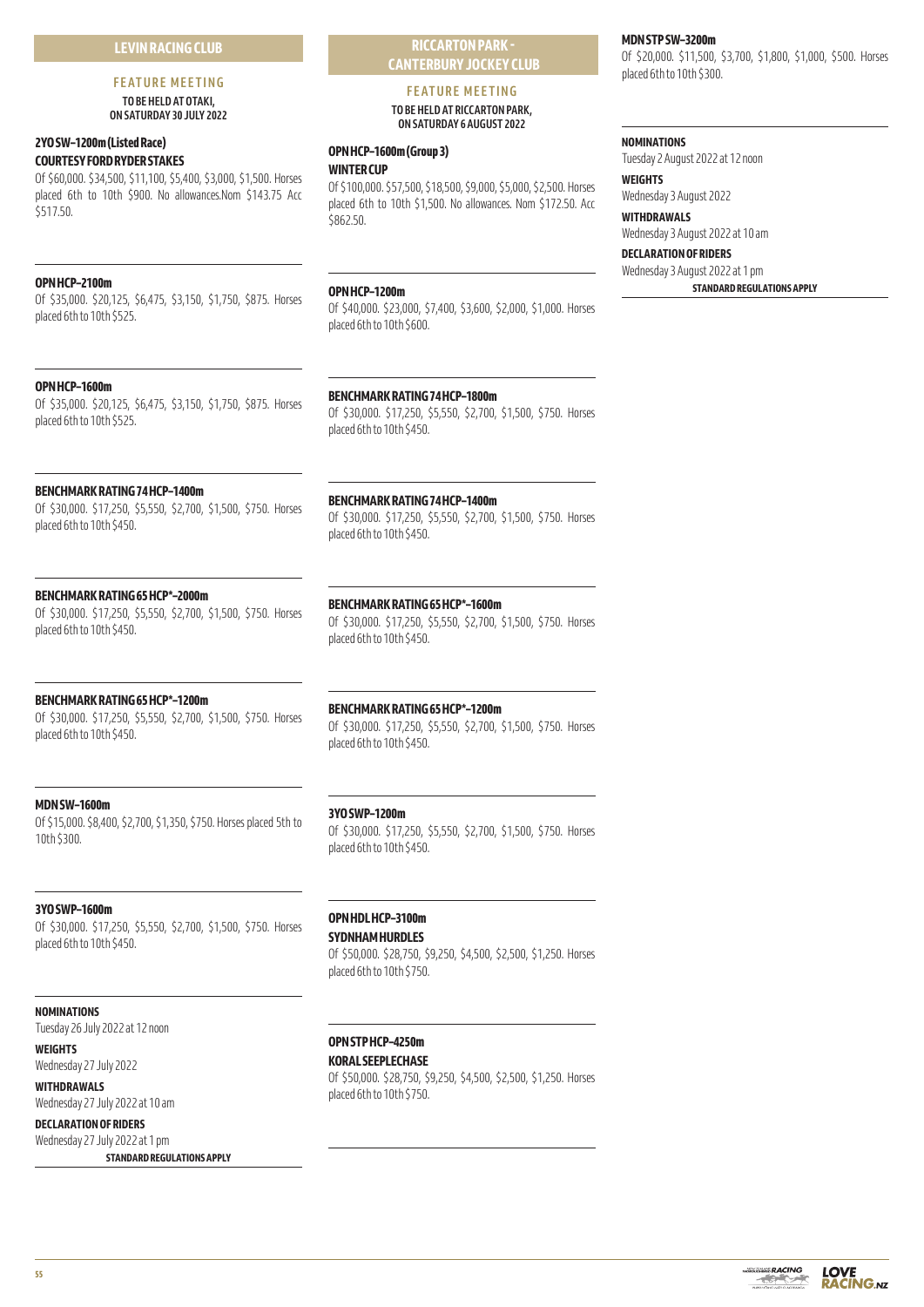**RICCARTON PARK - CANTERBURY JOCKEY CLUB**

# **FEATURE MEETING**

**TO BE HELD AT RICCARTON PARK SYNTHETIC, ON WEDNESDAY 10 AUGUST 2022** 

# **OPN HDL HCP–4200m (Prestige Jumping Race) HOSPITALITY NZ CANTERBURY 132ND GRAND NATIONAL HURDLES**

Of \$100,000. \$57,500, \$18,500, \$9,000, \$5,000, \$2,500. Horses placed 6th to 10th \$1,500. No allowances.

# **OPN HCP–2200m**

Of \$40,000. \$23,000, \$7,400, \$3,600, \$2,000, \$1,000. Horses placed 6th to 10th \$600.

## **BENCHMARK RATING 65 HCP\*–2200m**

# **Amateur Riders Only**

Of \$30,000. \$17,250, \$5,550, \$2,700, \$1,500, \$750. Horses placed 6th to 10th \$450.

# **BENCHMARK RATING 65 HCP\*–1600m**

Of \$30,000. \$17,250, \$5,550, \$2,700, \$1,500, \$750. Horses placed 6th to 10th \$450.

## **BENCHMARK RATING 65 HCP\*–1200m**

Of \$30,000. \$17,250, \$5,550, \$2,700, \$1,500, \$750. Horses placed 6th to 10th \$450.

**MDN SW–2200m**

Of \$15,000. \$8,400, \$2,700, \$1,350, \$750. Horses placed 5th to 10th \$300.

**MDN SW–1600m** Of \$15,000. \$8,400, \$2,700, \$1,350, \$750. Horses placed 5th to 10th \$300.

#### **MDN SW–1200m**

Of \$15,000. \$8,400, \$2,700, \$1,350, \$750. Horses placed 5th to 10th \$300.

# **MDN HDL SW–3100m**

Of \$20,000. \$11,500, \$3,700, \$1,800, \$1,000, \$500. Horses placed 6th to 10th \$300.

#### **0-2 WIN STP HCP–4100m**

Of \$30,000. \$17,250, \$5,550, \$2,700, \$1,500, \$750. Horses placed 6th to 10th \$450.

#### **NOMINATIONS**

Friday 5 August 2022 at 12 noon **WEIGHTS**

Saturday 6 August 2022

**WITHDRAWALS** Saturday 6 August 2022 at 10 am

**DECLARATION OF RIDERS** Monday 8 August 2022 at 1 pm

**STANDARD REGULATIONS APPLY**

# **RICCARTON PARK - CANTERBURY JOCKEY CLUB**

# **FEATURE MEETING**

**TO BE HELD AT RICCARTON PARK, ON SATURDAY 13 AUGUST 2022** 

# **OPN STP HCP–5600m (Prestige Jumping Race) RACECOURSE HOTEL & MOTOR LODGE 147TH GRAND NATIONAL STEEPLECHASE**

Of \$100,000. \$57,500, \$18,500, \$9,000, \$5,000, \$2,500. Horses placed 6th to 10th \$1,500. No allowances.

#### **OPN HCP–1800m**

Of \$40,000. \$23,000, \$7,400, \$3,600, \$2,000, \$1,000. Horses placed 6th to 10th \$600.

#### **OPN HCP–1400m**

Of \$40,000. \$23,000, \$7,400, \$3,600, \$2,000, \$1,000. Horses placed 6th to 10th \$600.

#### **BENCHMARK RATING 74 HCP–2000m**

Of \$30,000. \$17,250, \$5,550, \$2,700, \$1,500, \$750. Horses placed 6th to 10th \$450.

#### **BENCHMARK RATING 74 HCP–1600m**

Of \$30,000. \$17,250, \$5,550, \$2,700, \$1,500, \$750. Horses placed 6th to 10th \$450.

**BENCHMARK RATING 74 HCP–1200m**

Of \$30,000. \$17,250, \$5,550, \$2,700, \$1,500, \$750. Horses placed 6th to 10th \$450.

# **BENCHMARK RATING 65 HCP\*–1800m**

Of \$30,000. \$17,250, \$5,550, \$2,700, \$1,500, \$750. Horses placed 6th to 10th \$450.

#### **BENCHMARK RATING 65 HCP\*–1400m**

Of \$30,000. \$17,250, \$5,550, \$2,700, \$1,500, \$750. Horses placed 6th to 10th \$450.

#### **MDN SW–1400m**

**SPEC COND.** Of \$15,000. \$8,400, \$2,700, \$1,350, \$750. Horses placed 5th to 10th \$300.



**56**